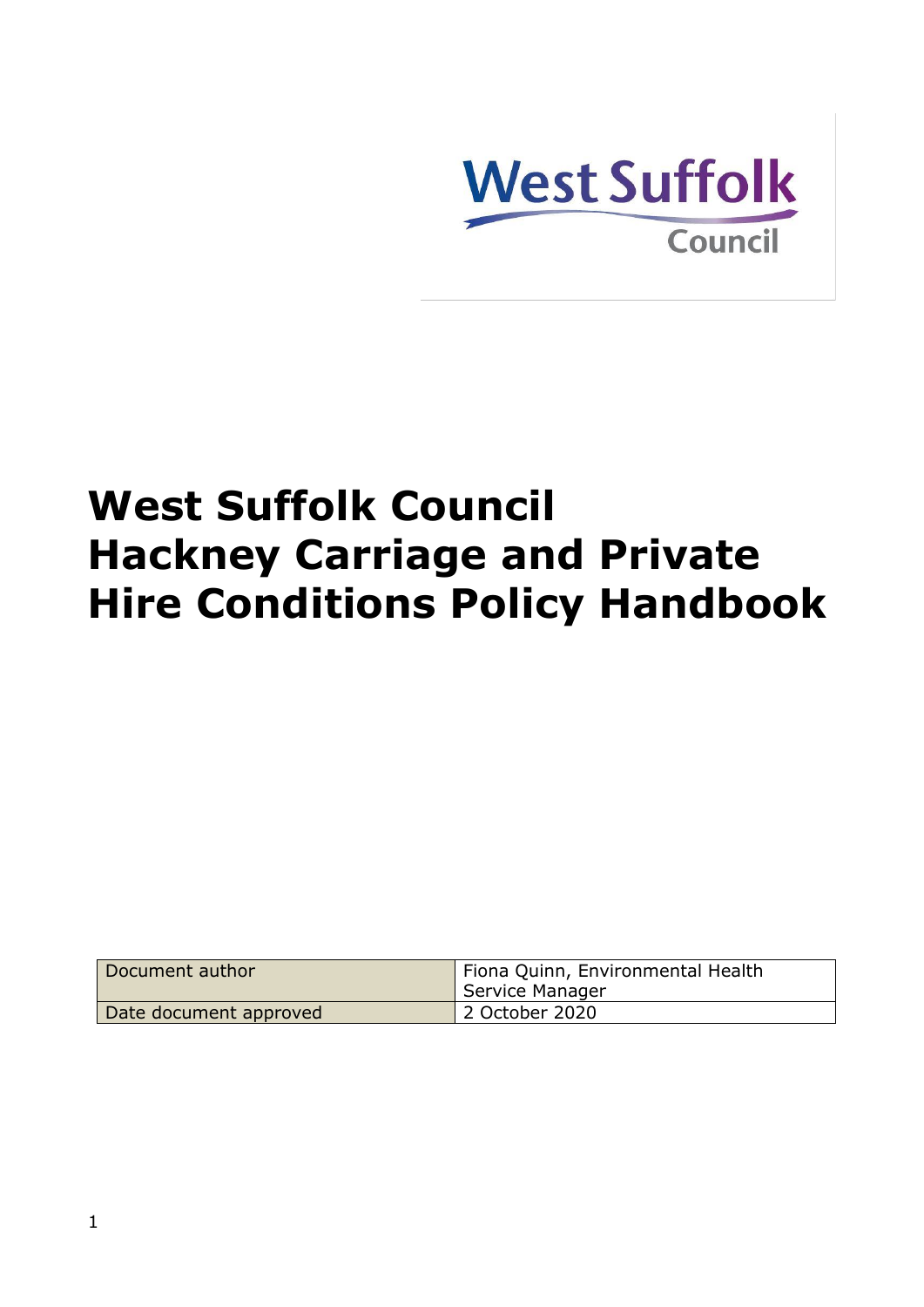# <span id="page-1-0"></span>**Foreword**



Council

You play an important role in the success of our local economy. More than 10 million visits are made to West Suffolk every year with visitors spending over £500 million. Many will use taxis or private hire vehicles during their stay and their experience of your service will form part of their lasting impression of the area. It could make the difference as to whether they decide to come back, and whether they recommend West Suffolk to their friends.

West Suffolk is a rural area and many of our residents will rely on taxis or private hire vehicles simply to get out to the shops, doctors and hospital appointments, or to visit friends and family.

We also have a rich mix of evening entertainment with people enjoying a night out at restaurants, the cinema, theatre, the Apex, or the summer evening races in Newmarket to mention a few. You play a vital role in ensuring that they are able to get home safely after an evening out. In doing this you ensure that this huge part of our successful economy is able to continue to thrive.

So, it is important that, as drivers and as ambassadors for our area, your service and your vehicles are of the highest quality. The standards outlined in this handbook are about ensuring the safety of passengers as they are taken from A to B, that both the vehicle and the driver are fit to be on the road, and about protecting the integrity of your trade.

We hope that you will see this handbook as a positive step to assure a professional service that you, your council and your customers will continue to value so dearly.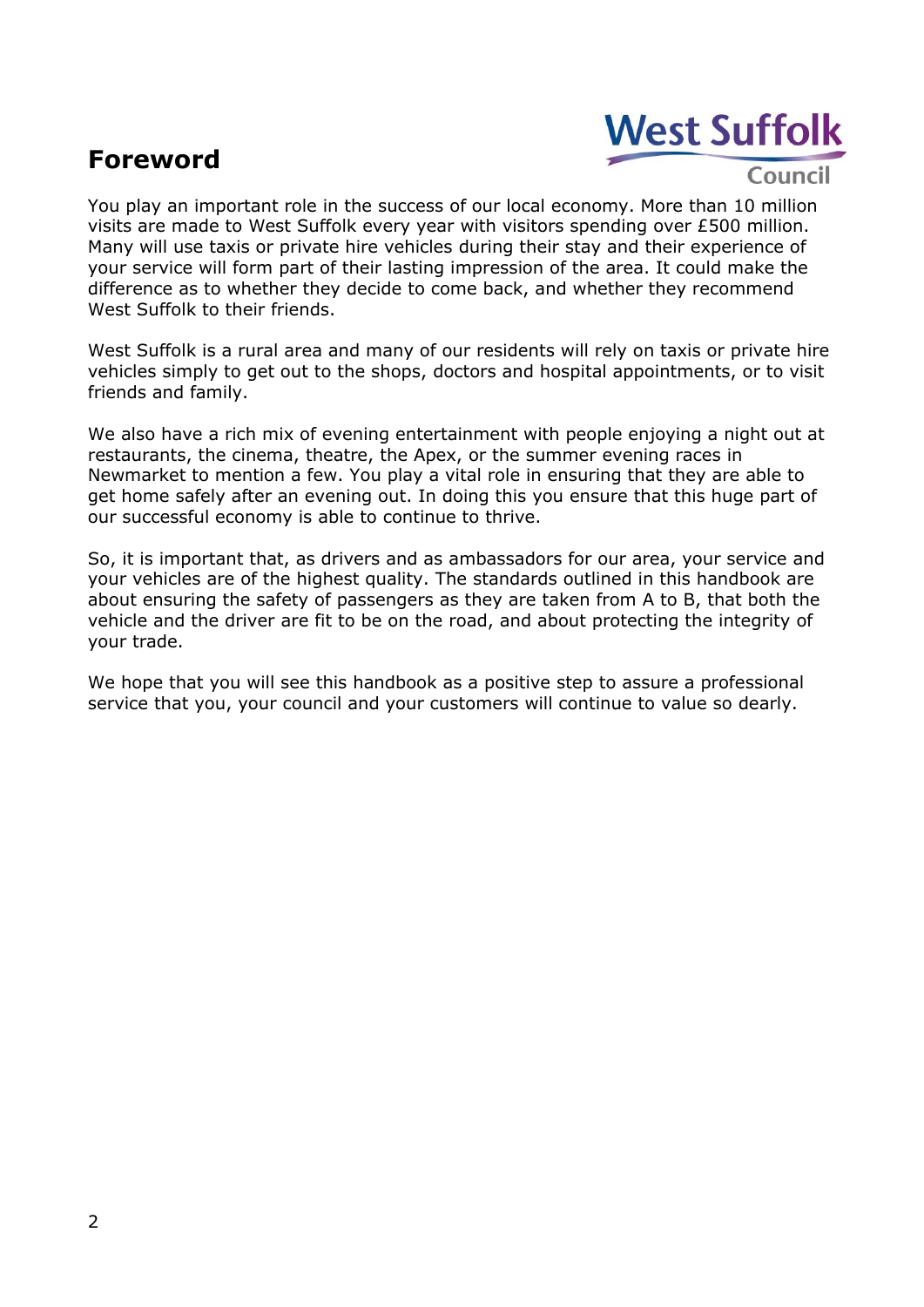# <span id="page-2-0"></span>**Table of contents**

|       | $\overline{2}$                                                                 |  |
|-------|--------------------------------------------------------------------------------|--|
|       |                                                                                |  |
|       |                                                                                |  |
| $1$ . |                                                                                |  |
|       |                                                                                |  |
|       |                                                                                |  |
|       |                                                                                |  |
|       | Fees 10                                                                        |  |
|       |                                                                                |  |
|       |                                                                                |  |
|       |                                                                                |  |
|       |                                                                                |  |
|       |                                                                                |  |
|       |                                                                                |  |
|       |                                                                                |  |
|       |                                                                                |  |
|       |                                                                                |  |
|       |                                                                                |  |
|       |                                                                                |  |
|       |                                                                                |  |
|       |                                                                                |  |
|       |                                                                                |  |
|       |                                                                                |  |
|       | Identification of vehicles as a private hire vehicle or hackney carriage  19   |  |
|       |                                                                                |  |
|       |                                                                                |  |
|       |                                                                                |  |
|       |                                                                                |  |
|       |                                                                                |  |
|       |                                                                                |  |
|       |                                                                                |  |
|       | Section 75(3) Local Government (Miscellaneous Provisions) Act 1976  22         |  |
|       |                                                                                |  |
|       |                                                                                |  |
|       |                                                                                |  |
|       |                                                                                |  |
|       |                                                                                |  |
|       | 6. Driver, vehicle and operator licence conditions and application process  25 |  |
| 7.    |                                                                                |  |
|       |                                                                                |  |
|       |                                                                                |  |
|       |                                                                                |  |
|       |                                                                                |  |
|       |                                                                                |  |
|       |                                                                                |  |
| 8.    |                                                                                |  |
| 9.    |                                                                                |  |
|       | Appendix A - Hackney Carriage and Private Hire Vehicle Licensing Criminal      |  |
|       |                                                                                |  |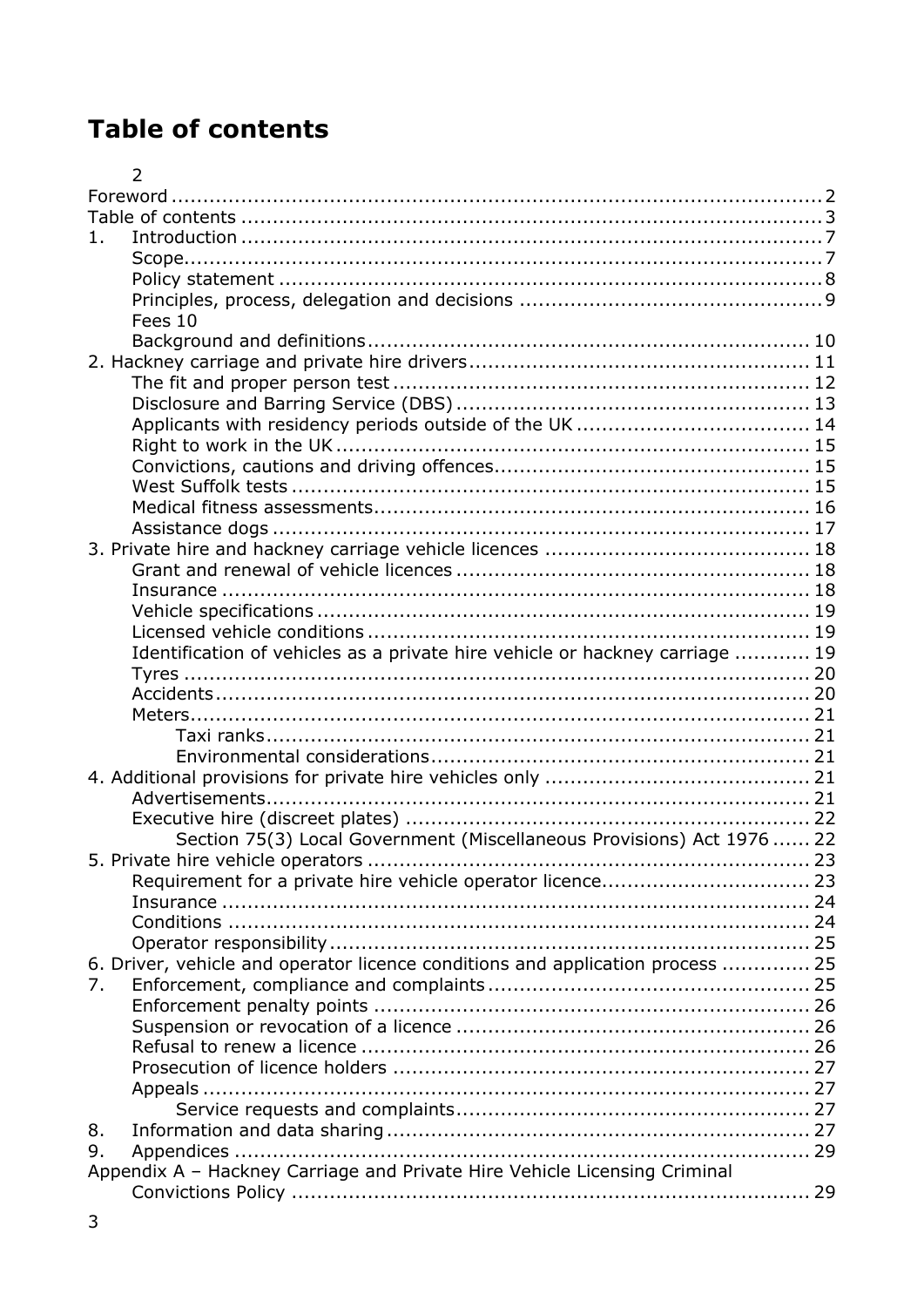| 1.  |                                                                              |  |
|-----|------------------------------------------------------------------------------|--|
| 2.  |                                                                              |  |
| 3.  |                                                                              |  |
| 4.  |                                                                              |  |
| 5.  |                                                                              |  |
| 6   |                                                                              |  |
| 7.  |                                                                              |  |
| 8.  |                                                                              |  |
| 9.  |                                                                              |  |
| 10. |                                                                              |  |
| 11. |                                                                              |  |
| 12. | Drink driving or driving under the influence of drugs 35                     |  |
| 13. |                                                                              |  |
| 14. |                                                                              |  |
| 15. |                                                                              |  |
| 16. |                                                                              |  |
| 17. |                                                                              |  |
| 18. |                                                                              |  |
| 19. |                                                                              |  |
| 20. |                                                                              |  |
|     |                                                                              |  |
|     |                                                                              |  |
|     |                                                                              |  |
|     |                                                                              |  |
|     |                                                                              |  |
|     |                                                                              |  |
| 1.  |                                                                              |  |
| 2.  |                                                                              |  |
| 3.  | Stage One - Driver theory assessment or document check  42                   |  |
| 4.  | Stage Three - completing your Level 2 Certificate  43                        |  |
|     |                                                                              |  |
|     | Introduction to the Role of the Professional Taxi and Private Hire Driver 43 |  |
| 5.  |                                                                              |  |
|     |                                                                              |  |
| 6.  | DVLA Validation Check Code - 'View Driving Licence Code'  45                 |  |
| 7.  |                                                                              |  |
| 8.  |                                                                              |  |
| 9.  | Disclosure and Barring Service (enhanced criminal records check DBS) 46      |  |
| 10. |                                                                              |  |
| 11. |                                                                              |  |
| 12. |                                                                              |  |
| 13. |                                                                              |  |
| 14. |                                                                              |  |
| 15. | DVLA Validation Check Code - 'View Driving Licence Code'  48                 |  |
| 16. |                                                                              |  |
| 17. | Disclosure and barring service (criminal records check)  48                  |  |
| 18. |                                                                              |  |
| 19. | Licensed driver conditions - applies to all drivers 49                       |  |
|     |                                                                              |  |
|     |                                                                              |  |
|     |                                                                              |  |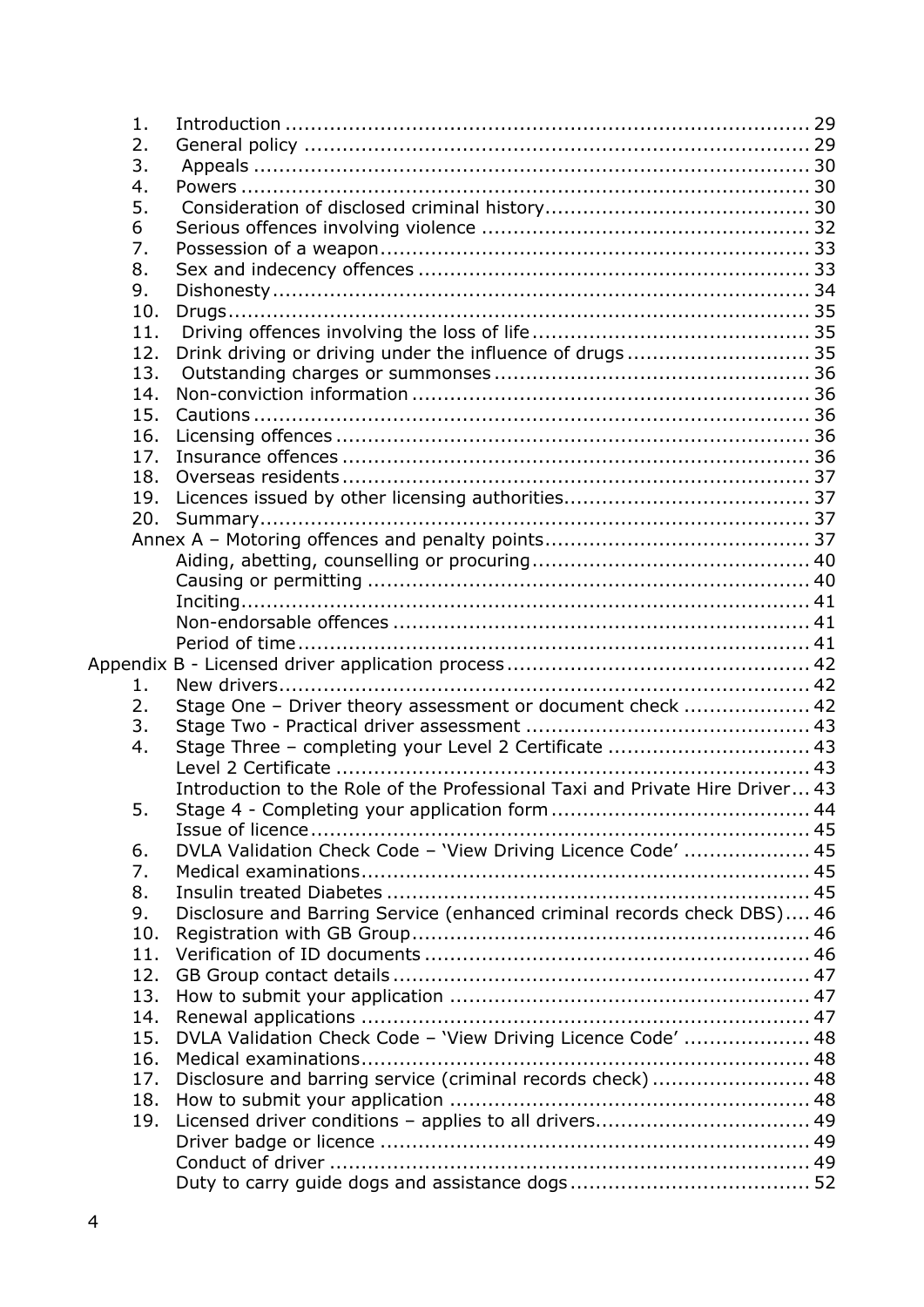|     | Disclosure and Barring Service online update service and online DVLA |  |
|-----|----------------------------------------------------------------------|--|
|     |                                                                      |  |
|     |                                                                      |  |
| 1.  |                                                                      |  |
|     |                                                                      |  |
| 2.  |                                                                      |  |
| 3.  |                                                                      |  |
| 4.  |                                                                      |  |
| 5.  | General information about hackney carriage vehicles  56              |  |
|     |                                                                      |  |
| 6.  |                                                                      |  |
| 7.  |                                                                      |  |
| 8.  |                                                                      |  |
| 9.  |                                                                      |  |
| 10. |                                                                      |  |
| 11. |                                                                      |  |
| 12. |                                                                      |  |
| 13. |                                                                      |  |
| 14. |                                                                      |  |
| 15. |                                                                      |  |
| 16. |                                                                      |  |
| 17. |                                                                      |  |
| 18. |                                                                      |  |
| 19. |                                                                      |  |
| 20. |                                                                      |  |
| 21. |                                                                      |  |
| 22. |                                                                      |  |
| 23. |                                                                      |  |
| 24. |                                                                      |  |
| 25. |                                                                      |  |
| 26. |                                                                      |  |
| 27. |                                                                      |  |
| 28. |                                                                      |  |
| 29. |                                                                      |  |
| 30. |                                                                      |  |
| 31. |                                                                      |  |
| 32. |                                                                      |  |
| 33. |                                                                      |  |
| 34. | Vehicle licence conditions - private hire vehicle licences 68        |  |
| 35. |                                                                      |  |
| 36. |                                                                      |  |
| 37. |                                                                      |  |
| 38. |                                                                      |  |
| 39. |                                                                      |  |
| 40. |                                                                      |  |
| 41. |                                                                      |  |
| 42. |                                                                      |  |
| 43. |                                                                      |  |
| 44. |                                                                      |  |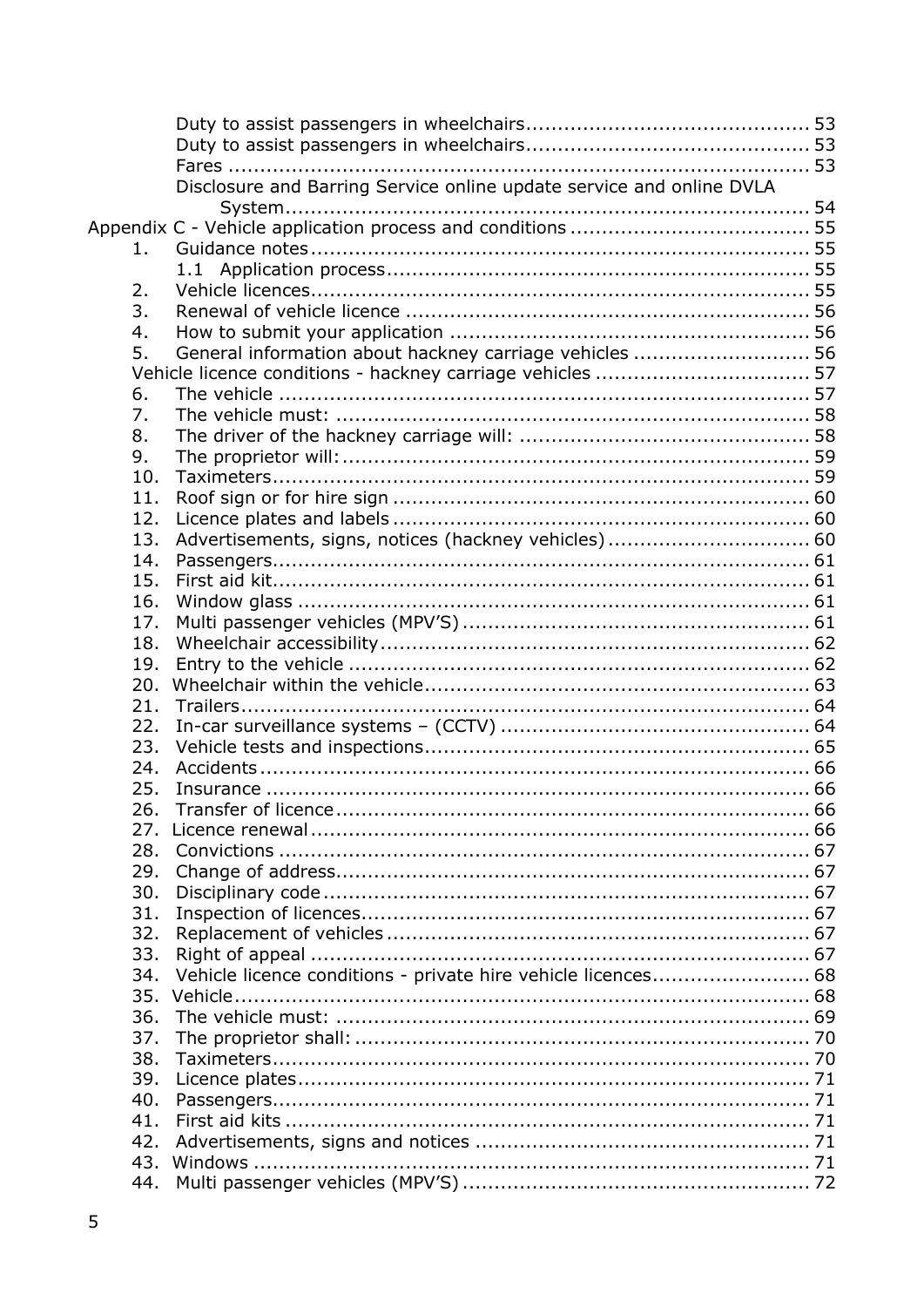| 45. |                                                                                |  |
|-----|--------------------------------------------------------------------------------|--|
| 46. |                                                                                |  |
| 47. |                                                                                |  |
| 48. |                                                                                |  |
| 49. |                                                                                |  |
| 50. |                                                                                |  |
| 51. |                                                                                |  |
| 52. |                                                                                |  |
| 53. |                                                                                |  |
| 54. |                                                                                |  |
| 55. |                                                                                |  |
| 56. |                                                                                |  |
| 57. |                                                                                |  |
| 58. |                                                                                |  |
| 59. |                                                                                |  |
| 60. |                                                                                |  |
| 61. |                                                                                |  |
| 62. |                                                                                |  |
| 63. |                                                                                |  |
|     |                                                                                |  |
|     |                                                                                |  |
|     |                                                                                |  |
|     |                                                                                |  |
| 2.  |                                                                                |  |
| 3.  |                                                                                |  |
| 4.  |                                                                                |  |
| 5.  |                                                                                |  |
| 6.  |                                                                                |  |
| 7.  |                                                                                |  |
| 8.  |                                                                                |  |
|     | Appendix E - Hackney carriage and private hire disciplinary code 89            |  |
|     | Group 1. Penalty points system relating to private hire or hackney carriage 91 |  |
|     | Group 2. Penalty points system relating to private hire or hackney carriage 91 |  |
|     | Group 3 Penalty points system relating to private hire vehicle operators  92   |  |
|     | Group 4. Variable penalty points or referral to Level 2 training  92           |  |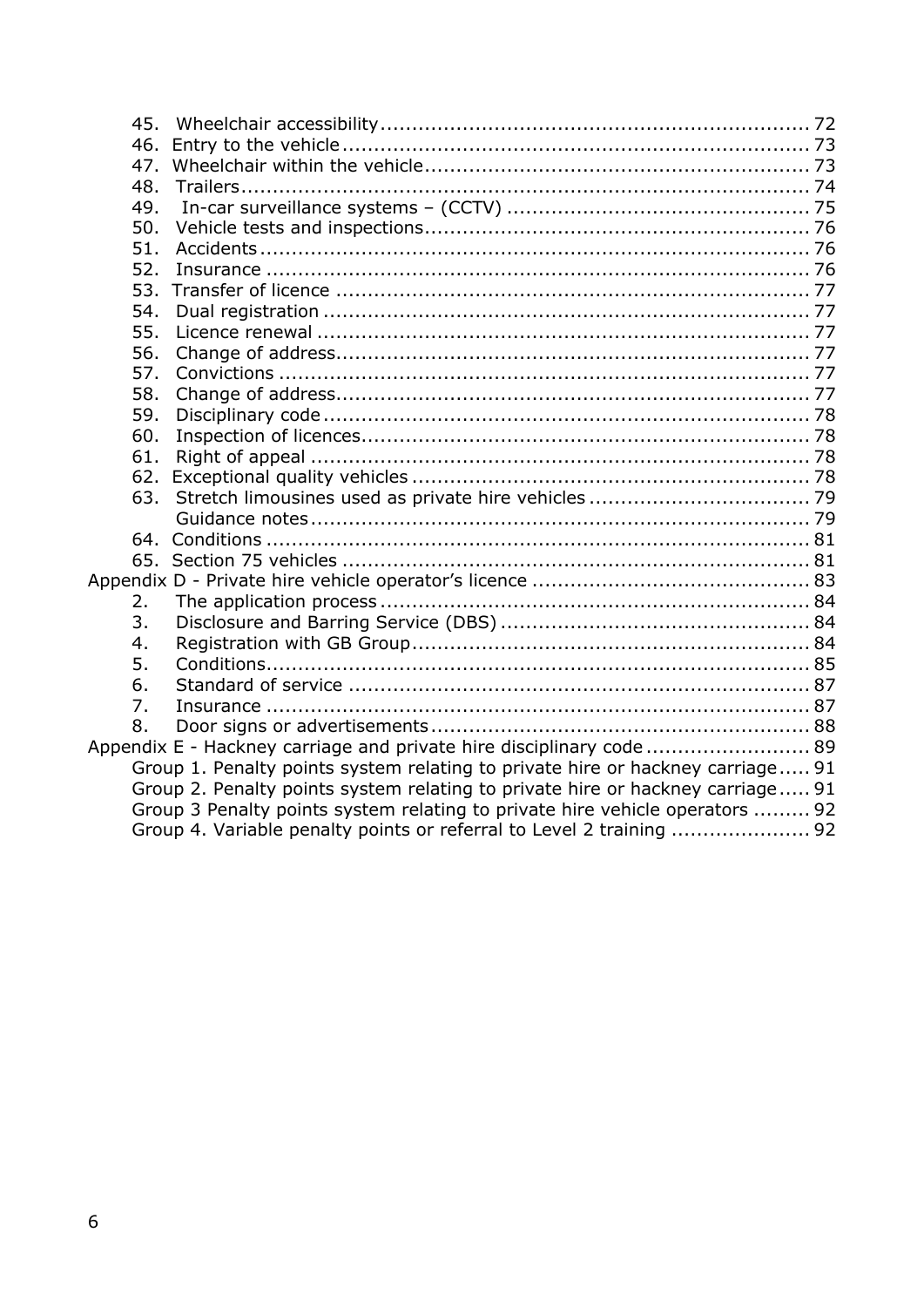# <span id="page-6-0"></span>**1. Introduction**

West Suffolk Council is responsible for the licensing and enforcement of the following private hire and hackney carriage vehicle trades within its district:

- Hackney carriage and private hire vehicle drivers
- Hackney carriage vehicles
- Private hire vehicles
- Private hire operators.

This policy and the appendices detail how the licensing of drivers, vehicles and operators will be undertaken by the council. The policy has immediate effect and will be applied to all existing licences and new applications

The council reserves the right to review and if necessary, reverse any decision if information comes to light that identifies the initial decision as being incorrect.

In developing this policy, the council has had regard to the following:

- Local Government (Miscellaneous Provisions) Act 1976
- The Town Police Clauses Act 1847
- Public Health Act 1875
- Guidance on the Rehabilitation of Offenders Act 1974 dated March 2014
- Disclosure Barring Service Information Note on Rehabilitation of Offenders Act 1974 and Police Act 1997 Orders – 2013
- Taxi and PHV Licensing Criminal Convictions; Policy, Local Government Regulation, Sept 2010
- Equalities Act 2010
- Regulators Code 2014
- Road traffic acts
- Crime and Disorder Act 1998
- Health Act 2006
- Data Protection Act 1998
- The Department of Transport "Taxi and Private Hire Vehicle Licensing: Best Practice Guidance" (Currently under review)
- Jay Report into Child Sexual Exploitation (CSE) in Rotherham
- The Serious Case Review into Child Sexual Exploitation in Oxfordshire
- West Suffolk Council Enforcement Policy
- other relevant legislation

In this document the term council means West Suffolk Council, its scheme of delegation and decision making framework as set out in the council's constitution.

### <span id="page-6-1"></span>**Scope**

- 1.1 This policy sets out the process for applying for a private hire or hackney carriage driver, operator and vehicle licence; the requirements to hold a licence; the conditions to be adhered to, and the grounds for and process by which the council may take action against a licence.
- 1.2 Notwithstanding the existence of this policy, each application or enforcement measure shall be considered on its own merits. Where it is necessary for the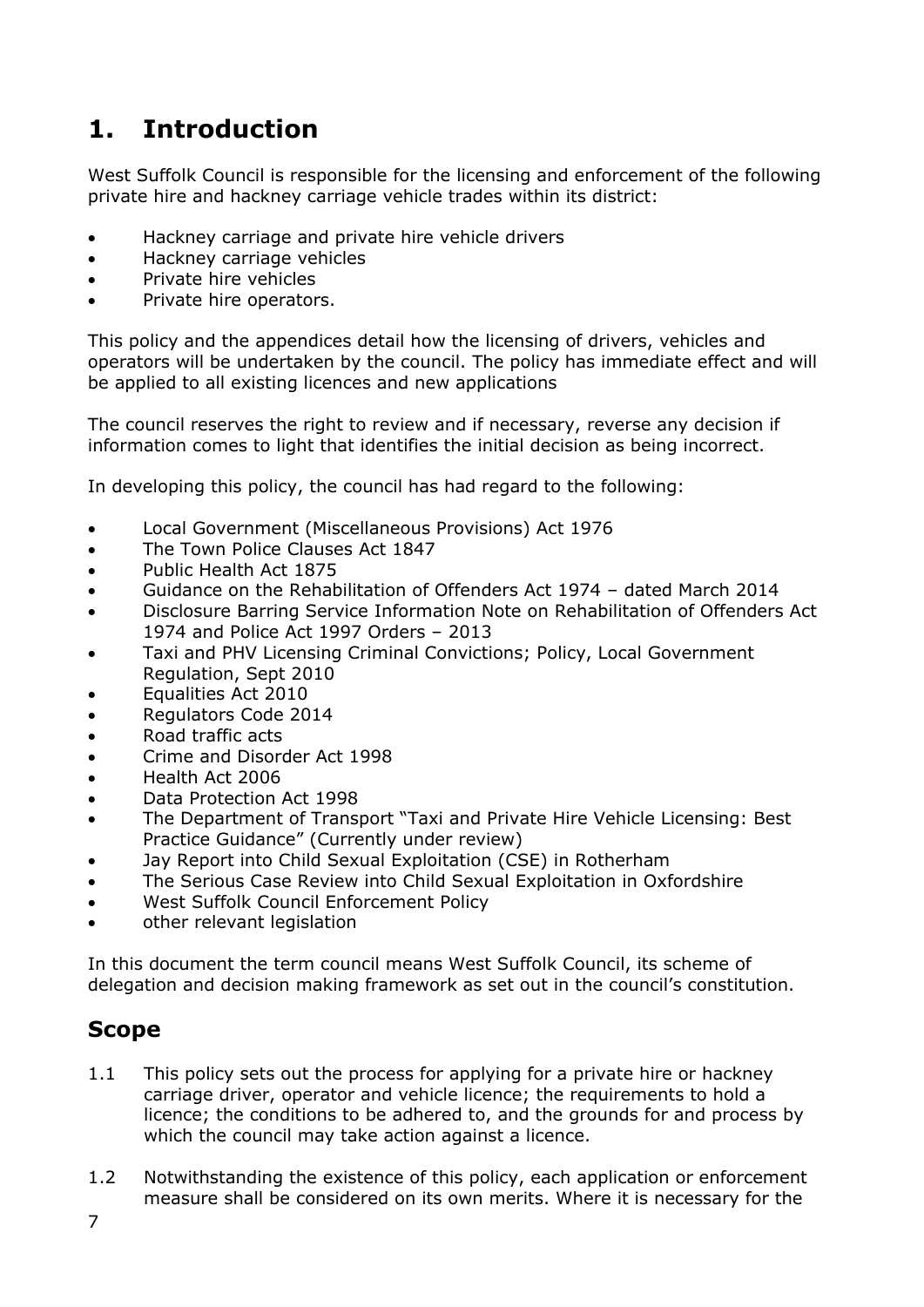authority to depart substantially from its policy, clear and compelling reasons shall be given for doing so.

- 1.3 Nothing in this policy will prevent an applicant or licence holder from requesting that the licensing authority considers the individual merits of their case and give reasonable consideration to departing from its policy. Such request may be made to, or before, the Licensing Sub-Committee or council officers as deemed appropriate in the circumstances of the case.
- 1.4 This policy will provide the licensing authority and council officers who are required to administer the licensing function with appropriate guidelines within which to act.
- 1.5 The policy shall be kept under review and revised as appropriate and, in any event, not less than five years from the date of its last adoption.
- 1.6 The policy does not override the legal requirements embodied in any legislation in force at the time of adoption or as may be enacted after the adoption of this policy. Any changes in licensing requirements will be followed by a review of the licences already issued.

# <span id="page-7-0"></span>**Policy statement**

- 1.7 The council recognises the important role that private hire and hackney carriage vehicles play in enabling people to travel around the districts and while doing so act as ambassadors for their council. In promoting these licensing aims and objectives the council will expect licence holders to continuously adhere to the high standards outlined within this policy. This will help to portray a positive image of both the council and the licensed trade.
- 1.8 The principle purpose of private hire and hackney carriage vehicle Licensing is to protect the public and promote public safety. West Suffolk Council will ensure that all individuals that determine whether a licence is issued will have undertaken sufficient training. West Suffolk Council will adopt and carry out the private hire and hackney carriage licensing functions with a view to promoting the following:
	- The protection of the public
	- Safeguarding children and the vulnerable
	- The prevention of crime and disorder
	- The safety and health of the public and drivers
	- Vehicle safety and suitability.

The protection of public, safeguarding children and the vulnerable, and the prevention of crime and disorder by:

- raising awareness amongst licensees of issues of safeguarding children and the vulnerable
- operating rules, conditions and disciplinary processes
- vetting, training and monitoring of licences
- commitment to work with the police, neighbouring authorities and other relevant agencies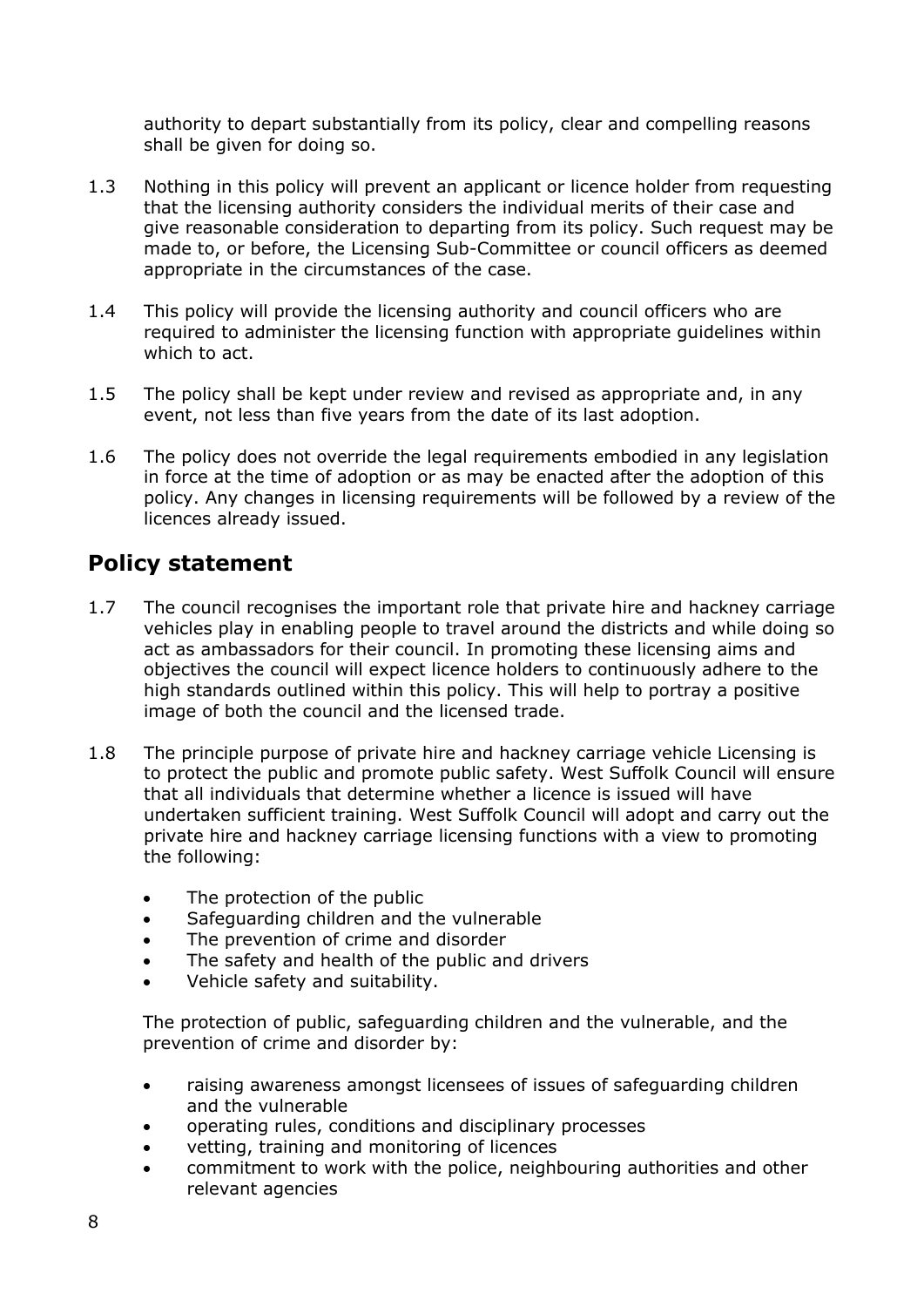• an expectation that licensees will treat all customers, members of the public and authorised licensing officers with respect and courtesy at all times.

The safety and health of the public and licensees by:

- consideration of history of convictions, cautions, formal warnings, arrests, complaints and information received from partner agencies and other local authorities
- knowledge of the relevant council topography
- health and fitness of licensees
- relevant safeguarding training
- a relevant professional driving qualification.

Vehicle safety and suitability by:

- standards of vehicles
- regular testing of vehicles including roadside checks
- location of ranks
- provision of wheelchair accessible vehicles.

# <span id="page-8-0"></span>**Principles, process, delegation and decisions**

- 1.9 The licensing authority aims to provide a clear, consistent and responsive service to prospective and current licence holders, members of the public and other stakeholders, including the provision of advice and guidance. The licensing authority will be mindful of the needs of the applicant and licence holder, but this will be balanced against the over-riding duty that the licensing authority has to protect the safety and welfare of the public.
- 1.10 The council has delegated its Licensing function to the council's Licensing and Regulatory Committee and further delegated authority to the Licensing and Regulatory Sub-Committee and to authorised officers of the council who will determine applications and licensing decisions in accordance with this policy.
- 1.11 While officers and the relevant committees will, in the majority of cases, follow the policy, there may be specific circumstances that require a departure from the policy. In such circumstances, the reasons for departing from the Policy will be made clear.
- 1.12 The Licensing Sub-Committee is made up of a selection of members from the Licensing Committee. Three members will sit on hearings to deal with new applications, renewals and reviews of licences that are referred directly by officers. Members, when determining applications for a licence, renewals or reviews of a licence, will have regard to hackney carriage and private hire legislation, this Policy and any other relevant legislation, legal case law and other relevant council policies.
- 1.13 The licensing authority has the power to refuse to grant or renew licences and also to suspend or revoke existing licences in accordance with relevant legislative provisions.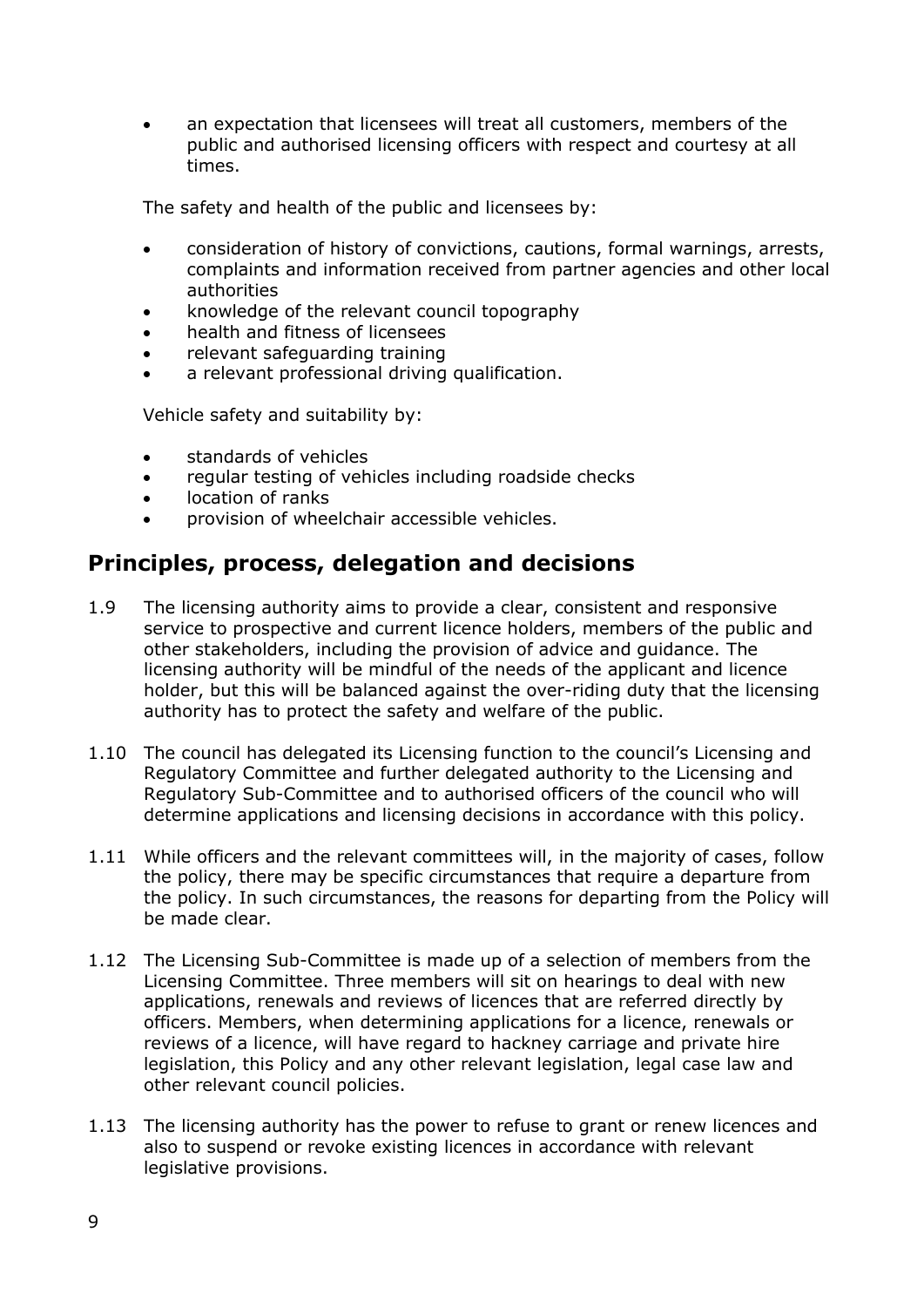- 1.14 Any decision to refuse to grant, refuse to renew or suspend an application or any decision relating to this policy will be determined by officers through the scheme of delegation. The applicant will have a right of appeal to the magistrates' court.
- 1.15 Following the determination of an application by the licensing authority, the applicant will receive a copy of the decision in writing. The written decision will be issued as soon as is practicable after the decision has been made. This will include information on the right of appeal where appropriate.
- 1.16 Parties aggrieved by a decision of the licensing authority have a right of appeal. This must be lodged with the relevant court in accordance with the relevant statutory provisions.

### <span id="page-9-0"></span>**Fees**

- 1.17 There is a statutory power for the licensing authority to charge fees associated with the hackney and private hire licensing regime. The fees charged to applicants should be sufficient to cover the costs of inspecting the vehicles, providing hackney carriage stands and administering the regulation of and enforcement work in relation to the hackney carriages and private hire trades.
- 1.18 The appropriate fee should accompany any application or renewal made.
- 1.19 Licences surrendered prior to their expiry, or licenses that are suspended or revoked will only be entitled to a refund of the proportion of the fee, the administration cost of processing the application will be retained.

# <span id="page-9-1"></span>**Background and definitions**

1.2 The Local Government (Miscellaneous Provisions) Act 1976, as amended and the Town Police Clauses Act 1847 is the legislative framework for the hackney carriage and private hire licences.

#### **This policy applies to hackney carriages, private hire vehicles, private hire operators and hackney carriage and private hire drivers.**

| Term             | <b>Definition</b>                                                                                                                                                                                                                                                                                                                               |
|------------------|-------------------------------------------------------------------------------------------------------------------------------------------------------------------------------------------------------------------------------------------------------------------------------------------------------------------------------------------------|
| the council      | <b>West Suffolk Council</b>                                                                                                                                                                                                                                                                                                                     |
| the district     | The area of the council in which you are licensed                                                                                                                                                                                                                                                                                               |
| proprietor       | The person or persons named in the licence as the<br>proprietor of a hackney carriage or private hire vehicle                                                                                                                                                                                                                                   |
| hackney carriage | A vehicle constructed or adapted to transport<br>members of the public that has no more than 8 seats<br>for passengers, which is licensed to ply for hire. A<br>hackney carriage may stand at designated taxi ranks<br>and/or be hailed in the street by members of the<br>public. A hackney carriage may also undertake pre<br>booked journeys |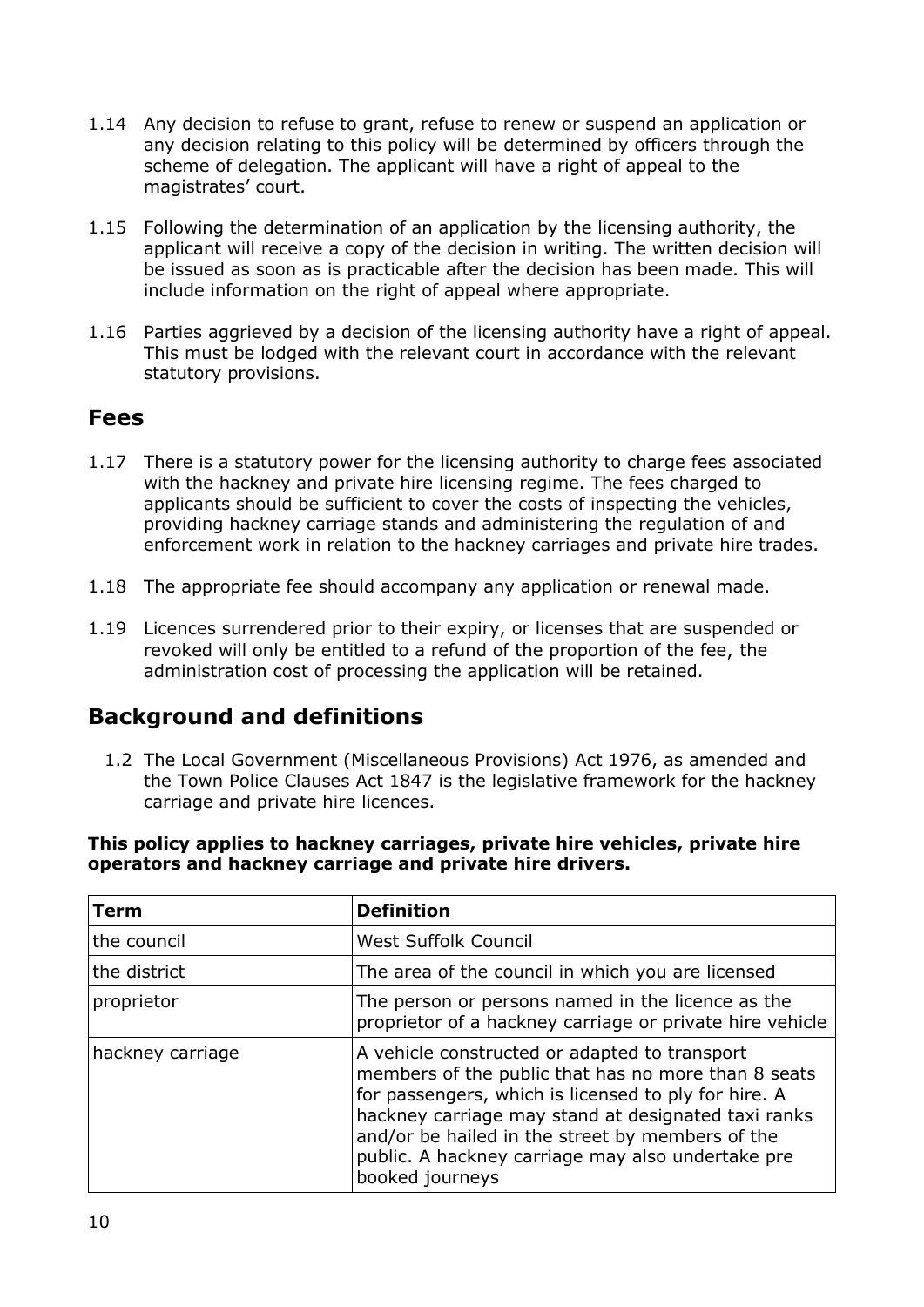| Term                                      | <b>Definition</b>                                                                                                                                                                                                                    |
|-------------------------------------------|--------------------------------------------------------------------------------------------------------------------------------------------------------------------------------------------------------------------------------------|
| Vehicle                                   | The licensed vehicle                                                                                                                                                                                                                 |
| the licensee                              | The individual(s) who is or are named on a licence<br>granted by the council and who have undertaken<br>certain tests and checks. Only a licensed driver can<br>drive a licensed vehicle.                                            |
| private hire vehicle                      | These are licenced to carry no more than eight<br>passengers and must be booked in advance through a<br>licensed private hire operator. A private hire vehicle<br>cannot ply for hire or use any designated taxi ranks.              |
| operator                                  | These are required to take and record bookings for<br>private hire vehicles. Bookings must be recorded and<br>records be made available for inspection within the<br>specified timescales.                                           |
| driver's licence                          | If the term driver's licence is used, for the purposes of<br>this handbook, it will generally mean a licence granted<br>by the council for the driving of a council licensed<br>vehicle (unless stated otherwise as a DVLA licence). |
| plate or internal plate                   | The licence plates issued by the council to identify a<br>vehicle which has been licensed by it in accordance<br>with the provisions of Section 48 of the act.                                                                       |
| Licensing and Regulatory<br>Sub-Committee | Members of the Licensing and Regulatory Committee<br>conducting quasi-judicial hearings to determine<br>applications or review of a licence.                                                                                         |

# <span id="page-10-0"></span>**2. Hackney carriage and private hire drivers**

- 2.1. This licence allows a person to drive a licensed vehicle, whether it is a hackney carriage or a private hire vehicle. The council issues a joint hackney carriage and private hire driver (HCPHD) licence. Licences shall be issued for a maximum period of three years but can be granted for a lesser period if deemed appropriate. The only exceptions to this are those applicants whose right to remain or work in the UK is less than the three-year period. In such cases the licence shall only be issued for the same period as the leave to remain or right to work allows.
- 2.2. All applicants must satisfy the council that they are a fit and proper person to hold a HCPHD licence. Once the licence has been granted, they must remain a fit and proper person throughout the duration of the licence. The fitness and propriety of the licence holder will be monitored and assessed throughout the licence period. Where licence holders have broken any licence condition, or any complaints and/or criminal behaviour are brought to the attention of the council the licence holder may be subject to enforcement action. This may result in the revocation of a licence.
- 2.3. All applicants for a HCPHD licence must act with honesty and integrity and ensure all information that is provided is correct and up to date. Throughout the application process the applicant must provide and disclose all necessary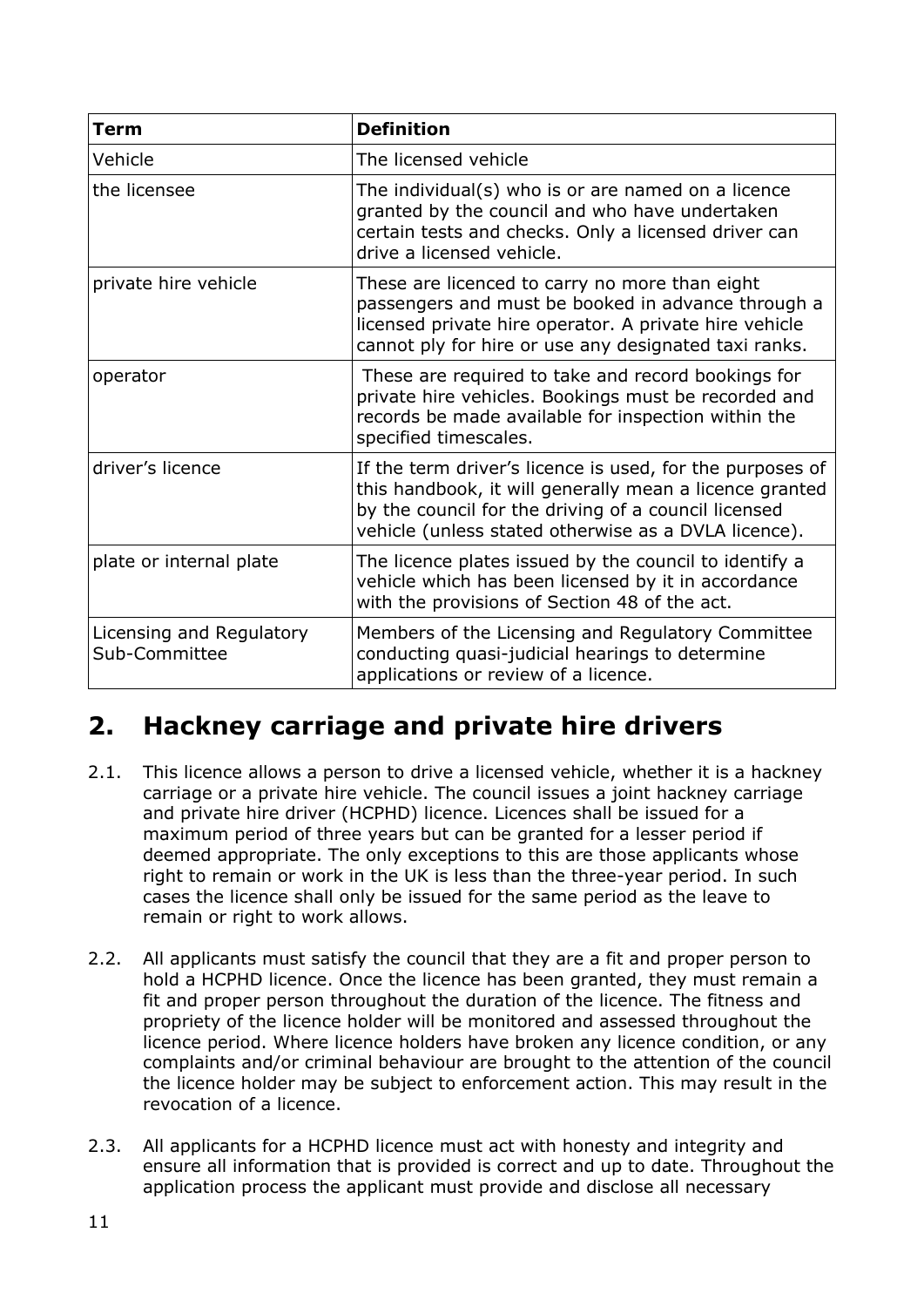information in a timely manner. This includes information relating to previous convictions, warnings, cautions, arrests, or any current or pending criminal investigations being undertaken, as well as any civil actions, injunctions or other factors which may bring into question the suitability of the applicant. Failure to do so will have a negative impact on the assessment of the application and may result in the licence being refused.

2.4. The process for applying for a HCPHD licence is provided in Appendix B. It is essential that all applicants understand and are familiar with this process prior to application and renewal to ensure that information requested is provided within the specified timescales. Failure to do so may result in the application being refused.

# <span id="page-11-0"></span>**The fit and proper person test**

- 2.5. Sections 51 and 59 of the Local Government (Miscellaneous Provisions) Act 1976 require that all applicants and licence holders are, and remain, fit and proper to hold a licence. There is no legal definition of what constitutes a fit and proper person for the purposes of private hire and hackney carriage vehicle licensing. However, the council must be satisfied, based on the information provided, that the applicant or licence holder is suitable to hold a licence and the public will be safe with the licence holder.
- 2.6. In determining whether a person is fit and proper to hold a licence, the council is effectively asking the following question for a driver:

#### **"Would you allow your son or daughter, spouse or partner, mother or father, grandson or granddaughter or any other person for whom you care, to get into a vehicle with this person alone?"**

And for a proprietor:

"Would I be comfortable allowing this person to have control of a licensed vehicle that can travel anywhere, at any time of the day or night without arousing suspicion, and be satisfied that they would not allow it to be used for criminal or other unacceptable purposes, and be confidence that they would maintain it to an acceptable standard throughout the period of the licence"

- 2.7. If the answer to the question is an unqualified 'yes', then the applicant or licence holder can be considered to be fit and proper. If there are any doubts in the minds of the council, then further consideration will be given as to whether the applicant or licence holder should hold a licence.
- 2.8. If there is any doubt as to the suitability of the applicant or licence holder the council will undertake any checks and apply any process necessary to ensure that licences are not issued or held by unsuitable persons. It is important to note that applications and any issues with current licence holders are dealt with on a case by case basis and as such it is not possible to detail an exhaustive list of all checks or requirements that may be asked of the applicant or licence holder in order to satisfy these criteria but any decision will be transparent and relayed to the applicant or licence holder.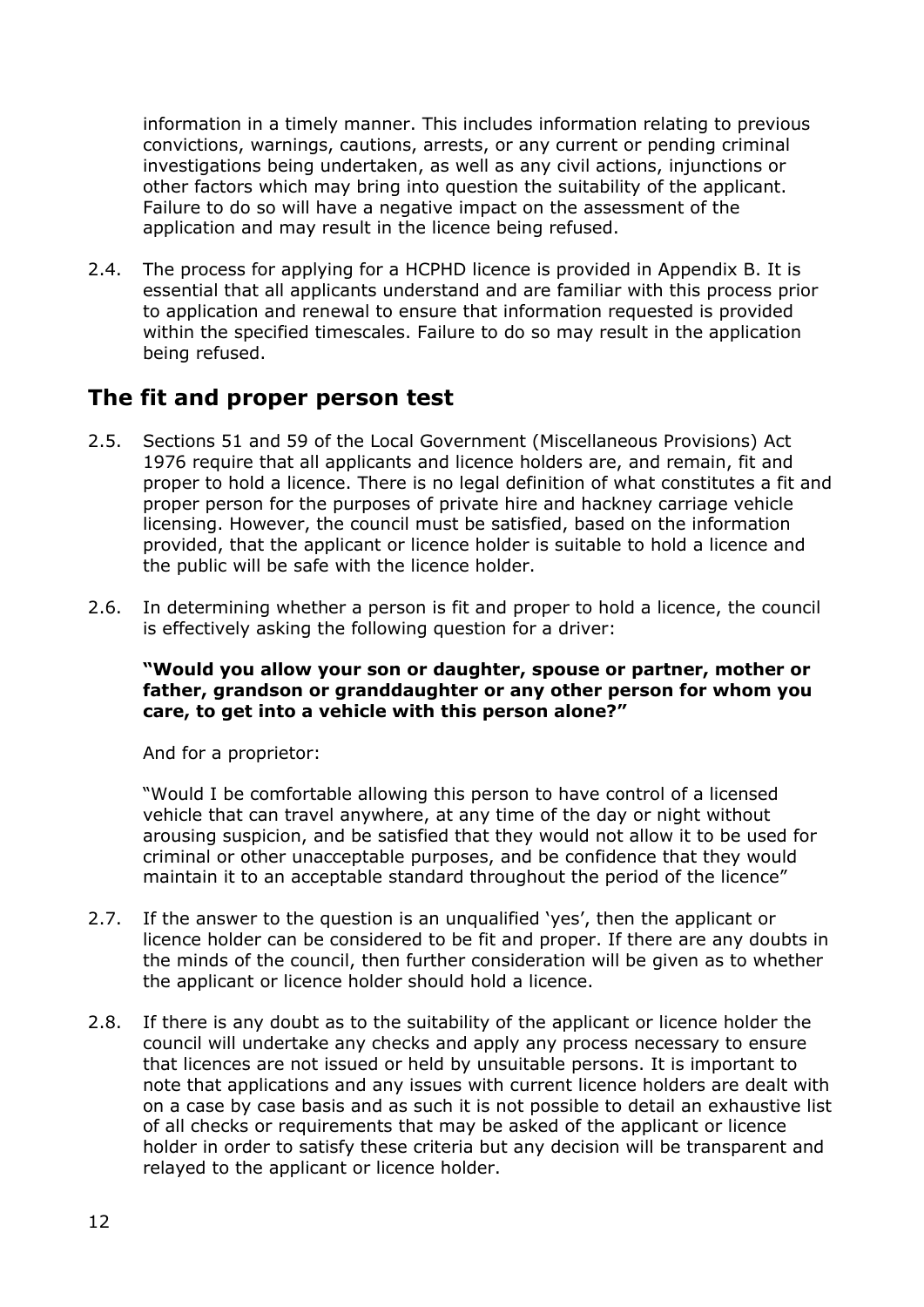- 2.9. The council will consider a number of factors when determining if an individual is a fit and proper person:
	- criminality
	- driving history
	- driving ability
	- right to work
	- medical history
	- standard of verbal and written English
	- any previous licensing history
	- anything else that may bring into question the applicants' suitability to hold a licence.

A more detailed, but non-exhaustive list, is provided in Appendix A.

- 2.10. In addition, the council will consider any further information provided by other agencies including the Police, neighbouring authorities, child and adult safeguarding boards and county councils that may have a bearing on the fit and proper standard of the individual.
- 2.11. The council may at any time throughout the duration of the licence access the DVLA records of the applicants to ensure their driving meets the requirements of this policy. Licence conditions in Appendix B require all licensed drivers to notify the licensing authority within seven working days of any DVLA penalty points issued or any other driving offence. Failure to do so will result in the licenced driver receiving council penalty points, under the Penalty Point Scheme (See Appendix E).
- 2.12. In submitting an application to the council for a driver's licence, the applicant will be required to sign certain disclosures relating to the application form and their information. Details contained within the application may be shared with other agencies including but not limited to the Police, Immigration and HM Customs and Excise. In addition, declarations must be signed that allow for the applicants Driver and Vehicle Licensing Agency (DVLA) record to be reviewed throughout the duration of the licence, alongside their Disclosure and Barring Service (DBS) record through the online update service. The council retains and shares information in accordance with information sharing agreements and the Data Protection Act 1998.
- 2.13. An applicant will not be considered to be a fit and proper person to hold a licence if there is any evidence that the applicant has been dishonest in making the application or it can be evidenced that an applicant or an existing licence holder has misled, or attempted to mislead, the council (officers or elected members of the licensing committee) during any part of the application process or with the administration of the licence throughout its duration.

# <span id="page-12-0"></span>**Disclosure and Barring Service (DBS)**

2.14. A criminal record check for any potential driver is essential and is an important safety measure in ensuring that an applicant is a fit and proper person and to protect public safety. All applicants will be required to undergo an Enhanced Disclosure through the Disclosure and Barring Service. This will list information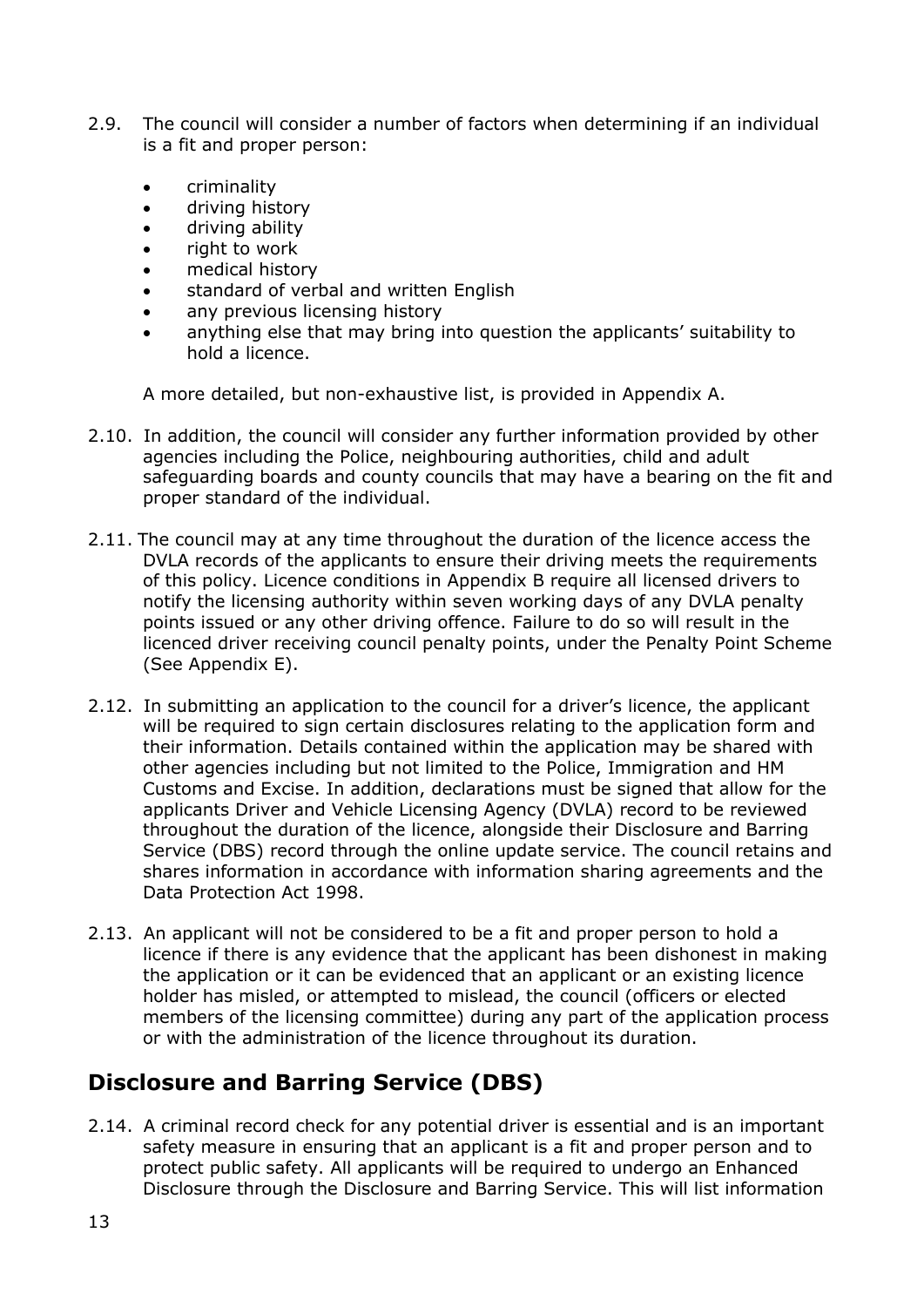on all live and spent convictions, police cautions and other relevant information. Details of the DBS application process can be found within Appendix B as part of the application process.

- 2.15. Private hire and hackney carriage drivers are included as 'exceptions' within the Rehabilitation of Offenders Act 1974 (Exceptions) Order 1975. As such all applicants will be asked to disclose on their application form any conviction or caution regardless of the date of the conviction or caution. The DBS certificate will disclose convictions and cautions and where these have not been disclosed on the application form by the applicant the integrity and honesty of the applicant will be questioned. All licence holders must notify the council of any convictions or cautions received during their licence period as stated in the licence conditions. Failure to do so may result in suspension or revocation of the licence.
- 2.16. All applicants (both new and renewals) must declare on the application form all convictions, cautions, informal warnings, fixed penalty notices, driving offences, civil actions, county court judgements, arrests and any on-going criminal, civil or traffic related investigation. It is essential that **all** information is declared. If applicants are unsure about what the above means, please contact the council. Failure to inform the council of any information may result in the application being refused or a licence being suspended or revoked.
- 2.17. Applicants are responsible for the costs of obtaining a DBS certificate. It is a licence condition that applicants sign up to the DBS online update service and on the grant of a licence, the licence holder must maintain the subscription. The subscription costs are the responsibility of the applicant or licence holder and permission must be given to the council to undertake checks of the DBS status should the council consider it necessary and appropriate to do so. The update service will be used to monitor the criminal record of the licence holder and can also be used at the time of licence renewal. If no changes have been recorded on the DBS certificate a full DBS check will not be required.
- 2.18. In order to sign up to the online service the applicant, on receipt of their completed Enhanced DBS Certificate, must register for the service within 19 days of the DBS certificate issue date. Upon licence renewal the applicant will need to provide the council with their original certificate in order for the update service to be checked.
- 2.19. DBS certificates will only be accepted when the application has been made through West Suffolk Council. However, DBS certificates from other local authorities will be accepted providing the applicant has signed up to the Update Service and has been checked to an enhanced level.
- 2.20. A licence will not be issued without a current enhanced DBS certificate.

# <span id="page-13-0"></span>**Applicants with residency periods outside of the UK**

2.21. Where an applicant has spent six months or more continuously outside the UK evidence of a criminal record check from the country or countries visited covering the duration overseas will be required. For stays longer than 6 months outside of the European Union a certificate of good conduct is required to be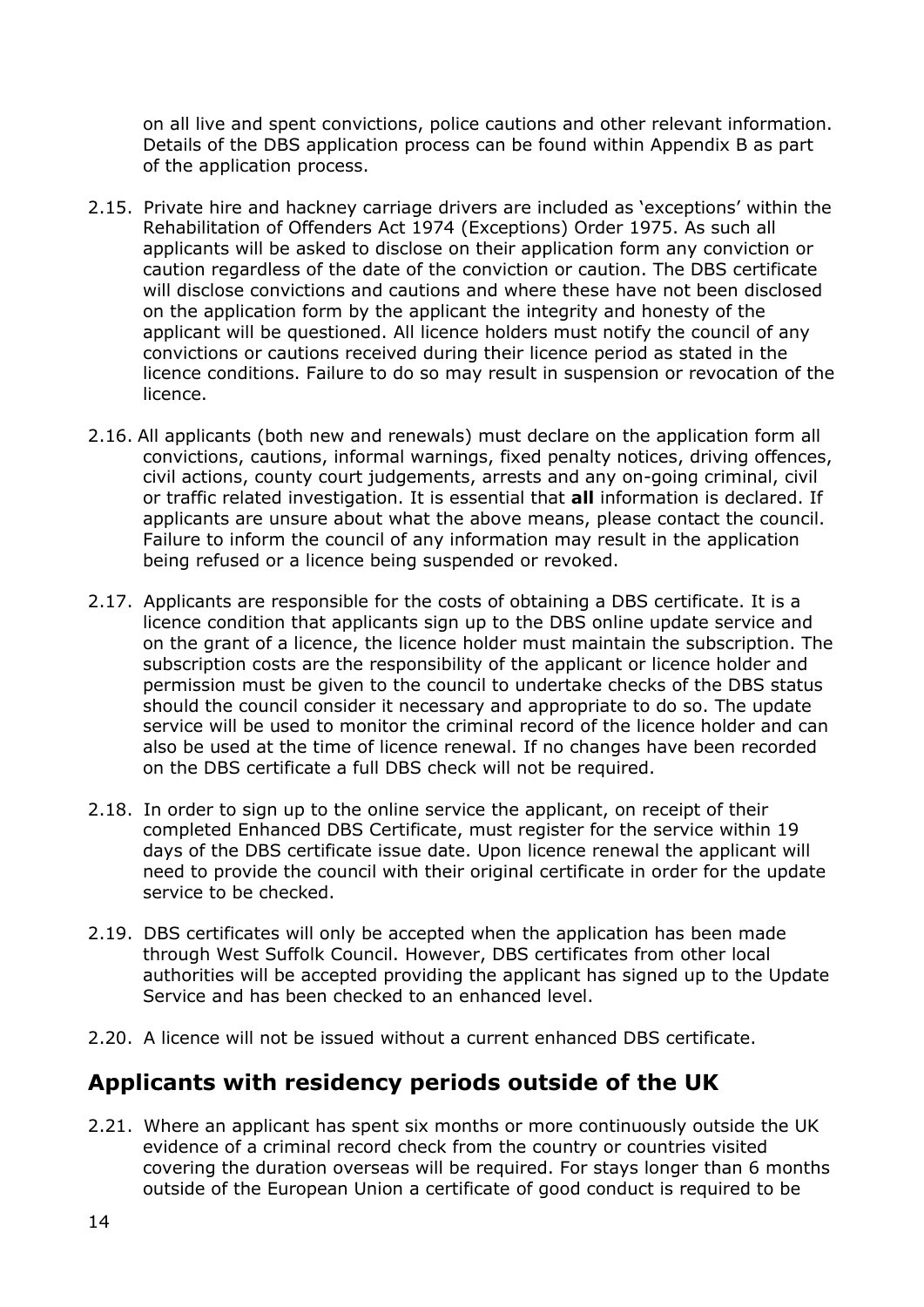authenticated by the relevant embassy. Once we have left the European Union for stays longer than six months outside of the United Kingdom a certificate of good conduct is required to be authenticated by the relevant embassy. Where an individual is aware that they have committed an offence overseas, they should seek independent legal advice.

# <span id="page-14-0"></span>**Right to work in the UK**

- 2.22. All applicants must provide evidence of their right to work in the UK. This is required for the first application and all renewals.
- 2.23. The list below states what evidence needs to be provided to prove the applicant has a right to work in the UK, this list is not exhaustive and other documents may be accepted (please follow this link: [https://www.gov.uk/government/organisations/uk-visas-and-immigration\)](https://www.gov.uk/government/organisations/uk-visas-and-immigration), however this must be discussed with the council in advance of the application being submitted. Any issues with the documentation provided may result in a delay in issuing the licence or renewal of an existing licence.
	- A UK passport confirming that the holder is a British Citizen (or citizen of another EEA country – including Switzerland).
	- Passport or other travel document endorsed to show that the holder is allowed to stay in the United Kingdom and undertake paid employment
	- Full UK birth or adoption certificate.
	- An immigration document issued by the Border and Immigration Agency to the holder which indicates that the person named in it can stay in the United Kingdom and undertake paid employment.
	- A work permit or other approval to take employment issued by the Home Office or the Border and Immigration Agency when produced in combination with either a passport or another travel document endorsed to show the holder is allowed to stay in the United Kingdom and is allowed to undertake paid employment.

# <span id="page-14-1"></span>**Convictions, cautions and driving offences**

- 2.24. Where convictions and cautions have been declared by the applicant or disclosed on the DBS Certificate the council must ensure that it is satisfied that the applicant is a fit and proper person to hold a licence. The council will refer to The Criminal Records Policy for guidance which can be found in Appendix A.
- 2.25. Where convictions, cautions and driving offences have been imposed on a licence holder the same Criminal Records Policy will be referred to in order to determine that the licensed driver remains a fit and proper person to hold the licence.

# <span id="page-14-2"></span>**West Suffolk tests**

- 2.26. There are a number of requirements which must be satisfied before a new driver application can be considered.
- 2.27. All new applicants are required to pass the councils theory assessment test and document check. The applicants driving licence and right to work in the UK will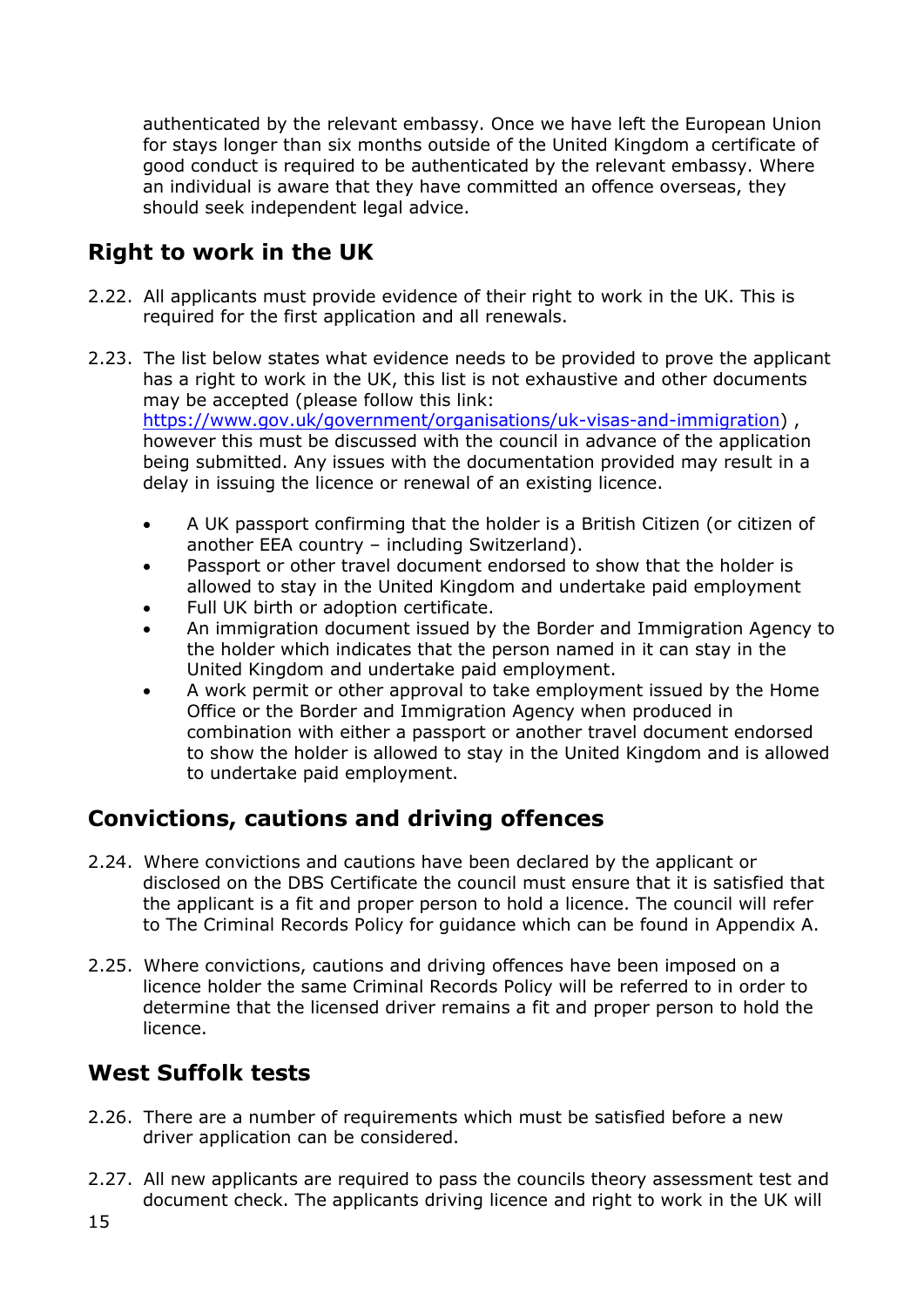be checked at this time. The purpose of the test is to ensure that the applicant has sufficient knowledge in:

- the Highway Code
- taxi legislation
- maths
- local geography and routes.
- 2.28. All new drivers are also expected to take and pass a practical driving assessment provided by a council approved provider equivalent to a Driving Standard Agency test for taxi and private hire drivers.
- 2.29. All new drivers are also required to attend and successfully complete (at their own cost) a Level 2 Certificate in the Introduction to the Role of Professional Taxi and Private Hire Driver provided by West Suffolk college (or equivalent) prior to submitting their applications. The course content includes the following:
	- Health and safety in the taxi and private hire work environment
	- Road safety when driving passengers in a taxi or private hire vehicle
	- Professional customer service in the taxi and private hire industry
	- Taxi and private hire vehicle maintenance and safety inspections
	- The regulatory framework of the taxi and private hire industry
	- Taxi and private hire services for passengers who require assistance
	- Routes and fares in the taxi and private hire vehicle industries
	- Transporting of parcels, luggage and other items in the taxi and private hire industries
	- Transporting of children and young persons by taxi or private hire vehicles (safeguarding).
- 2.30. From 1 January 2021 drivers applying to renew their licence must undertake a refresher Safeguarding, CSE and Disability Awareness course prior to renewal of the licence. This is to ensure that applicants and licenced drivers are receiving the most up to date information at the time of the application.
- 2.31. Drivers of wheelchair accessible vehicles must also hold a DVSA approved practical disability awareness course (DSA previously).
- 2.32. A certain level of oral and written English language proficiency is necessary in order to successfully complete these tests. If a driver fails on the basis of language deficiency, an additional language course is available.

# <span id="page-15-0"></span>**Medical fitness assessments**

2.33. It is essential the licensed drivers are in good health and meet the requirements of Group 2 Standards of Medical Fitness as stated by the DVLA. Licensed drivers are expected to carry passengers' luggage and shopping, will drive on the road for longer periods than most car drivers and may have to assist disabled passengers. The council must therefore be satisfied that the applicant or licensed driver is fit enough to undertake these tasks. Any preexisting medical condition must be disclosed and be under control to the satisfaction of a General Practitioner (GP) and the council.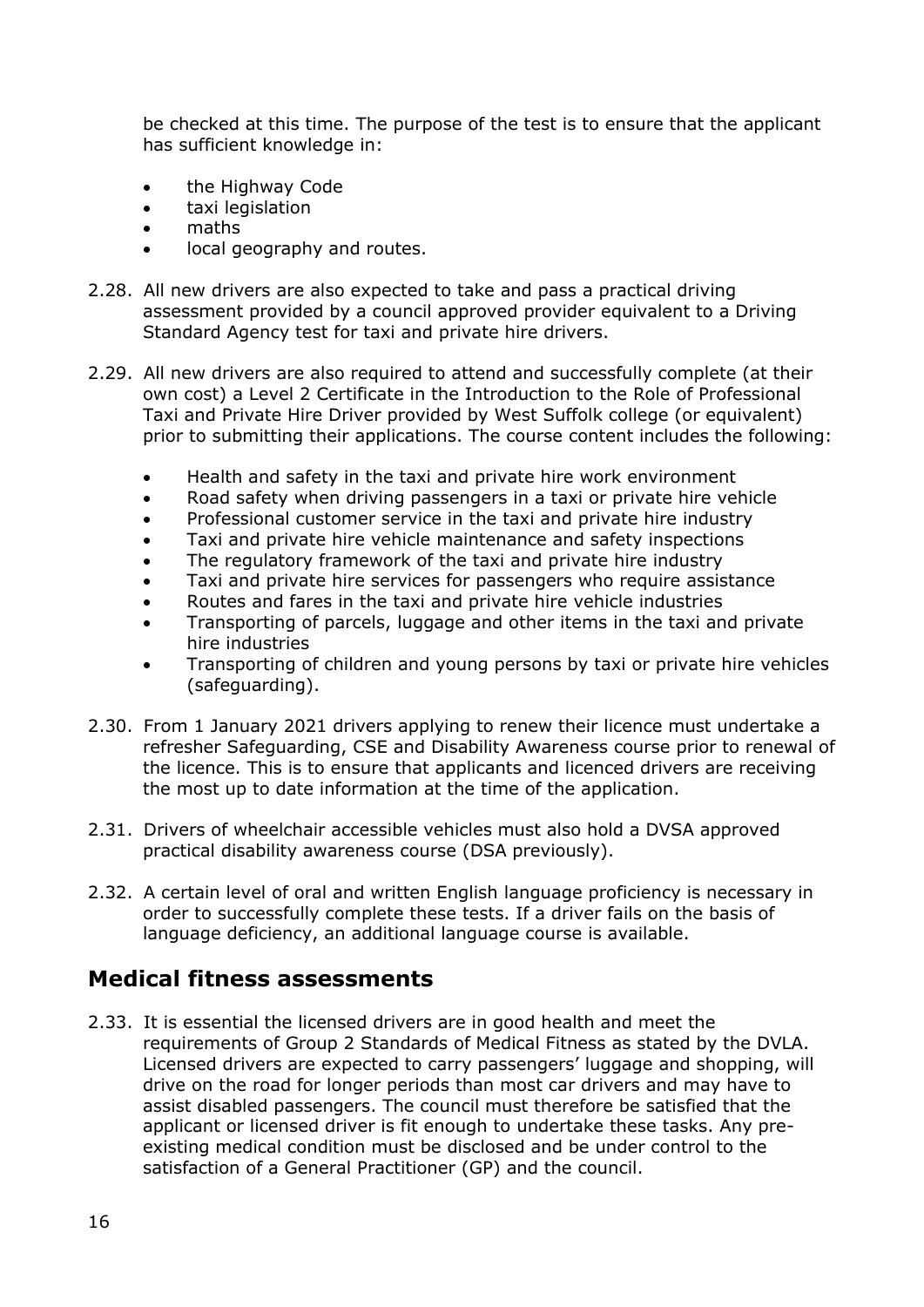- 2.34. Applicants shall submit to the council the supplied medical form completed by their own GP or a doctor who has full access to the applicant's medical records at the time of their application. Where certain conditions are noted by the GP, additional medicals or an alternative frequency may be required.
- 2.35. A group 2 medical will be required for all new applicants. A group 2 medical will be valid up to the applicant's 45th birthday. Thereafter, a further group 2 medical will be required every five years until the age of 65. The medical will then be required every year thereafter. The council will not accept Medics on Wheels Group 2 Medicals at any time.
- 2.36. All licence holders must advise the licensing authority within seven working days if any pre-existing medical conditions have deteriorated or his or her health has changed in any way that may affect the licence holder's fitness to drive.
- 2.37. Where the licensing authority is in any doubt as to the medical fitness of the applicant, further medical examinations may be required to be undertaken. Any costs relating to these additional assessments shall be paid for by the applicant.
- 2.38. No medical fitness assessment form will be accepted where the person completing the form does not have access to the applicant's patient records.

# <span id="page-16-0"></span>**Assistance dogs**

- 2.39. All licensed drivers are under a legal duty to carry guide, hearing and any other assistance dogs in their vehicles without any additional charge to the passenger. A licensed driver may only refuse to do so where he or she has a medical exemption. A medical exemption may be granted by the licensing authority where the licensed driver has provided detailed medical evidence that shows a medical condition will be aggravated by exposure to dogs. If the medical exemption is granted, then the licensed driver will be issued with an exemption certificate and a notice of exemption. The notice must be displayed in the vehicle by fixing it in a prominent position facing outwards on the dashboard.
- 2.40. When hired to carry a guide dog, the owner should be asked where s/he would prefer their dog to be.
- 2.41. Most dogs are trained to lie in the front passenger foot well between the feet of their owner. If the vehicle is fitted with front and side air bags, it is essential that the dog is lying down at all times. Licensed drivers must inform the owner accordingly. Assistance dogs are trained not to move and will not harm a licensed driver in any way.
- 2.42. If the front foot well is not large enough to accommodate the dog, the owner should be advised to travel in the rear of the vehicle with the dog in the foot well behind the front passenger seat. The seat should be pushed forward to make room for the dog.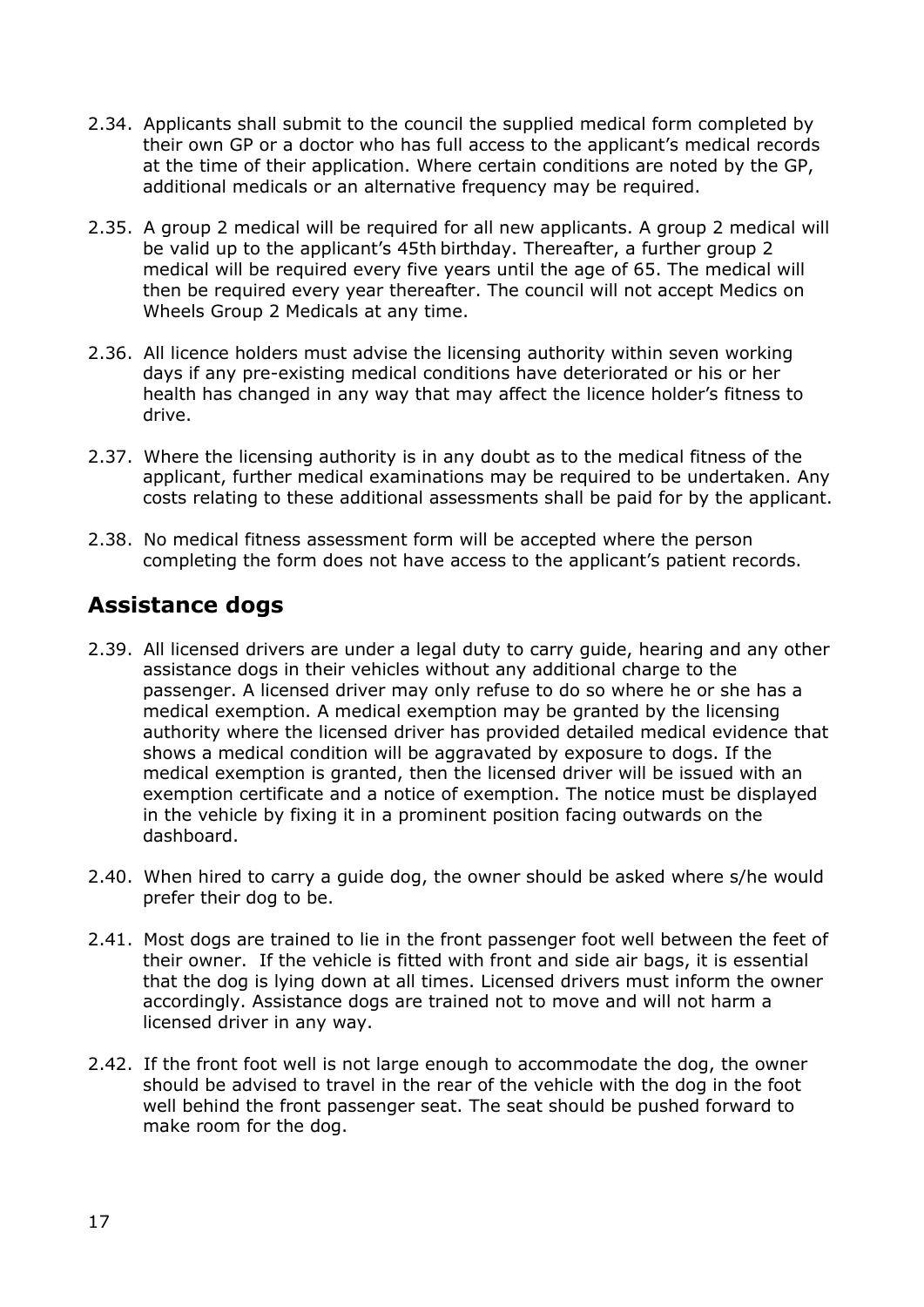# <span id="page-17-0"></span>**3. Private hire and hackney carriage vehicle licences**

- 3.1. The procedure for applying for a private hire vehicle or hackney carriage vehicle Licence is detailed in Appendix C. New licence applications can only be submitted for vehicles no more than five years old at first application.
- 3.2. In order for an application to be considered the applicant must submit the following documentation to the council:
	- The fully completed vehicle licence application form
	- Application fee
	- The original of the vehicle registration document (log book or V5C) certificate of registration for the vehicle (the new keeper's supplement section of the V5C document will be accepted in the case of vehicles that are not licensed at the time that the application is made, and the vehicle has recently been purchased by the applicant (documentary evidence will be required). Licences will not be renewed unless the full V5 document is made available to the council at the time of application).
	- The original insurance or insurance cover note for the vehicle. The document must state that the vehicle is insured for private hire (hire and reward) or hackney (public hire).
	- If the vehicle is more than 12 months old a valid MOT no older than 28 days from an approved MOT testing station within the council's district.
	- Newly registered vehicles with less than 100 miles on the odometer will not require an MOT prior to licensing.

In addition to the above:

- 3.3. Incomplete application forms, incorrect fees or supporting documentation that does not conform will result in the application being rejected. Only when a complete application has been provided will the assessment process begin.
- 3.4. When the application has been processed, you will be contacted to arrange an appointment for the validation of your V5C and MOT, photocopies will not be accepted.

# <span id="page-17-1"></span>**Grant and renewal of vehicle licences**

3.5. All vehicles should be safe and must remain safe for passengers and therefore the council expects vehicles to be in such a condition that the inspection will be passed.

### <span id="page-17-2"></span>**Insurance**

3.6. All insurance documents for the vehicle to be licensed must be provided with all the other relevant information at the time of application. In order to satisfy the council that appropriate insurance is in place for the vehicle, the following is required: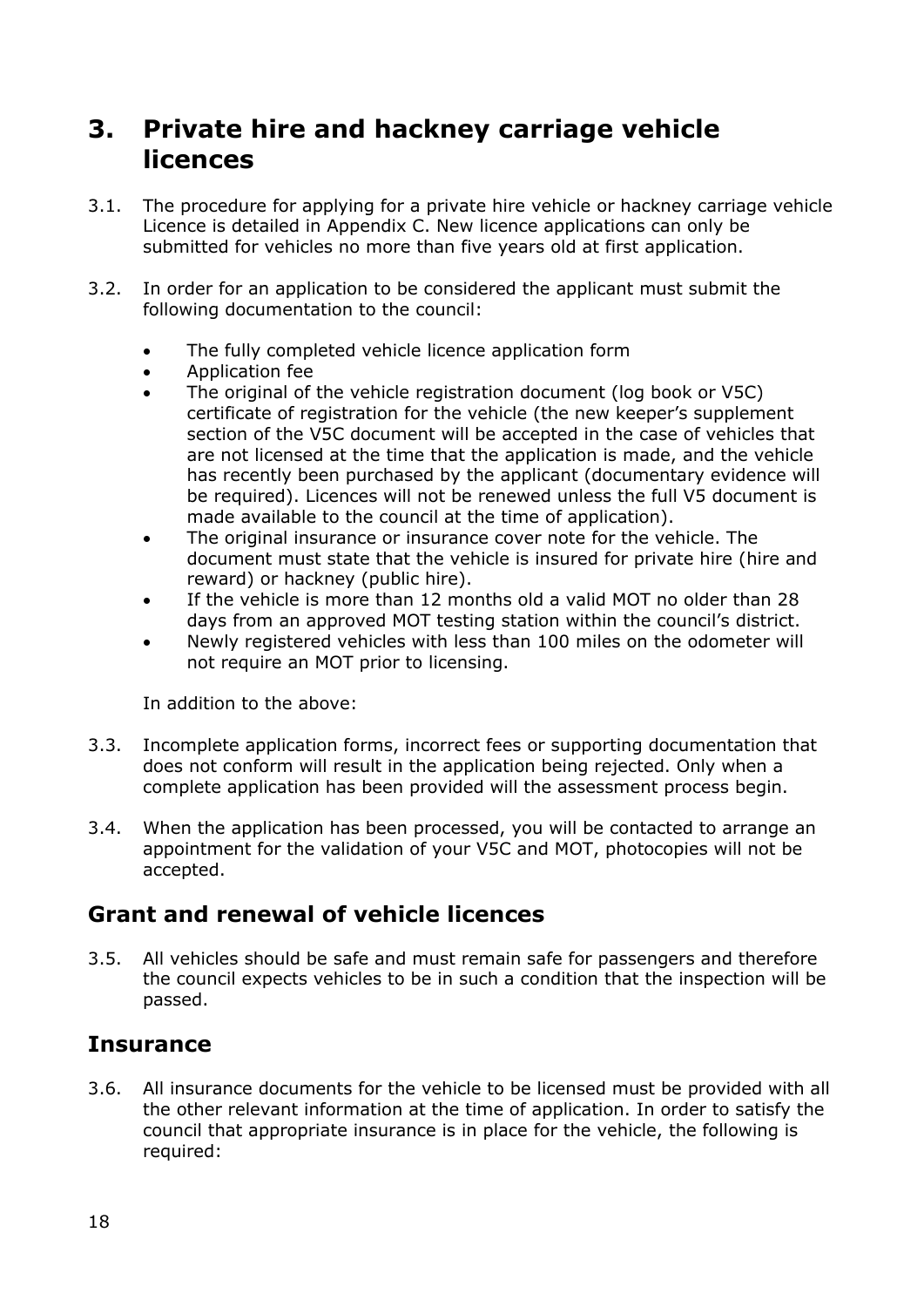- A valid certificate of insurance or cover note. This must confirm that insurance is in place for each driver of the vehicle and specify that it is covered for its use as a hackney carriage or private hire vehicle
- A hackney carriage vehicle requires insurance to cover public hire
- A private hire vehicle requires insurance to cover private hire and hire and reward
- A cover note will be accepted and the licence issued on the understanding that a certificate of insurance will be presented as soon as possible.
- 3.7. All insurance dates are noted on the council system at the time of application and follow ups will be undertaken to ensure the vehicle is appropriately insured. Where a new insurance certificate has not been submitted to the council for that vehicle it will be deemed to have no insurance and the licence suspended until such time as an appropriate insurance document is provided and penalty points will be issued to the licence holder.

# <span id="page-18-0"></span>**Vehicle specifications**

3.8. The council has set down a number of specifications, in order to apply for a vehicle to be licensed as a private hire or hackney carriage vehicle it must comply with the specifications at the time of application.

The specifications for private hire and hackney carriage vehicles are detailed in Appendix C.

# <span id="page-18-1"></span>**Licensed vehicle conditions**

3.9. Conditions are imposed on all operator, driver and vehicle licences and the council is empowered to impose any conditions that are considered reasonably necessary in the granting of a licence. The conditions will be attached to the licence upon issue and are detailed in Appendix C. All applicants will be expected to have read and understood these conditions, any breach in the conditions will result in penalty points being issued or the licence considered for review.

### <span id="page-18-2"></span>**Identification of vehicles as a private hire vehicle or hackney carriage**

- 3.10. All vehicles must clearly indicate to the public that the vehicle is licensed. The public must be able to clearly distinguish the difference between a private hire and hackney carriage vehicle. No signs, stickers or insignia shall be added or attached to the vehicle unless in compliance with council requirements. Permission will be required in writing. The vehicle licence conditions in Appendix C provide detail on the following:
	- The position or location of the licence plates
	- The position of permanent door signs
	- Required wording for the door signs and roof lights
	- Requirements to display certain notices in the vehicles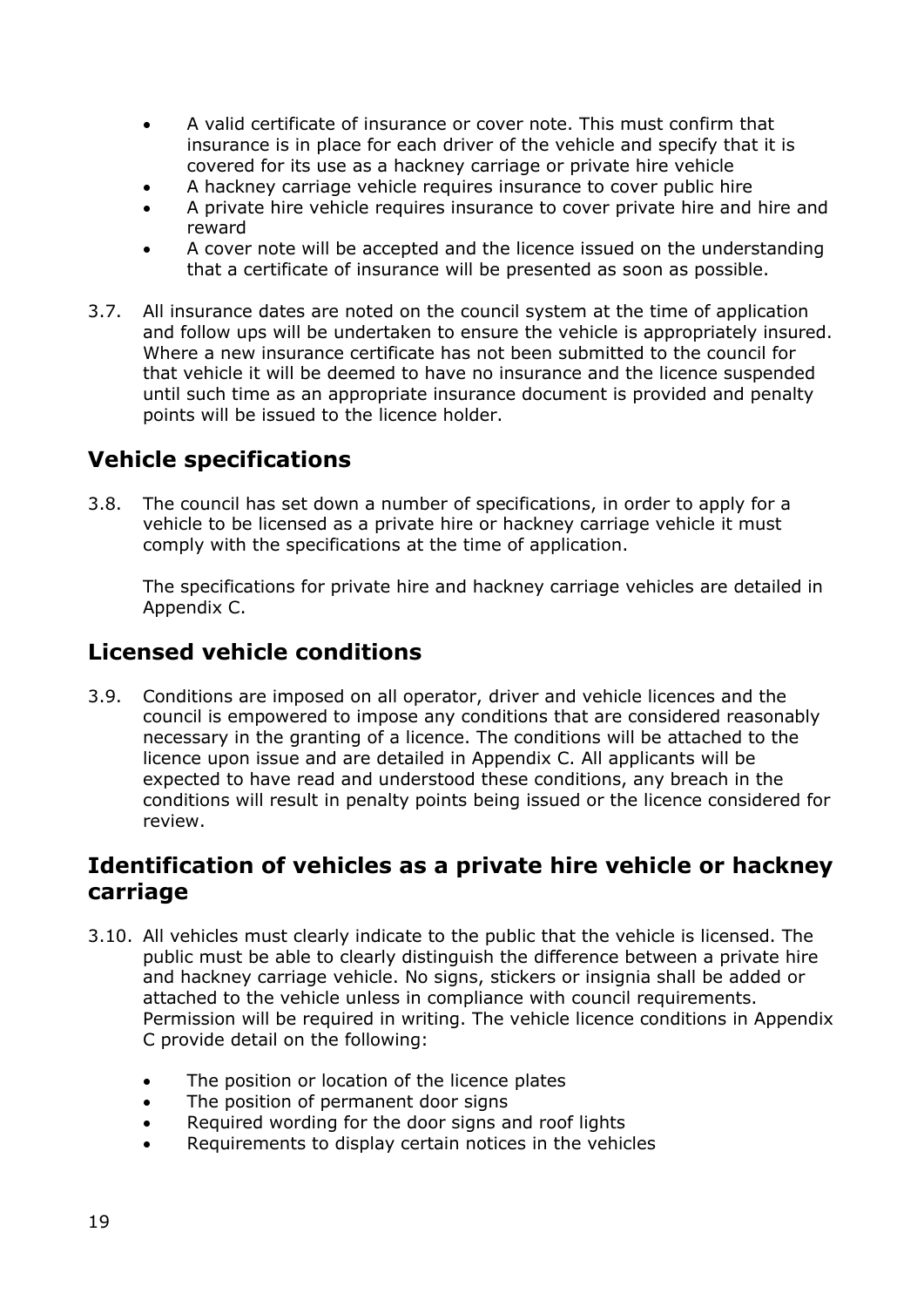# <span id="page-19-0"></span>**Tyres**

- 3.11. It is essential that the tyres on all licensed vehicles are in good condition. All tyres must conform to the following requirements:
	- Tyre treads are designed to efficiently and effectively remove water from the road surface and provide maximum grip. All tyres fitted to the vehicle must have at least 2.0mm tread depth throughout a continuous band in the centre 3/4 of the tread and around the entire circumference of the tyre. (Please be aware that this is a more stringent standard than the MOT test)
	- Tyre fitted to a motor vehicle or trailer must be fit for purpose and be free from any defects which might damage the road or endanger any person. Fit for purpose means that a tyre must:
		- o be compatible with the types of tyres fitted to the other wheels
		- o not have any lump, bulge or tear caused by separation or partial failure of the structure
		- $\circ$  not have a cut or tear in excess of 25mm or 10% of the sectional width of the tyre, whichever is the greater, and which is deep enough to reach the ply or cord
		- o not have any part of the ply or cord exposed.
	- Tyres must be correctly inflated to the vehicle or tyre manufacturer's recommended pressure.
	- All replacement tyres fitted to licensed vehicles must be new (that is not have been used previously on any other vehicle) and have been fitted by a reputable vehicle maintenance company or contractor. Vehicle proprietors are required to retain invoices or receipts to show that any tyre that is purchased meets this requirement.
	- The fitting of part worn tyres to licensed vehicles is not permitted.
	- 'Space saving' spare wheels must only be used in an emergency, and then only in accordance with the manufacturer's instructions. Should the use of a 'space saving' spare wheel become necessary during a period of hire then the journey may continue, but the wheel must be replaced before another journey commences.

# <span id="page-19-1"></span>**Accidents**

- 3.12. If at any time, a licensed vehicle is involved in any kind of accident, regardless of how minor or who was at fault, the driver must inform the council of the accident within 72 hours of the accident; this can be done by telephone or email. An accident report form is available on our website and should be completed and submitted to the council by email along with photographs of the damage within 24 hours of reporting the accident.
- 3.13. Following submission of the accident report form the council will review and determine whether, by nature of the accident, or the stated damage caused, the vehicle must be inspected by an MOT approved garage to ensure the safety of the vehicle. If the damage (whether mechanical or cosmetic) means the vehicle is no longer fit to be licensed an authorised officer of the council or any constable shall serve a Section 68 notice under the Local Government Miscellaneous Provisions Act 1976. The notice will require the proprietor of the vehicle to make it available for further inspection and testing at such reasonable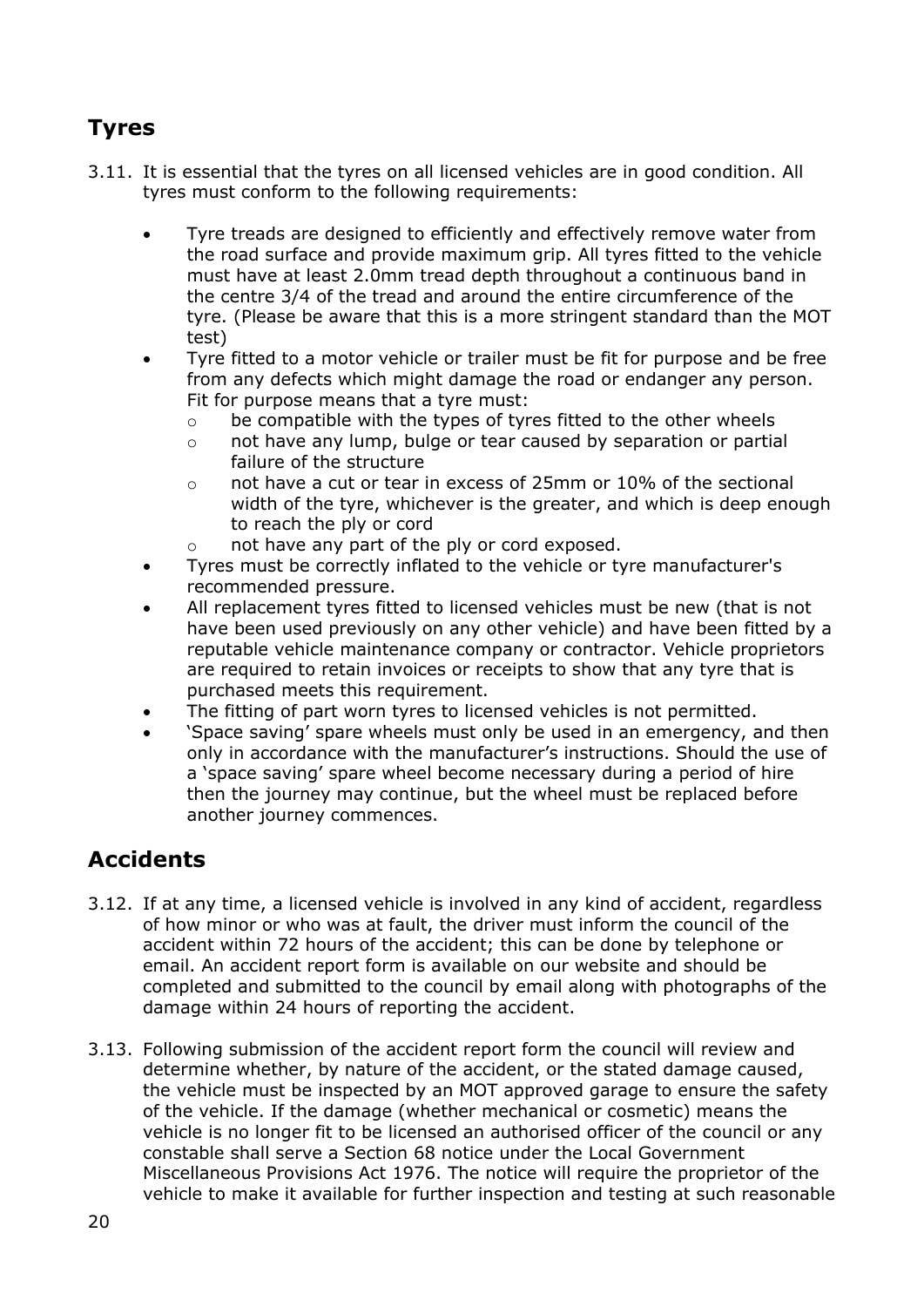time and place as may be specified in the notice and suspend the vehicle licence until such time as such authorised officer or constable is so satisfied. Provided that, if the authorised officer or constable is not so satisfied before the expiration of a period of two months, the said licence shall, by virtue of this section, be deemed to have been revoked and subsections (2) and (3) of section 60 of this act shall apply with any necessary modifications. A Section 68 Notice may also result in Penalty Points being issued.

### <span id="page-20-0"></span>**Meters**

3.14. All hackney carriages must be fitted with an approved meter. This forms part of the vehicle test. Meters must be calibrated to the tariff set by the council.

### <span id="page-20-1"></span>**Taxi ranks**

3.15. Excessive idling of engines is not permitted on taxi ranks.

#### <span id="page-20-2"></span>**Environmental considerations**

- 3.16. The council fully supports the use of vehicles that use cleaner environmentally friendly fuels, such as hybrid or electric vehicles.
- 3.17. It is considered that efforts should be made, through the licensing policy, to improve, as far as possible, the efficiency of vehicles licensed in the district by, in particular reducing the levels of  $CO<sub>2</sub>$  (Carbon Dioxide) emitted.
- 3.18. The conditions make it clear that LPG conversions to vehicles are perfectly acceptable.
- 3.19. Clearly emissions from taxis and private hire vehicles could be reduced further by encouraging better maintenance of vehicles and by switching off engines when stationary or idling, particularly at taxi ranks. This is something which is highlighted in the conditions. drivers are reminded that it is an offence to leave the engine running on any motor vehicle that is stationary on a road, other than if it is due to an enforced stoppage of traffic.

# <span id="page-20-3"></span>**4. Additional provisions for private hire vehicles only**

### <span id="page-20-4"></span>**Advertisements**

- 4.1. Limited advertising is allowed on a private hire vehicle subject to preapproval by the council. Advertisements must be in accordance with the requirement set out in Appendix C.
- 4.2. private hire vehicles are not permitted to park on Taxi Ranks. private hire vehicles are not permitted to pick up or set down passengers on a Taxi Rank. Where private hire drivers are found to be using a Taxi Rank penalty points may be issued.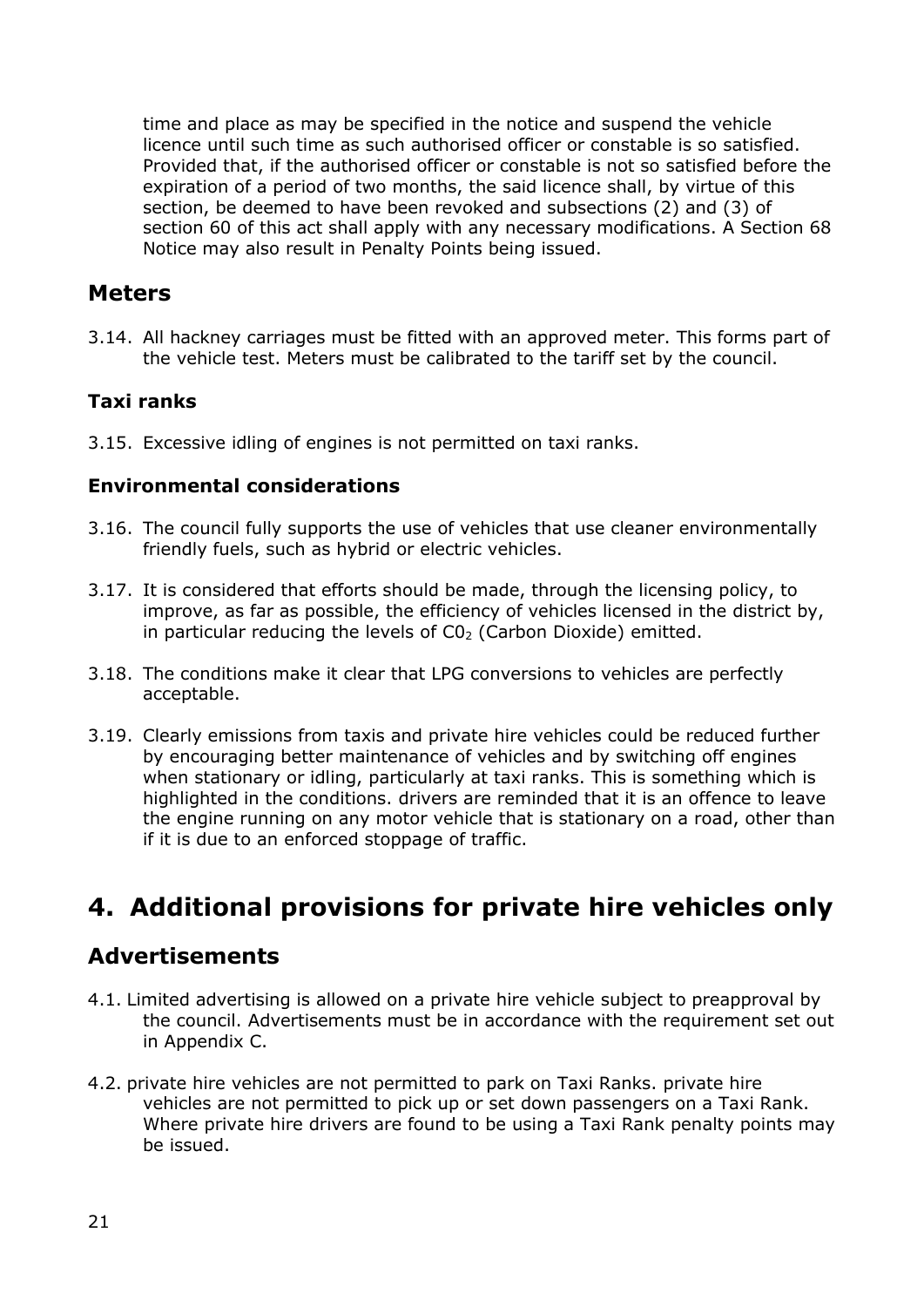# <span id="page-21-0"></span>**Executive hire (discreet plates)**

### <span id="page-21-1"></span>**Section 75(3) Local Government (Miscellaneous Provisions) Act 1976**

- 4.3. The Local Government (Miscellaneous Provisions) Act 1976 requires that a council must issue a private hire vehicle plate with an identity plate or disc and that proprietor should not use, or permit the use of, that vehicle without displaying the plate as directed by the council. The act also gives a district council the discretion to grant a proprietor a dispensation from displaying the licence plate on their licensed private hire vehicle. Each application for a dispensation will be considered on its own merits. The overriding consideration will be public safety. The clear identification of a licensed vehicle is considered such a safety aspect, particularly when visiting such places as airports, seaports and the centres of large towns.
- 4.4. Dispensation will not be granted as a matter of course. A clear case for the dispensation will have to be made by the proprietor in writing. In determining an application, it will normally be the status of the passenger and the executive of the work that will indicate whether or not the dispensation should be granted. The vehicle must be of a high standard. Application forms are available from the council.
- 4.5. Any vehicle proposed to be used for executive hire must be licensed as a private hire vehicle. Vehicles used for this purpose must meet all the requirements for private hire vehicles. An application for a discreet plate must be made and approved by the council. A discreet plate means that the vehicle does not need to display the same number of signs that a standard vehicle is required to do) However, these vehicles must carry a plate in the boot of the vehicle issued by the council, which states details of the vehicle, issue/expiry date and the number of persons allowed to be carried. The driver must also have in the vehicle a copy of a letter from the council confirming that the vehicle does not have to display a standard plate. This must be produced on request to an authorised officer or police officer in uniform. Licences will be conditioned to reflect any restrictions that the council feels necessary.
- 4.6. Drivers of executive vehicles must complete the licensing application process in the same way as any other licensed driver.
- 4.7. Applicants wishing to apply for a discreet plate must satisfy the following council requirements:
	- a. The vehicle must be in immaculate condition with no visible defects, dents or blemishes to the external bodywork or internal trim.
	- b. The type of work undertaken is 'executive' in nature. This would mean that the vehicle is used specifically for clients that for security reasons would not want the vehicle to be identifiable. Documentary evidence of contracts will be required.
- 4.8. Applications for exemption will be made to the licensing authority in writing by a person holding a private hire operator's licence issued by the council. The application must be accompanied by documentation to evidence compliance with points a and b.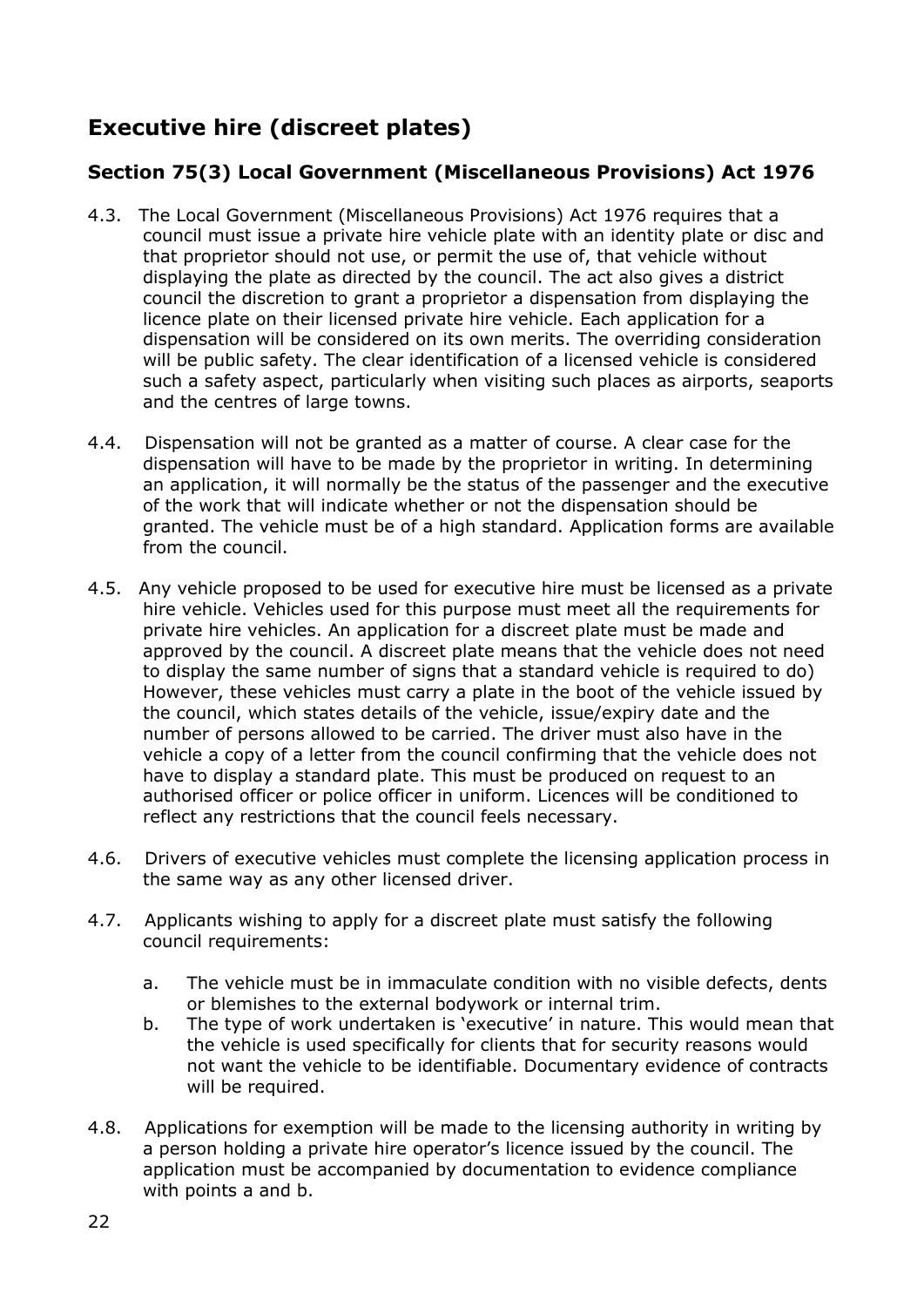- 4.9. Provided that conditions a and b are satisfactorily met, an appropriate appointment will be made to inspect the vehicle to satisfy the requirement of clause b.
- 4.10. If all points above are satisfied discreet plates will be issued.
- 4.11. Vehicles with discreet plates must never be used for day to day private hire work.

# <span id="page-22-0"></span>**5. Private hire vehicle operators**

- 5.1. The private hire vehicle operator is responsible for all persons employed, subcontracted or used in the course of the private hire vehicle business. The operator must undertake sufficient checks so as to be satisfied that only suitable drivers are used (and continue to be used) in the course of the business.
- 5.2. The private hire vehicle operator licence is not transferable and the person to whom it is issued must display it in a prominent position at each business premises recorded on the licence. The licence must be displayed at all times during the duration of the licence, so as to be on view to members of the public, except on such occasions as the licence is presented to the council for amendment or if it is required to be produced for inspection by an authorised licensing officer of the council or a Police officer.
- 5.3. A separate licence will be issued in respect of each approved secondary booking office if applicable.

### <span id="page-22-1"></span>**Requirement for a private hire vehicle operator licence**

- 5.4. A licensed private hire vehicle can only be despatched to a customer by a licensed private hire vehicle operator. The operator licence requires the operator to ensure all its private hire vehicle drivers are licensed by the same council along with their vehicles.
- 5.5. A private hire vehicle operator may sub-contract work to operators licensed in other districts if unable to fulfil a booking with its own licensed drivers. Accurate records of any sub-contracting must be kept by the operator and be available for inspection on request. A private hire vehicle operator can also despatch work to any hackney carriage.
- 5.6. Applications for a private hire vehicle operator licence must be made on the council application form, with the appropriate fee and the applicant must undergo a Basic Disclosure Barring Service check. If the applicant is a limited company a DBS and fit and proper test for directors and secretaries. The council will then decide whether the applicant is a fit and proper person to hold an operator licence. The council will grant operator licences for a period of five years. A licence will only be granted for less than five years in exceptional circumstances. A basic DBS will need to be undertaken annually and the operator's licence will be suspended if this not done. If the operator is a driver, they will be checked six-monthly as part of their drivers licence and annually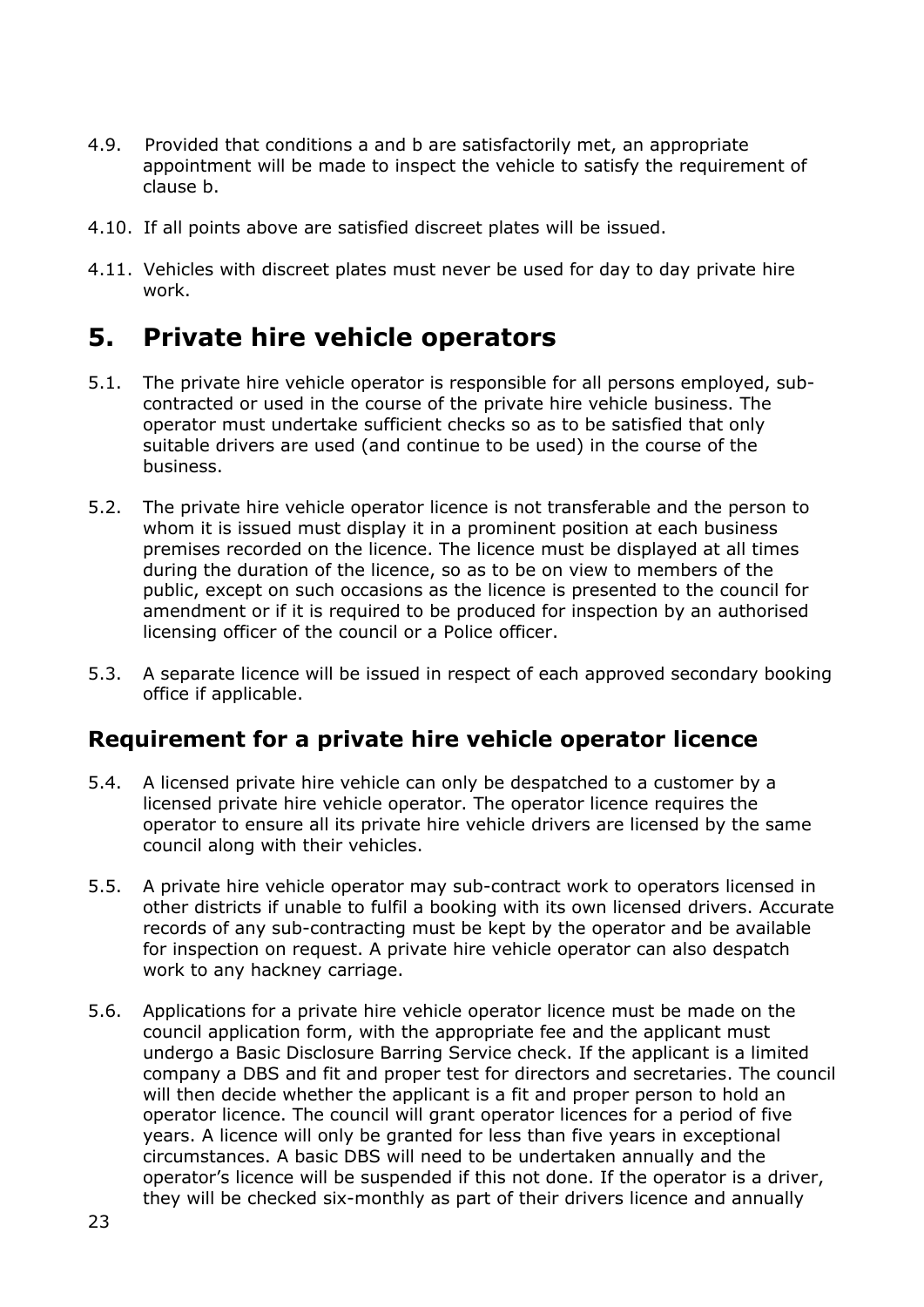thereafter for the duration of the operator's licence should they cease to be a driver.

- 5.7. The council will not grant a licence to an operator whose premises are located outside our area. This is to ensure that proper regulation and enforcement measures may be taken by the council and is in no way intended to be a restraint of trade.
- 5.8. Applications will only be granted where the council is satisfied that the applicant is a fit and proper person to hold a private hire vehicle operator licence. In determining whether a person is fit and proper to hold a licence, the council is effectively asking the following question:

**"Would I be comfortable providing sensitive information such as holiday plans, movements of my family or other information to this person, and feel safe in the knowledge that such information will not be used or passed on for criminal or unacceptable purposes?"**

- 5.9. In order to determine the applicant's fitness, the following will be considered:
	- criminal record (including convictions, cautions, warnings and reprimands)
	- factors such as demeanour, general character, non-criminal behaviour, honesty and integrity
	- previous conduct (particularly in cases where the applicant holds or has previously held a licence issued by either council)
	- business practices demonstrated by the applicant (for example standard of record keeping, compliance with other regulatory requirements, financial practices and so on).
- 5.10. In addition, the council will also consider further information sources such as the Police (including abduction notices), children and adult safeguarding boards, other licensing authorities and statutory agencies.
- 5.11. If an application is received from a person that is not a driver licensed by the council, the applicant will be required to provide a Basic Disclosure from the Disclosure and Barring Service.

### <span id="page-23-0"></span>**Insurance**

5.12. Every operator shall put in place public liability insurance for the premises that are to be licensed. Where the operators directly employ the licensed taxi drivers employer's liability insurance must also be in place. Evidence of these insurances should be provided as part of the application.

# <span id="page-23-1"></span>**Conditions**

- 5.13. The council has the power to impose conditions on an operator licence and will do so upon issue. A copy of the operator conditions is provided in Appendix D.
- 5.14. Additional conditions may be added to a licence when it is deemed necessary by the council. Failure of the operator to adhere to the conditions of the licence will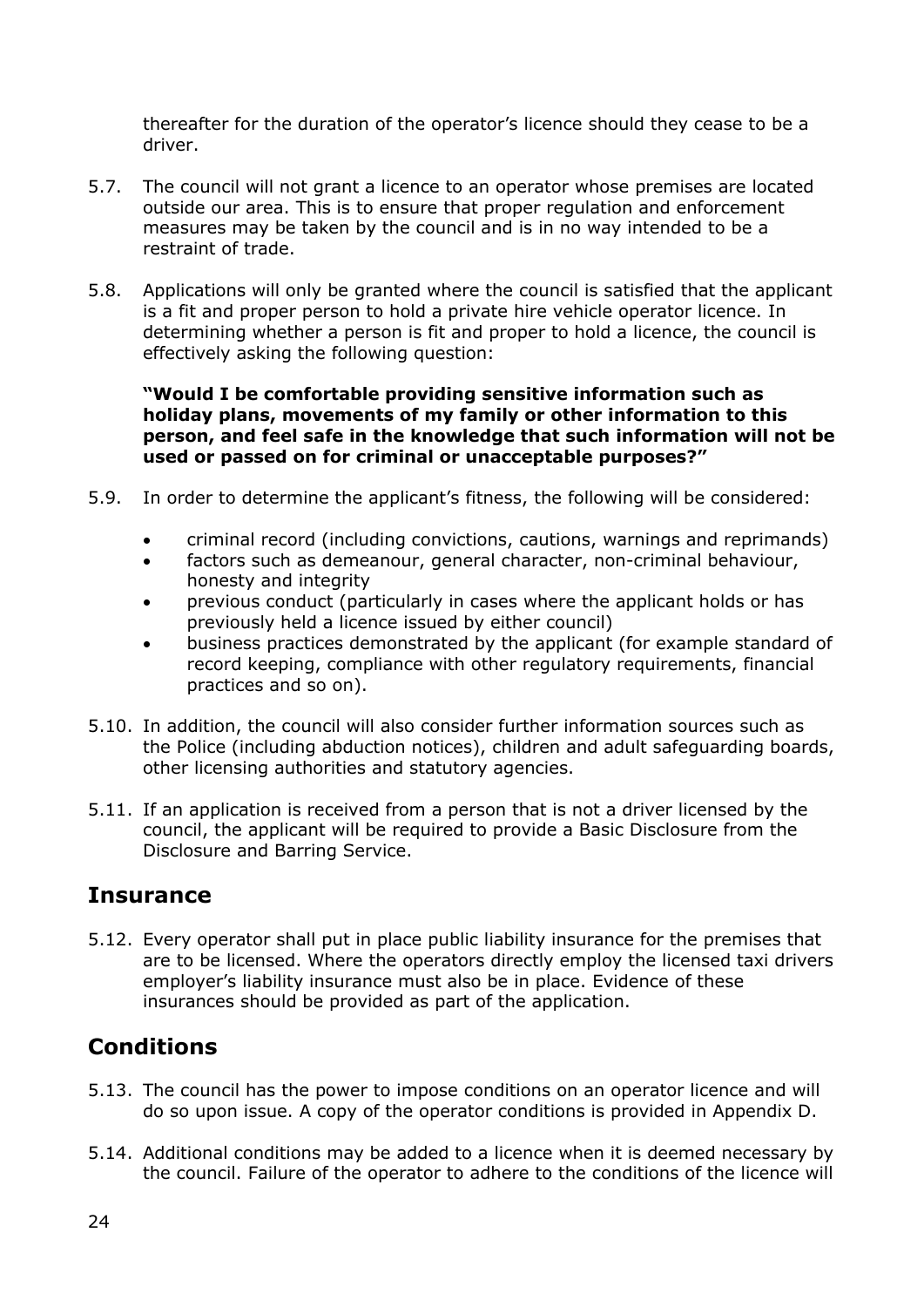lead to enforcement action which may include the issuing of penalty points, suspension or revocation of the licence or prosecution.

# <span id="page-24-0"></span>**Operator responsibility**

5.15. The council expects licensed operators to work with the council and to support the aim of improving safety and safeguarding. Operators must alert the council to any concerns as to public safety or safeguarding and failure to do so will call into question the fitness and propriety of the operator to hold a licence.

# <span id="page-24-1"></span>**6. Driver, vehicle and operator licence conditions and application process**

- 6.1. Conditions are attached at the time of the issuing of the relevant licence. These conditions are available to view in Appendices B, C and D and are available on our website. Applicants and licence holders must be aware of these conditions and adhere to them at all times throughout the duration of the licence. Failure to do so may result in penalty points being issued which could result in the suspension or revocation of the licence.
- 6.2. The application process for driver, vehicle and operator licences can be found in Appendices B, C and D respectively.

# <span id="page-24-2"></span>**7. Enforcement, compliance and complaints**

- 7.1 The purpose of licensing the taxi trade is to protect the public and promote public safety. The council will utilise all legislative powers available to ensure the public are protected.
- 7.2 Legislation relating to a Licensing regime and the conditions of licence designed to protect public safety are of no value unless they are correctly enforced by the licensing authority. In pursuance of the objective to encourage responsible hackney carriage and private hire businesses, the authority shall operate a firm but fair disciplinary and enforcement regime. In order to balance the promotion of public safety with the need to permit individuals to safeguard their livelihood without undue interference, the authority will only intervene where it is necessary and proportionate to do so. Where defects are such that a vehicle or driver's licence needs to be suspended, interference with livelihood is inevitable.
- 7.3 Complaints from the public and/or any routine enforcement that identify significant breaches of conduct will be subject to investigation by officers.
- 7.4 The council has adopted an overarching enforcement policy to ensure that enforcement is efficient, targeted, proportionate and transparent. The enforcement policy is available on the council's website. Any enforcement action taken will be in accordance with the council's enforcement policy.
- 7.5 The licensing authority will share information with other agencies in respect of potential illegal activities and other agencies and authorities may perform checks or take enforcement action within West Suffolk area.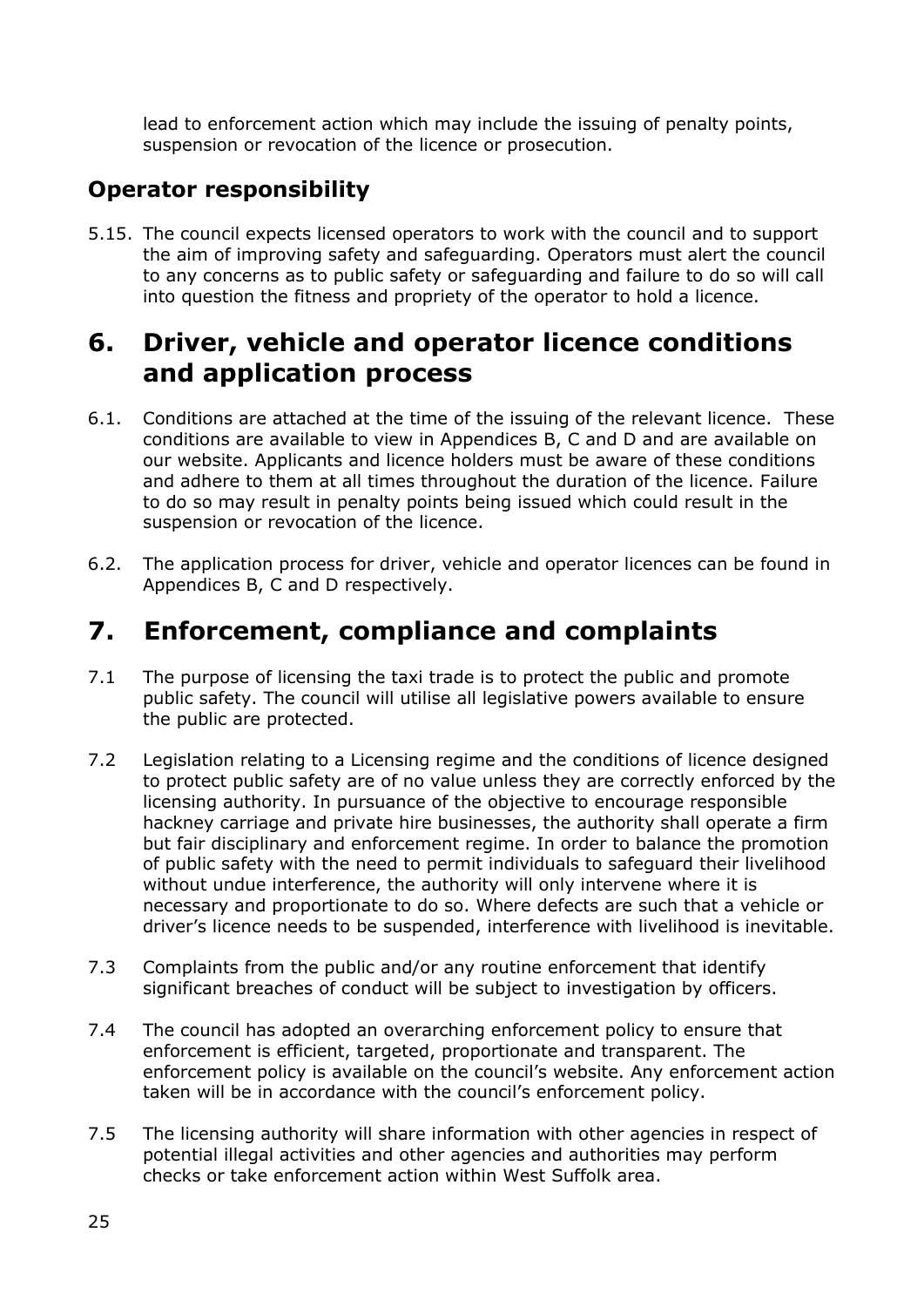# <span id="page-25-0"></span>**Enforcement penalty points**

- 7.6 The council operates a penalty point scheme.
- 7.7 Where breaches of the terms and conditions of any licence (drivers, vehicle or operator) are determined by the council, penalty points may be issued. Details of the penalty point's scheme can be found in Appendix E.
- 7.8 The scheme is a way of formalising warnings being issued to licence holders. Every licence holder will know what penalty points are attributed to the different types of breaches. Greater penalty points are issued for the condition breaches that are the most serious.
- 7.9 The penalty points are issued per incident and are cumulative. If one incident has resulted in several breaches of the licence conditions the points issued may reach a trigger level that would require further action against the licence. This could result in suspension or revocation of the licence.
- 7.10 All authorised licensing officers are authorised to operate the scheme and issue points accordingly.

### <span id="page-25-1"></span>**Suspension or revocation of a licence**

- 7.11 Where a vehicle or driver or operator fails to meet the licence conditions determined by an authorised licensing officer, action may be taken by an authorised licensing officer or the police to suspend the licence until they meet the required standard.
- 7.12 A driver's licence may be suspended or revoked with immediate effect, delegated to the appropriate nominated officer for a dual driver where it is in the interests of the public safety to do so as pursuant to Section 52 of the Road Safety Act 2006. The driver may appeal this decision to the magistrates' court, but this will not affect the suspension starting with immediate effect.
- 7.13 Where a vehicle is found to be suffering defects, a Section 68 Notice may be served suspending the use of the vehicle until the defects are remedied. The suspension will only be lifted once the vehicle has been inspected by an authorised licensing officer and the officer is satisfied that the defects have been rectified. A Section 68 Notice may also result in penalty points being issued.
- 7.14 The council does not suspend or revoke licences lightly but will not hesitate to do so if it is felt it is necessary for the protection of the public.

# <span id="page-25-2"></span>**Refusal to renew a licence**

- 7.15 Any renewal application where new criminal convictions are shown on the DBS or there are any other concerns may result in that application being refused.
- 7.16 Where an applicant has failed to provide all relevant information or documentation or has failed to comply with any of the requirements needed to renew a licence, the application and renewal of the licence may be refused.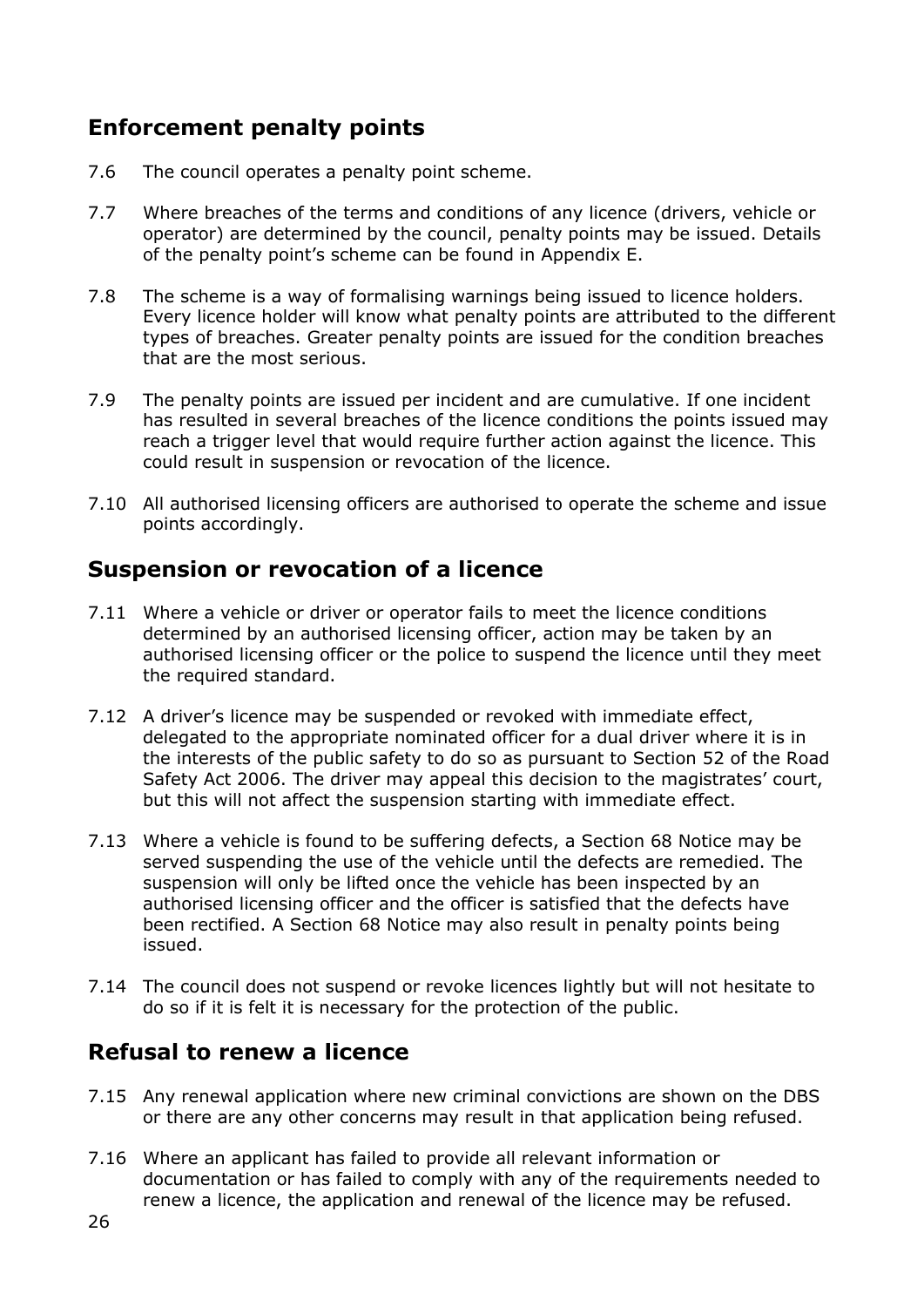7.17 A person whose licence renewal application is refused may appeal such a decision to the magistrates' court.

# <span id="page-26-0"></span>**Prosecution of licence holders**

7.18 The licensing authority will have regard to the Regulators Compliance Code, Code for Prosecutors, DfT Best Practice Guidance and its own enforcement policy when considering whether or not to prosecute a licence holder for a relevant offence.

# <span id="page-26-1"></span>**Appeals**

7.19 Information on any right of appeal will be issued when a decision is made on any enforcement action, where that right of appeal exists.

#### <span id="page-26-2"></span>**Service requests and complaints**

- 7.20 The council has a duty to investigate complaints made by members of the public or partner agencies and any such complaint will be logged as a service request and investigated.
- 7.21 In determining the most appropriate course of action the council will have regard to the evidence collated, the credibility of both the licence holder and the complainant.
- 7.22 The council operates a complaints process should any person be unhappy with the service received from the council. Details can be found on the council website: [https://www.westsuffolk.gov.uk/Council/Feedback\\_comments\\_complaints/index](https://www.westsuffolk.gov.uk/Council/Feedback_comments_complaints/index.cfm) [.cfm](https://www.westsuffolk.gov.uk/Council/Feedback_comments_complaints/index.cfm)

# <span id="page-26-3"></span>**8. Information and data sharing**

- 8.1 In the interests of protecting public funds, the council reserve the right to use any information or data submitted as part of an application, renewal, administration or compliance and enforcement process for the prevention and detection of fraud and crime.
- 8.2 The council may share your information internally and we reserve the right to check the information you have provided for accuracy and to detect crime. We may share your information with other statutory/ regulated Authorities or if it is required by law. Other parties may include the Department for Work and Pensions, The Home Office, The Police, the DVLA, HM Revenues and Customs and other local authorities.
- 8.3 The council provides information to the National Register of Taxi Licence Refusals and Revocations (NR3) on all driver refusals and revocations. The database provides a mechanism for licensing authorities to share details of such individuals and data is retained on NR3 for 25 years. The information provided is limited to name, date of birth, address and contact details, national insurance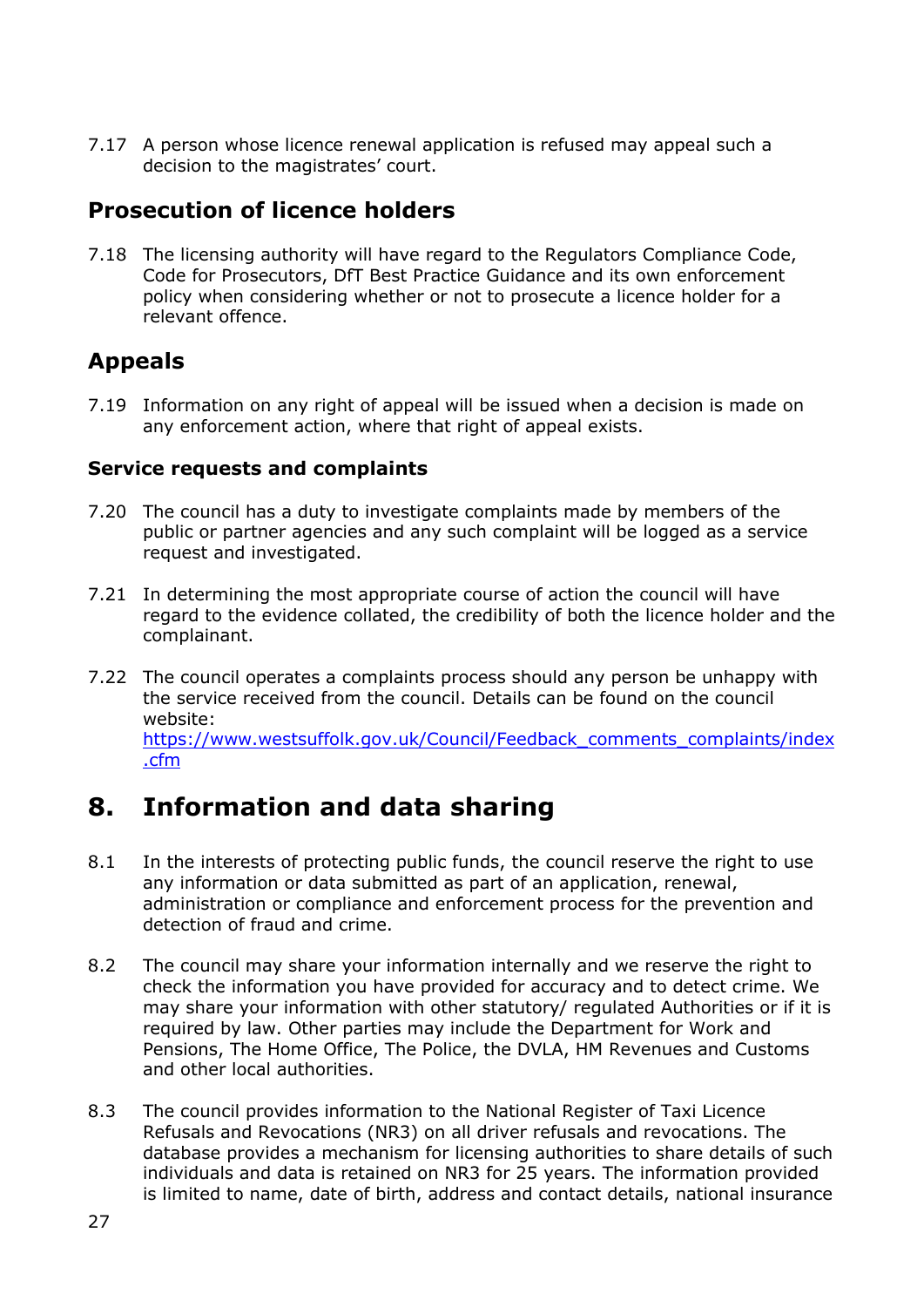number, driving licence number, decision taken, date of decision and date decision effective.

- 8.4 All applications for a new licence or licence renewal will automatically be checked on NR3 database. If a search of NR3 indicates a match with an applicant, the authority will seek further information about the entry on the register from the authority which recorded it. Any information received as a result of an NR3 search will only be used in respect of the specific license application and will not be retained beyond the determination of that application.
- 8.5 Any requests from other authorities for data provided to the NR3 database will only be provided in accordance with this policy and our data protection policies. Further details can be found on our privacy notice website page.
- 8.6 Common Law Police Disclosure ensures that where there is a public protection risk, the police will pass information to the employer or regulatory body to allow them to act swiftly to mitigate any danger where there is indication that there is a public protection risk.
- 8.7 Information is passed on at charge, or exceptionally arrest, rather than on conviction, which may be some time after, allowing appropriate measures to be put in place.
- 8.8 A decision to refuse or revoke a licence, if the individual is thought to present a risk of harm to a child or vulnerable adult, should be referred to the Disclosure and Barring Service. The council maintains arrangements with the Police whereby said referral is made by the Police on the council's behalf.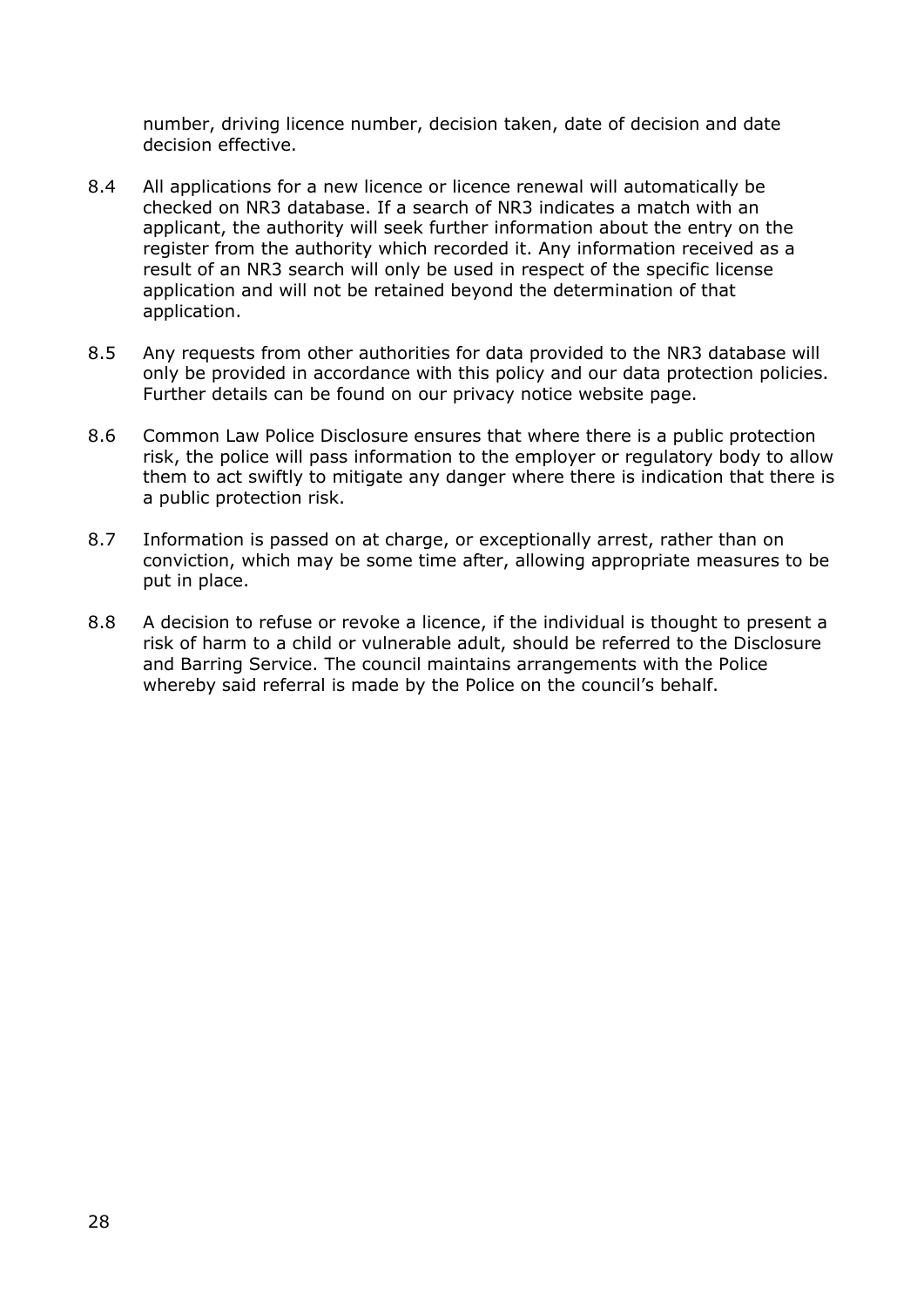# <span id="page-28-0"></span>**9. Appendices**



# <span id="page-28-1"></span>**Appendix A – Hackney Carriage and Private Hire Vehicle Licensing Criminal Convictions Policy**

# <span id="page-28-2"></span>**1. Introduction**

- 1.1 The purpose of this policy is to provide guidance on the criteria taken into account by the council when determining whether or not an applicant or an existing licence holder is a fit and proper person to hold a hackney carriage and/or private hire driver or operator licence.
- 1.2 The overriding aim of the licensing authority is to protect the safety of the public.

The licensing authority is concerned to ensure:

- that a person is a fit and proper person
- that the person does not pose a threat to the public
- that the public are safeguarded from dishonest person
- the safeguarding of children and young persons and vulnerable adults.
- 1.3 This policy provides guidance to any person with an interest in taxi and private hire licensing. In particular, but not exclusively:
	- applicants for drivers' licences
	- existing licensed drivers whose licences are being reviewed
	- officers of the Licensing team and Customer Services
	- members of the Licensing and Regulatory Committee
	- magistrates hearing appeals against local authority decisions.
- 1.4 Where officers have delegated powers to grant licences, they will utilise these guidelines when making a decision to grant a licence. In all other cases applications for licences will be referred to the licensing committee. Whilst officers and the committee will have regard to the guidelines contained in the policy, each case will be considered on its individual merits and, where the circumstances demand, the committee/officer may depart from the guidelines.

# <span id="page-28-3"></span>**2. General policy**

- 2.1 There may be occasions where it is appropriate to depart from the quidelines, for example where the offence is a one-off occasion or there are mitigating circumstances or alternatively where there are many or continuous offences which may show a pattern of offending and unfitness.
- 2.2 A person with a conviction for a serious offence need not be automatically barred from obtaining a licence, but will be expected to: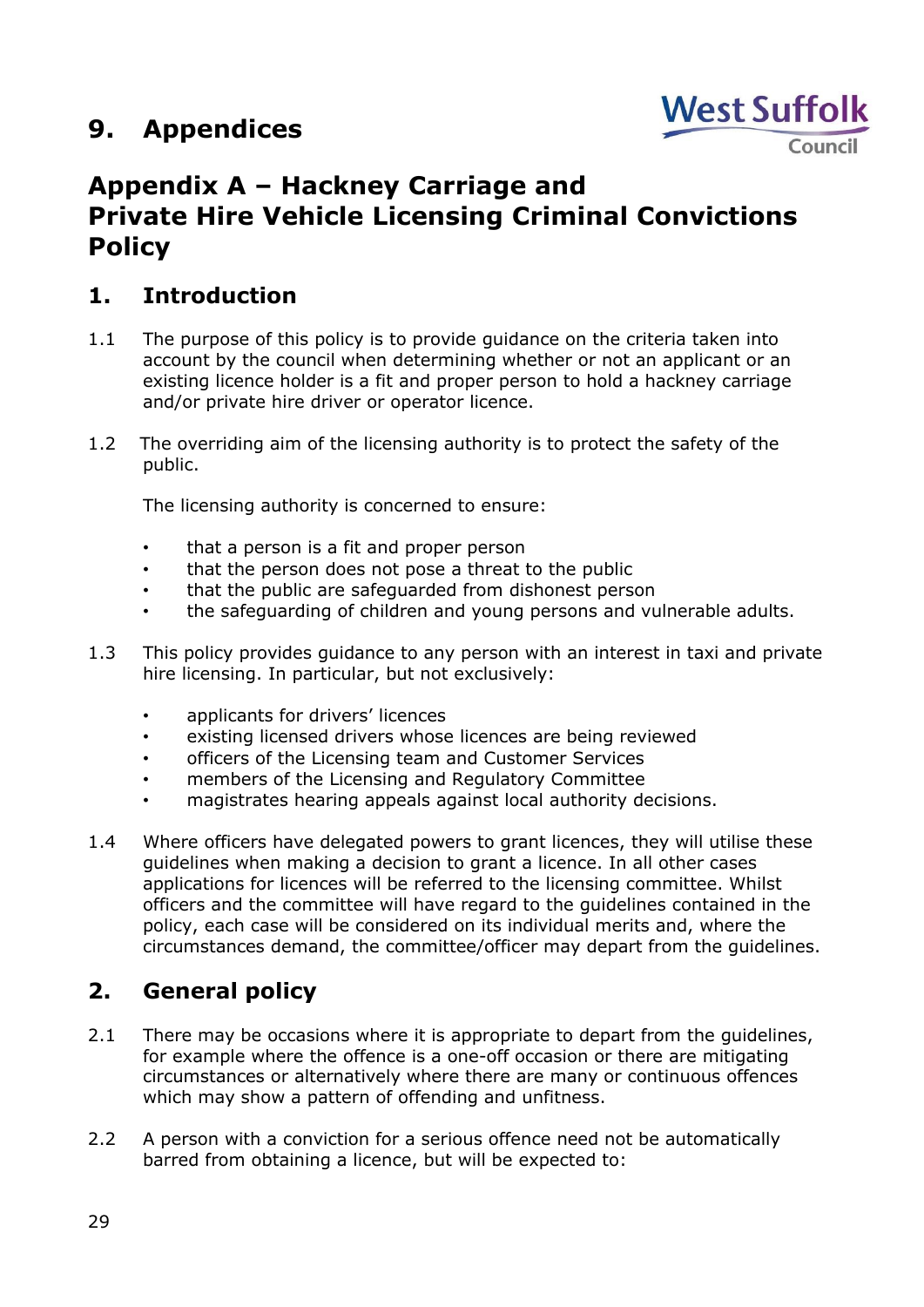- a. Remain free of conviction for an appropriate period, and
- b. Show adequate evidence that he or she is a fit and proper person to hold a licence (the onus is on the applicant to produce such evidence). Simply remaining free of conviction may not generally be regarded as adequate evidence that a person is a fit and proper person to hold a licence.
- 2.3 **Where an applicant has been convicted of a criminal offence, the licensing authority cannot review the merits of the conviction** [Nottingham City Council v. Mohammed Farooq (1998)].

# <span id="page-29-0"></span>**3. Appeals**

3.1 Any applicant refused a driver's licence on the grounds that the licensing authority is not satisfied he or she is a fit and proper person to hold such a licence has a right to appeal to the magistrates' court within 21 days of the notice of refusal [Local Government Miscellaneous Provisions Act 1976, s 77 (1)].

### <span id="page-29-1"></span>**4. Powers**

- 4.1 Section 61 and Section 62 of the Local Government Miscellaneous Provisions Act 1976 allow the licensing authority to suspend, revoke or refuse to renew a licence if the application or licence holder has been convicted of an offence involving dishonesty, indecency, violence; failure to comply with the provisions of the Town Police Clauses Act 1847; failure to comply with the provisions of Part II of the Local Government (Miscellaneous Provisions) Act 1976; or any other reasonable cause.
- 4.2 The Rehabilitation of Offenders Act 1974 (Exceptions)(Amendment) Order 2002, allows the licensing authority to take into account all convictions recorded against an applicant or the holder of a private hire vehicle or hackney carriage driver's licence, whether spent or not. Therefore, the licensing authority will have regard to all relevant convictions, particularly where there is a long history of offending or a recent pattern of repeat offending.
- 4.3 In this policy the term 'disqualification' refers to the period served, in order to take account of the fact that a court may reduce the period of disqualification from driving. An applicant must provide evidence in advance to prove that the court agreed a reduction in the period of disqualification.

# <span id="page-29-2"></span>**5. Consideration of disclosed criminal history**

- 5.1 Under the provisions of Sections 51, 55, and 59, Local Government (Miscellaneous Provisions) Act 1976, the licensing authority is required to ensure that an applicant for the grant or renewal of a hackney carriage and/or a private hire vehicle drivers' licence and/or private hire vehicle operator's licence is a 'fit and proper' person to hold such a licence. However, if an applicant has any convictions, warnings, cautions or charges awaiting trial, the licensing authority will look into:
	- how relevant the offence(s) are to the licence being applied for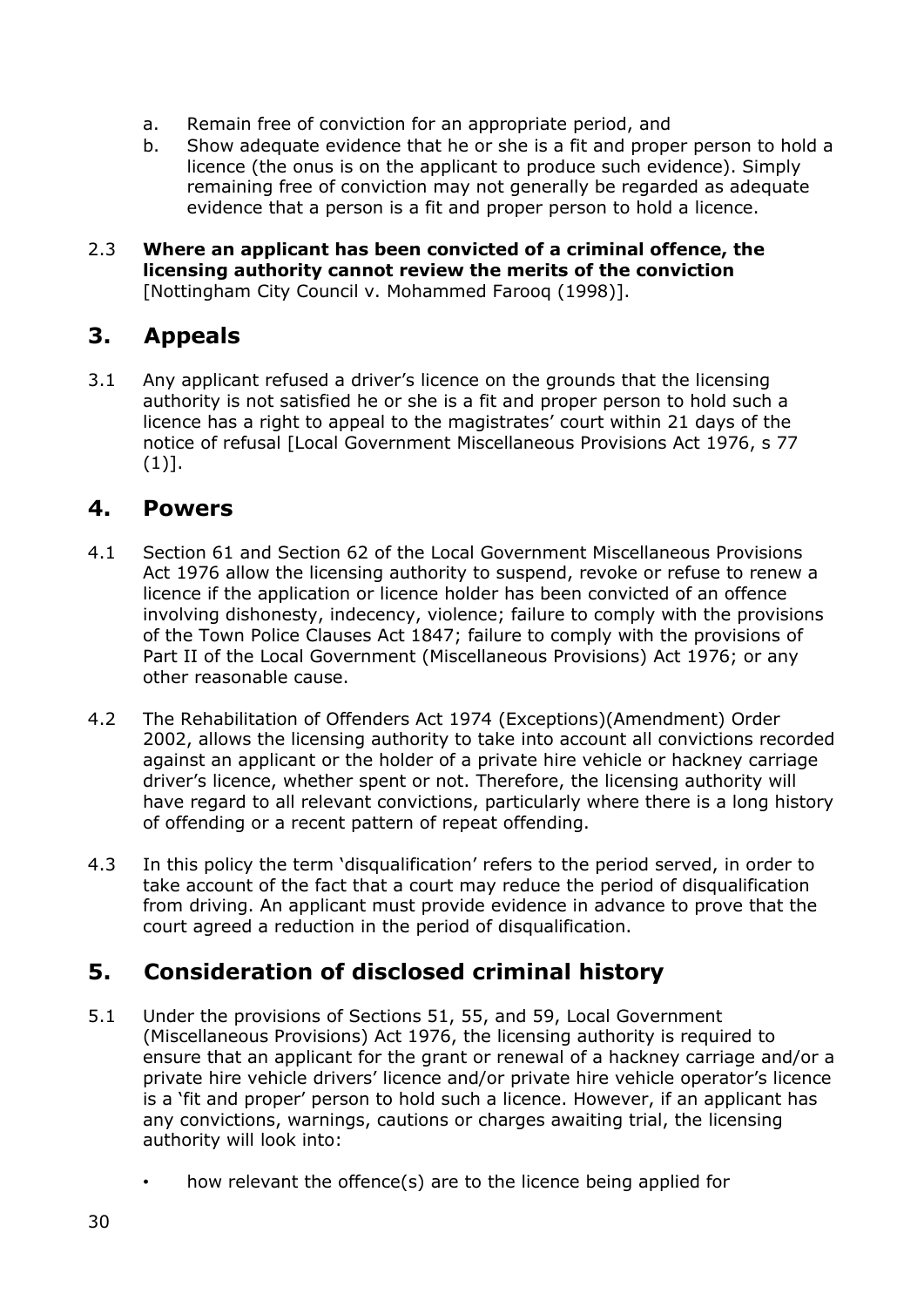- how serious the offence $(s)$  were
- when the offence(s) were committed
- the date of conviction
- circumstances of the individual concerned
- sentence imposed by the court
- the applicant's age at the time of conviction
- whether they form part of a pattern of offending
- any other character check considered reasonable (for example personal references)
- any other factors that might be relevant.
- 5.2 Existing holders of drivers' licences are required to notify the licensing authority in writing within forty-eight hours of receiving a driving licence endorsement, fixed penalty notice or criminal conviction (including cautions).
- 5.3 Applicants can discuss further what effect a caution/conviction may have on any application by contacting the Licensing Department.
- 5.4 The licensing authority conducts enhanced disclosures from the Disclosure and Barring Service (DBS) of any applicant for a driver licence. The licensing authority follows the DBS's Code of Practice on the fair use of disclosure information. A copy is available on request.
- 5.5 Applicants applying for the grant or a renewal of a drivers' licence will be required to obtain an enhanced disclosure at their expense. The licensing authority abides by the DBS's Policy on the secure storage, handling, use, retention and disposal of disclosure information, which is available on request.
- 5.6 More information about the DBS can be found on their website at: <https://www.gov.uk/government/organisations/disclosure-and-barring-service>
- 5.7 The licensing authority is also entitled to use other records and information that may be available to it in determining applications or an entitlement to continue holding a licence. This may include information held by the licensing authority or other licensing authorities, and information disclosed by the police under the Home Office scheme for reporting offences committed by notifiable occupations.
- 5.8 Checks will be made of the children and adult barred lists in addition to an enhanced DBS check. In the interest of public safety, a licence will not be issued to any individual who appears on either barred list.
- 5.9 It is an offence for any person knowingly or recklessly to make a false declaration or to omit any material particular in giving information required by the application for a licence. Where an applicant has made a false statement or a false declaration on their application for the grant or renewal of a licence, the licence will normally be refused.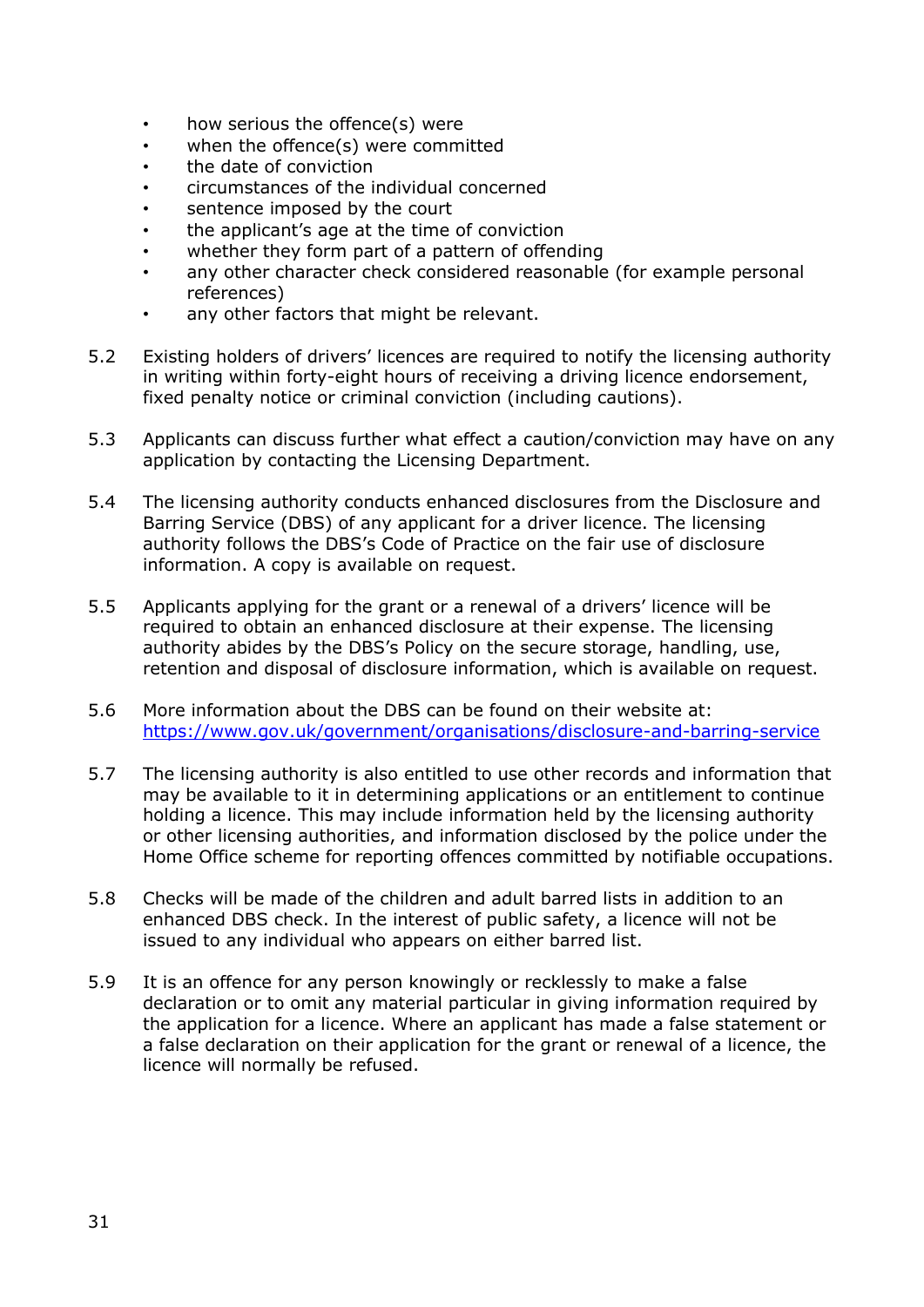# <span id="page-31-0"></span>**6 Serious offences involving violence**

- 6.1 The following will apply to a licence applicant or an existing licence holder unless there are exceptional circumstances to indicate to the Licensing Sub-Committee that that person is a fit and proper person to hold a licence.
- 6.2 Licensed drivers have close regular contact with the public. A firm line is to be taken with those who have convictions for offences involving violence. An application will be refused if the applicant has a conviction for an offence that involved the loss of life.
- 6.3 In other cases anyone of a violent disposition will be refused to be licensed until at least seven years free of such conviction. However, given the range of the offences that involve violence, consideration must be given to the nature of the conviction.
- 6.4 A licence will not be granted where the applicant has a conviction for an offence such as:
	- murder
	- manslaughter
	- manslaughter or culpable homicide while driving
	- terrorism offences
	- or any similar offences (including attempted or conspiracy to commit) offences which replace the above
- 6.5 A licence will not be granted where the applicant has a conviction for an offence or similar offence(s) and the date of conviction is less than:

#### **Ten years prior to the date of application**

- arson
- malicious wounding or grievous bodily harm which is racially aggravated
- actual bodily harm which is racially aggravated
- grievous bodily harm with intent
- robbery
- possession of firearm
- riot
- assault Police
- common assault with racially aggravated
- violent disorder
- resisting arrest
- or any similar offences (including attempted or conspiracy to commit) offences which replace the above

#### **Five years prior to the date of application**

- racially aggravated criminal damage
- racially aggravated offence
- or any similar offences (including attempted or conspiracy to commit) offences which replace the above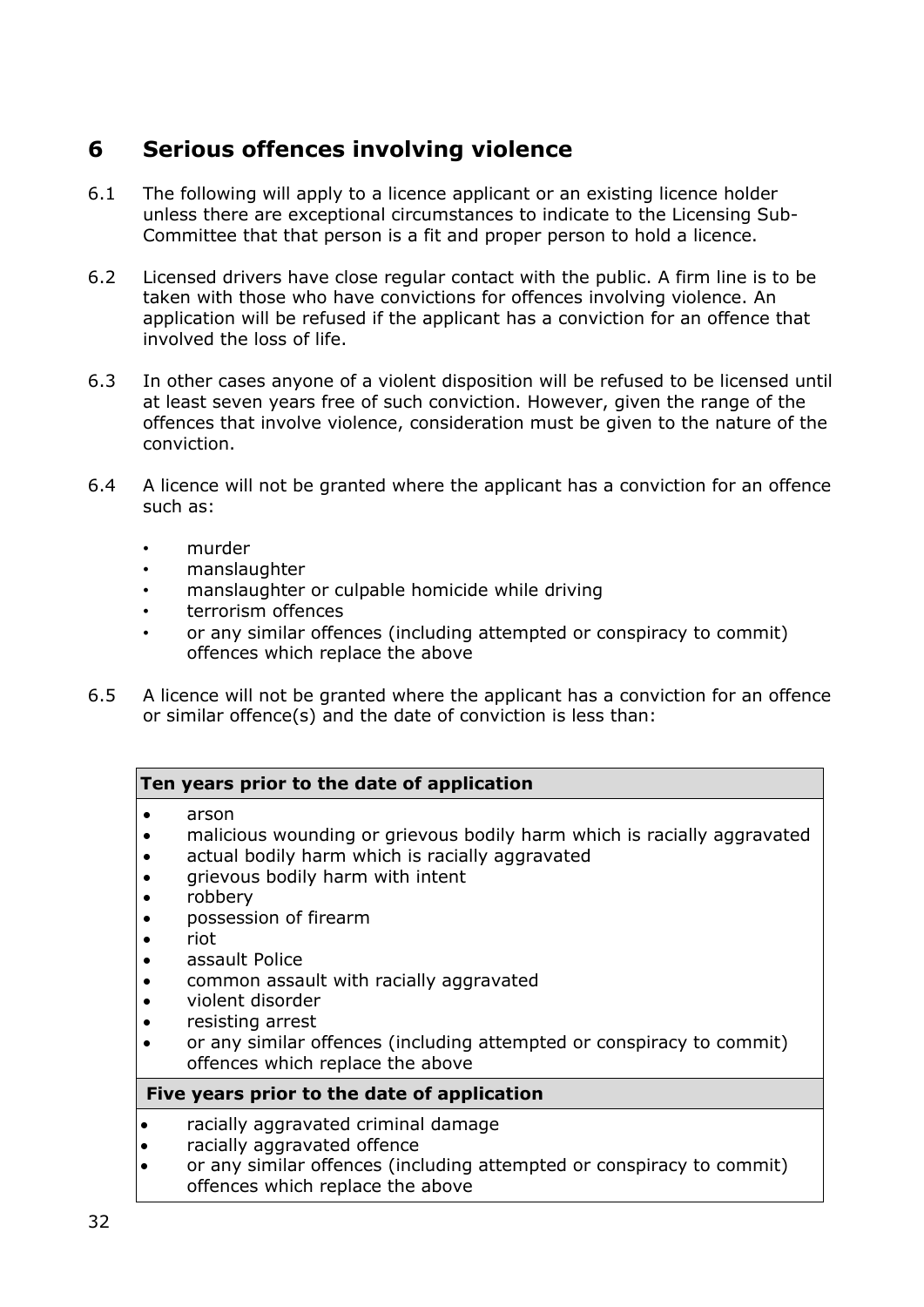#### **Seven years prior to the date of application**

- common assault
- assault occasioning actual bodily harm
- affray
- s5 Public Order Act 1986 offence (harassment, alarm or distress)
- s4 Public Order Act 1986 offence (fear of provocation of violence) s4A Public Order Act 1986 offence (intentional harassment, alarm or distress)
- obstruction
- criminal damage
- or any similar offences (including attempted or conspiracy to commit) offences which replace the above
- 6.6 A licence will not be granted if an applicant has more than one conviction in the last 10 years for an offence of a violent nature.
- 6.7 In the event of a licence being granted, a strict warning both verbally and in writing will be administered.

# <span id="page-32-0"></span>**7. Possession of a weapon**

- 7.1 If an applicant has been convicted of possession of a weapon or any other weapon related offence, this will give serious concern as to whether the person is fit to carry the public.
- 7.2 Depending on the circumstances of the offence, an applicant should be free of conviction for seven years before a licence is granted.

# <span id="page-32-1"></span>**8. Sex and indecency offences**

- 8.1 As licensed drivers often carry unaccompanied and vulnerable passengers, applicants with convictions for sexual offences must be closely scrutinised. Those with convictions for the more serious sexual offences will generally be refused. For other offences, applicants will be expected to show a substantial period free of conviction for such offences before a licence will be granted.
- 8.2 The following will apply to a licence applicant or an existing licence holder unless there are exceptional circumstances to indicate to the Licensing subcommittee that that person is a fit and proper person to hold a licence.
- 8.3 A licence will be refused where the applicant has a conviction for an offence such as:
	- rape
	- assault by penetration
	- offences involving children or vulnerable adults
	- or any similar offences (including attempted or conspiracy to commit)
	- offences which replace the above.
- 8.4 A licence will not be granted where the applicant has a conviction for an offence or similar offence(s) and the date of conviction is less than: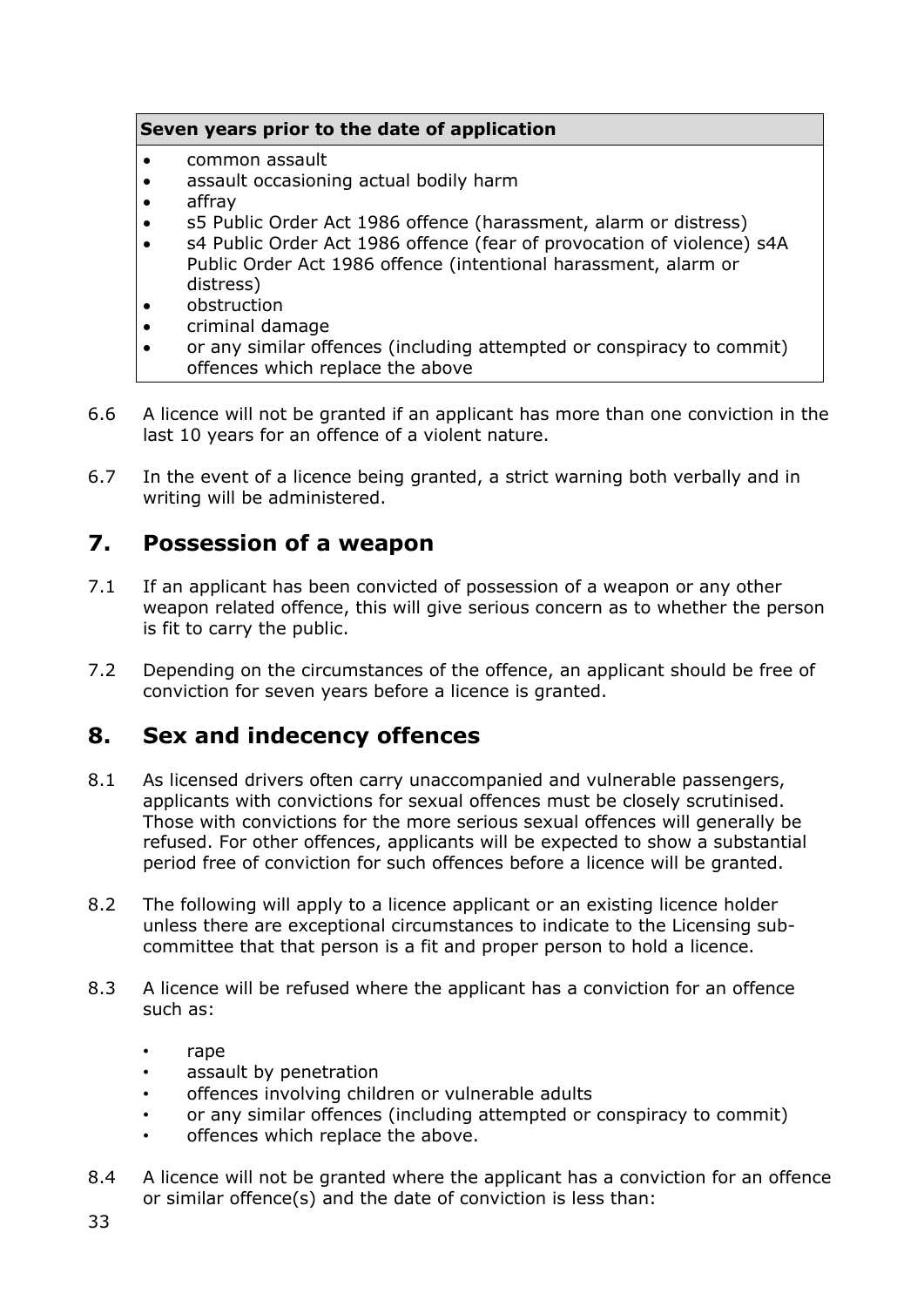#### **Ten years prior to the date of application**

- sexual assault
- indecent assault
- possession of indecent photographs, child pornography and so on
- exploitation of prostitution
- trafficking for sexual exploitation
- or any similar offences (including attempted or conspiracy to commit) offences which replace the above

#### **Five years prior to the date of application**

- indecent exposure
- soliciting (kerb crawling)
- or any similar offences (including attempted or conspiracy to commit) offences which replace the above
- 8.5 In addition to the above the licensing authority will not grant a licence to any applicant who is currently on the Sex Offenders Register or on any recognised barred list.
- 8.6 A licence will not be granted if an applicant has more than one conviction for a sex or indecency offence.

# <span id="page-33-0"></span>**9. Dishonesty**

- 9.1 A licensed PHV or taxi driver is expected to be a trustworthy person. They deal with cash transactions and valuable property may be left in their vehicles. Taxi drivers are required to deposit such property with police within 24 hours. PHV drivers must pass lost property to the operator. The widespread practice of delivering unaccompanied property is indicative of the trust that businesspeople place in licensed drivers. Moreover, it is comparatively easy for a dishonest driver to defraud the public by demanding more than the legal or agreed fare, etc. Overseas visitors can be confused by our currency and may be vulnerable to an unscrupulous driver. For all these reasons, a serious view is taken of any conviction involving dishonesty.
- 9.2 In general, a minimum period of seven years free of conviction should be required before granting a licence. Offences involving dishonesty include:
	- theft
	- burglary
	- fraud
	- benefit fraud
	- handling or receiving stolen goods
	- forgery
	- conspiracy to defraud
	- obtaining money or property by deception
	- other deception
	- taking a vehicle without consent
	- or any similar offences (including attempted or conspiracy to commit) offences which replace the above.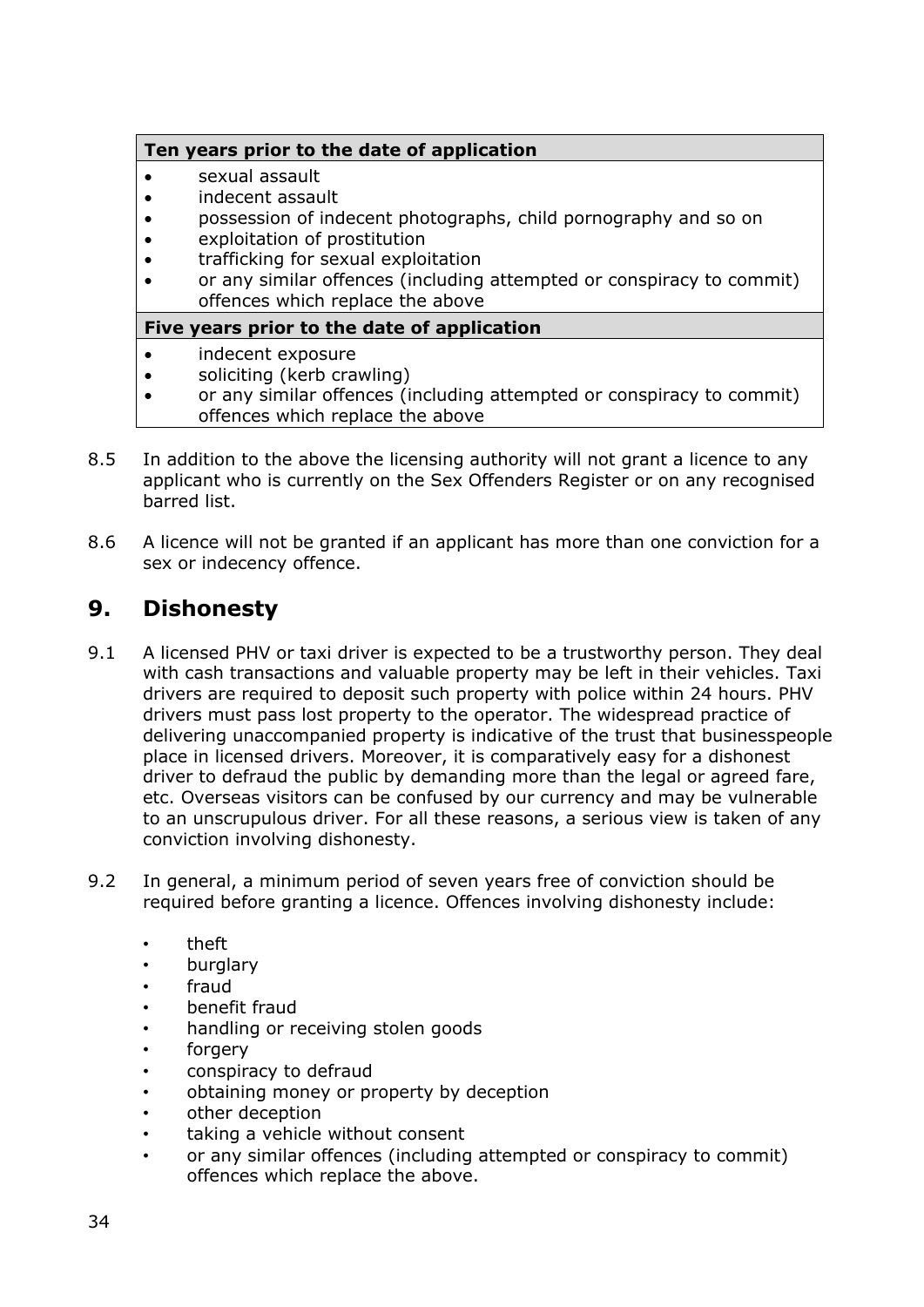# <span id="page-34-0"></span>**10. Drugs**

- 10.1 A serious view is taken of any drug related offence. The nature and quantity of the drugs, whether for personal use or supply are issues which should be considered.
- 10.2 Where an applicant has any conviction for, or related to, the supply of drugs, or possession with intent to supply or connected with possession with intent to supply, a licence will not be granted until at least 10 years have elapsed since the completion of any sentence imposed.
- 10.3 here an applicant has a conviction for possession of drugs, or related to the possession of drugs, a licence will not be granted until at least five years have elapsed since the completion of any sentence imposed. In these circumstances, any applicant may also have to undergo drugs testing for a period at their own expense to demonstrate that they are not using controlled drugs.
- 10.4 If there is evidence of persistent drugs use, misuse or dependency a specialist medical examination (in accordance with DVLA Group 2 medical standards) may be required before the licence is granted. If the applicant was an addict, then they will be required to show evidence of five years free from drug taking after detoxification treatment.

# <span id="page-34-1"></span>**11. Driving offences involving the loss of life**

- 11.1 A very serious view is to be taken of any applicant who has been convicted of a driving offence that resulted in the loss of life.
- 11.2 The following will apply to a licence applicant or an existing licence holder unless there are exceptional circumstances to indicate to the Licensing Committee that that person is a fit and proper person to hold a licence.
- 11.3 A licence will not be granted where the applicant has a conviction for an offence or similar offence(s) and the date of conviction is less than:

#### **Seven years prior to the date of application**

- causing death by dangerous driving
- causing death by careless driving whilst under the influence of drink or drugs or any similar offences (including attempted or conspiracy to commit) offences which replace the above

### <span id="page-34-2"></span>**12. Drink driving or driving under the influence of drugs**

12.1 As licensees are professional vocational drivers, a serious view is taken of convictions for driving, or being in charge of a vehicle while under the influence of drink or drugs. An isolated incident would not necessarily debar an applicant from proceeding on the restoration of his DVLA driving licence but he should be warned as to the significant risk to his licence status in the event of reoffending. More than one conviction for these offences raises significant doubts as to the applicant's fitness to drive the public. At least seven years, after the restoration of the driving licence following a drink drive conviction should elapse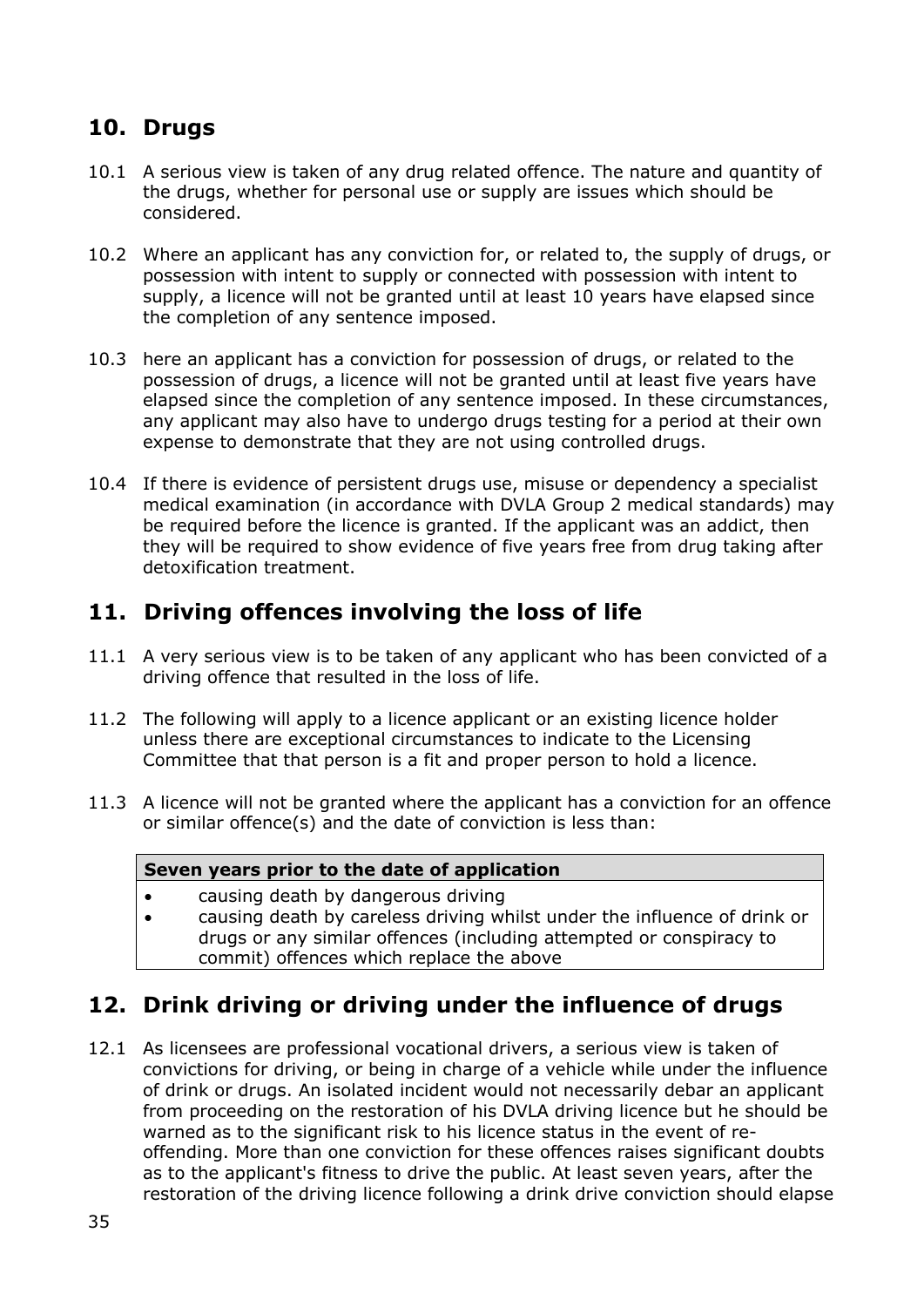before an application will be considered. If there is any suggestion that the applicant is alcohol or drug dependent, a satisfactory special medical report must be provided before the application can be allowed to proceed.

# <span id="page-35-0"></span>**13. Outstanding charges or summonses**

- 13.1 If the individual is the subject of an outstanding charge or summons their application can continue to be processed, but the application will need to be reviewed at the conclusion of proceedings. Where information is received through the Notifiable Occupations Scheme on existing licence holders, consideration will be made at committee.
- 13.2 If the outstanding charge or summons involves a serious offence and the individual's conviction history indicates a possible pattern of unlawful behaviour or character trait, then in the interests of public safety the application may be put on hold until proceedings are concluded or the licence may be refused.
- 13.3 A suspension or revocation of the licence of a driver takes effect at the end of the period of 21 days beginning with the day on which notice is given to the driver. If it appears that the interests of public safety require the suspension or revocation of the licence to have immediate effect, and the notice given to the driver includes a statement that is so and an explanation why, the suspension or revocation takes effect when the notice is given to the driver. (Road Safety Act 2006, s 52, 2A and 2B)

# <span id="page-35-1"></span>**14. Non-conviction information**

- 14.1 If an applicant has, on more than one occasion, been arrested or charged, but not convicted, for a serious offence which suggests he could be a danger to the public, consideration should be given to refusing the application. Such offences would include serious violent offences and serious sex offences.
- 14.2 In assessing the action to take, the safety of the travelling public must be the paramount concern.

# <span id="page-35-2"></span>**15. Cautions**

15.1 Admission of guilt is required before a caution can be issued. Every case will be considered on its own merits including the details and nature of the offence.

# <span id="page-35-3"></span>**16. Licensing offences**

16.1 Certain offences under taxi legislation such as plying for hire, overcharging and refusing to carry disabled persons would normally prevent a licence being granted or renewed until a period of three years has passed.

# <span id="page-35-4"></span>**17. Insurance offences**

17.1 A serious view will be taken of convictions of driving or being in charge of a vehicle without insurance. An isolated incident in the past will not necessarily stop a licence being granted provided he or she has been free of conviction for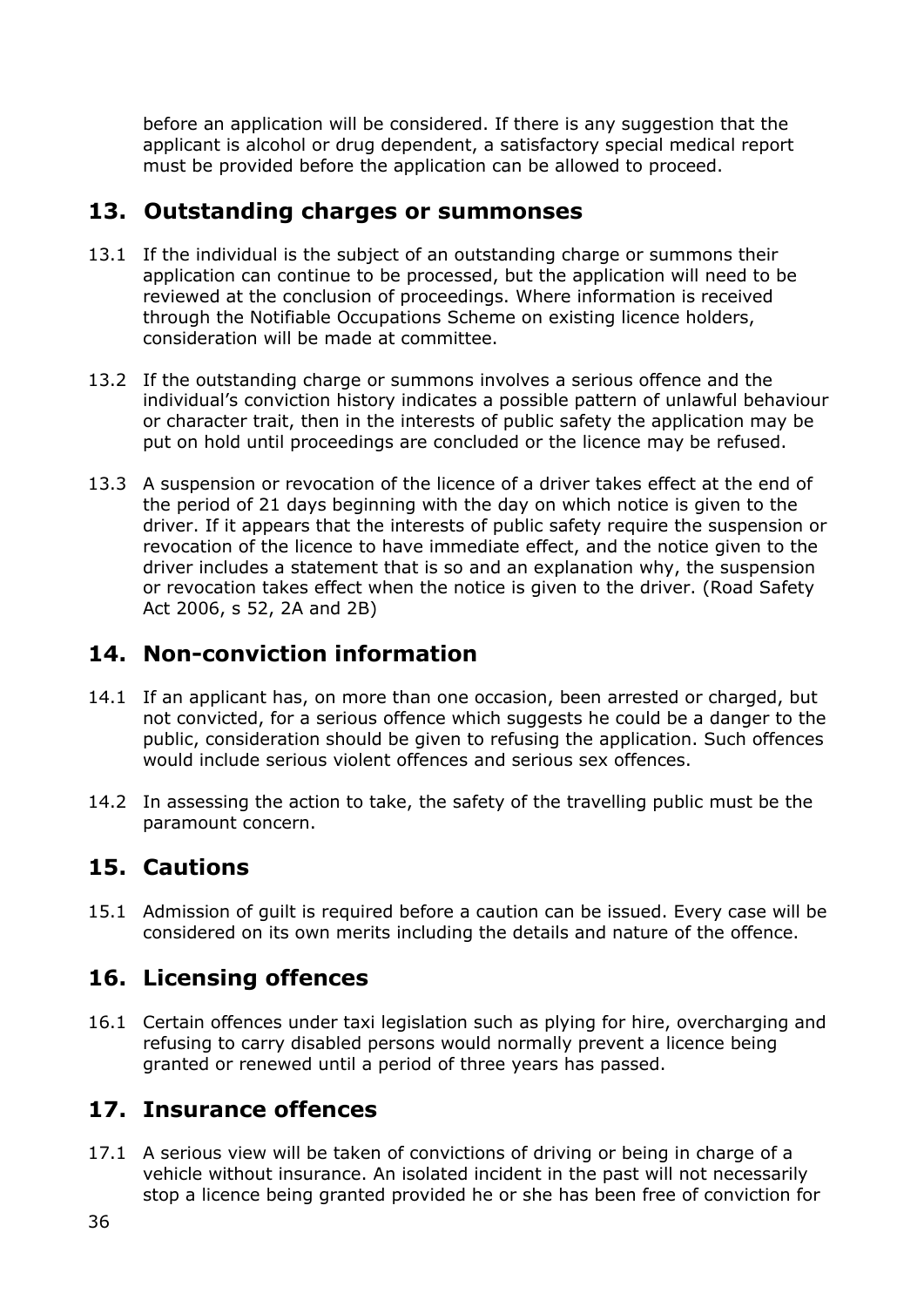three years; however strict warning should be given as to future behaviour. More than one conviction for these offences would normally prevent a licence being granted or renewed.

17.2 At least three years should elapse (after the restoration of the DVLA driving licence), before a licence would normally be granted for a hackney carriage or private hire driver's licence. An operator found guilty of aiding and abetting the driving passengers for hire and reward whilst without insurance will have his operators' licence revoked immediately and prevented from holding a licence for three years.

### **18. Overseas residents**

18.1 If a private hire operator applicant has spent six continuous months or more overseas the licensing authority will require to see evidence of a criminal record check from the country or countries covering the period.

## **19. Licences issued by other licensing authorities**

19.1 Applicants who hold a licence with one licensing authority should not automatically assume that their application will be granted by another. Each case will be decided on its own merits.

### **20. Summary**

- 20.1 To summarise, a criminal history in itself may not automatically result in refusal and a current conviction for a serious crime need not bar an applicant permanently from becoming licensed. As the preceding paragraphs indicate, in most cases, an applicant would be expected to remain free from conviction for three to 10 years, according to circumstances, before an application can be considered. However, there may be occasions when an application can be allowed before three years free from conviction have elapsed.
- 20.2 Any person who has committed an offence and has to wait before an application is positively considered is more likely to value their licence and act accordingly.
- 20.3 While it is possible that an applicant may have a number of convictions that, individually, meet the above guidelines, the overall offending history must be considered when assessing an applicant's suitability to be licensed. A series of offences over a period of time is more likely to give cause for concern than an isolated minor conviction. Obviously, some discretion can be afforded if an offence disclosed is isolated and there are mitigating circumstances, but the overriding consideration is the protection of the public.

## **Annex A – Motoring offences and penalty points**

The following is a guide to the number of penalty points a court may impose, it does not reflect the fact that some offences may incur a disqualification. These codes are recorded from information supplied by the courts (accurate at the time of this document).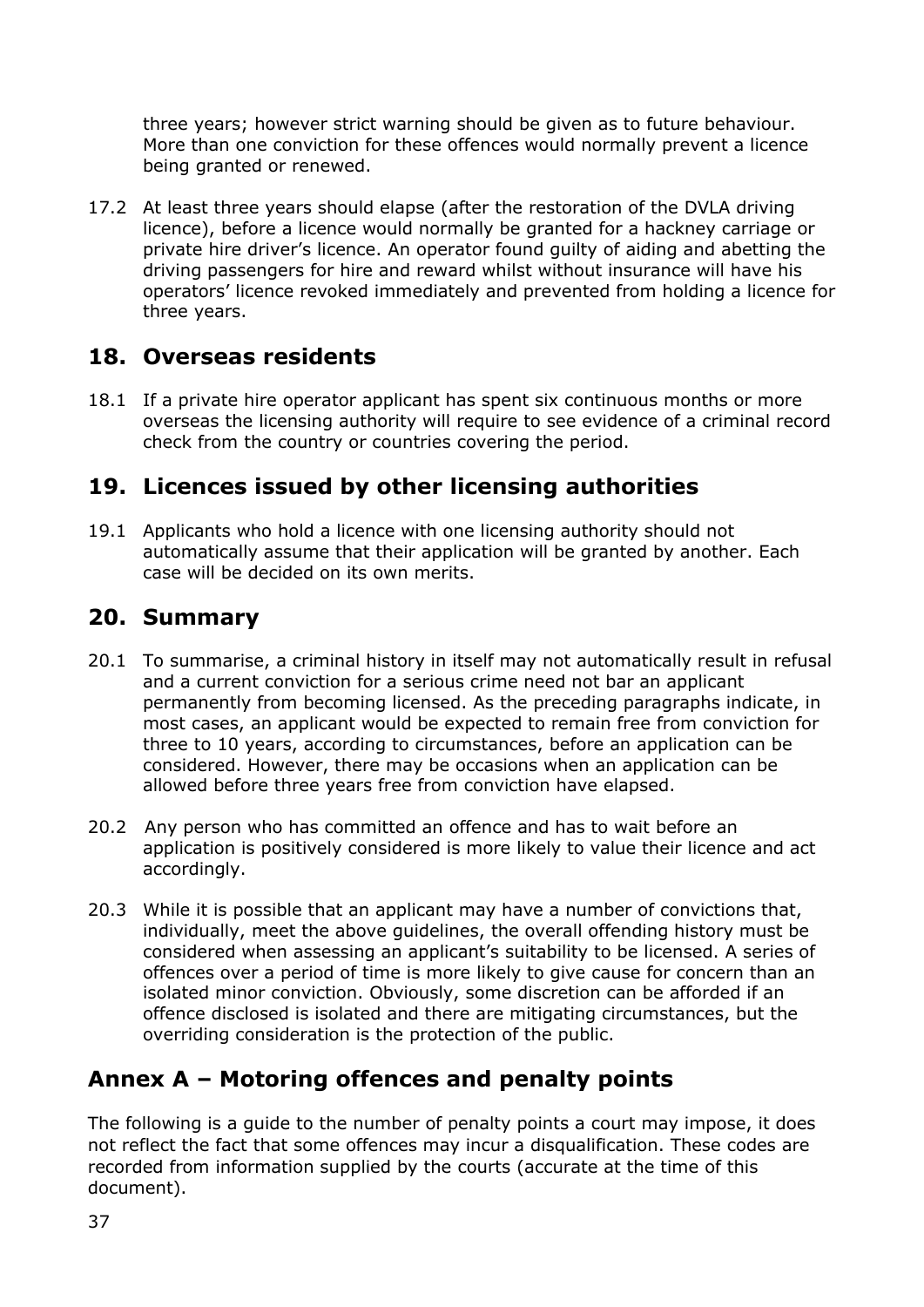| <b>Code</b>                             | <b>Offence</b>                                                                                                                                                                                 | <b>Penalty</b><br>points |  |  |
|-----------------------------------------|------------------------------------------------------------------------------------------------------------------------------------------------------------------------------------------------|--------------------------|--|--|
| <b>Accident offences</b>                |                                                                                                                                                                                                |                          |  |  |
| AC10                                    | Failing to stop after an accident                                                                                                                                                              | $5 - 10$                 |  |  |
| <b>AC20</b>                             | Failing to give particulars or to report an accident within 24 hours                                                                                                                           | $5 - 10$                 |  |  |
| <b>AC30</b>                             | Undefined accident offences                                                                                                                                                                    | $4 - 9$                  |  |  |
| <b>Disqualified driver</b>              |                                                                                                                                                                                                |                          |  |  |
| <b>BA10</b>                             | Driving whilst disqualified by order of court                                                                                                                                                  | 6                        |  |  |
| <b>BA30</b>                             | Attempting to drive while disqualified by order of court                                                                                                                                       | 6                        |  |  |
|                                         | <b>Careless driving</b>                                                                                                                                                                        |                          |  |  |
| CD10                                    | Driving without due care and attention                                                                                                                                                         | $3 - 9$                  |  |  |
| CD20                                    | Driving without reasonable consideration for other road users                                                                                                                                  | $3 - 9$                  |  |  |
| CD30                                    | Driving without due care and attention or without reasonable<br>consideration for other road users                                                                                             | $3 - 9$                  |  |  |
| CD40                                    | Causing death through careless driving when unfit through drink                                                                                                                                | $3 - 11$                 |  |  |
| <b>CD50</b>                             | Causing death by careless driving when unfit through drugs                                                                                                                                     | $3 - 11$                 |  |  |
| CD60                                    | Causing death by careless driving with alcohol level above the<br>limit                                                                                                                        | $3 - 11$                 |  |  |
| CD70                                    | Causing death by careless driving then failing to supply a<br>specimen for analysis                                                                                                            | $3 - 11$                 |  |  |
| CD71                                    | Causing death by careless driving then failing to supply a<br>specimen for drug analysis                                                                                                       | $3 - 11$                 |  |  |
| <b>CD80</b>                             | Causing death by careless, or inconsiderate, driving                                                                                                                                           | $3 - 11$                 |  |  |
| CD90                                    | Causing death by driving: unlicensed, disqualified or Uninsured<br>drivers                                                                                                                     | $3 - 11$                 |  |  |
| <b>Construction and use of offences</b> |                                                                                                                                                                                                |                          |  |  |
| CU10                                    | Using a vehicle with defective brakes                                                                                                                                                          | 3                        |  |  |
| CU20                                    | Causing or likely to cause danger by reason of use of unsuitable<br>vehicles or using a vehicle with parts or accessories (excluding<br>brakes, steering or tyres) in a<br>dangerous condition | 3                        |  |  |
| <b>CU30</b>                             | Using a vehicle with defective tyre(s)                                                                                                                                                         | 3                        |  |  |
| <b>CU40</b>                             | Using a vehicle with defective steering                                                                                                                                                        | 3                        |  |  |
| <b>CU50</b>                             | Causing or likely to cause danger by reason of load or<br>passengers                                                                                                                           | 3                        |  |  |
| C80                                     | Using a mobile phone while driving a vehicle                                                                                                                                                   | 3                        |  |  |
| <b>Dangerous driving</b>                |                                                                                                                                                                                                |                          |  |  |
| <b>DD40</b>                             | Dangerous Driving                                                                                                                                                                              | $3 - 11$                 |  |  |
| <b>DD60</b>                             | Manslaughter or culpable homicide while driving a vehicle                                                                                                                                      | $3 - 11$                 |  |  |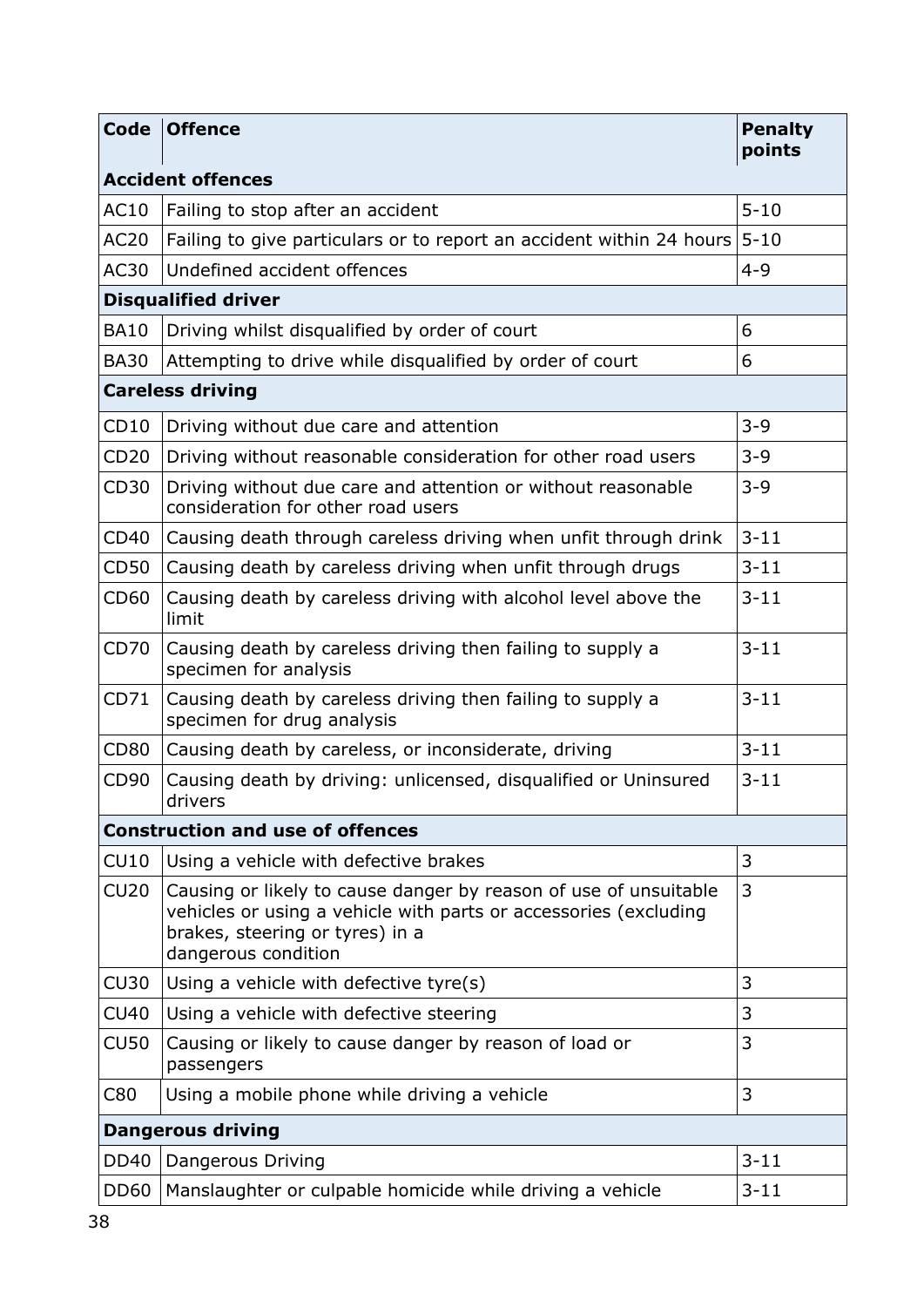| Code                          | <b>Offence</b>                                                                                               | <b>Penalty</b><br>points |  |  |
|-------------------------------|--------------------------------------------------------------------------------------------------------------|--------------------------|--|--|
|                               | DD90   Furious Driving                                                                                       | $3 - 9$                  |  |  |
| <b>Drink or drugs</b>         |                                                                                                              |                          |  |  |
| <b>DR10</b>                   | Driving or attempting to drive with alcohol level above limit                                                | $3 - 11$                 |  |  |
| <b>DR20</b>                   | Driving or attempting to drive while unfit through drink                                                     | $3 - 11$                 |  |  |
| <b>DR30</b>                   | Driving or attempting to drive then failing to supply a<br>specimen for analysis                             | $3 - 11$                 |  |  |
| <b>DR40</b>                   | In charge of a vehicle while alcohol level above limit                                                       | 10                       |  |  |
| <b>DR50</b>                   | In charge of vehicle while unfit through drink                                                               | 10                       |  |  |
| <b>DR60</b>                   | Failure to provide a specimen for analysis in circumstances other<br>than driving or attempting to drive     | 10                       |  |  |
| <b>DR61</b>                   | Failure to supply a specimen for drug analysis in circumstances<br>other than driving or attempting to drive | 10                       |  |  |
| <b>DR70</b>                   | Failing to provide specimen for breath test                                                                  | $\overline{4}$           |  |  |
| <b>DR80</b>                   | Driving or attempting to drive when unfit through drugs                                                      | $3 - 11$                 |  |  |
| <b>DR90</b>                   | In charge of a vehicle when unfit though drugs                                                               | $3 - 11$                 |  |  |
| <b>Insurance offences</b>     |                                                                                                              |                          |  |  |
| <b>IN10</b>                   | Using a vehicle uninsured against third party risks                                                          | $6 - 8$                  |  |  |
|                               | <b>Licence offences</b>                                                                                      |                          |  |  |
| <b>LC20</b>                   | Driving otherwise than in accordance with the licence                                                        | $3 - 6$                  |  |  |
| <b>LC30</b>                   | Driving after making a false declaration about fitness when<br>applying for a licence                        | $3 - 6$                  |  |  |
| <b>LC40</b>                   | Driving a vehicle having failed to notify a disability                                                       | $3 - 6$                  |  |  |
| <b>LC50</b>                   | Driving after a licence has been revoked or refused on medical<br>ground                                     | $3 - 6$                  |  |  |
| <b>Miscellaneous offences</b> |                                                                                                              |                          |  |  |
| <b>MS10</b>                   | Leaving a vehicle in a dangerous position                                                                    | 3                        |  |  |
| <b>MS20</b>                   | Unlawful pillion riding                                                                                      | 3                        |  |  |
| <b>MS30</b>                   | Play street offences                                                                                         | $\overline{2}$           |  |  |
| <b>MS50</b>                   | Motor racing on the highway                                                                                  | $3 - 11$                 |  |  |
| <b>MS60</b>                   | Offences not covered by other codes                                                                          | As<br>appropriate        |  |  |
| <b>MS70</b>                   | Driving with uncorrected defective eyesight                                                                  | 3                        |  |  |
| <b>MS80</b>                   | Refusing to submit to an eyesight test                                                                       | 3                        |  |  |
| <b>MS90</b>                   | Failure to give information as to identity of driver and so on                                               | 3                        |  |  |
| <b>Motorway offences</b>      |                                                                                                              |                          |  |  |
|                               | MW10 Contravention of Special Roads Regulations                                                              | 3                        |  |  |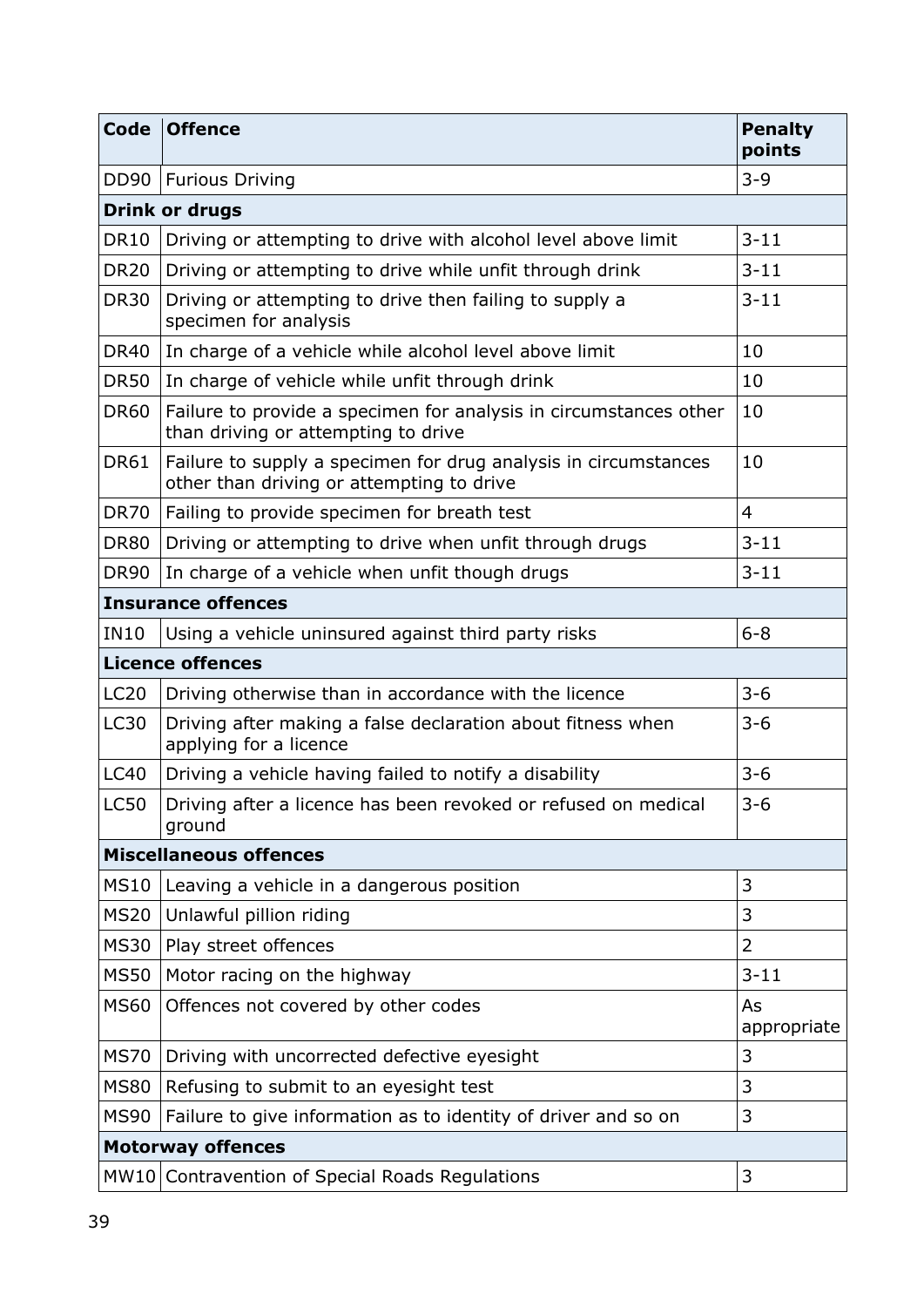| Code                                | <b>Offence</b>                                                                                                                                                                       | <b>Penalty</b><br>points |  |  |
|-------------------------------------|--------------------------------------------------------------------------------------------------------------------------------------------------------------------------------------|--------------------------|--|--|
|                                     | (excluding speed limits)                                                                                                                                                             |                          |  |  |
| <b>Pedestrian crossings</b>         |                                                                                                                                                                                      |                          |  |  |
| <b>PC10</b>                         | Undefined Contravention of Pedestrian Crossing Regulation                                                                                                                            | 3                        |  |  |
| <b>PC20</b>                         | Contravention of Pedestrian Crossing Regulations with<br>moving vehicle                                                                                                              | 3                        |  |  |
| <b>PC30</b>                         | Contravention of Pedestrian Crossing Regulations with<br>stationary vehicle                                                                                                          | 3                        |  |  |
| <b>Speed limits</b>                 |                                                                                                                                                                                      |                          |  |  |
| <b>SP10</b>                         | Exceeding goods vehicle speed limits                                                                                                                                                 | $3 - 6$                  |  |  |
| <b>SP20</b>                         | Exceeding speed limit for type of vehicle (excluding goods or<br>passenger vehicles)                                                                                                 | $3 - 6$                  |  |  |
| <b>SP30</b>                         | Exceeding statutory speed limit on a public road                                                                                                                                     | $3 - 6$                  |  |  |
| <b>SP40</b>                         | Exceeding passenger vehicle speed limit                                                                                                                                              | $3 - 6$                  |  |  |
| <b>SP50</b>                         | Exceeding speed limit on a motorway                                                                                                                                                  | $3 - 6$                  |  |  |
| <b>Traffic directions and signs</b> |                                                                                                                                                                                      |                          |  |  |
| <b>TS10</b>                         | Failing to comply with traffic light signals                                                                                                                                         | 3                        |  |  |
| <b>TS20</b>                         | Failing to comply with double white lines                                                                                                                                            | 3                        |  |  |
| <b>TS30</b>                         | Failing to comply with 'Stop' sign                                                                                                                                                   | 3                        |  |  |
| <b>TS40</b>                         | Failing to comply with direction of a constable/warden                                                                                                                               | 3                        |  |  |
| <b>TS50</b>                         | Failing to comply with a traffic sign (excluding stop signs, traffic<br>signs or double white lines)                                                                                 | 3                        |  |  |
| <b>TS60</b>                         | Failing to comply with a school crossing patrol sign                                                                                                                                 | 3                        |  |  |
| <b>TS70</b>                         | Undefined failure to comply with a traffic direction sign                                                                                                                            | 3                        |  |  |
| <b>Special code</b>                 |                                                                                                                                                                                      |                          |  |  |
| TT99                                | To signify a disqualification under totting-up procedure.<br>If the total of penalty points reaches 12 or more in any three-<br>year period, the driver is liable to be disqualified |                          |  |  |
| Theft or unauthorised taking        |                                                                                                                                                                                      |                          |  |  |
| UT50                                | Aggravated taking of a vehicle                                                                                                                                                       | $3 - 11$                 |  |  |

#### **Aiding, abetting, counselling or procuring**

Offences as coded, but with 0 changed to 2, for exampleLC10 becomes LC12.

#### **Causing or permitting**

Offences as coded, but with 0 changed to 4, for example LC10 becomes LC14.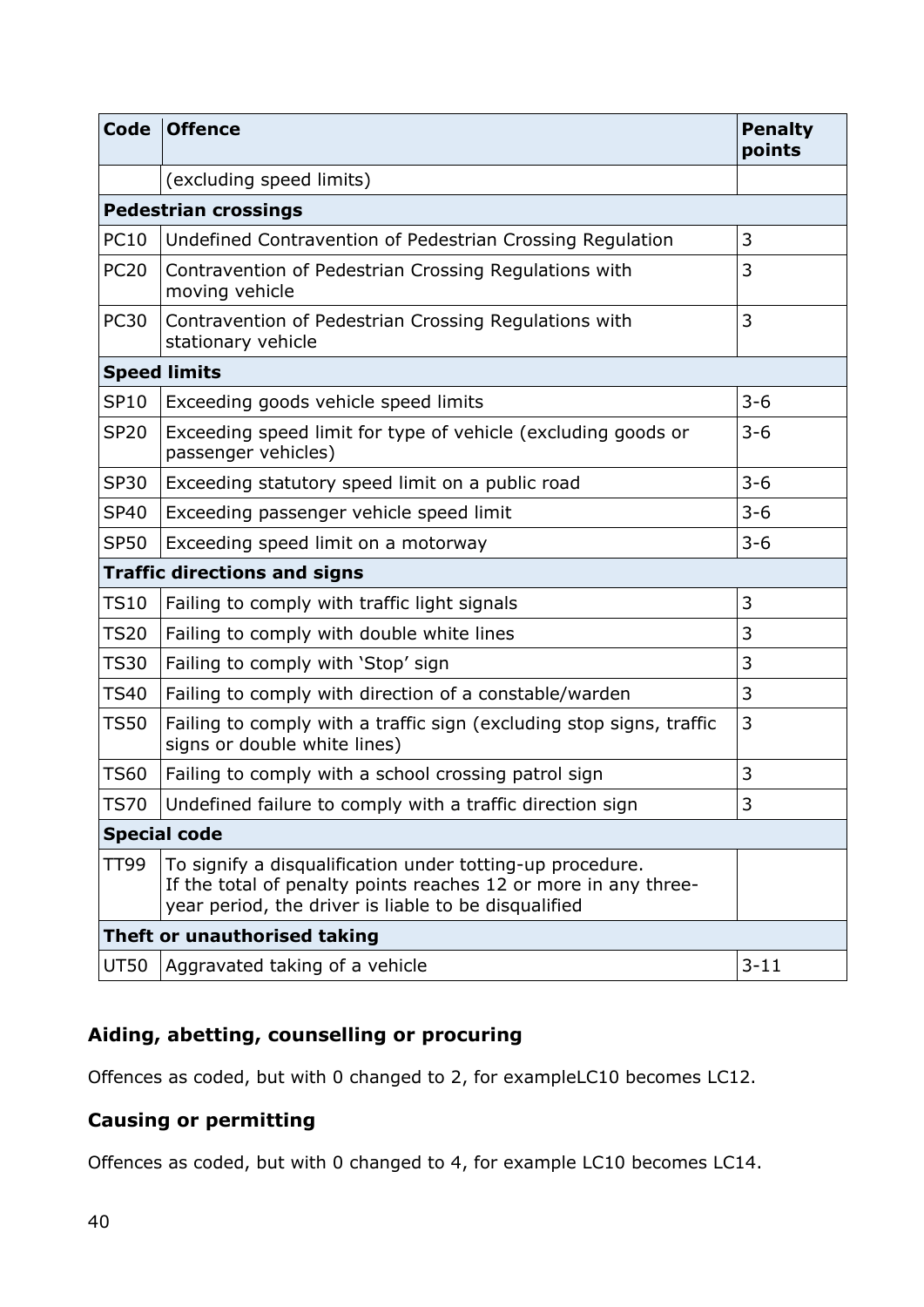#### **Inciting**

Offences as coded, but with the end 0 changed to 6, for example DD40 becomes DD46.

#### **Non-endorsable offences**

Some offences are non-endorsable. A non-endorsable offence is an offence which courts do not endorse onto paper counterpart. No penalty points are attributed to these offences but they carry a period of disqualification.

At the end of the disqualification (over 56 days) the driver will have to apply for a renewal licence together with the appropriate fee. Any queries about offences and endorsements should be directed to the convicting court.

#### **Period of time**

Periods of time are signified as follows: D=days, M=months, Y=years

Endorsements remain on a counterpart licence for the following periods of time:

Endorsements must remain on a licence for 11 years from date of conviction if the offence is:

- Drinking or drugs and driving (shown on the licence as DR10, DR20, DR20 and DR80).
- Causing death by careless driving whilst under the influence of drink or drugs (shown on the licence as CD40, CD50 and CD 60).
- Causing death buy careless driving, then failing to provide a specimen for analysis (shown on the licence as CD70).

Or four years from the date of conviction if the offence is as listed below:

- Reckless or dangerous driving (shown on the licence as DD40, DD60 and DD80).
- Offences resulting in disqualification.
- Disqualified from holding a full licence until a driving test has been passed.

Or four years from the date of offence in all other cases.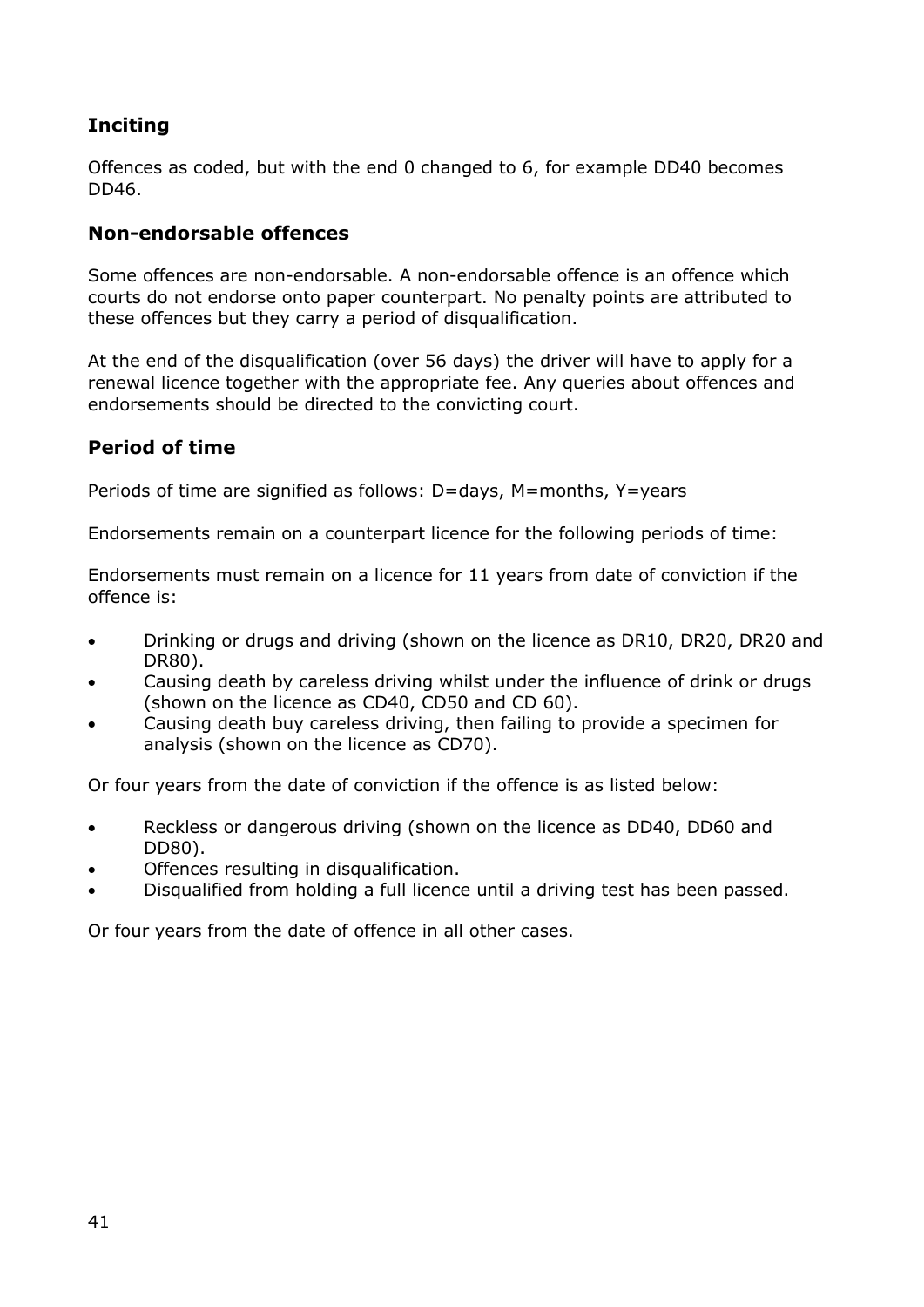# **Appendix B - Licensed driver application process**

It is the council's responsibility to license all taxi drivers, vehicles and operators to ensure the public receive a safe and reliable service.

**Please read these notes and the relevant parts of the hackney carriage and private hire Licensing Handbook before beginning your application.** 

The hackney carriage and private hire Licensing Handbook can be viewed online at [http://www.westsuffolk.gov.uk/business/regulation\\_and\\_licensing/licensing/taxi\\_licen](http://www.westsuffolk.gov.uk/business/regulation_and_licensing/licensing/taxi_licensing/) [sing/](http://www.westsuffolk.gov.uk/business/regulation_and_licensing/licensing/taxi_licensing/)

## **1. New drivers**

- 1.1. There are a number of requirements which must be satisfied before an application can be considered:
	- You must have held a full UK or EU drivers licence for a minimum of 12 months which shows your current address.
	- You must be able to demonstrate that you have the right to live and work in the United Kingdom.
	- You must satisfy us that you are a 'fit and proper person' to hold a driver's licence. This is a wide-ranging requirement covering previous convictions, cautions, motoring offences, health and any other such matters as the council considers appropriate. If you have any concerns regarding convictions, please contact our Licensing Department.

### **2. Stage One – Driver theory assessment or document check**

- 2.1 The first step in obtaining a driver's licence is to pass a theory assessment and document check. You must bring with you your driving licence, passport, residence permit or any other document that proves your entitlement to work in the UK. There is a fee of  $E20$  per assessment and is booked through West Suffolk college.
	- The assessment consists of a written test of ten questions. The pass mark is 80%. The questions will cover subjects such as the Highway Code, taxi legislation, maths, local geography and routes.
	- Your driving licence will be checked.
	- Your right to work in the UK will be checked. We will follow the general advice given by the UK Border Agency, available at: [https://www.gov.uk/government/uploads/system/uploads/attachment\\_d](https://www.gov.uk/government/uploads/system/uploads/attachment_data/file/613415/A_Licensing_authority%20_guide_to_right_to_work_checks_-_England_and_Wales.pdf) [ata/file/613415/A\\_Licensing\\_authority](https://www.gov.uk/government/uploads/system/uploads/attachment_data/file/613415/A_Licensing_authority%20_guide_to_right_to_work_checks_-_England_and_Wales.pdf)  quide to right to work checks - England and Wales.pdf

You will be notified of the result by email and a pass certificate issued which must be produced when you make your full application (please see check list on the application form). Anyone who fails can retake the test up to two more times (total three attempts).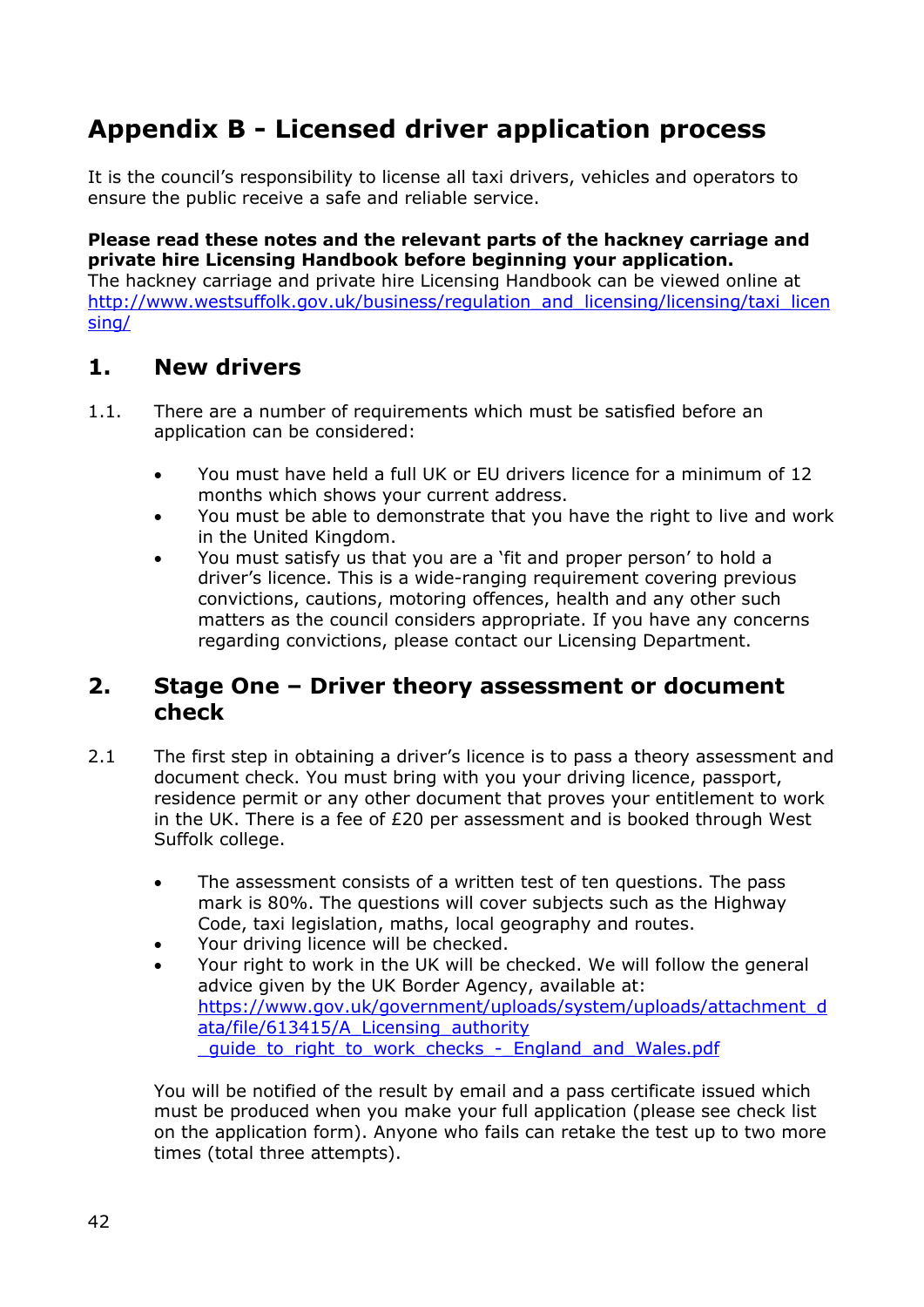To book your place for stage one, please contact 01284 716246. You can pay over the telephone whilst booking your place. You can also book your driver assessment and complete them both at the same time.

### **3. Stage Two - Practical driver assessment**

- 3.1. All new drivers must pass a practical driving assessment equivalent to a Driving Standard Agency test for taxi and private hire drivers. West Suffolk College are offering the test and you can book a place by selecting this link [http://www.westsuffolkcollege.ac.uk/employers/taxi-driving-practical](http://www.westsuffolkcollege.ac.uk/employers/taxi-driving-practical-assessment.aspx)[assessment.aspx](http://www.westsuffolkcollege.ac.uk/employers/taxi-driving-practical-assessment.aspx) and can be completed at the time of your theory test.
- 3.2. Other providers are available and acceptable, but the test must have been taken within 12 months of your driving application:
	- Priority Driver Training [http://www.prioritydrivertraining.co.uk/taxi](http://www.prioritydrivertraining.co.uk/taxi-assessments/)[assessments/](http://www.prioritydrivertraining.co.uk/taxi-assessments/)
	- ROSPA<http://www.rospa.com/safety-training/>
	- Institute of advanced motorists [https://www.iamroadsmart.com/iam](https://www.iamroadsmart.com/iam-business/overview)[business/overview](https://www.iamroadsmart.com/iam-business/overview)
	- Total Driving [http://www.totaldriving.net/advanced-car/taxi-phv-driver](http://www.totaldriving.net/advanced-car/taxi-phv-driver-training/)[training/](http://www.totaldriving.net/advanced-car/taxi-phv-driver-training/)
- 3.3. Drivers of Wheelchair accessible vehicles **must also** have a DVSA approved practical disability awareness course (DSA previously). The certificate of attendance must be presented to the council on application or renewal of their licence. To book your course contact [https://dmptraining.co.uk/wheelchair](https://dmptraining.co.uk/wheelchair-assessments.html)[assessments.html](https://dmptraining.co.uk/wheelchair-assessments.html) or call 01359 408090.

## **4. Stage Three – completing your Level 2 Certificate**

#### **Level 2 Certificate Introduction to the Role of the Professional Taxi and Private Hire Driver**

- 4.1. All new drivers are required to pass this qualification before they apply for a three-year licence.
- 4.2. This course is available at West Suffolk College and will be delivered over two full days by the College, payment option via three monthly instalments is available. You will need to pass the assessment before the certificate is awarded.

Follow this link for information on the course content and how to book: <http://www.westsuffolkcollege.ac.uk/courses/course-search.aspx?ke=driver>

#### **Course content**

- 4.3. Course content may be subject to change depending on legislation or other factors but currently includes the following units:
	- Health and safety in the taxi and private hire work environment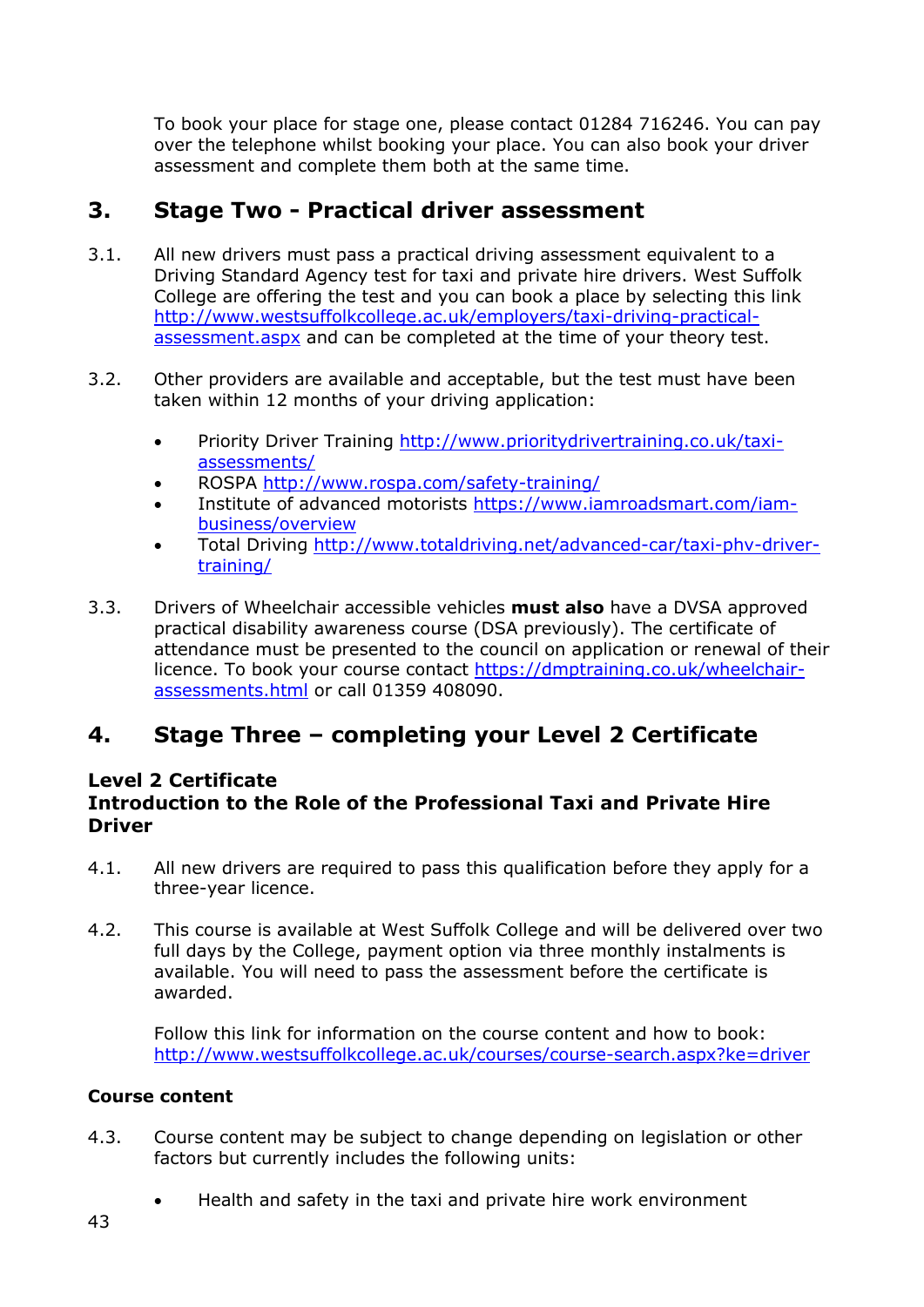- Road safety when driving passengers in a taxi or private hire vehicle
- Professional customer service in the taxi and private hire industry
- Taxi and private hire vehicle maintenance and safety inspections
- The regulatory framework of the taxi and private hire industry
- Taxi and private hire services for passengers who require assistance
- Routes and fares in the taxi and private hire vehicle industries
- Transporting of parcels, luggage and other items in the taxi and private hire industries
- Transporting of children and young persons by taxi or private hire vehicles (safeguarding).

## **5. Stage 4 - Completing your application form**

- 5.1. Incomplete applications will not be accepted. Before we will consider your application, you must submit to the council electronically:
	- a fully completed application form together with the following supporting documents:
		- o payment to be made by card
		- o West Suffolk Driver Theory Assessment Certificate
		- $\circ$  one passport size colour photograph (no head gear of any form unless for religious reasons)
		- o full DVLA driving licence
		- o completed DVLA Check Code
		- o evidence of an appropriate practical driver assessment
		- o current passport or birth certificate or other proof of entitlement to work in the UK
		- o Group II medical pass certificate
		- o DVSA Approved Practical Disability Awareness course certificate (if applicable)
		- o Enhanced DBS certificate less than one month old
		- o Level 2 certificate in Introduction to the Role of the Taxi and private hire driver
		- $\circ$  or an equivalent Level 2 qualification such as City & Guilds or BTEC, or confirmation of enrolment at West Suffolk College
		- o if applicable, a medical exemption where the driver shows a medical condition will be aggravated by exposure to dogs
		- $\circ$  if applicable, a medical exemption is required for not being able to assist passengers with luggage.
- 5.2. For applicants that have less than five years residency and/or holders of non-EU or non-United Kingdom passports after we leave the EU, additional documentation is required:
	- a national identify card
	- a residence permit, registration certificate or a document certifying or indicating permanent residence (this should contain the persons National Insurance number)
	- a biometric immigration document
	- a certificate of good conduct or character from the relevant embassy
	- a UK driving licence counterpart from DVLA (see form D9).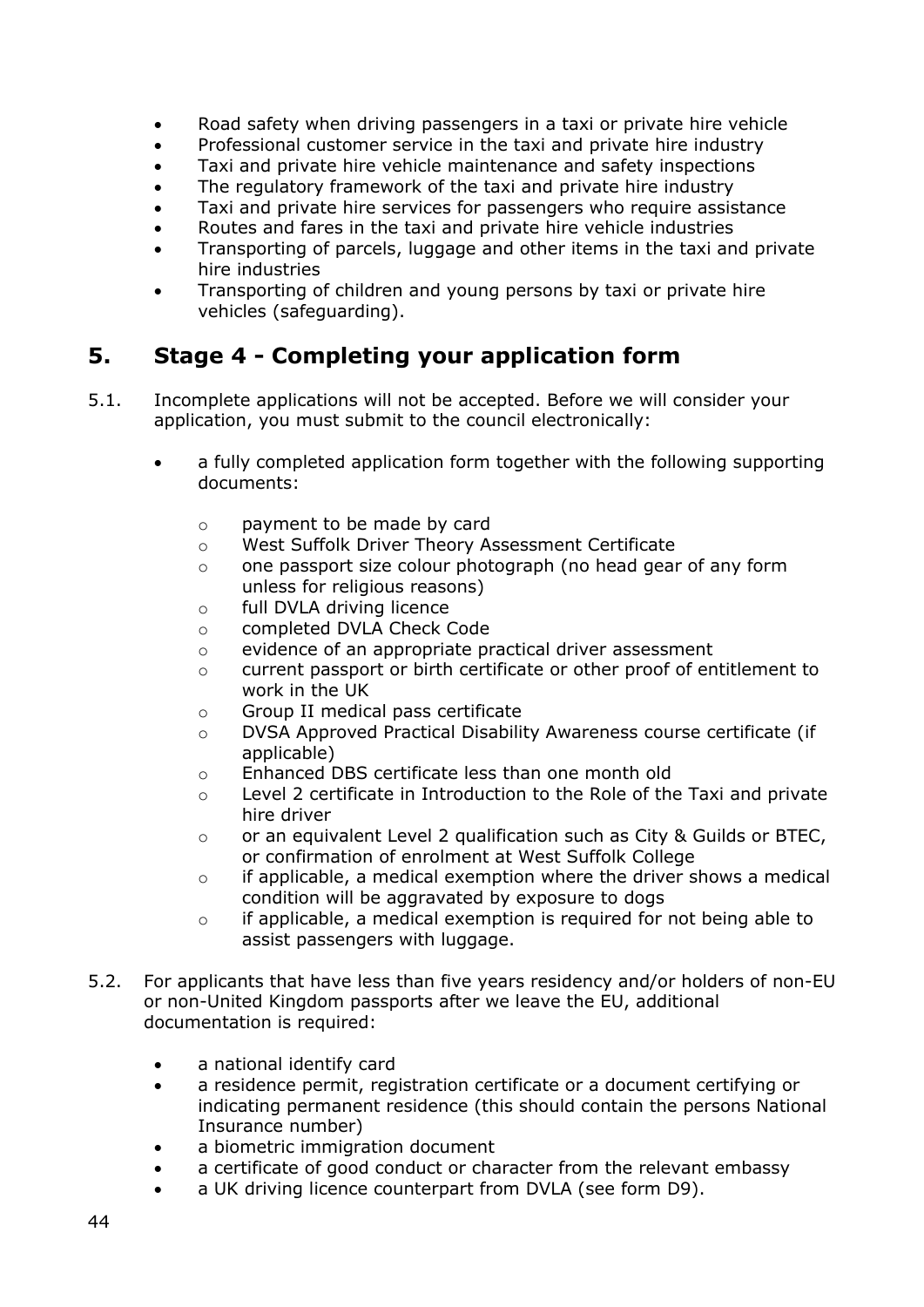#### **Issue of licence**

5.3. Once your application has been processed, you will be contacted with an appointment where you will need to bring along with you the original documentation for verification by an authorised officer. Photocopies etc are not acceptable. Where applicable the applicant must provide, at their own expense, a written English translation of relevant documents or certificates, together with documentary proof that the translation is correct.

### **6. DVLA Validation Check Code – 'View Driving Licence Code'**

- 6.1. This allows the council to check your driving licence status, issue number and validity dates, vehicle codes and disqualifications or penalties.
- 6.2. Driver consent is captured through a unique 'check code' generated by the driver using DVLA View Driving Licence Service [www.gov.uk/view-driving](http://www.gov.uk/view-driving-licence)[licence.](http://www.gov.uk/view-driving-licence) The code generated must be valid for at least 14 days on the date you apply for your licence. The code must be submitted with your application form.
- 6.3. Please submit the code or the results sheet with your application, as this will speed up the process. Please write the code clearly making sure upper and lower case letters are clear and easy to distinguish.

## **7. Medical examinations**

- 7.1. A group 2 medical will be required for all new applications. The council follows the DVLA group 2 medical guidelines for the purposes of hackney carriage and private hire licensing.
- 7.2. A group 2 medical will be valid up to the applicant's 45th birthday. Thereafter, a further group 2 medical will be required every five years until the age of 65. The medical will then be required every year thereafter. The council will not accept Medics on Wheels Group 2 Medicals after the age of 45.
- 7.3. In addition, medical certificates may also be required in any case where the council thinks it appropriate should there be reason to believe that a new medical condition has emerged.
- 7.4. Medical forms are obtainable from the council website [https://www.westsuffolk.gov.uk,](https://www.westsuffolk.gov.uk/) and completed forms must be submitted at application.

## **8. Insulin treated Diabetes**

8.1. Drivers with insulin dependent diabetes are required to hold a DVLA C1 category Group 2 licence (that is one issued after 1 January 1998). This licence must be produced to the council annually for inspection.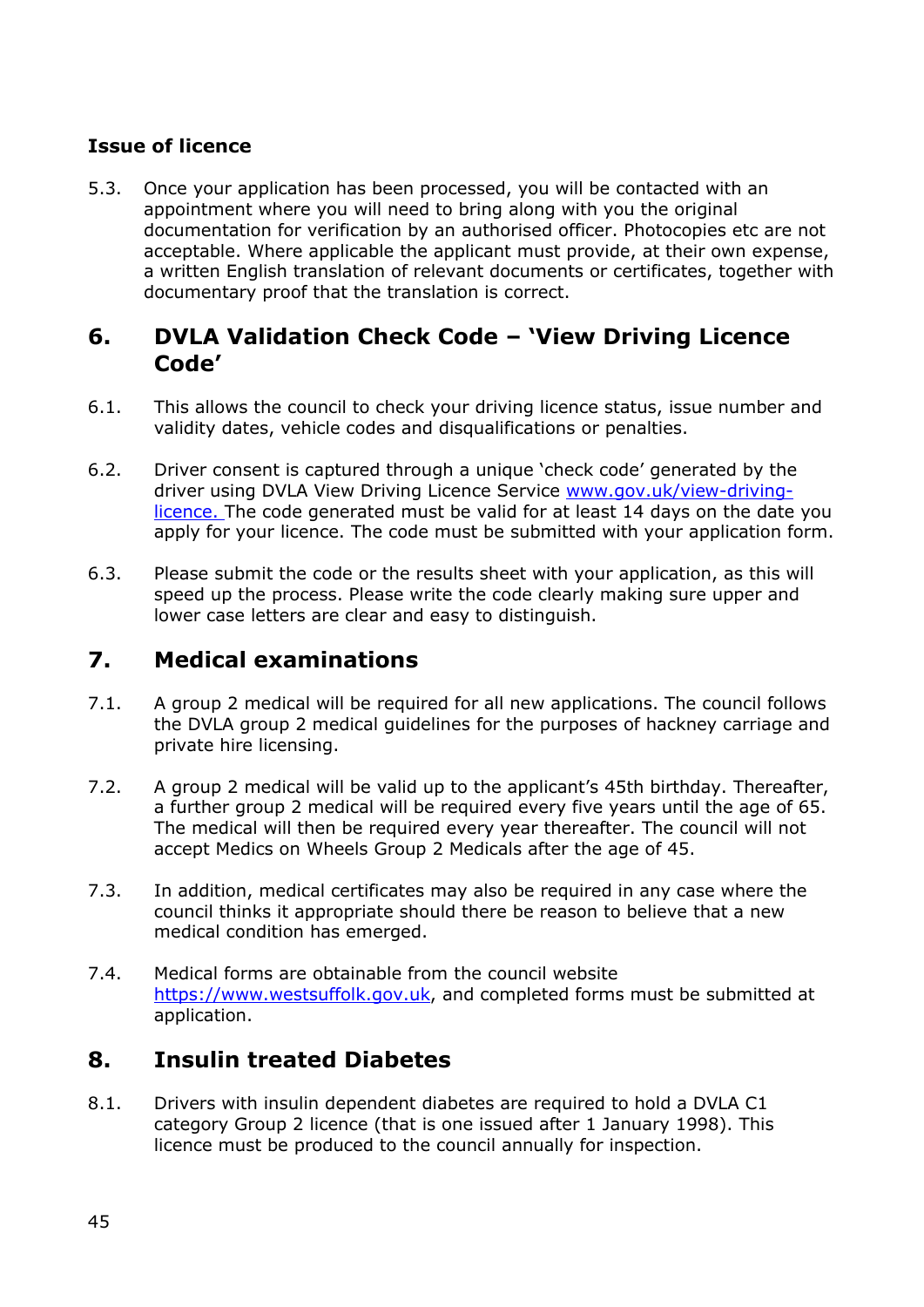## **9. Disclosure and Barring Service (enhanced criminal records check DBS)**

- 9.1. The council is obliged to be satisfied that any licensed driver is fit and proper to hold a driver licence and the enhanced disclosure is one of our means of establishing this. New applicants will need to obtain an **enhanced** DBS disclosure which includes child and adult workforce, prior to their application being determined. Licensed drivers will need to complete a new enhanced disclosure, or have their status checked, every three years.
- 9.2. The DBS has now introduced an update service, to which you are required to subscribe: [https://www.gov.uk/government/news/disclosure-and-barring](https://www.gov.uk/government/news/disclosure-and-barring-service-update-service-now-available)[service-update-service-now-available](https://www.gov.uk/government/news/disclosure-and-barring-service-update-service-now-available) . For more guidance on the update service, and how to apply, follow this link: [https://www.gov.uk/government/publications/dbs-update-service-applicant](https://www.gov.uk/government/publications/dbs-update-service-applicant-guide)[guide](https://www.gov.uk/government/publications/dbs-update-service-applicant-guide)
- 9.3. When you subscribe to the update service, and you have had an enhanced DBS disclosure which includes the category child and adult workforce, which has been issued since 17 June, 2013, then please provide your **original DBS certificate**. The council will then be able to check your status online free of charge.
- 9.4. If you do not subscribe to the DBS update service a DBS certificate can be obtained from GB Group by following the instructions below.

## **10. Registration with GB Group**

To be able to sign in and complete the disclosure application, you first need to register at - <https://gbg.onlinedisclosures.co.uk/Registration/Registration>

To self-register use the following:

• PIN: 168952

#### • **User word: Drive**

You will be sent an activation email, follow the instructions in the email to create your password. Now you will be able sign in whenever you like and complete your DBS application online. You will then be required to subscribe to the DBS update service.

## **11. Verification of ID documents**

- 11.1. Your ID documents will need to be verified at a Post Office. The nearest Post Office to you, offering this service can be found during the application process. Currently in this area Newmarket, Haverhill, Bury St Edmunds and Thetford Post Offices offer this service.
- 11.2. In order to have your ID verified, you must print out the ID verification form and take this to the Post Office, along with the ID documents you have listed.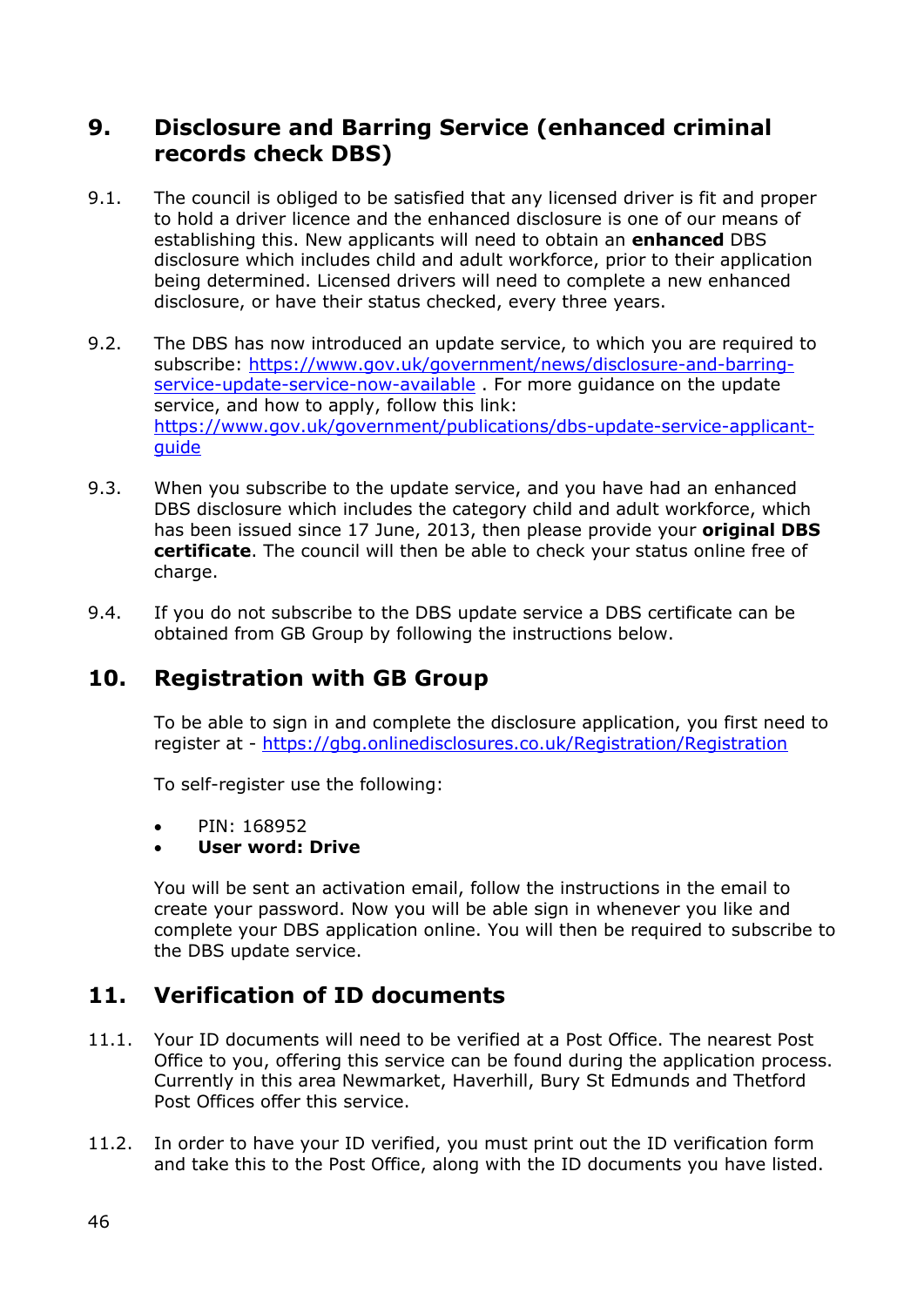Any payment required should be made at the Post Office once they have verified your ID.

### **12. GB Group contact details**

Helpdesk: 0845 251 5000 Opening times – Monday to Friday 8.30am to 5.30pm Email: [onlinedisclosures@gbgplc.com](mailto:onlinedisclosures@gbgplc.com)

## **13. How to submit your application**

- 13.1. Once you have received your DBS certificate, passed your driving test, course and your medical you should prepare your application by getting all the required documents together.
- 13.2. Make sure that all the questions on the application form are completed and submit with all required supporting documents and the correct fee payment should be made by card. Your completed application should be submitted electronically to licensing@westsuffolk.gov.uk
- 13.3. We do not accept incomplete applications under any circumstances.

**Please note:** We are required by law to protect the public funds we administer. We may share information provided to us with other bodies responsible for auditing or administering public funds in order to prevent and detect fraud.

## **14. Renewal applications**

An electronic reminder will be sent out to the last contact details we hold for drivers two months prior to expiry date of licences.

If for any reason you do not receive a reminder, it remains your responsibility to make sure a renewal application is received in plenty of time and at least two weeks prior to your expiry date.

Before we will consider your application, you must submit to the council:

- a fully completed application form together with the following supporting documents:
	- o payment of the fee
	- $\circ$  passport size colour photograph less than one month old (no head gear of any form unless for religious reasons)
	- o full DVLA driving licence
	- o completed DVLA Check Code
	- o current passport or birth certificate or other proof of entitlement to work in the UK
	- $\circ$  Group II medical pass certificate (if required this will be sent with the renewal pack)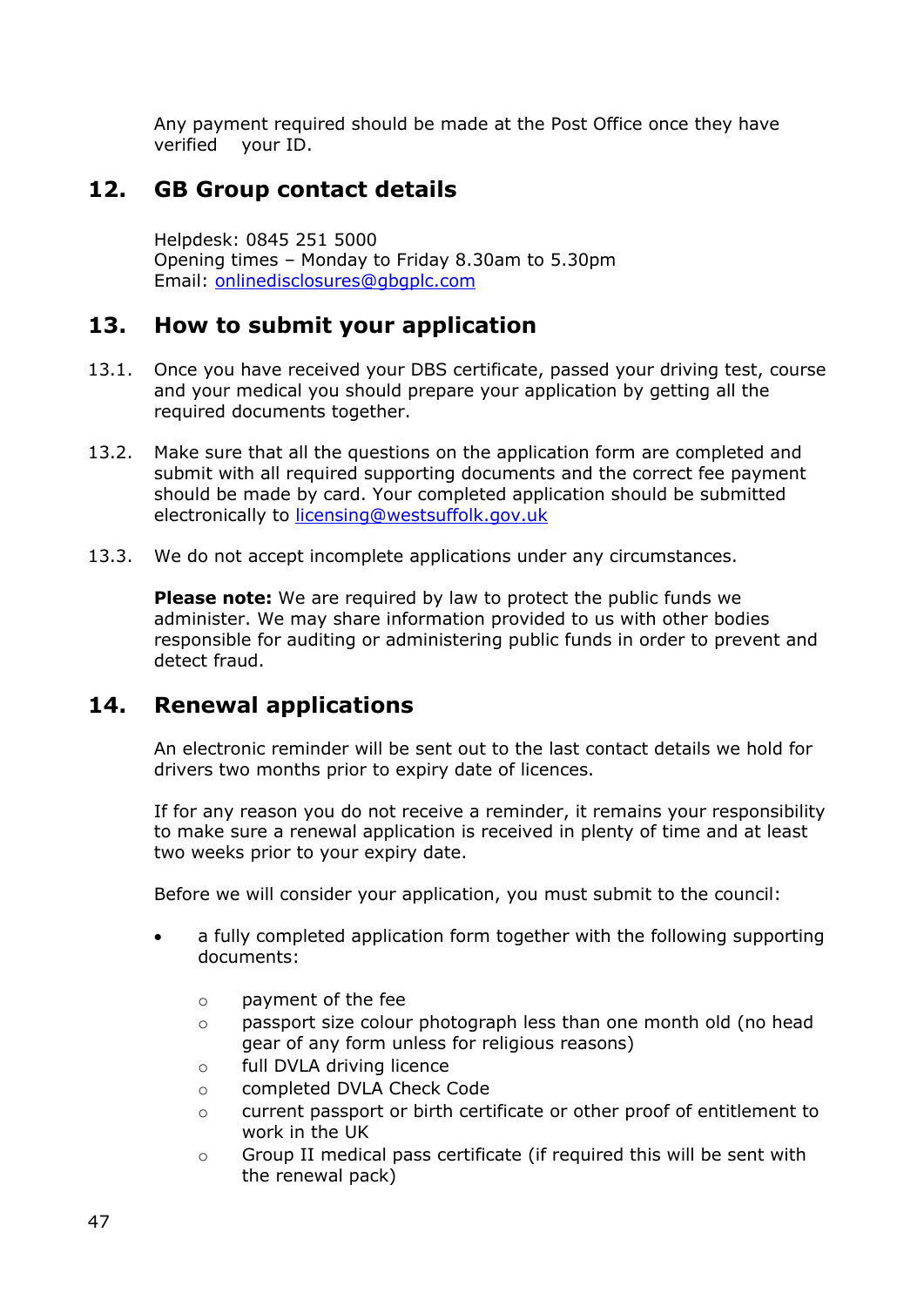- o Enhanced DBS certificate less than one month old unless not yet update service
- o if applicable, a medical exemption where the driver shows a medical condition will be aggravated by exposure to dogs
- o if applicable, a medical exemption is required for not being able to assist passengers with luggage.

**Please note:** Where applicable the applicant must provide, at their own expense, a written English translation of relevant documents or certificates, together with documentary proof that the translation is correct.

Once your application has been processed, you will be contacted with an appointment for you to return your badge and provide your original driving licence and birth certificate or passport for verification. Photocopies will not be accepted.

It is an offence to drive a licensed vehicle without the appropriate licence, for which the maximum fine is £1,000. **If you allow your licence to lapse, any subsequent application will be treated as a new application.** 

## **15. DVLA Validation Check Code – 'View Driving Licence Code'**

As per new driver application.

#### **16. Medical examinations**

16.1 The council follows the DVLA group 2 medical guidelines for the purposes of hackney carriage and private hire licensing. You will be contacted electronically when you are due a medical and the form is available on the website. In addition, medical certificates may also be required in any case where the council thinks it appropriate should there be reason to believe that a new medical condition has emerged.

## **17. Disclosure and barring service (criminal records check)**

As per new driver application.

If you were issued a licence before 22 September 2020 and had not subscribed to the DBS update service, make sure that you obtain your DBS check via the online system before making your application to renew. Allow up to 60 days for return of your DBS. Once you have received your DBS you must subscribe to the DBS update service for your licence to be considered for renewal in the future.

A subscription to the DBS update service must be made when making a new application. This means that all drivers must be subscribed by July 2023.

#### **18. How to submit your application**

As per New driver application at point 13.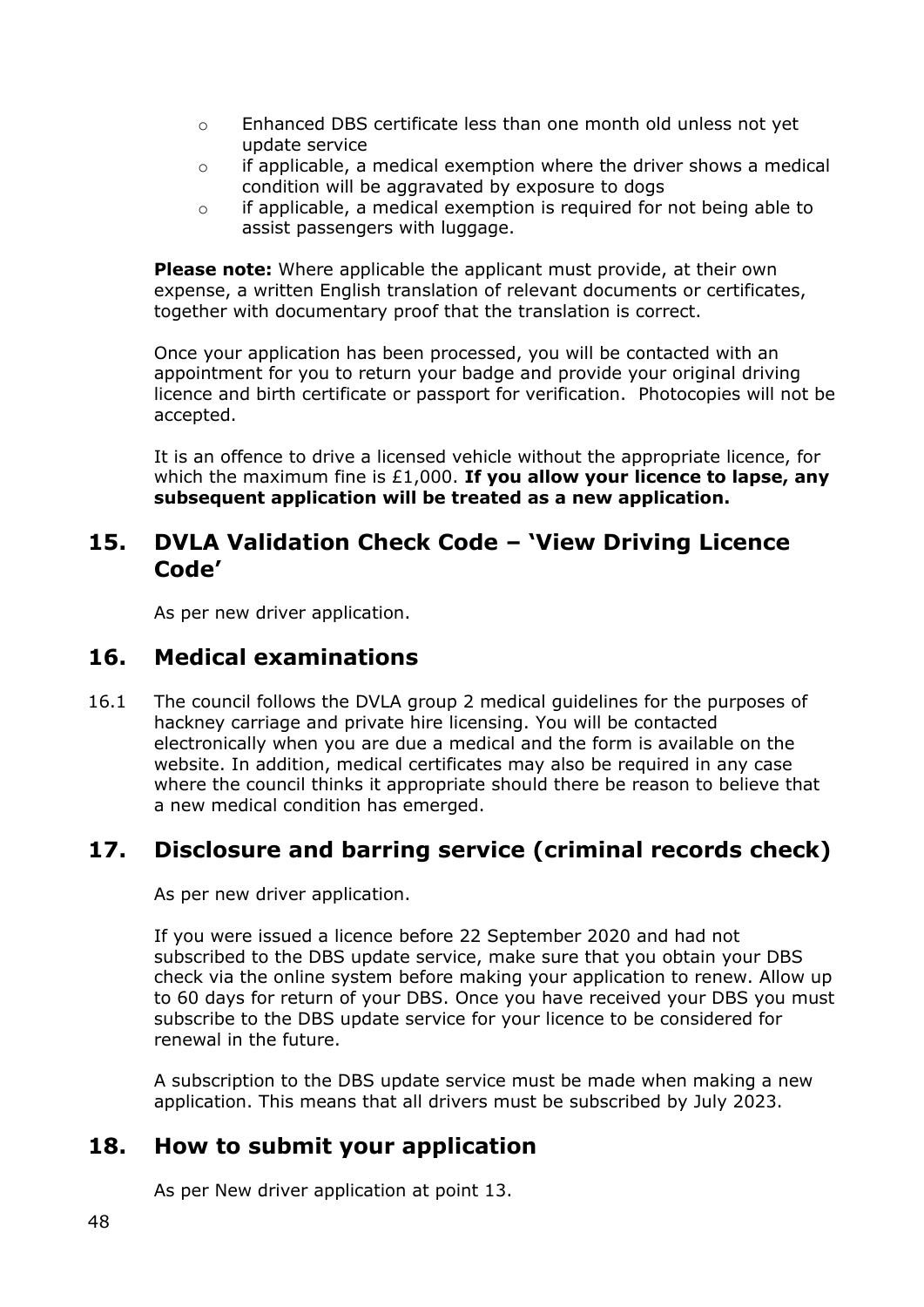We do not accept incomplete applications under any circumstances.

**Please note:** We are required by law to protect the public funds we administer. We may share information provided to us with other bodies responsible for auditing or administering public funds in order to prevent and detect fraud.

## **19. Licensed driver conditions – applies to all drivers**

#### **Driver badge or licence**

- 19.1. The driver must at all times, when driving a licensed vehicle for hire or reward, wear the driver's badge issued by the council in a prominent visible place on the outer clothing. The badge must be clearly visible to passengers and made available on request.
- 19.2. The driver's badge remains the property of the council. The badge must be returned to the council immediately if the licence is suspended or revoked. Upon expiry the badge must be returned to the council within seven days.
- 19.3. Hackney carriage and private hire vehicles shall not be driven by unlicensed drivers under any circumstances, the only exception being a qualified person testing a licensed vehicle or its taximeter.
- 19.4. The driver of a hackney carriage or private hire vehicle shall submit the original private hire vehicle driver's licence to his/ her employer (private hire vehicle Operator) before commencing employment as a driver of private hire vehicle. The employer (private hire vehicle Operator) shall retain the original private hire vehicle driver's licence until such time as the driver ceases to be so employed.

#### **Conduct of driver**

- 19.5. Drivers shall at all times when the vehicle is being driven for hire be clean and smartly dressed. Drivers must maintain a high standard of personal hygiene and dress in clothing and footwear suitable to the public service, which is clean, tidy and inoffensive. Flip-flops, cropped shorts and tight-fitting vest tops are not considered professional attire.
- 19.6. The driver shall not at any time behave in an abusive, aggressive or threatening manner to any passenger, officer of the council or any officer authorised by the council.
- 19.7. Private hire vehicle drivers shall not:
	- a. park the vehicle on any hackney carriage stand for any reason
	- b. stand or ply for hire or offer the private hire vehicle for immediate hire while on a road or other public place, or
	- c. accept an offer for the immediate hire of the private hire vehicle while the driver or the vehicle is on a road or other public place unless the offer is first communicated to him by his or her private hire operator. (In this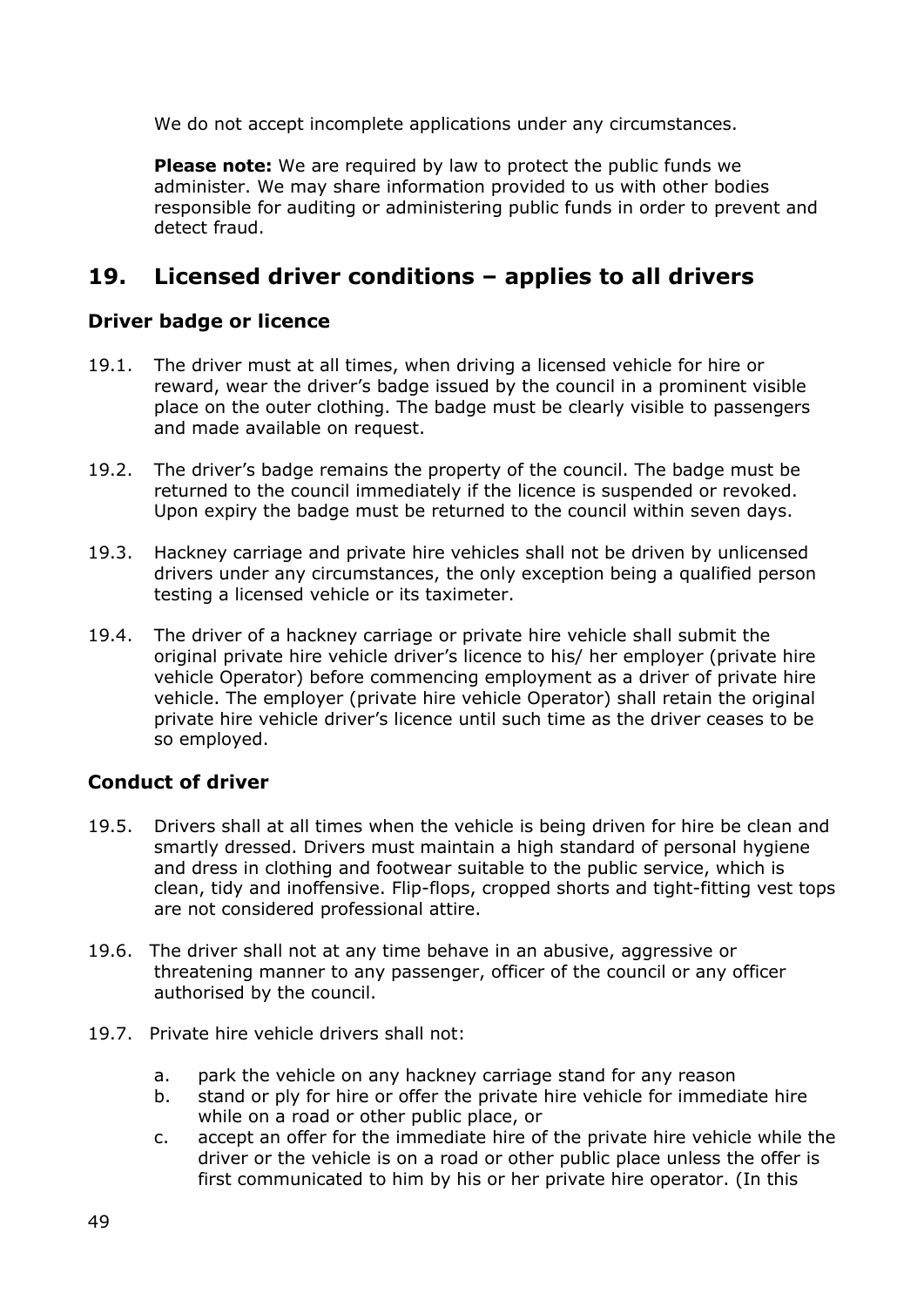condition 'road' means any highway and any other road to which the public has access).

- 19.8. The driver shall take all reasonable steps to ensure the safety and welfare of all passengers driven by him or her.
- 19.9. Drivers must at all times when working with vulnerable passengers comply with the below detailed safeguarding principles set out on our website:

A vulnerable passenger is a passenger whose age or disability means that she/he is more susceptible to harm than a typical passenger. Vulnerable passengers include children, elderly persons or somebody with learning difficulties. In addition, an individual should be considered vulnerable if he or she does not fall within one of the above categories, but whose condition is such as to render him/ her more susceptible to harm than may otherwise be the case (for example as a result of being under the influence of alcohol).

The following safeguarding principles aim to promote good safeguarding practice for drivers and staff working with vulnerable passengers in the hackney carriage or private hire trade. The following safeguarding principles must be complied with and embedded into driver working practice:

- Drivers must carry photo ID at all times and wear it in accordance with the conditions of the licence.
- A lone vulnerable passenger must not be transported in the front passenger seat of the vehicle.
- The driver or operator must confirm that appropriate provision has been made for the vulnerable person prior to accepting the booking or commencing the journey. This does not necessarily mean that the driver/operator is responsible for the provision of appropriate measures, however if appropriate measures are not in place then the driver/operator must not undertake the journey.
- Drivers should always ask if a vulnerable passenger needs help and should not make assumptions.
- Drivers must remain professional at all times and should not:
	- o touch a person inappropriately
	- o make offensive or inappropriate comments (such as the use of swearing, sexualised or discriminatory language)
	- o behave in a way that may make a passenger feel intimidated or threatened
	- $\circ$  attempt to misuse personal details obtained via the business about a person; these standards are equally applicable when working with vulnerable and non-vulnerable passengers.
- Drivers and operators must remain alert to issues around the safeguarding of children and vulnerable adults. Drivers should ensure that children and vulnerable adults leave the vehicle directly onto the kerb and immediately outside their destination (if it is safe and legal to do so). If a driver or operator is concerned about the safety, welfare or behaviour of a vulnerable person, the driver must report this to the police by telephoning 101 (or in appropriate cases by calling 999).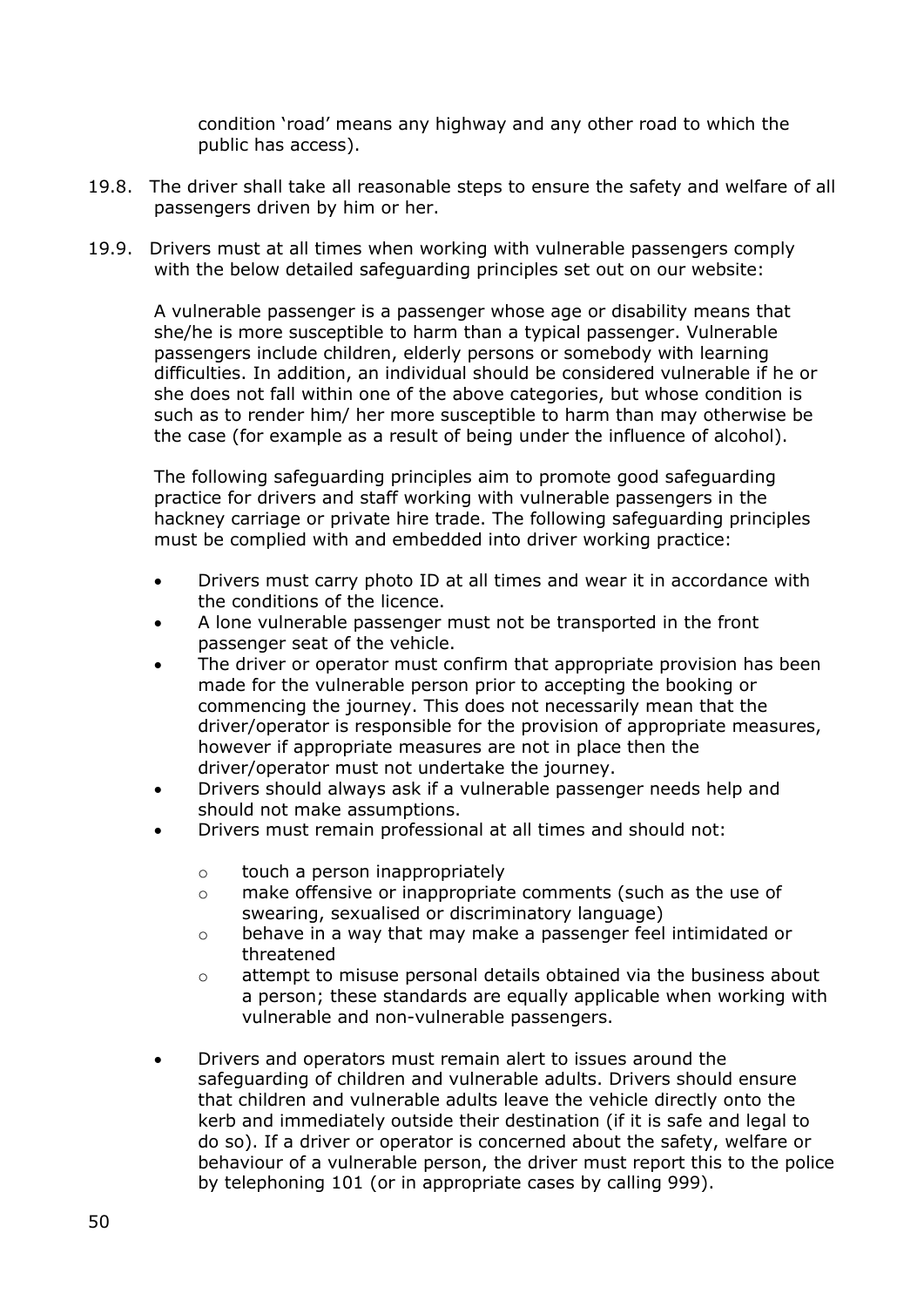If a driver/operator is concerned about someone else's conduct, they should report any concerns to the Council's Licensing Department; [licensing@westsuffolk.gov.uk](mailto:licensing@westsuffolk.gov.uk) , Police (101) or Crimestoppers (0800 555111)

- 19.10. Where a vehicle is constructed or adapted for the transportation of disabled persons, the driver shall convey the disabled passenger and any aids including assistance animals, (such animals to be carried free of charge), unless the driver has a council dispensation displayed in the vehicle, or an exemption certificate. Drivers must afford reasonable help to a disabled passenger to aid getting in and out of the vehicle and to or from any building if requested. Medical exemption can be applied for.
- 19.11. The driver will ensure that all plates, labels and stickers supplied by the council are displayed and legible at all times. The licence plate must be securely attached to the rear of the vehicle.
- 19.12. The driver will only take refreshment in the vehicle at times when it is parked and not in service.
- 19.13. The driver will turn any entertainment off or down at the request of any passenger.
- 19.14. Licensed drivers must carry a reasonable quantity of luggage when requested by any passenger. Licensed drivers must afford all reasonable assistance with passenger luggage and shopping as may be required when loading and unloading. Licensed drivers must, following the setting down of passengers, ascertain if any property belonging to the hirer(s) has been left in the vehicle and if not immediately able to return any such property, must deliver the item to the local police station within 24 hours, unless an alternative arrangement has been made with the owner of the property.
- 19.15. Licensed drivers must, when aware that the vehicle has been hired to be in attendance at an appointed time and place, or when otherwise instructed by the operator or proprietor of the vehicle to be in attendance at an appointed time and place, punctually attend at the appointed time and place unless delayed or prevented by sufficient cause. The driver must take the shortest available route to the destination unless an alternative route is requested by the passenger whilst observing all relevant highway and traffic laws.
- 19.16. Licensed drivers must at all times when driving a licenced vehicle ensure the vehicle is clean, roadworthy and well maintained and meets the councils vehicle licence conditions.
- 19.17. Throughout the duration of the licence, Licensed drivers must notify the council in writing within forty-eight hours providing full details of any arrest and release, charge or conviction of any sexual offence, any offence involving dishonesty or violence and any motoring offence. An arrest will result in a review of their license.
- 19.18. Throughout the duration of the licence, Licensed drivers must notify the council **in writing** within forty-eight hours (unless they are medically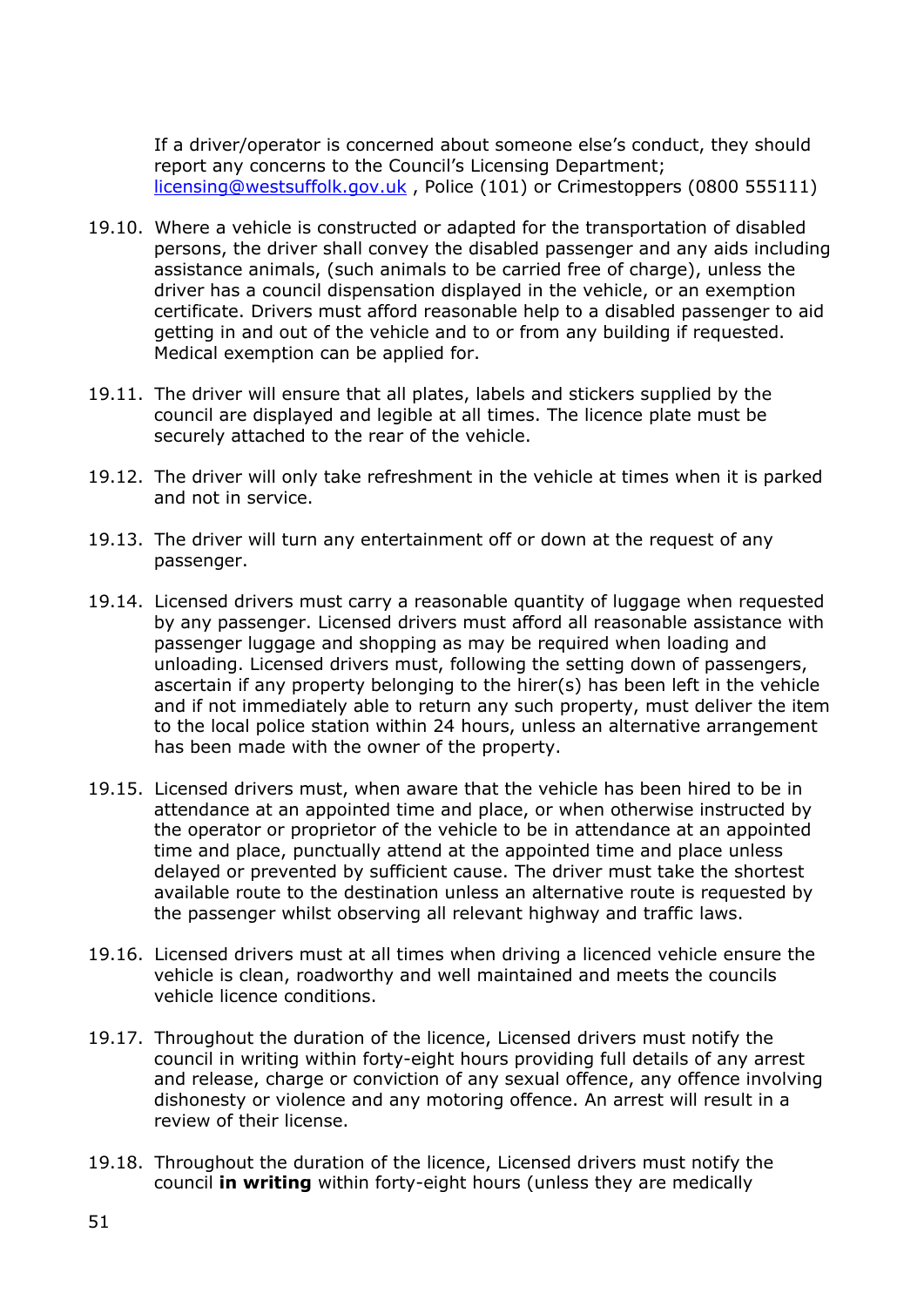considered too unwell to do so within this timeframe, then a seven-day timeframe applies) providing full details of any:

- a. material change to their medical condition since their most recent Group 2 medical submitted to the council
- b. change of their address
- c. change in their operator.

Failure to notify the council of the above will result in enforcement action being taken.

- 19.18. If at any time the vehicle is involved in an accident, however minor, the driver must inform the council of this fact as soon as possible and in any event within 72 hours (by telephone or email). An accident report form (available on the council website) must then be completed and submitted to the council within 24 hours of reporting the accident (except in exceptional circumstances when the report must be made as soon as possible after the accident – an example of an exceptional circumstance would be that the driver is incapacitated due to the accident and physically unable to make the notification).
- 19.19. The driver must not:
	- a. use any two-way radio equipment unless an appropriate licence from the Office of Communications is held by the operator and available for inspection
	- b. use any scanning equipment
	- c. use a mobile phone whilst driving as per the current legislation
	- d. carry any other person in the vehicle without the express consent of any other passengers carried in the vehicle
	- e. provide any alcoholic drinks within the vehicle unless there is an appropriate licence in place

#### **Duty to carry guide dogs and assistance dogs**

- 19.20. Drivers must not fail or refuse to carry out a booking by or on behalf of a person with disabilities who is accompanied by an 'assistance dog' unless the driver has a Medical Exemption granted by the council and the Notice of Exemption is displayed in the approved manner by it being fixed in a prominent position facing outwards on the dashboard.
- 19.21. Any animal belonging to or in the custody of any passenger should remain with that passenger and may be conveyed in the front or rear of the vehicle.
- 19.22. Drivers hired to carry a guide dog must ask the owner where he or she would prefer the dog to be. Most dogs are trained to lie in the front passenger footwell between the feet of the owner. If the vehicle is fitted with front and side air bags, it is essential that the dog is lying down at all times. Drivers must let the visually impaired person know that this applies.
- 19.23. If the front foot well is not large enough to accommodate the dog, the guide dog owner must be advised to travel in the rear of the vehicle with the dog in the footwell behind the front passenger seat. The seat should be pushed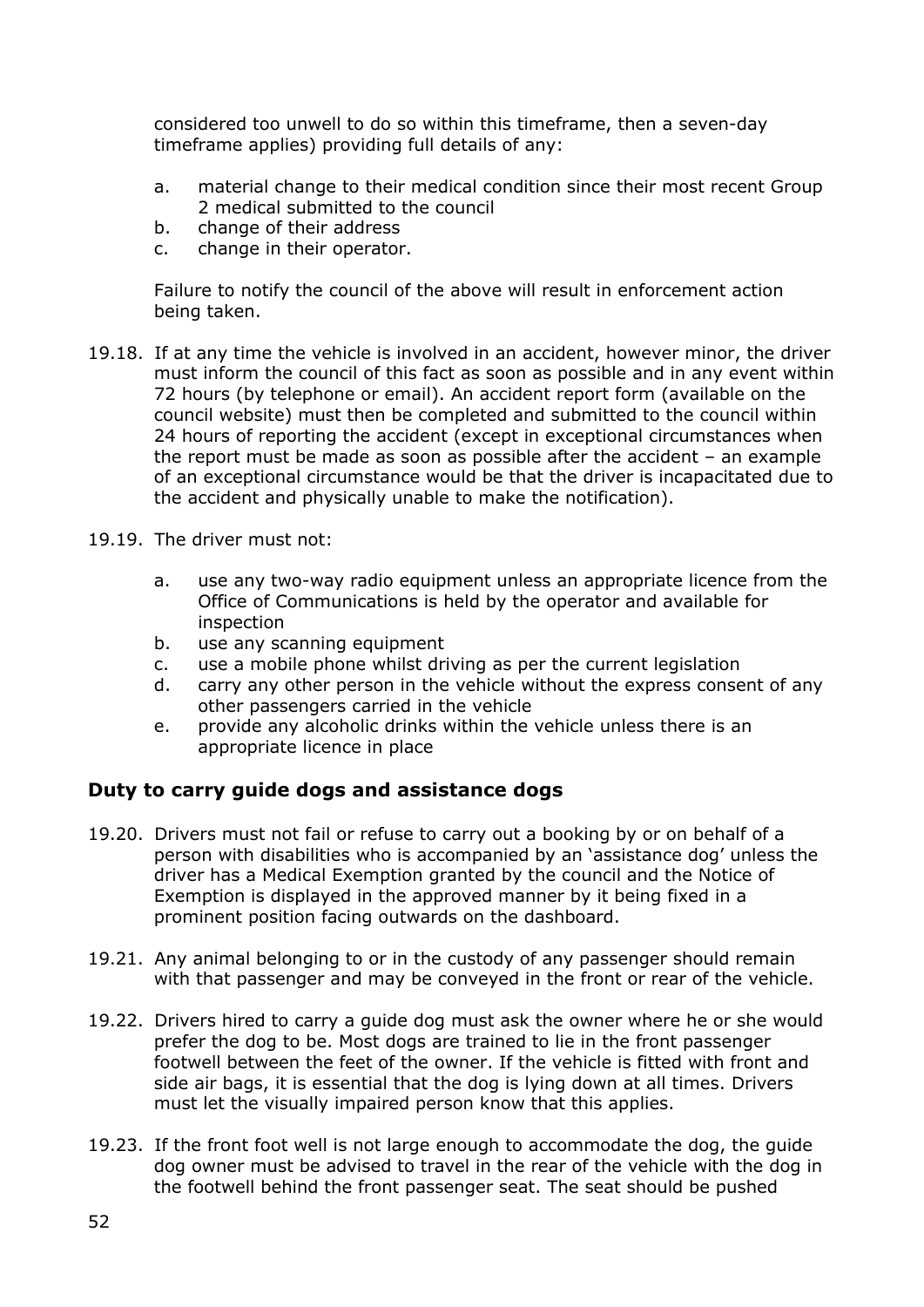forward to make room for the dog

#### **Duty to assist passengers in wheelchairs**

19.24. Licensed drivers must provide all reasonable assistance to passengers and especially those with a disability. The Equality Act 2010 places the following duties on licensed hackney carriage/ private hire vehicle drivers:

#### **Duty to assist passengers in wheelchairs**

19.25. Designated wheelchair accessible vehicles are those listed by the council under section 167 of the Equality Act 2010 as being a 'wheelchair accessible vehicle'. (a list can be obtained on request).

Section 165 of the Equality Act 2010 places a duty on the driver of a designated wheelchair accessible hackney carriages and private hire vehicles to:

- carry the passenger while in the wheelchair
- not to make any additional charge for doing so
- if the passenger chooses to sit in a passenger seat to carry the wheelchair
- to take such steps as are necessary to ensure that the passenger is carried in safety and reasonable comfort, and
- to give the passenger such mobility assistance as is reasonably required.
- 19.26. The driver must surrender his licence to the council within seven days if they receive a driving ban through a conviction.

#### **Fares**

- 19.27. Licensed drivers must not, if driving a licensed vehicle fitted with a taximeter, cause the fare to be cancelled or concealed until the hirer has had the opportunity of examining it and has paid the fare.
- 19.28. Licensed drivers must not demand from any hirer of a licensed vehicle a fare in excess of any previously agreed for that hiring between the hirer and the operator or if the vehicle is fitted with a taximeter, and there has been no previous agreement as to the fare, the fare shown on the face of the taximeter.
- 19.29. Licensed drivers must, if requested by the hirer, provide a written receipt for the fare paid. The receipt must bear the name and address of the proprietor of the vehicle together with the badge number of the driver.
- 19.30. The driver must complete any mandatory training as directed by the council.
- 19.31. The driver must not smoke tobacco a similar substance, or e-cigarettes or vaping cigarettes in the vehicle at any time.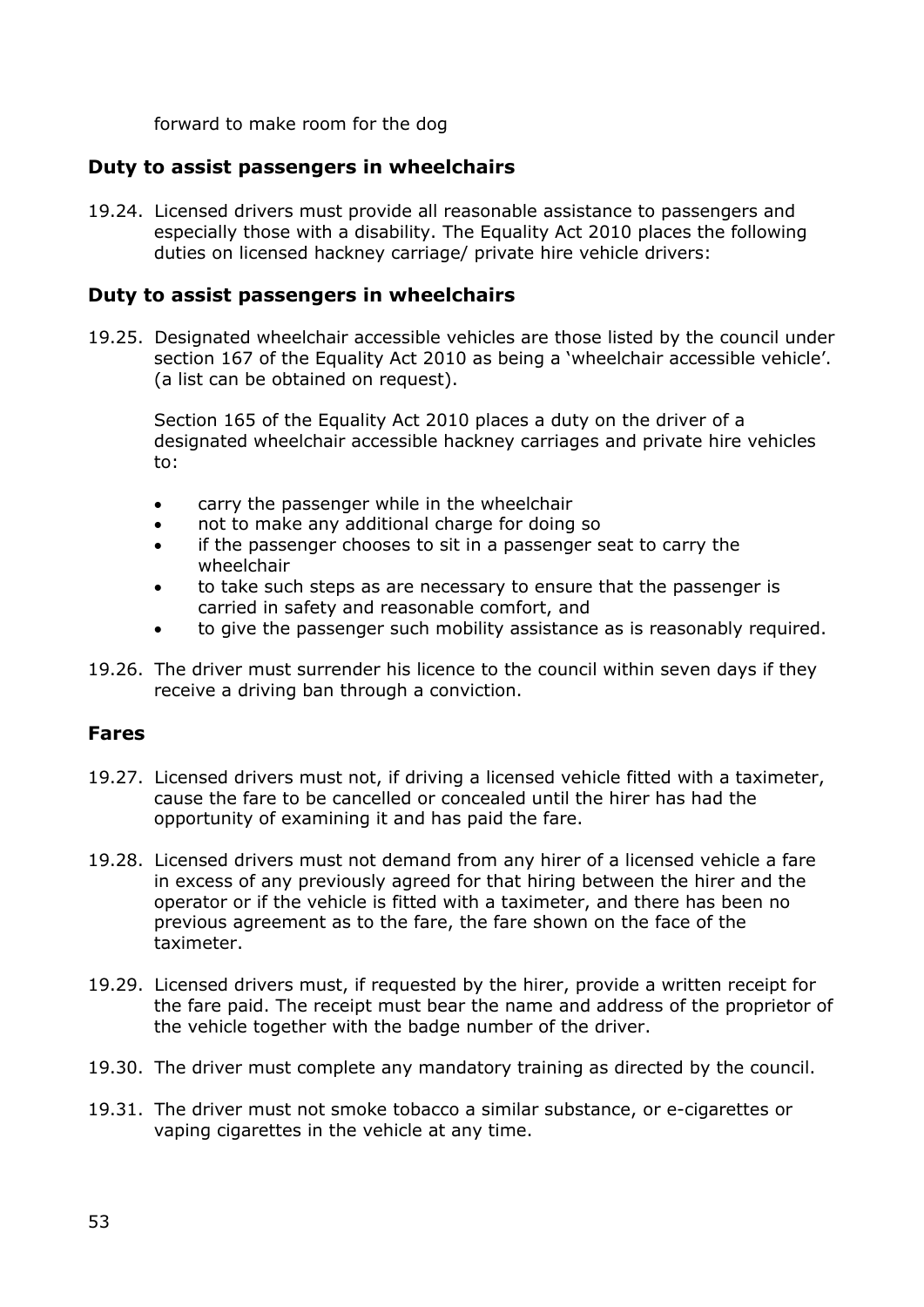#### **Disclosure and Barring Service online update service and online DVLA System**

- 19.32. Licensed drivers must subscribe to the Disclosure and Barring Service (DBS) online update service. Any costs associated with maintaining this subscription must be met by the licensed driver.
- 19.33. Licensed drivers must give permission for the council to undertake checks of their DBS and DVLA status should the council consider it necessary to do so. The councils will use the DBS online update service to monitor the criminal record of licensed drivers.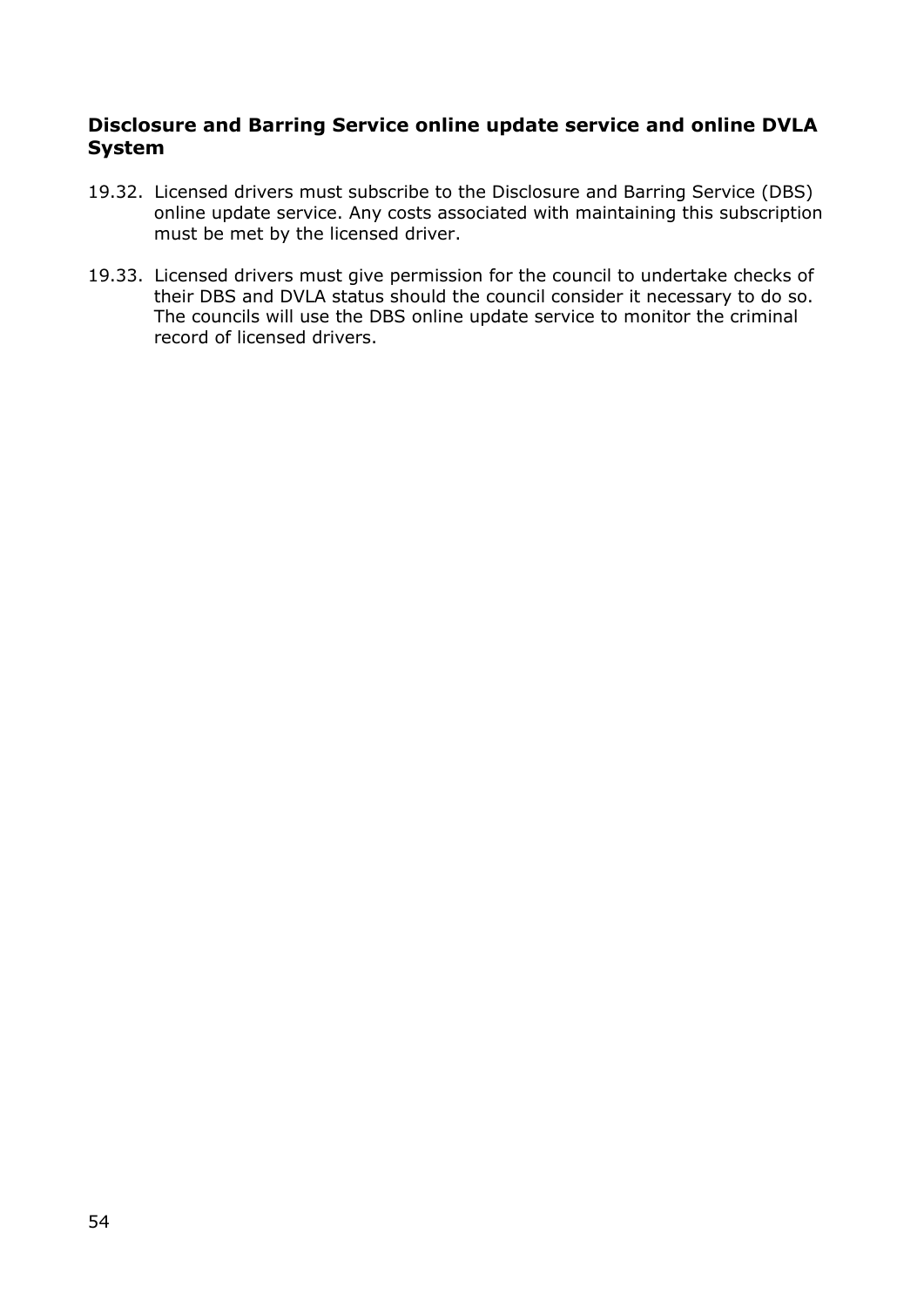# **Appendix C - Vehicle application process and conditions**

### **1. Guidance notes**

#### **1.1 Application process**

Any vehicle which is not currently licenced as a hackney carriage or private hire vehicle with the council, no matter how recently the licence elapsed or was transferred, will be treated as a new vehicle application.

1.2 It is the council's responsibility to licence all taxi drivers, vehicles and operators to ensure the public receive a safe and reliable service.

#### **Please read these notes and the relevant parts of the hackney carriage and private hire licensing handbook policy before beginning your application.**

1.3 Applicants for a new licence for a hackney carriage/private hire vehicle please visit

[http://www.westsuffolk.gov.uk/business/regulation\\_and\\_licensing/licensing/taxi](http://www.westsuffolk.gov.uk/business/regulation_and_licensing/licensing/taxi_licensing/) licensing/ for the application form. Please note that new licence applications can only be submitted for vehicles no more than five years old at first application. For exceptions to this rule please see Point 35.7. Once licensed a vehicle will require a test every six months.

## **2. Vehicle licences**

- 2.1. The applicant should:
	- Download application form and fully complete
	- Book vehicle compliance test using one of our listed approved garages found at [https://www.westsuffolk.gov.uk/Business/Regulation\\_and\\_Licensing/Licen](https://www.westsuffolk.gov.uk/Business/Regulation_and_Licensing/Licensing/Taxi_licensing/upload/List-of-approved-garages-from-01-06-2020.pdf)

[sing/Taxi\\_licensing/upload/List-of-approved-garages-from-01-06-2020.pdf](https://www.westsuffolk.gov.uk/Business/Regulation_and_Licensing/Licensing/Taxi_licensing/upload/List-of-approved-garages-from-01-06-2020.pdf)

- o **Bury Motor Company Limited**, Mildenhall Road, Bury St Edmunds, IP32 6EN. Phone: 01284 753236
- o **Thurlow Garage**, The Street, Haverhill, CB9 7LA. Phone: 01440 783248
- o **West Suffolk Council Depot Testing Station,** Bury Road, Fornham St Martin, Bury St Edmunds, IP31 1FE. Phone: 01284 757458
- o **Forestford**, North Terrace, Mildenhall, IP28 7AA Phone: 01638 515600
- o **Wests Garage Ltd**, 11 Church Street, Exning, Newmarket CB8 8LR. Phone: 01638 578348
- o **New Heath Autos Ltd**, 46 Exeter Road, Newmarket CB8 8LR. Phone: 01638 665612
- o **JDG Motor Services Ltd**, Finchley Avenue, Mildenhall, IP28 7BG. Phone: 01638 712649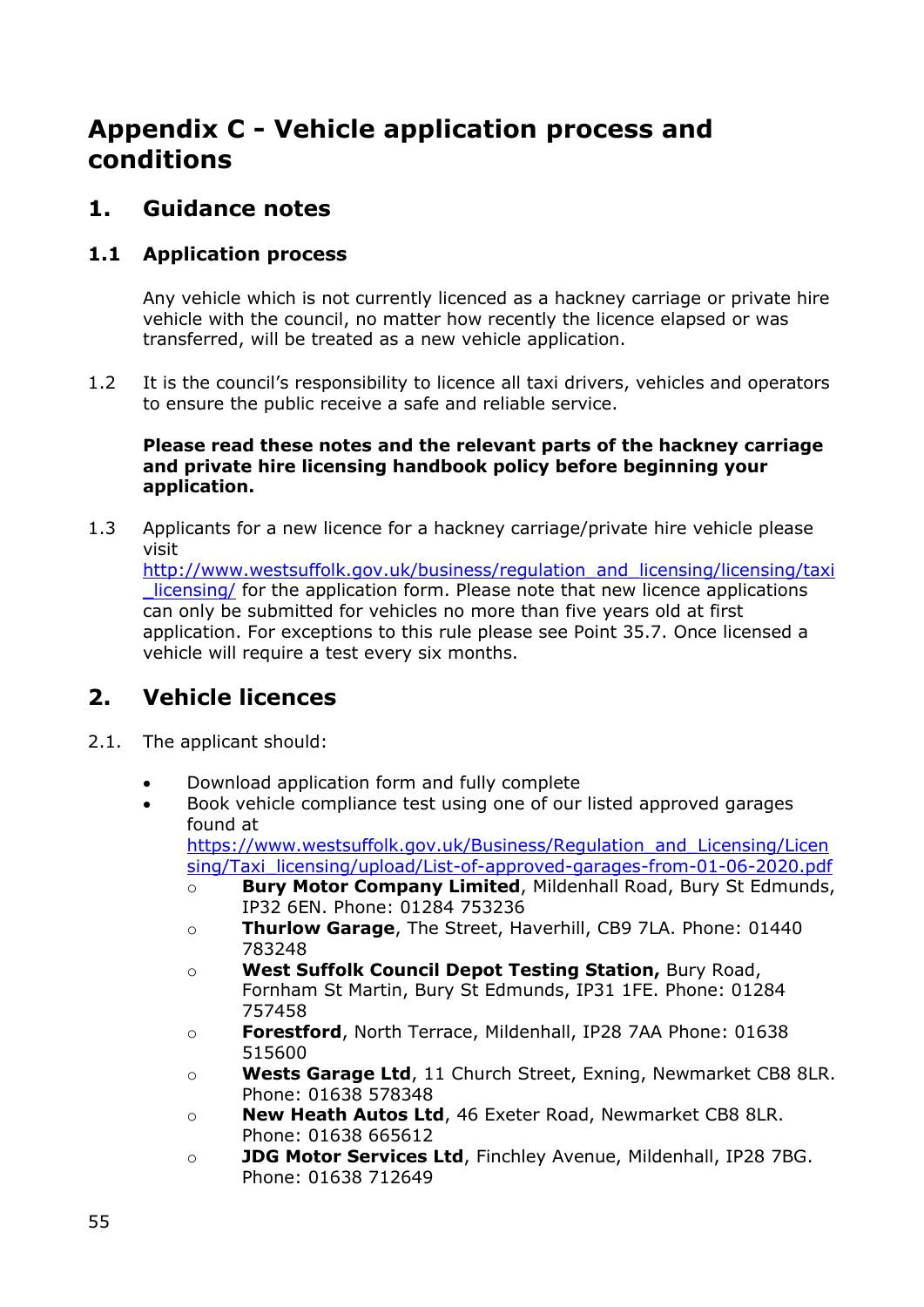#### o **Brandon MOT test Centre**, 15 Barnes Close, Brandon IP27 0NY. Phone: 01842 811130

Once vehicle has passed its compliance test you will be issued with a compliance test pass certificate.

## **3. Renewal of vehicle licence**

3.1. A renewal reminder pack will be sent out to the last address we hold on record for drivers two months prior to expiry date of your plates.

If for any reason you do not receive a reminder, it remains your responsibility to make sure a renewal application is received in plenty of time and at least two weeks prior to expiry date. If we are not given this amount of notice it cannot be guaranteed that your new plates and licence will be issued before it lapses. Renewal applications must be submitted electronically.

## **4. How to submit your application**

- 4.1 Please submit your application form electronically to [licensing@westsuffolk.gov.uk](mailto:licensing@westsuffolk.gov.uk) ensuring that all of the questions are fully completed, together with the following documentation:
	- Compliance test pass certificate, no more than two months old
	- Fee payment should be made by card
	- The original of the Vehicle Registration Document (Log Book/V5C) certificate of registration for the vehicle (the new keeper's supplement section of the V5C document will be accepted in the case of vehicles that are not licensed at the time that the application is made, and the vehicle has recently been purchased by the applicant (documentary evidence will be required). Licences will not be renewed unless the full V5C document is made available to the council at the time of application)
	- The original insurance or insurance cover note for the vehicle. The document must state that the vehicle is insured for Hackney (Public Hire)
	- If the vehicle is more than 12 months old a valid MOT no older than 28 days from an approved MOT testing station within the council's district.
	- Newly registered vehicles with less than 100 miles on the odometer will not require an MOT prior to licensing.
	- Taxi meter certificate, no more than two months old
	- You will be contacted to arrange the return of your expired plates and the collection of your new plates.

## **5. General information about hackney carriage vehicles**

- 5.1. The vehicle should not be manufactured or adapted to carry more than eight passengers; this number includes any passengers who may be seated in wheelchairs if the vehicle is capable of transporting such passengers. For any new vehicle application, the vehicle must be wheelchair accessible and be capable of carrying at least one passenger seated in a wheelchair.
- 5.2. Once licensed as a hackney carriage the vehicle remains a hackney carriage until such a time as the licence is surrendered, suspended, revoked, or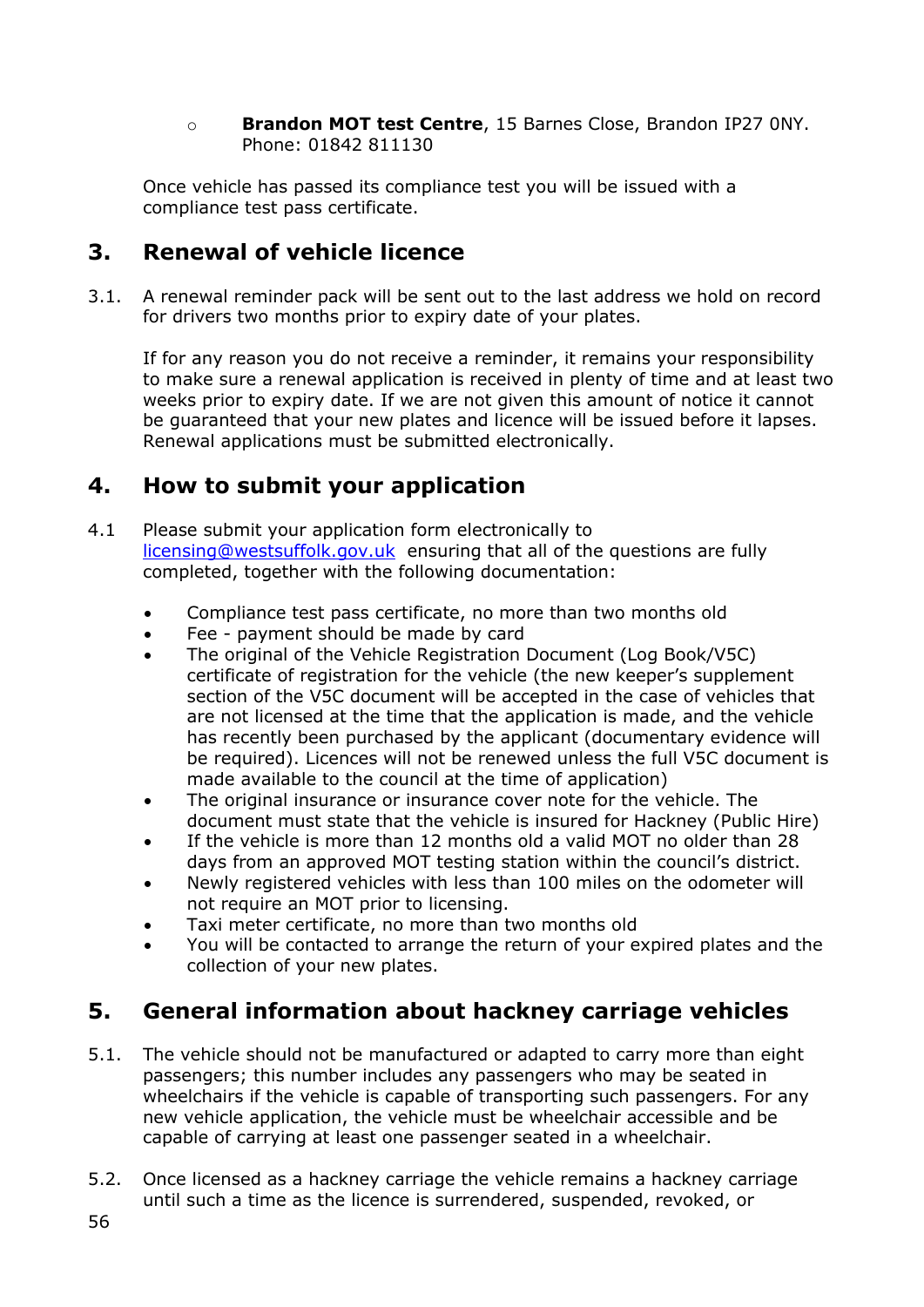application for renewal is refused. Roof signs must be permanently displayed, even whilst undertaking private hire work.

- 5.3. Only a licensed driver may drive a hackney carriage, and then only if the vehicle is licensed with the same local authority that issued his hackney carriage driver's licence.
- 5.4. Hackney carriage vehicle licences are issued subject to the vehicle to which they are assigned being mechanically fit and meeting all the requirements of the licence conditions
- 5.5. It is a criminal offence to use a vehicle as a hackney carriage plying for hire within the district of West Suffolk Council without having a hackney carriage licence.
- 5.6. The council can grant hackney carriage licences upon application. The council may attach to the grant of a hackney carriage licence such conditions as it deems necessary.
- 5.7. The council may make conditions as to the type of vehicle that can be used for hackney carriage work. These can cover the size, methods of access and egress, colour, number of seats, number of doors and other such specific matters.

### **Vehicle licence conditions - hackney carriage vehicles**

#### **6. The vehicle**

- 6.1. The proprietor must ensure that the vehicle is safe, comfortable and suitable in type, size and design for use as a hackney carriage and the vehicle must either:
	- a. be a purpose built taxi which conforms to the 'Conditions of Fitness' for the 'Construction and Licensing of Motor Taxicabs in London' as prescribed by the 'Public Carriage Office'; of any colour, or
	- b. be a saloon (existing vehicles only), hatchback, estate or MPV/minibus type vehicle of any colour.
- 6.2. Hackney carriage vehicles may use a rank on private land such as a racecourse with the express authorisation of the racecourse in writing.
- 6.3. All newly plated vehicles must be wheelchair accessible vehicles.
- 6.4. The age of the vehicle on first grant and replacement of a Hackney Wheelchair accessible vehicle must be no older than five years on first registration. Saloon replacements must be no more than 5 years on first registration.
- 6.5. Vehicles must be no older than 10 years, except electric/zero emission vehicles for which there is no maximum age.
- 6.6. Liquid petroleum gas (LPG) LPG conversions are subject to council approval prior to any conversion work taking place.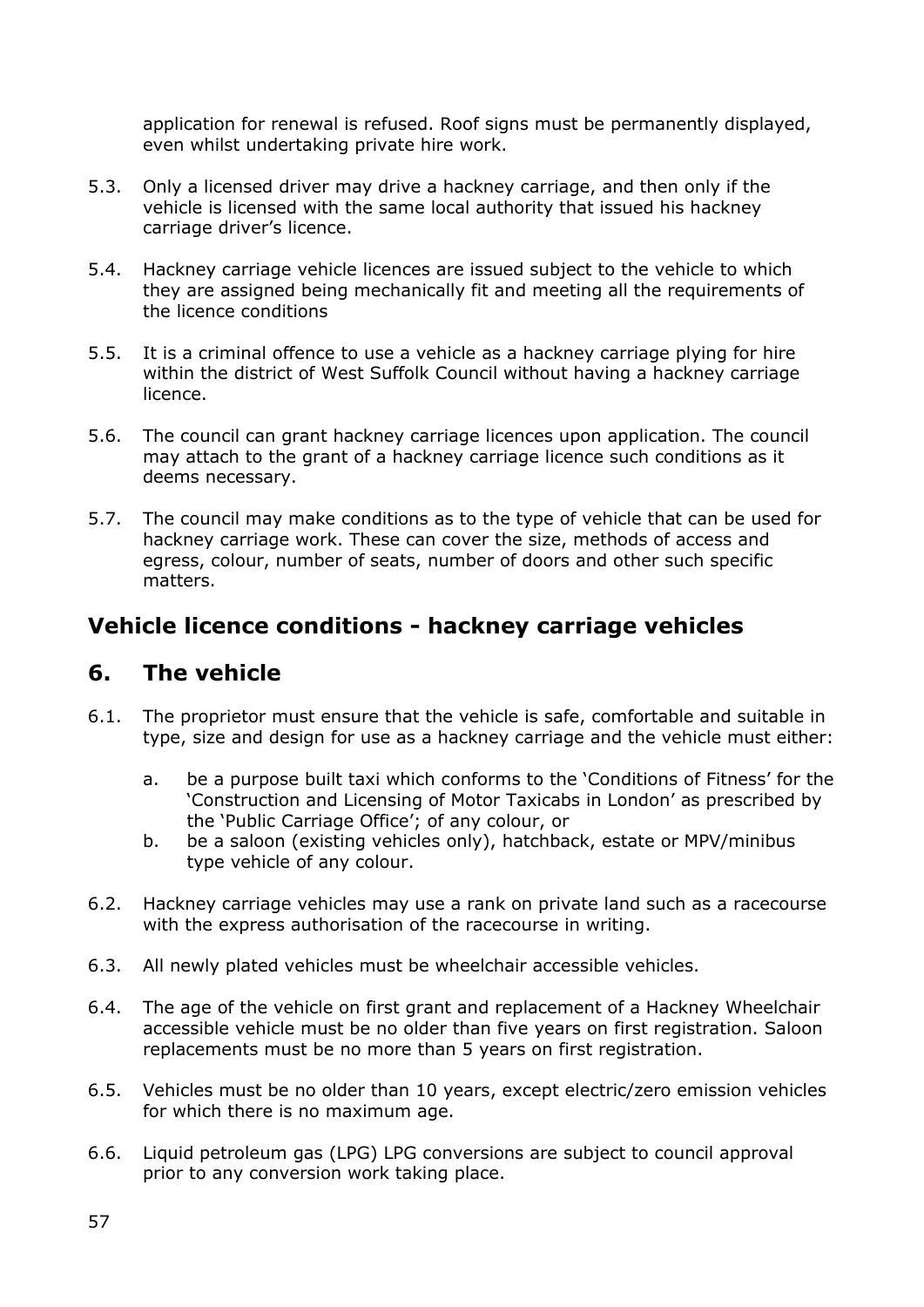## **7. The vehicle must:**

- 7.1. at all times throughout the period of licensing be in such a condition so as to comply fully with all relevant statutory requirements (including the council's standard conditions)
- 7.2. have an engine of cubic capacity of which is capable of enough power to carry the amount of passengers it is licensed for including bags or cases.
- 7.3. be a right-hand drive vehicle
- 7.4. have, at least four doors in addition to any rear door or tailgate; in the case of MPV or Minibus type vehicles nearside and offside sliding side access doors are allowed
- 7.5. be equipped with seat belts of an acceptable type in respect of every seat which can be used for the carriage of passengers
- 7.6. if an estate, hatchback or MPV or minibus type vehicle, be fitted with a guard rail or other device of a type approved by the council to prevent luggage entering the passenger area
- 7.7. be fitted with either all radial or all cross ply tyres including the spare wheel if manufactured with one fitted. An in-date tyre sealant repair kit marked with the vehicle plate number must be present if vehicle is not manufactured with a spare wheel. Tyres with embedded nails, and so on, are not acceptable; they must be replaced, not repaired. The minimum tread depth will be 2mm and wear will be even.
- 7.8. have adequate space for the legs of passengers seated on the rear seat of the vehicle when both the front passenger and driver's seats are adjusted to the position nearest to the rear passenger seat. For a continuous seat, the length of the seat needs to be a minimum of 48 inches to be licensed for three passengers.
- 7.9. The vehicle shall not be in excess of 5334mm (210 inches) in length.

#### **8. The driver of the hackney carriage will:**

- 8.1. proceed with reasonable speed to and station the vehicle on a rank
- 8.2. if a rank, at the time of the drivers arrival is full, will proceed to another stand or return when the rank has space

on arriving at a rank, the driver will station the vehicle behind the other vehicles facing the same direction. The driver will direct passengers to the vehicle at the front of the rank ready for hire.

8.3. the driver of the first or leading hackney carriage on the rank must be ready for hire and be hired by any person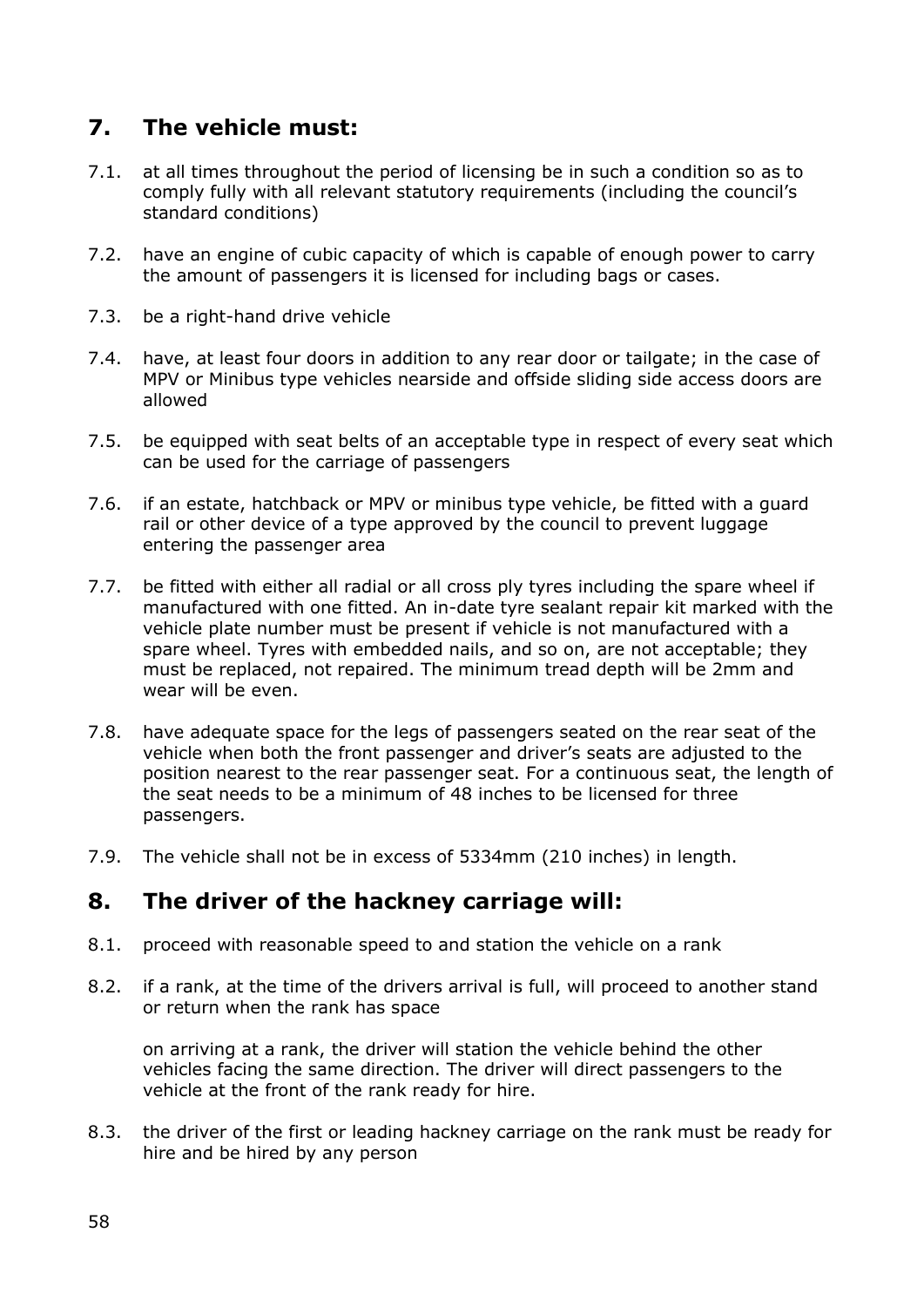8.4. not charge any fare higher than that on the taximeter unless stated on the fare card that is, extra persons or soiling charges. Selecting unauthorised extras on the tariff will be deemed as overcharging to which the driver will face penalties.

## **9. The proprietor will:**

- 9.1. keep all parts of the vehicle, its fittings and equipment both internal and external (including mechanical equipment) in an efficient, safe and clean condition and shall comply at all times with all relevant statutory requirements
- 9.2. provide an in date efficient fire extinguisher suitable for use in a motor vehicle, which shall be safely carried in such a position as to be readily available for use at all times. It shall be permanently marked with the vehicle plate or registration number. A sign shall depict where the equipment is kept.
- 9.3. not allow modifications to be made to the standard factory built vehicle without prior consent of the licensing authority
- 9.4. make sure that every driver employed by him to drive a hackney carriage is acquainted with, understands and observes the conditions attached to that particular vehicle licence and the statutory provisions relating to all such hackney carriage vehicle licences
- 9.5. make sure that there is no smoking or vaping in their licensed vehicle at any time (even when it is not being used for hire or reward). Drivers must ensure that at least one sign showing the red 'NO SMOKING' symbol is prominently displayed

## **10. Taximeters**

- 10.1. The vehicle will be fitted with a taximeter that is **calendar facilitating**. A taximeter must be fitted to all vehicles and it must comply with the following requirements:
	- 10.1.1 The taximeter must be programmed or calibrated and set to the council's table of hackney carriage fares as may be in operation at that time. Failure to keep the taximeter up to date with the current council's table of fares may result in the vehicle licence being suspended.
	- 10.1.2 No tariffs other or greater than those currently fixed by the council shall be displayed on the face of the taximeter.
	- 10.1.3 Must be fitted so that all letters and figures on the meter can be clearly visible to any person travelling in the vehicle.
	- 10.1.4 The taximeter must be fixed to the vehicle with seals so that no unauthorised person can alter or tamper with the meter without the seal being broken.
	- 10.1.5 Vehicles with improperly sealed meters will not be licensed. The meter must be used for all journeys including those booked through a private hire operator.
	- 10.1.6 A current fare or tariff card as issued by the council showing the full table of hackney carriage fares shall be clearly and visibly displayed within the vehicle at all times. This tariff card must be legible and not concealed by the driver.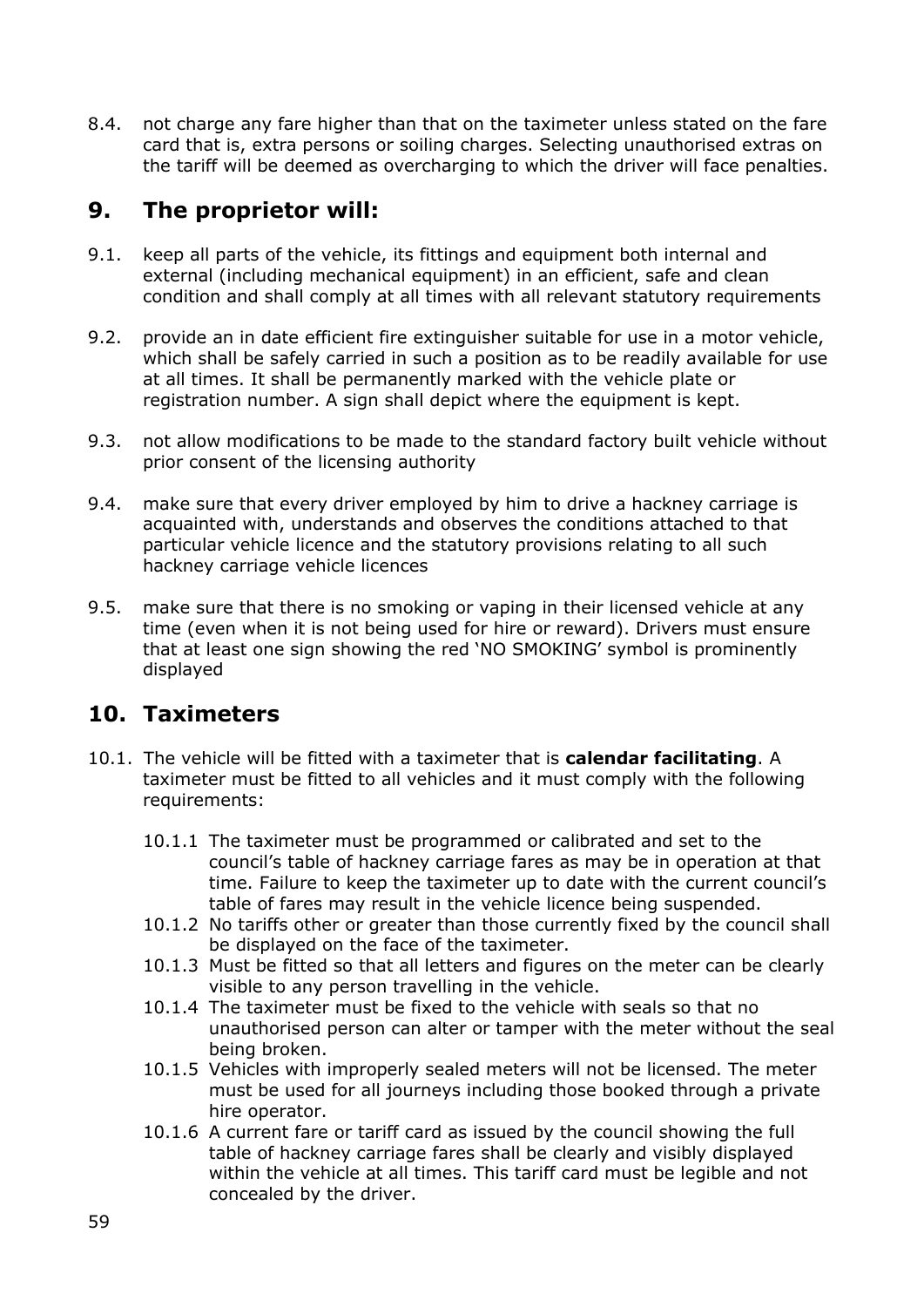- 10.1.7 The dial of the taximeter must be kept properly illuminated throughout any part of a hiring which is during the hours of darkness, and also at any other time at the request of the hirer.
- 10.1.8 The Measuring Instruments (Taximeters) Regulations 2006 applies to all meters fitted.

## **11. Roof sign or for hire sign**

- 11.1. The vehicle shall be fitted with a sign on the roof bearing the word 'TAXI' in black lettering to the front and rear. The words 'FOR HIRE' shall appear on either side of the word 'TAXI'. The sign shall be illuminated in **yellow** to the front and **red** to the rear. The roof sign must be not less than 18 inches and not exceeding 36 inches in length. Roof signs must be permanently displayed, even whilst undertaking private hire work.
- 11.2. In cases where the roof sign has a minimum base of 60cm (24ins) the rear face of the sign may be used to display the proprietor's business name and/or telephone number with the written approval of the council. The words 'TACSI' or 'TAKSI' must not be used. Third party advertising is not permitted without prior approval from the council
- 11.3. A separate For Hire sign will be fitted to the vehicle where the roof sign does not bear the words For Hire.
- 11.4. There must be an electrical connection to both the roof and for hire signs causing both signs to be capable of being illuminated. Illumination must be capable of being visible during the day and at night.
- 11.5. The illumination should automatically be extinguished when the taximeter is engaged. Any illumination must not contravene any statutory requirement.

## **12. Licence plates and labels**

- 12.1. Every vehicle must have:
	- a. the plate issued by the council displayed securely on the **outside** rear of the vehicle (and not inside the rear window)
	- b. the double-sided label issued by the council displayed **inside** the front windscreen and visible to passengers inside the vehicle as well as outside the vehicle
	- c. Door signs on nearside and offside front doors displaying the word 'TAXI'

## **13. Advertisements, signs, notices (hackney vehicles)**

13.1 The vehicle shall be free from any sign or notices except as may be required by any statutory provision or required by these conditions. With this proviso advertisements are permitted on the exterior of Hackney vehicles only. Front doors may carry the contact details of the proprietor. Hackney rear doors may carry commercial advertising. A single product/service may be advertised at any one time. The advert must be suitable for a vehicle in public service and considered by the council to be in-offensive. The advert shall be no larger than 30cm x 60cm.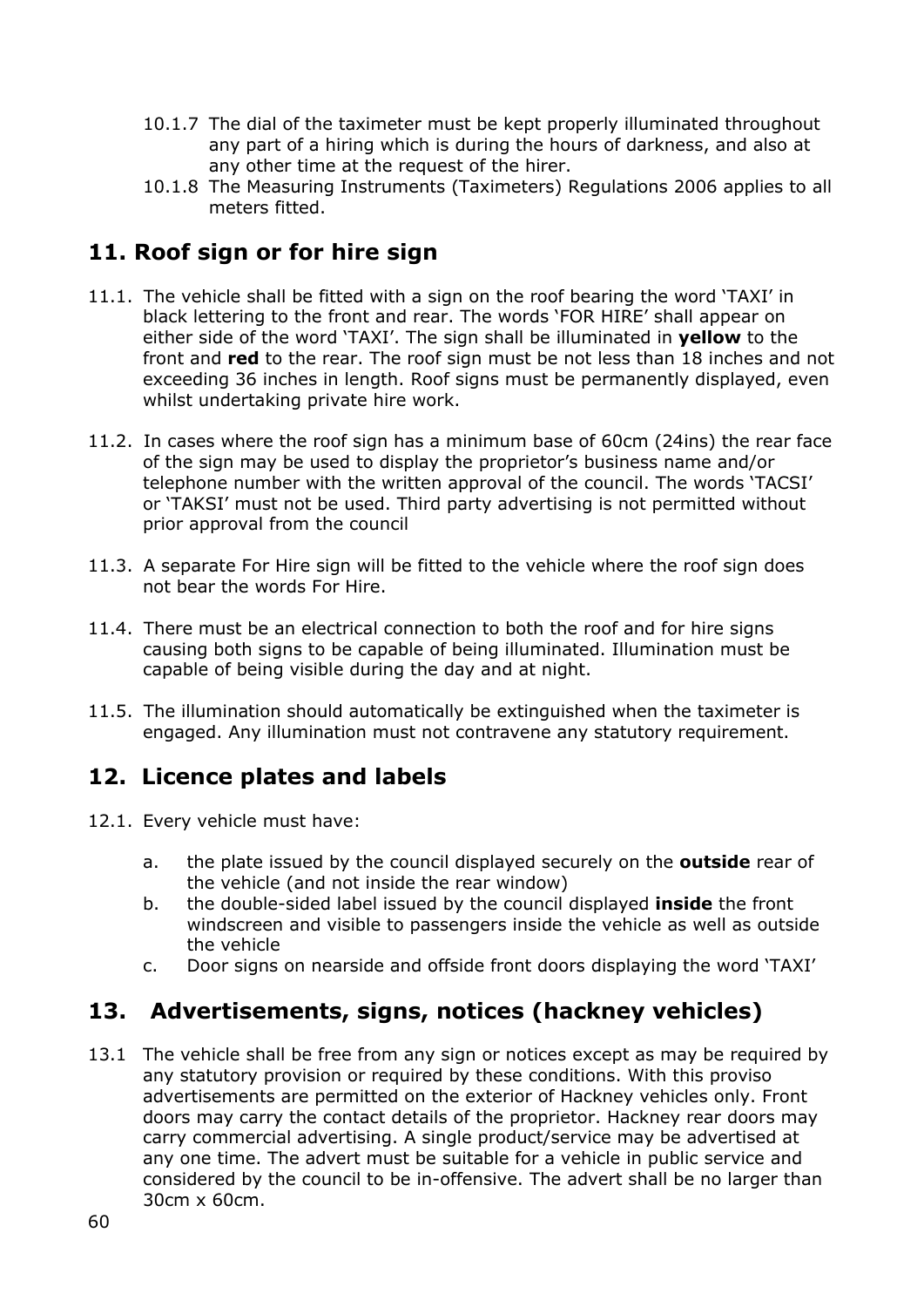- a. the sign must be approved by an authorised Licensing Officer before being put into use
- b. the sign must be displayed on both front doors of the vehicle
- c. the sign may contain the name of the company and the telephone number but must incorporate the words, 'West Suffolk Council.

#### **14. Passengers**

14.1 The proprietor or driver of the vehicle shall not carry a greater number of persons than that specified on the licence. Babies and young children of whatever age are persons for the purpose of the licence.

## **15. First aid kit**

15.1 There shall be provided and maintained in good working order in the vehicle at all times when it is in use or available for hire a suitable first aid kit containing appropriate first aid dressings including sterile bandages and plasters that are in date. The kit should be marked with plate or registration number and there should be a sign depicting where the kit is kept within the vehicle.

## **16. Window glass**

16.1 Windows glass should be kept clean to give a clear view both into and out of the vehicle. Tinted windows, which prevent clear vision into vehicle are not permitted. Only factory fitted tinted glass will be acceptable which must meet the requirements of the Road Vehicles (Construction and Use) Regulations 1986. Under no circumstances will stick on style tinting be permitted.

## **17. Multi passenger vehicles (MPV'S)**

- 17.1 This refers to vehicles licensed to carry more than four but less than nine passengers.
- 17.2 The number of passengers which the vehicle is licensed to carry will in all cases be subject to the discretion of the council. Have an engine of cubic capacity of which is capable of enough power to carry the amount of passengers it is licensed for including bags or cases.
- 17.3 The majority of seats must be forward facing, (where provided, tip-down seats may face the rear); such seats must be capable of rising automatically when not in use and must not obstruct doorways.
- 17.4 Access from the doors to the seats (and vice-versa) must be direct without the need for passengers to climb over parts of seats or luggage.
- 17.5 There must be adequate, secure storage space for all passengers' luggage preferably within the vehicle. The arrangements for storing luggage must not obstruct access to the vehicle exits or affect passenger comfort.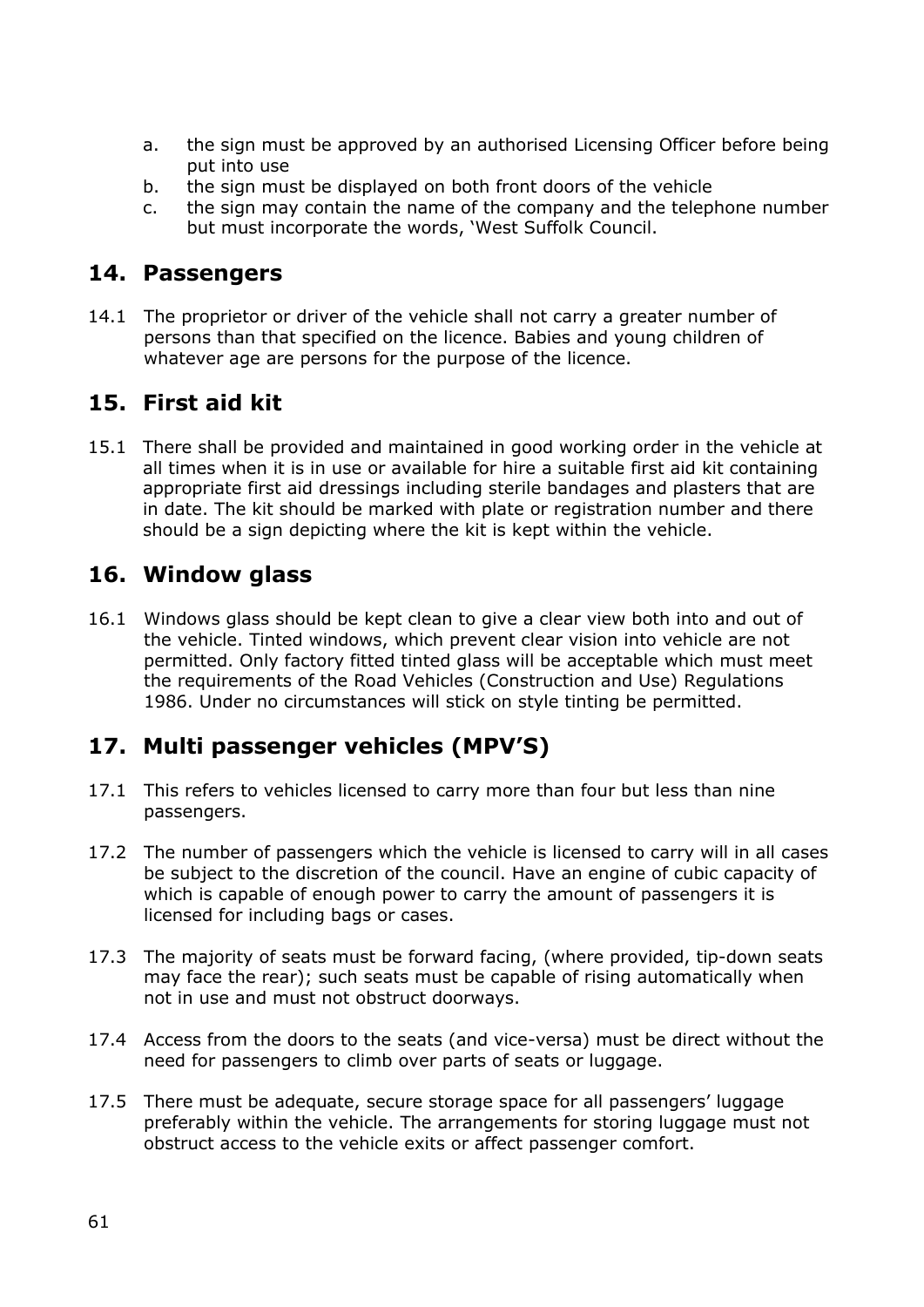- 17.6 If when the vehicle is fully occupied there is insufficient space within the vehicle for storage of luggage, then a roof rack may be fitted providing that:
	- a. the luggage is stored in a purpose-built luggage carrier, and
	- b. that the roof load does not exceed the maximum weight recommended by the vehicle manufacturers.

### **18. Wheelchair accessibility**

- 18.1 The council will not grant a licence to those vehicles that load wheelchairs containing occupants into the rear of the vehicle using ramps.
- 18.2 Vehicles using either a hydraulic or an electric powered tail lift to load wheelchairs and passengers into the rear of the vehicle are exempt from the above condition.
- 18.3 Passengers, regardless of any disability, must be able to get in and out of the vehicle with reasonable ease and travel within it in safety and reasonable comfort while remaining seated in their wheelchair, if so required.
- 18.4 The wheelchair user must on request be able to transfer to a vehicle seat.
- 18.5 The vehicle must display a sign depicting the universally recognised disabled logo on the door where the passenger will be loaded.

## **19. Entry to the vehicle**

- 19.1 Any doorway used to load wheelchair users must provide adequate height and width to allow passengers to be loaded whilst seated in their wheelchair.
- 19.2 Any steps, either fixed or retractable, must be permanently secured at the point of entry.
- 19.3 The surface of all steps must be slip resistant. Step nosing must be designed to minimise risk of tripping and must be in a contrasting colour.
- 19.4 Steps must be fitted in such a manner that the vehicle cannot be driven off while the step is deployed and, in a position, where in extends beyond the vertical line of the bodywork.
- 19.5 Handrails or handholds must be provided at passenger entrances as an aid when entering or exiting the vehicle.
- 19.6 The surface of every handrail or handhold must contrast in colour from the surrounding surfaces and be of a slip resistant finish.
- 19.7 Any ramp must provide a surface of at least 750mm wide and shall have a minimum safe working load of 250kg. The ramp must not exceed 1,700mm in length.
- 19.8 When in use the ramp must be securely located at the point of wheelchair entry. An adequate locking device must be fitted to ensure that the ramp does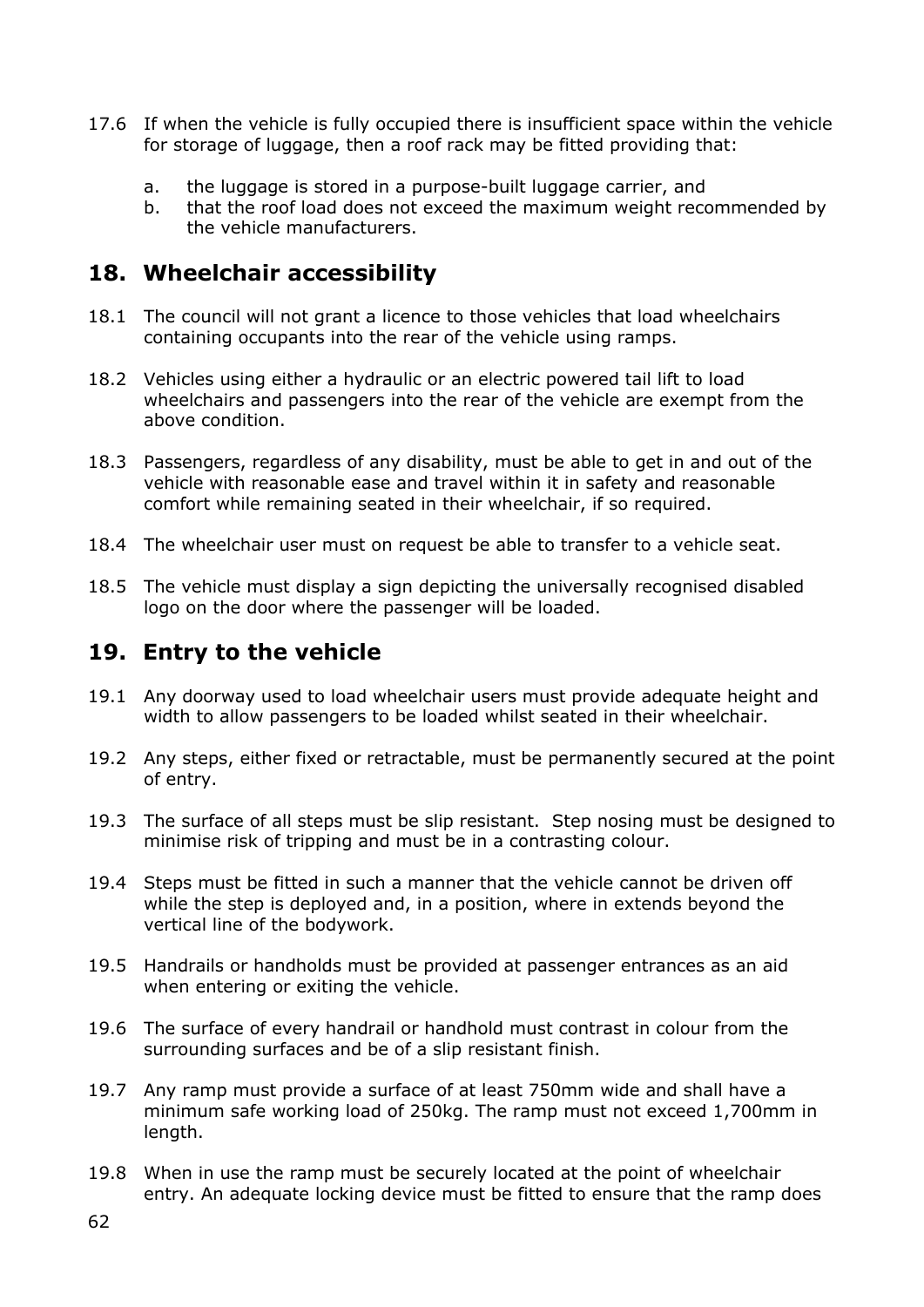not slip or tilt when in use.

- 19.9 Channel ramps must not be used. However, ramps which fold are permitted providing the ramp is rigid when deployed.
- 19.10 The surface of all ramps must have a slip resistant finish.
- 19.11 All outer edges must be clearly marked in a contrasting colour.
- 19.12 Provision must be made for the safe storage of the ramp when not in use.

### **20. Wheelchair within the vehicle**

- 20.1 The wheelchair user must travel in a space designated for that purpose.
- 20.2 The area required for the wheelchair must be of sufficient size to allow a wheelchair to be moved from outside the vehicle into the designated space without excessive manoeuvring.
- 20.3 Wheelchair users must either face forwards or backwards whilst travelling in the vehicle.
- 20.4 All wheelchairs must be securely fastened.
- 20.5 Passengers occupying a wheelchair must be provided with a seat belt.
- 20.6 The vehicle must not be driven until both the wheelchair and its occupant have been properly and securely fastened in the vehicle by means of appropriate restraining devices.
- 20.7 Any unoccupied wheelchair must be properly secured so that it cannot cause injury to passengers when the vehicle is moving.
- 20.8 A non-slip material must be used for the surface of the flooring in the designated wheelchair space.

#### **In addition, the proprietor of every vehicle licensed to carry passengers seated in wheelchairs shall make sure:**

- 20.9 That all drivers of such vehicles have an approved DVSA practical wheelchair accessible training course. **(The certificate of attendance must be presented to the council).**
- 20.10 That any additional equipment such as clamps, ramps and belts, required to cater for wheelchair passengers are carried at all times and are in a fit and serviceable condition.
- 20.11 That the driver is familiar with the operation of and the functionality of all devices designed to help passengers to get in and out of the vehicle, all drivers should be trained in the use of all relevant belts and other restraint and locking mechanisms.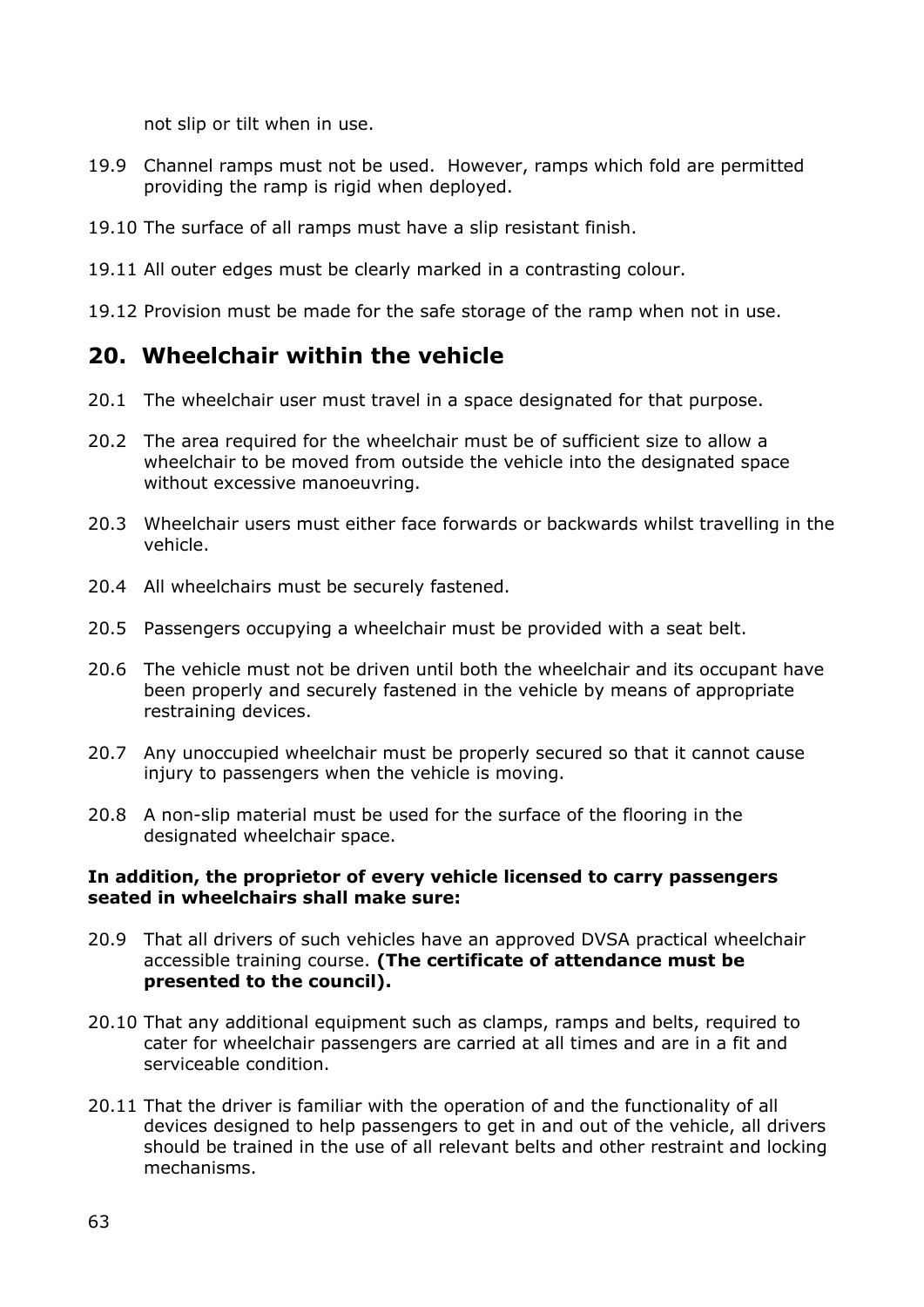### **21. Trailers**

- 21.1. Only vehicles licensed by the council to carry six, seven or eight passengers are permitted to tow a trailer.
- 21.2. A trailer may only be used for the purpose of conveying the luggage of fare paying passengers whilst they are being conveyed within the vehicle and for no other purpose. All journeys would be those where the vehicle has been prebooked.
- 21.3. No trailer may be used in conjunction with either a hackney carriage or private hire vehicle unless that trailer has first been inspected and approved by a West Suffolk vehicle testing station for suitability, safety and compliance with all relevant legislation. Fees are payable for each test and inspection.
- 21.4. While a hackney carriage is towing a trailer, it is not permitted to use a hackney carriage rank.
- 21.5. Advertisements will be allowed to be displayed on the trailer, as per vehicle conditions.
- 21.6. A current certificate of insurance must be produced to the council which covers the use of a trailer and the vehicle licensed to tow it. Such insurance must extend so as to cover any luggage carried within the trailer.
- 21.7. Every trailer must comply in all respects with the requirements of EC94/20 type approval and any acts and regulations relating to trailers or parts thereof of which may be in force at the time of licensing.
- 21.8. An additional vehicle licence plate must be displayed on the outside rear of the trailer. This plate must carry the same details as the plate affixed to the rear of the towing vehicle.
- 21.9. The maximum gross weight of any trailer shall not exceed 750kg.

#### **22. In-car surveillance systems – (CCTV)**

- 22.1. Vehicle proprietors may install image recording equipment in licensed vehicles and is deemed to be the data controller.
- 22.2. An approved installer must carry out the installation in accordance with the manufacturer's instruction and the council's conditions.
- 22.3. All image recording equipment must comply with the requirements of current data protection legislation. For the purpose of the General Data Protection Regulation (GDPR), a controller determines the means and purposes of processing personal data. For the purpose of the installation and operation of a CCTV system in taxis and private hire cars, the controller will be the holder of the taxi or licensed vehicle licence and not the driver.

The licence holder will be responsible for ensuring compliance with the requirements of data protection legislation, including the GDPR, and this policy.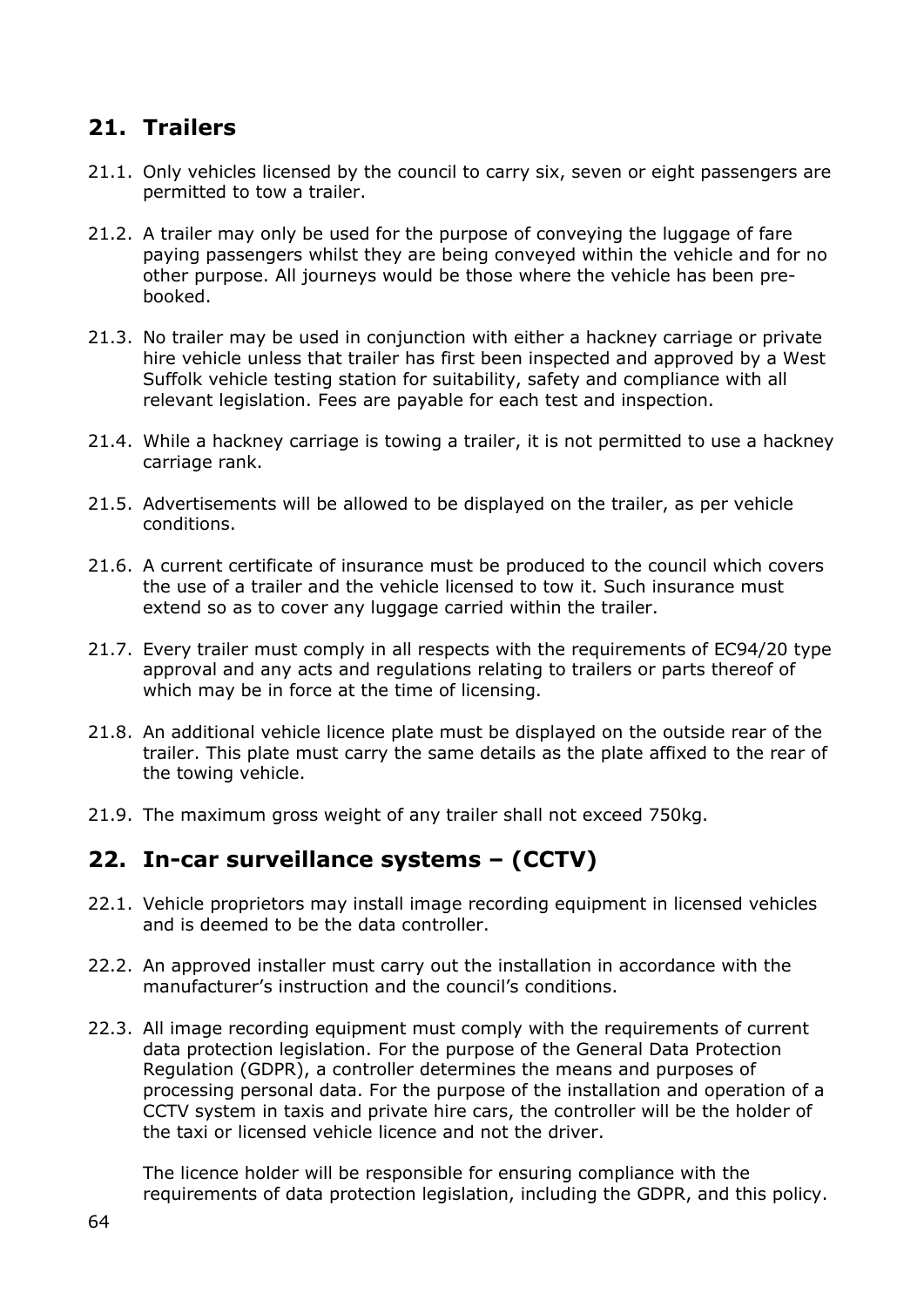The controller is legally responsible for the use of all images including breaches of legislation and where a third party processor is used for the remote storage of personal CCTV data and for which the controller retains full responsibility for the processor's actions.

More information can be found at: [https://ico.org.uk/for-organisations/guide](https://ico.org.uk/for-organisations/guide-to-data-protection/cctv/)[to-data-protection/cctv/](https://ico.org.uk/for-organisations/guide-to-data-protection/cctv/)

- 22.4. Equipment must be installed in such a way that it will not cause injury to the driver or the passengers. Nor should it obscure the view of the road through the windscreen.
- 22.5. Equipment must be secure and not interfere with the safe operation of the vehicle.
- 22.6. All cameras must be installed above the level of the dashboard within the vehicle.
- 22.7. Recorded images must show the date and time the image was captured and identify the vehicle in which the equipment is installed.
- 22.8. There must be a sign informing passengers that the vehicle is fitted with surveillance equipment. Guidance is available with the ICO (Information Commissioners Office). The recommended wording on the sign is as follows:

#### **Passenger notice**

This taxi or private hire vehicle is protected by a **digital surveillance camera**. Any images recorded are held in a secure format and can only be viewed by the licensing authority or the Police.

#### **23. Vehicle tests and inspections**

- 23.1. All vehicles must have inspections carried out at an approved vehicle testing station from the list of approved testers supplied by the council at least twice a year. The first test must be carried out prior to the grant of the Licence (when a Certificate of Compliance will be issued for six months) and the second test must be carried out prior to the expiry of the Certificate of Compliance issued on passing the first test. The expiry date of the Certificate of Compliance will be:
	- six months minus one day from the date of the test (for the first test)
	- the expiry date of the licence period (for the second test).

#### 23.2. The vehicle shall be inspected and tested as follows:

- a. prior to the granting of the initial licence six months after issue of licence
- b. annually when the licence is due for renewal
- c. at any other time if so requested by the council up to a maximum of three separate occasions during any one period of 12 months.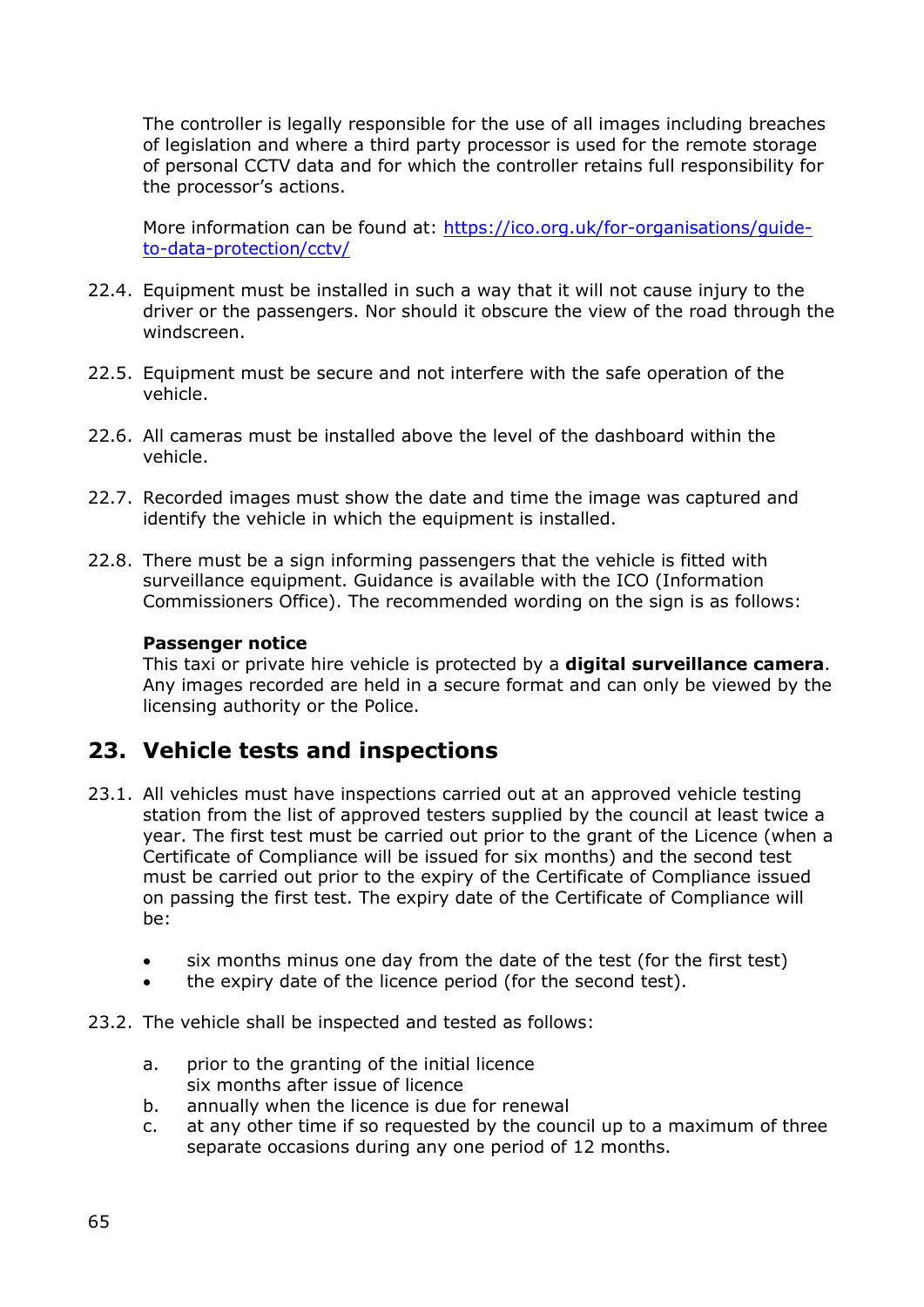- 23.3. Any authorised officer of the council or any Police constable has the power to inspect and test, for the purposes of ascertaining its fitness, the vehicle or any taximeter affixed to the vehicle. If the vehicle or equipment fails such an inspection, written notice may be given on the need for further test or inspection and the licence may be suspended until that date or until any faults are rectified. A maximum of four weeks will be given for repair or the licence shall be deemed revoked.
- 23.4. All Hackney vehicles licensed by the council will be required to hold a valid MOT certificate from 12 months old.

### **24. Accidents**

- 24.1. Any accident to the vehicle causing damage materially affecting the safety, performance or appearance of the vehicle or the comfort or convenience of persons carried therein shall be reported to the council within 72 hours.
- 24.2. No vehicle shall be used for the carriage of passengers after suffering an accident until the vehicle has been inspected and approved by the council.

### **25. Insurance**

- 25.1. The proprietor(s) must ensure that at all times the vehicle is insured to the satisfaction of the council both for the requirements of Part VI of the Road Traffic Act 1988 and for the carriage of fare paying passengers (that is for hire and reward).This shall include third party insurance for personal injuries suffered by passengers.
- 25.2. The proprietor(s) must produce the certificate of insurance or the cover note in respect of the insurance cover for inspection prior to the issue of the licence and each time the certificate of insurance or cover note (if appropriate) is changed, amended, varied, altered or the like.
- 25.3. The council will only accept a certificate of insurance in either the name of the registered keeper of the vehicle or the name of the legal owner of the vehicle.

## **26. Transfer of licence**

- 26.1. The licence must be transferred with the attached vehicle from one owner to another. This must be done as a complete transaction where the already plated vehicle is transferred completely with its plate from one person to another.
- 26.2. If a vehicle needs to be replaced due to accident damage or test failure, it must be replaced with a vehicle no older than **five years of age**.

## **27. Licence renewal**

27.1. The proprietor(s) shall, at least **14 days** prior to the date of the licence's expiry, make application to the council for a renewal of their hackney carriage vehicle licence. If an application for renewal is not received by the expiry date, the licence will lapse and the vehicle will have to be licensed as a first grant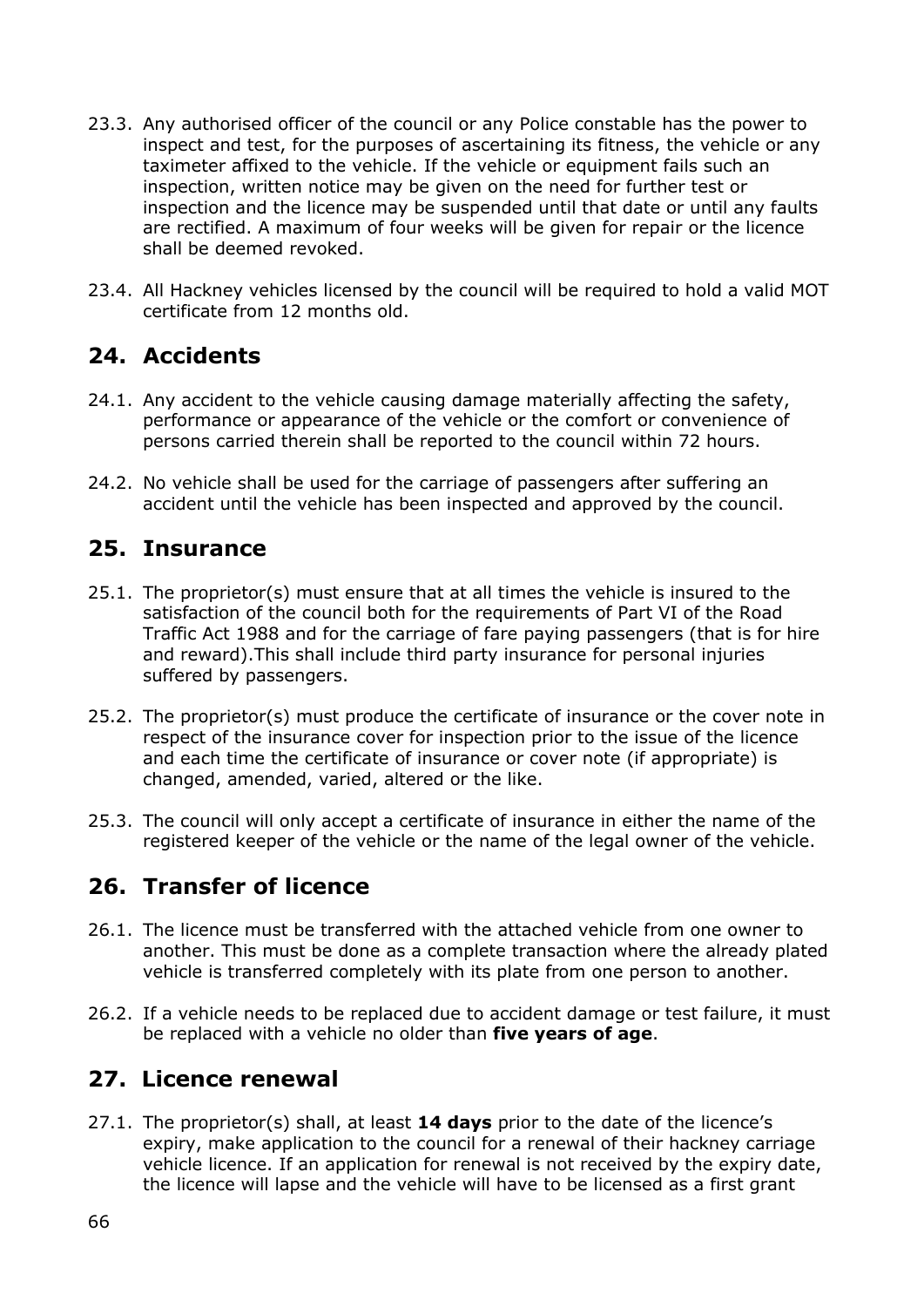adhering to those conditions. It is a criminal offence to ply for hire in an unlicensed vehicle.

# **28. Convictions**

28.1. All criminal offences, whether they be for driving or motoring or for something totally unconnected with driving/motoring must be disclosed to the council within 48 hours of conviction.

# **29. Change of address**

29.1. The proprietor shall notify the council in writing of any change of address during the period of the licence, within seven days of such a change taking place. There will be an administrative charge set out in the council's fee list.

# **30. Disciplinary code**

30.1. The council has adopted a disciplinary code see Appendix E, which sets out the principles and procedures by which breaches of statutory provisions, or the contravention of any of the council's standard conditions will be dealt with by the council.

## **31. Inspection of licences**

31.1. The proprietor shall, at the request of the council, produce for inspection the licence either forthwith or at its licensed council district office, beginning with the day following that on which the request is made.

## **32. Replacement of vehicles**

32.1. Wheelchair hackney carriages must be replaced with another wheelchair hackney carriage vehicle no older than 5 years.

# **33. Right of appeal**

33.1. Nothing in these conditions will remove the right to appeal to a magistrates' court against the council's refusal to grant or renew a licence, or any decision to suspend or revoke a licence, nor against any conditions which may have been imposed on any such licence by the council. Any appeal must be made to the relevant magistrates' court within 21 days of the refusal or decision.

**Note: Failure to comply with these conditions may result in the commencement of criminal proceedings and/or in the suspension or revocation of an existing licence, or in the refusal to issue a new licence.**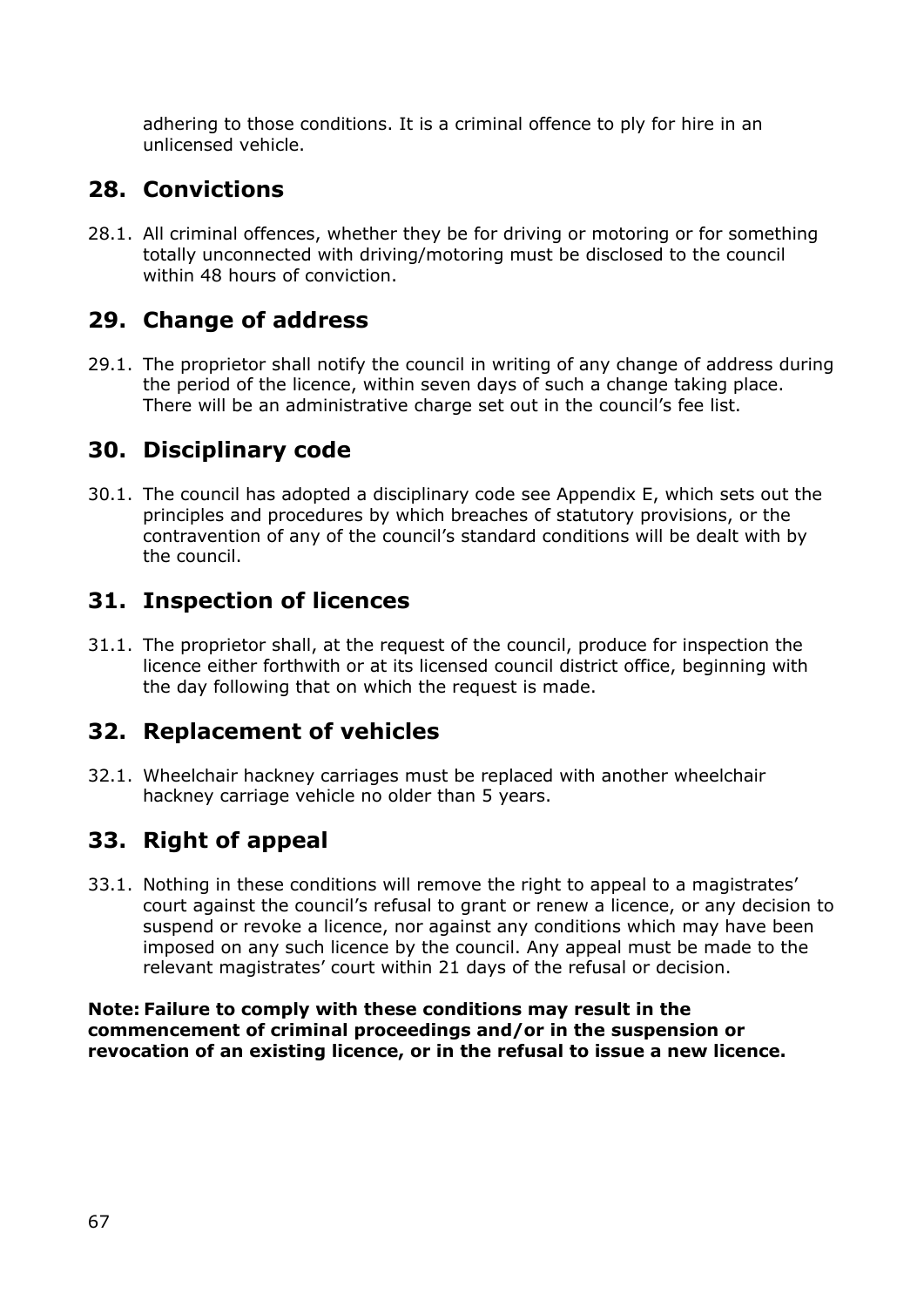### **34. Vehicle licence conditions - private hire vehicle licences**

- 34.1. It is a criminal offence to operate a private hire vehicle in its own licensed district without having a private hire vehicle licence.
- 34.2. It is also a criminal offence to use or permit, to drive, to employ as a driver, to operate, or to operate without a driver's or vehicle licence a private hire vehicle without the requisite licence under the act.
- 34.3. Private hire vehicles are licensed to perform pre-booked work only. Such work must be obtained through a licensed private hire operator. They must not ply for hire, wait on a taxi stand, or form an unofficial rank in public view.
- 34.4. The vehicle should not be manufactured or adapted to carry more than eight passengers; this number includes any passengers who may be seated in wheelchairs if the vehicle is capable of transporting such passengers.
- 34.5. Once licensed as a private hire vehicle the vehicle remains a private hire vehicle until such a time as the licence is surrendered, suspended, revoked, or application for renewal is refused.
- 34.6. Only a licensed driver may drive a private hire vehicle and then only if the vehicle is licensed by the same local authority that issued his vehicle driver's licence.
- 34.7. Private hire vehicle licences are issued subject to the vehicle to which they are assigned being mechanically fit and meeting all the requirements of the licence conditions.
- 34.8. Private hire vehicle includes all types of vehicle, regardless of design, which are used solely for the fulfilling of a pre-booking. The public must not be led to believe that a private hire vehicle is a hackney carriage by its appearance or design. Stickers provided by the council must be displayed on both rear passenger doors advising passengers that the vehicle is to be pre-booked only unless the words 'pre-booked' appear on door signs.

## **35. Vehicle**

- 35.1. The proprietor must ensure that the vehicle is safe, comfortable and suitable in type, size and design for use as a private hire vehicle.
- 35.2. The vehicle shall be of any colour and **must not** resemble a hackney carriage; in particular a 'London type taxi'.
- 35.3. The vehicle shall be a standard saloon, hatchback, estate or MPV or mini-bus type vehicle or be a vehicle constructed or adapted as to facilitate the carriage of a disabled person or persons in a wheelchair within the passenger compartment specifically designed to carry up to but no more than eight passengers.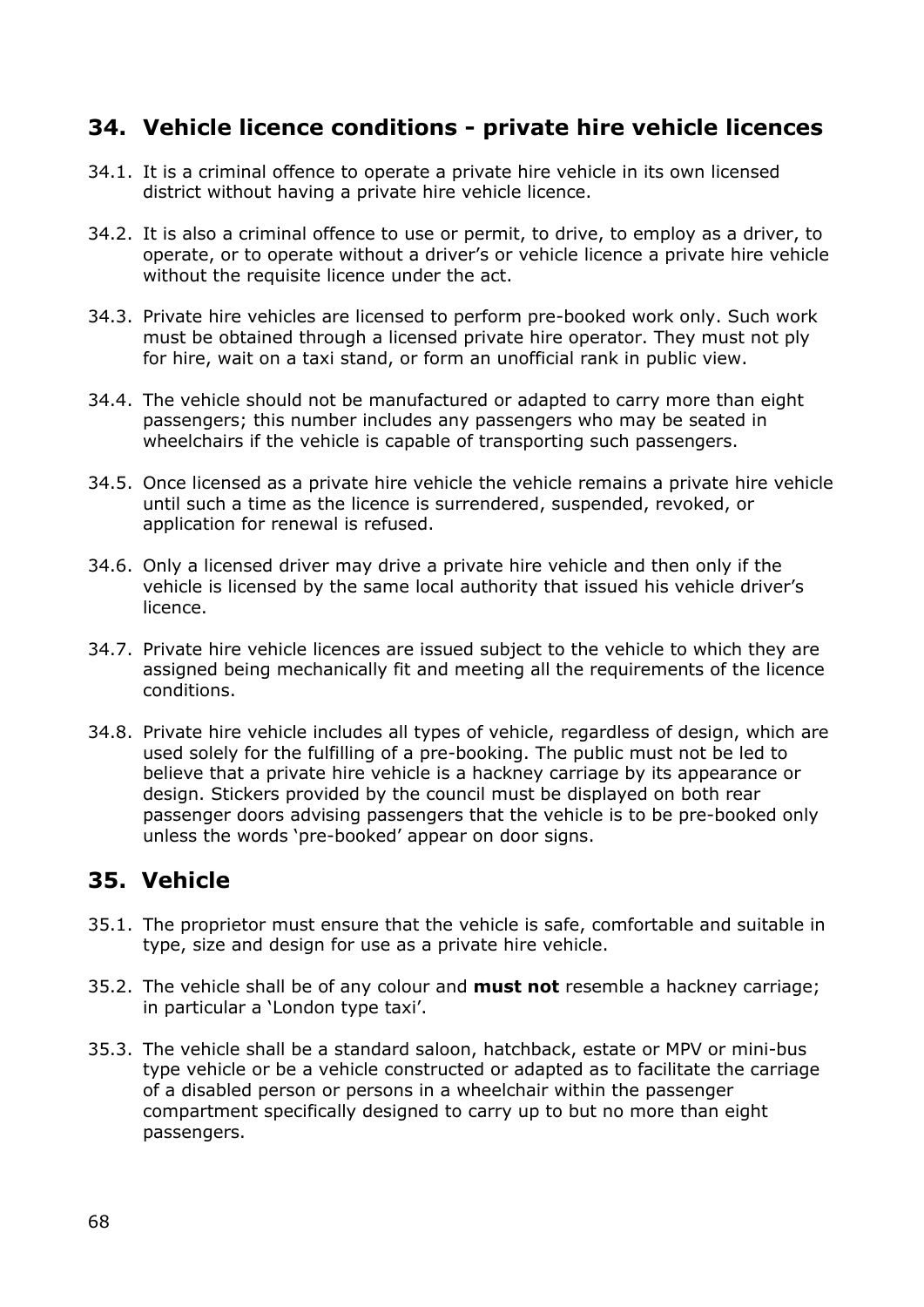- 35.4. Sports saloons, drop head coupes, convertibles or touring cars will not be licensed.
- 35.5. Be no more than **five years old**, at the time the application is made to the council for a licence or when it is replaced.
- 35.6. Be no more than 10 years old except electric/zero emission vehicles for which there is no maximum age.
- 35.7. If the vehicle is older than five years, presented on first registration or replacement, is an executive chauffeur vehicle with a s75 plate exemption, this condition may be waived. The vehicle must meet the **exceptional quality** conditions and applied for using our exceptional quality waiver application form.
- 35.8. The council may also consider permitting the licensing of a vehicle which is either:
	- a. a classic car being over 25 years old at the time of first application, or
	- b. a vintage car being built between 1919 and 1930 inclusive, additional conditions relating to these vehicles may be added to the permit.

### **36. The vehicle must:**

- 36.1. at all times throughout the period of licensing be in such a condition so as to comply with all statutory requirements (including the council's conditions)
- 36.2. have an engine of cubic capacity of which is capable of enough power to carry the amount of passengers it is licensed for including bags or cases.
- 36.3. be a right-hand drive vehicle.
- 36.4. have at least four doors in addition to any rear door or tailgate. In the case of MPV or minibus type vehicles nearside and offside sliding side access doors are allowed.
- 36.5. be equipped with seat belts of an acceptable type in respect of every seat which can be used for the carriage of passengers
- 36.6. be fitted with either all radial or all cross-ply tyres including the spare wheel if manufactured with one fitted. An in-date tyre sealant repair kit marked with the vehicle plate number must be present if vehicle is not manufactured with a spare wheel. Tyres with embedded nails, and so on are not acceptable; they must be replaced, not repaired. The minimum tread depth will be 2mm and wear will be even.
- 36.7. if an estate, hatchback or MPV or minibus type vehicle, be fitted with a guardrail or other device of a type approved by the council to prevent luggage entering the passenger area.
- 36.8. have adequate space for the legs of passengers seated on the rear seat of the vehicle when both the front passenger and driver's seats are adjusted to the position nearest to the rear passenger seat. For a continuous seat, the length of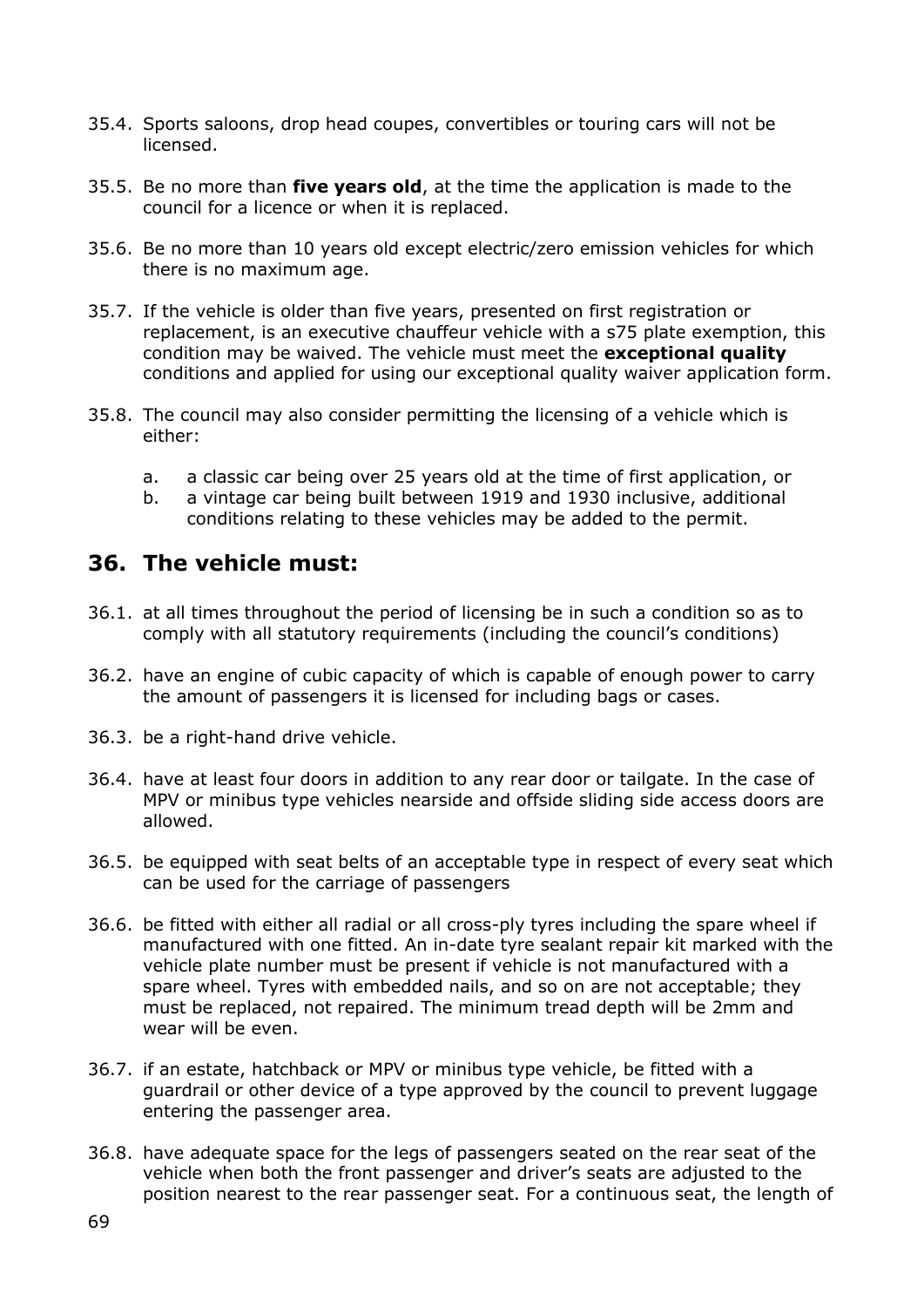the seat needs to be a minimum of 48 inches to be licensed for three passengers.

- 36.9. not be in excess of 5,334mm (210 inches) in length.
- 36.10. LPG conversions are subject to council approval prior to any conversion work taking place.

## **37. The proprietor shall:**

- 37.1. keep all parts of the vehicle, its fittings and equipment both internal and external (including mechanical equipment) in an efficient, safe and clean condition and shall comply at all times with all relevant statutory requirements
- 37.2. provide an in date efficient fire extinguisher suitable for use in a motor vehicle, which shall be safely carried in such a position as to be readily available for use at all times. It shall be permanently marked with the vehicle plate or registration number. A sign shall depict where the equipment is kept.
- 37.3. not allow modifications to be made to the standard factory built vehicle without prior consent of the licensing authority
- 37.4. make sure that every driver employed by him is acquainted with, understands and observes the conditions attached to that particular vehicle licence and the statutory provisions relating to all such private hire vehicle licences.
- 37.5. make sure that there is no smoking or vaping in their licensed vehicle at any time (even when it is not being used for hire or reward). Drivers must ensure that at least one sign showing the red 'NO SMOKING' symbol prominently displayed

## **38. Taximeters**

- 38.1. private hire vehicles are not required by law to be fitted with a taximeter. However, if one is fitted it shall be treated in the same manner as one fitted to a hackney carriage and meet the conditions for meters as below:
- 38.2. The vehicle will be fitted with a taximeter that is **calendar facilitating**. A taximeter must be fitted to all vehicles and it must comply with the following requirements:
	- a. The taximeter must be programmed/calibrated and set to the council's table of hackney carriage fares as may be in operation at that time. Failure to keep the taximeter up to date with the current council's table of fares may result in the vehicle licence being suspended.
	- b. No tariffs other or greater than those currently fixed by the council shall be displayed on the face of the taximeter.
	- c. Must be fitted so that all letters and figures on the meter can be clearly visible to any person travelling in the vehicle.
	- d. The taximeter must be fixed to the vehicle with seals so that no unauthorised person can alter or tamper with the meter without the seal being broken.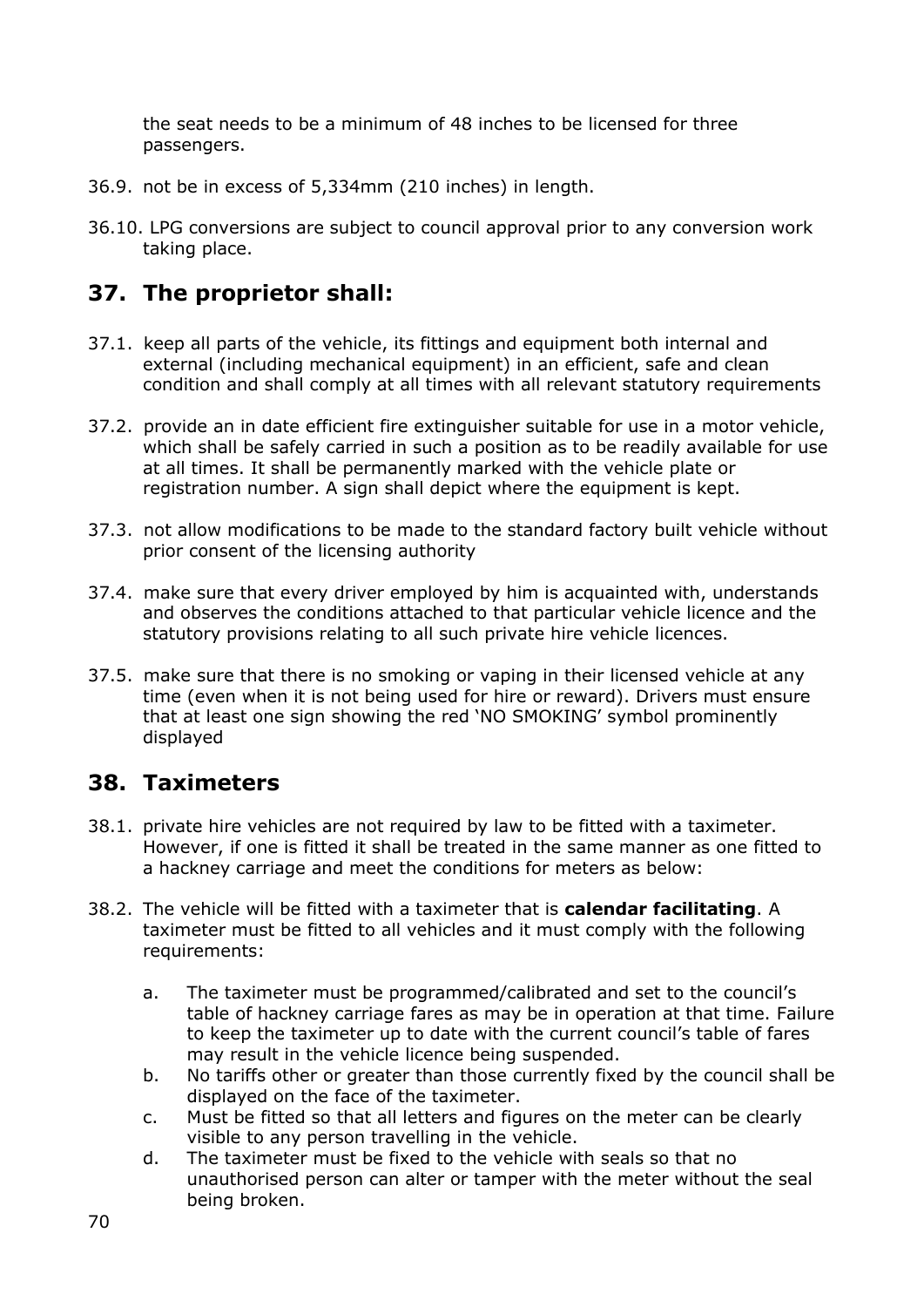- e. Vehicles with improperly sealed meters will not be licensed. The meter must be used for all journeys including those booked through a private hire operator.
- f. A current fare/tariff card as issued by the council showing the full table of hackney carriage fares shall be clearly and visibly displayed within the vehicle at all times. This tariff card must be legible and not concealed by the driver.
- g. The dial of the taximeter must be kept properly illuminated throughout any part of a hiring which is during the hours of darkness, and also at any other time at the request of the hirer.
- h. The Measuring Instruments (Taximeters) Regulations 2006 applies to all meters fitted.

## **39. Licence plates**

- 39.1. Every vehicle must have:
	- a. the plate issued by the council displayed securely on the **outside** rear of the vehicle (and not inside the rear window) unless a s75 exemption has been applied for and granted
	- b. the label issued by the council displayed **inside** and visible to passengers.

### **40. Passengers**

40.1. The proprietor or driver of the vehicle shall not carry a greater number of persons than that specified on the licence. Babies and young children of whatever age are persons for the purpose of the licence.

## **41. First aid kits**

41.1. There shall be provided and maintained in good working order in the vehicle at all times when it is in use or available for hire a suitable first aid kit containing appropriate first aid dressings including sterile bandages and plasters that are in date. The kit should be marked with plate or registration number and there should be a sign depicting where the kit is kept within the vehicle.

## **42. Advertisements, signs and notices**

- 42.1. **All** private hire vehicles must display the words 'PRE-BOOKED ONLY' on both sides of the vehicle's front **or** rear doors.
- 42.2. Proprietors may advertise their own company on their vehicles, providing that the wording is inoffensive and does not include the words 'taxi', 'cab', 'for hire' or similar.
- 42.3. Vehicles with s75 plate exemptions are exempt from 42.1. and 42.2.

## **43. Windows**

43.1. Glass should be kept clean to give a clear view both into and out of the vehicle. Tinted windows, which prevent clear vision into vehicle are not permitted. Only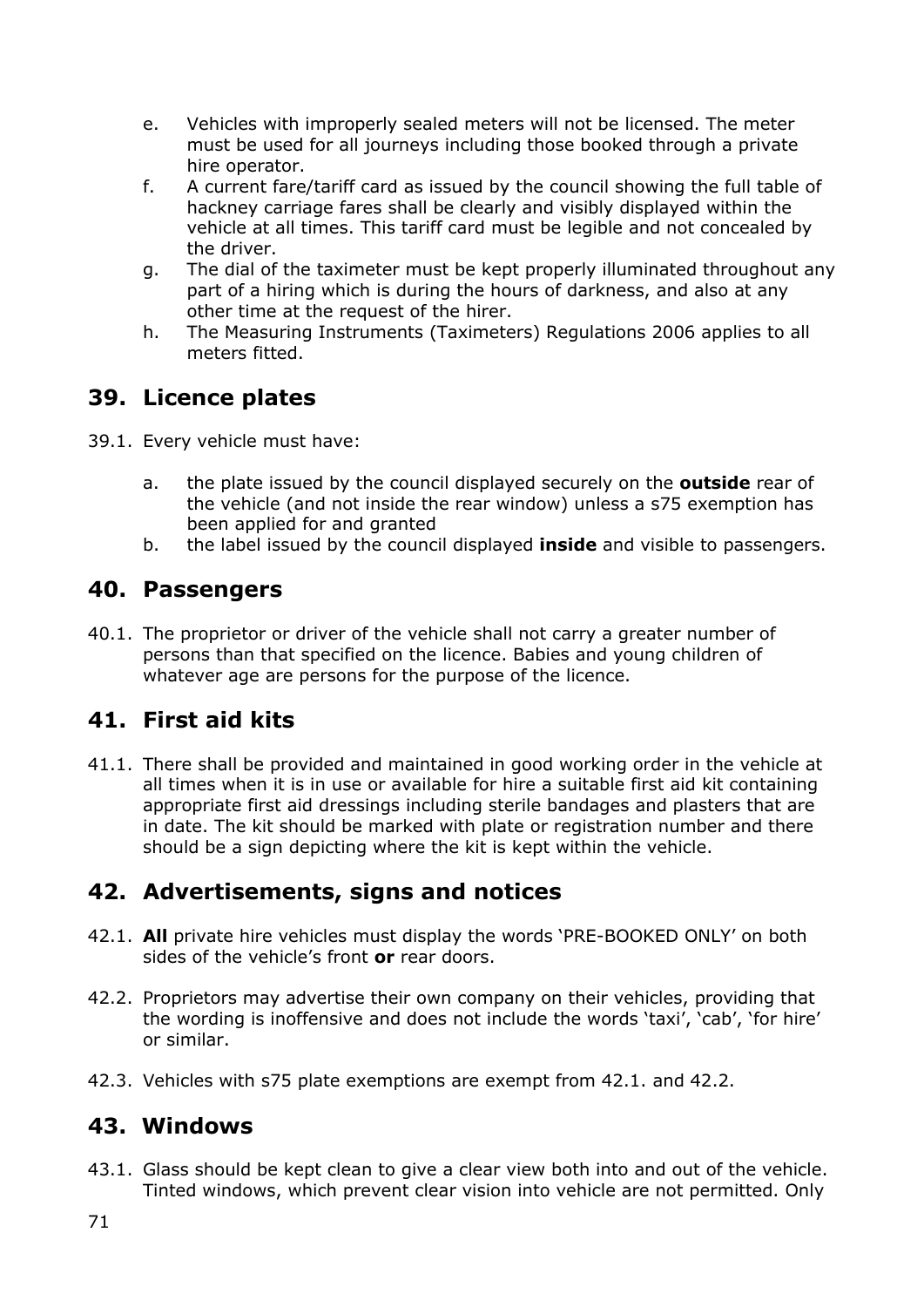factory fitted tinted glass will be acceptable which must meet the requirements of the Road Vehicles (Construction and Use) Regulations 1986. Under no circumstances will stick on style tinting be permitted.

# **44. Multi passenger vehicles (MPV'S)**

- 44.1. This refers to vehicles licensed to carry more than four but less than nine passengers.
- 44.2. The number of passengers which the vehicle is licensed to carry will in all cases be subject to the discretion of the council.
	- a. The vehicle must have an engine of cubic capacity of which is capable of enough power to carry the amount of passengers it is licensed for including bags or cases.
	- b. The majority of seats must be forward facing, (where provided, tip-down seats may face the rear); such seats must be capable of rising automatically when not in use and must not obstruct doorways
	- c. Access from the doors to the seats (and vice-versa) must be direct without the need for passengers to climb over parts of seats or luggage.
	- d. There must be adequate, secure storage space for all passengers' luggage preferably within the vehicle. The arrangements for storing luggage must not obstruct access to the vehicle exits or affect passenger comfort.
- 44.3. If when the vehicle is fully occupied there is insufficient space within the vehicle for storage of luggage then a roof rack may be fitted providing that (A) the luggage is stored in a purpose built luggage carrier, and, (B) that the roof load does not exceed the maximum weight recommended by the vehicle manufacturers.

# **45. Wheelchair accessibility**

- 45.1. The council will not normally grant a licence to those vehicles that load wheelchairs containing occupants into the rear of the vehicle using ramps. In some instances, these may be licenced on a case by case basis for private hire vehicles only.
- 45.2. Vehicles using either a hydraulic or an electric powered tail lift to load wheelchairs and passengers into the rear of the vehicle are exempt from the above condition.
- 45.3. Passengers, regardless of any disability, must be able to get in and out of the vehicle with reasonable ease and travel within it in safety and reasonable comfort while remaining seated in their wheelchair, if so required.
- 45.4. The wheelchair user must on request be able to transfer to a vehicle seat.
- 45.5. The vehicle must display a sign depicting the universally recognised disabled logo on the door where the passenger will be loaded).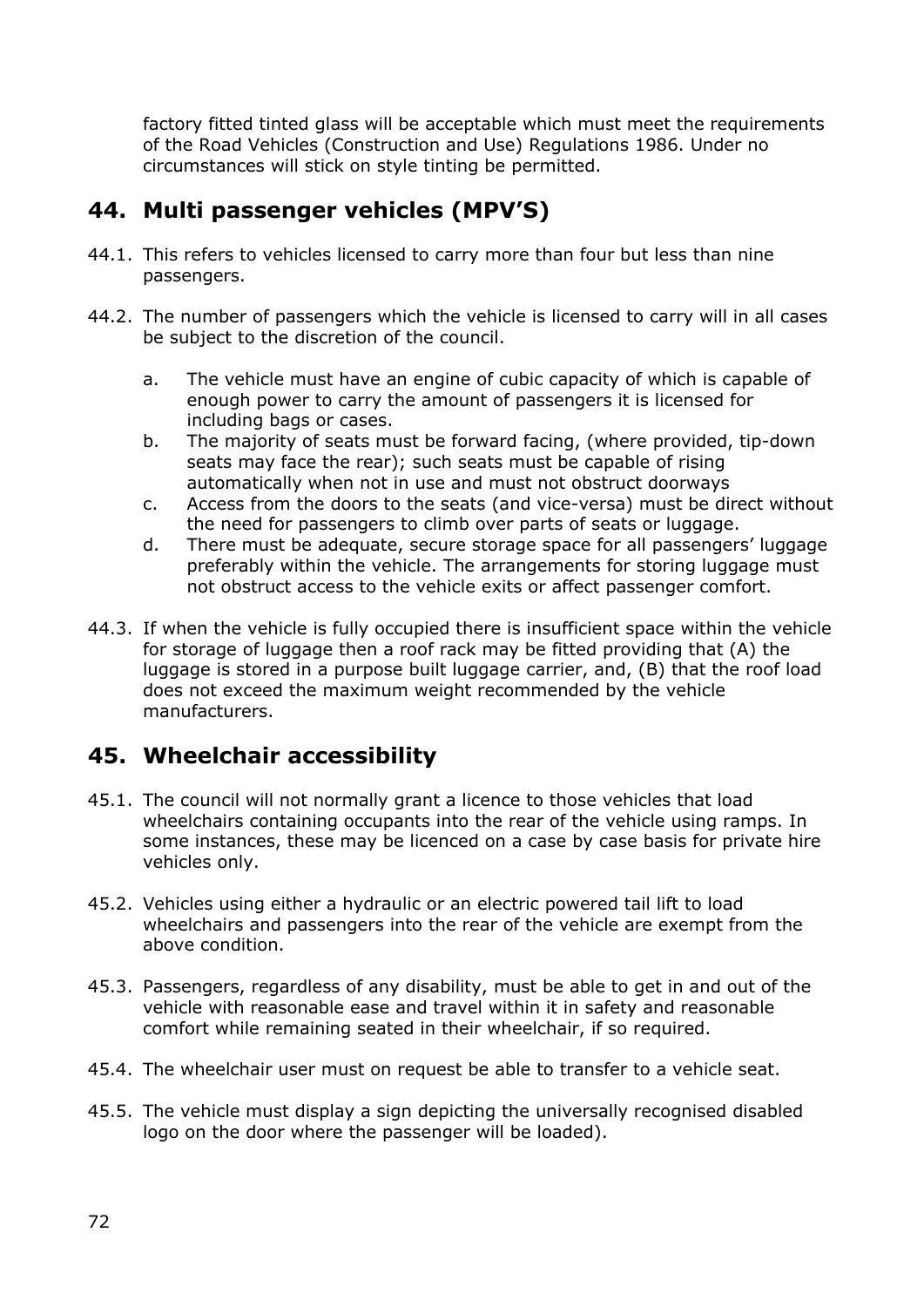#### **46. Entry to the vehicle**

- 46.1. Any doorway used to load wheelchair users must provide adequate height and width to allow passengers to be loaded whilst seated in their wheelchair.
- 46.2. Any steps, either fixed or retractable, must be permanently secured at the point of entry.
- 46.3. The surface of all steps must be slip resistant. Step nosing must be designed to minimise risk of tripping and must be in a contrasting colour.
- 46.4. Steps must be fitted in such a manner that the vehicle cannot be driven off while the step is deployed and, in a position, where in extends beyond the vertical line of the bodywork.
- 46.5. Handrails or Handholds must be provided at passenger entrances as an aid when entering or exiting the vehicle.
- 46.6. The surface of every handrail or handhold must contrast in colour from the surrounding surfaces and be of a slip resistant finish.
- 46.7. Any ramp must provide a surface of at least 750mm wide and shall have a minimum safe working load of 250kg. The ramp must not exceed 1700mm in length.
- 46.8. When in use the ramp must be securely located at the point of wheelchair entry. An adequate locking device must be fitted to ensure that the ramp does not slip or tilt when in use.
- 46.9. Channel ramps must not be used. However, ramps which fold are permitted providing the ramp is rigid when deployed.
- 46.10.The surface of all ramps must have a slip resistant finish.
- 46.11.All outer edges must be clearly marked in a contrasting colour.
- 46.12.Provision must be made for the safe storage of the ramp when not in use.

#### **47. Wheelchair within the vehicle**

- 47.1. The wheelchair user must travel in a space designated for that purpose.
- 47.2. The area required for the wheelchair must be of sufficient size to allow a wheelchair to be moved from outside the vehicle into the designated space without excessive manoeuvring.
- 47.3. Wheelchair users must either face forwards or backwards whilst travelling in the vehicle.
- 47.4. All wheelchairs must be securely fastened.
- 47.5. Passengers occupying a wheelchair must be provided with a seat belt.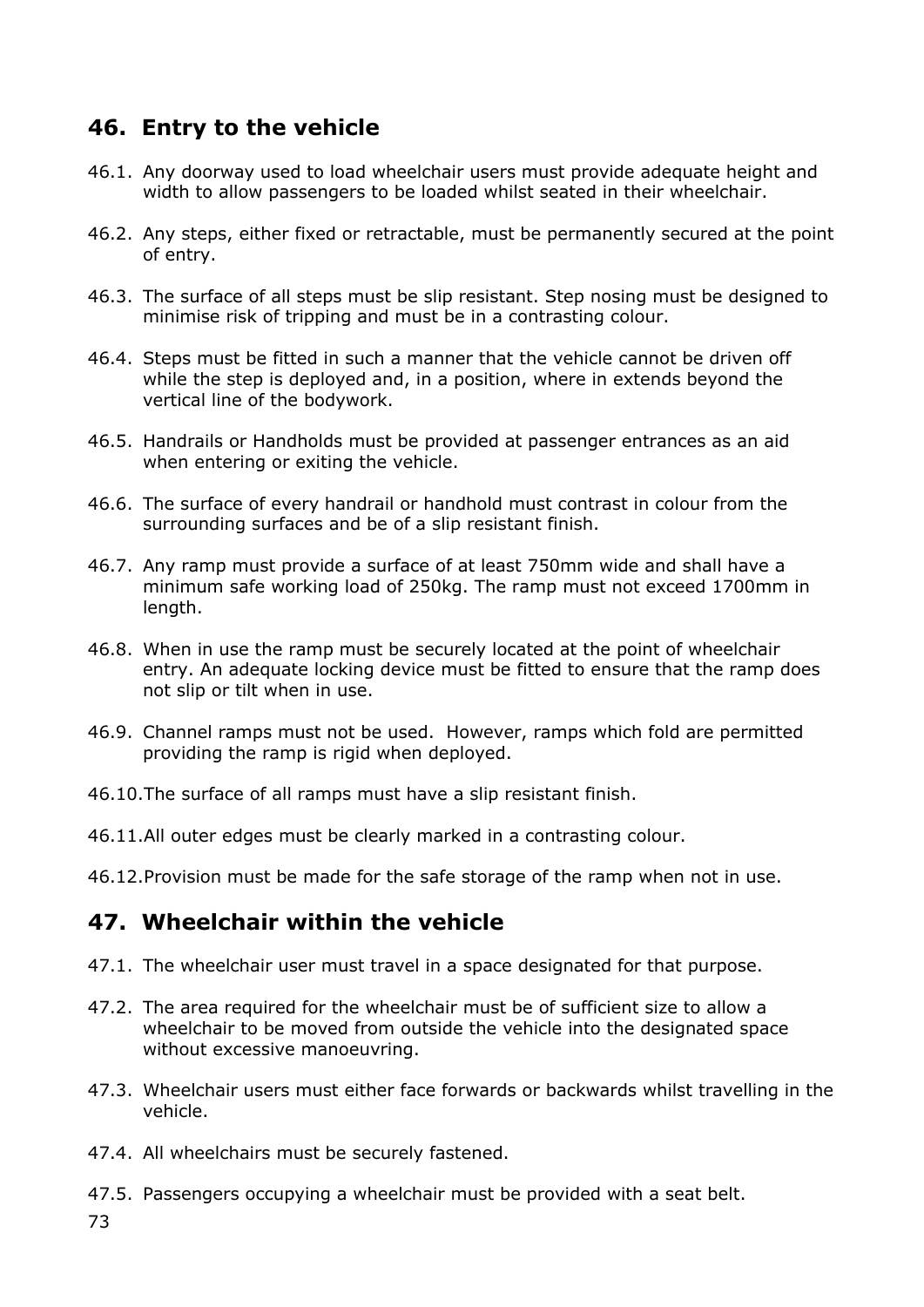- 47.6. The vehicle must not be driven until both the wheelchair and its occupant have been properly and securely fastened in the vehicle by means of appropriate restraining devices.
- 47.7. Any unoccupied wheelchair must be properly secured so that it cannot cause injury to passengers when the vehicle is moving.
- 47.8. A non-slip material must be used for the surface of the flooring in the designated wheelchair space.

In addition, the proprietor of every vehicle licensed to carry passengers seated in wheelchairs shall make sure:

- a. That all drivers of such vehicles have an approved DVSA (DSA previously) practical wheelchair accessible training course. (The certificate of attendance must be presented to the council).
- b. That any additional equipment such as clamps, ramps and belts, required to cater for wheelchair passengers are carried at all times and are in a fit and serviceable condition.
- c. That the driver is familiar with the operation of and the functionality of all devices designed to help passengers to get in and out of the vehicle, all drivers should be trained in the use of all relevant belts and other restraint and locking mechanisms.

#### **48. Trailers**

- 48.1. Only vehicles licensed by the council to carry six, seven or eight passengers are permitted to tow a trailer.
- 48.2. A trailer may only be used for the purpose of conveying the luggage of fare paying passengers whilst they are being conveyed within the vehicle and for no other purpose. All journeys would be those where the vehicle has been prebooked.
- 48.3.No trailer may be used in conjunction with either a hackney carriage or private hire vehicle unless that trailer has first been inspected and approved by a West Suffolk vehicle testing station for suitability, safety and compliance with all relevant legislation. Fees are payable for each test and inspection.
- 48.4. While a hackney carriage is towing a trailer, it is not permitted to use a hackney carriage rank.
- 48.5. Advertisements will be allowed to be displayed on the trailer, as per vehicle conditions.
- 48.6. A current certificate of insurance must be produced to the council which covers the use of a trailer and the vehicle licensed to tow it. Such insurance must extend so as to cover any luggage carried within the trailer.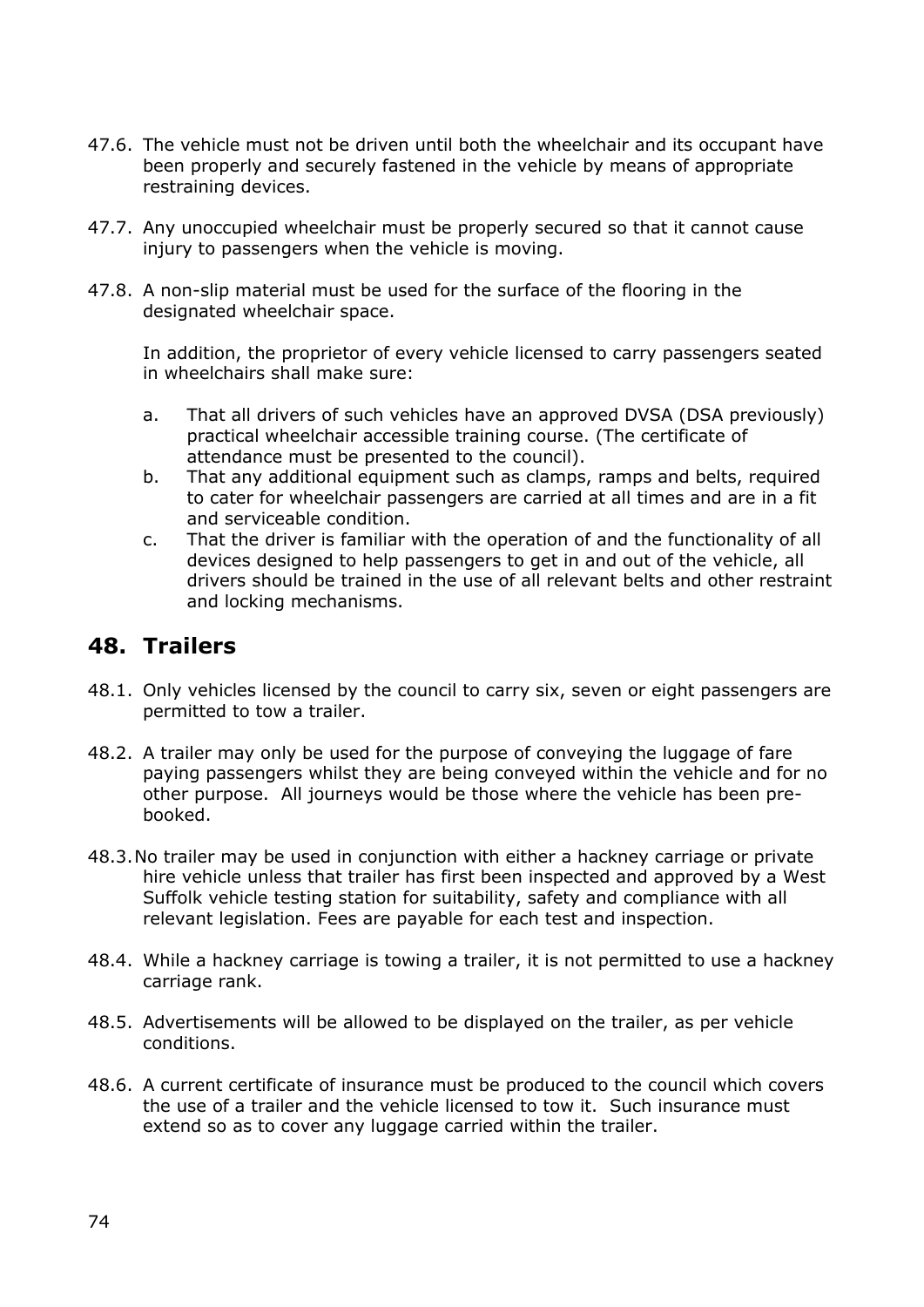- 48.7. Every trailer must comply in all respects with the requirements of EC94/20 type approval and any acts and Regulations relating to trailers or parts thereof of which may be in force at the time of licensing.
- 48.8. An additional vehicle licence plate must be displayed on the outside rear of the trailer. This plate must carry the same details as the plate affixed to the rear of the towing vehicle.
- 48.9. The maximum gross weight of any trailer shall not exceed 750kg.

#### **49. In-car surveillance systems – (CCTV)**

- 49.1. Vehicle proprietors may install image recording equipment in licensed vehicles and is deemed to be the data controller.
- 49.2. An approved installer must carry out the installation in accordance with the manufacturer's instruction and the council's conditions.
- 49.3. All image recording equipment must comply with the requirements of current data protection legislation. For the purpose of the General Data Protection Regulation, a controller determines the means and purposes of processing personal data. For the purpose of the installation and operation of a CCTV system in taxis and private hire cars, the controller will be the holder of the taxi or licensed vehicle licence and not the driver.
- 49.4. The licence holder will be responsible for ensuring compliance with the requirements of Data Protection legislation, including the GDPR, and this policy. The controller is legally responsible for the use of all images including breaches of legislation and where a third-party processor is used for the remote storage of personal CCTV data and for which the controller retains full responsibility for the processor's actions.
- 49.5. More information can be found at: [https://ico.org.uk/for-organisations/guide](https://ico.org.uk/for-organisations/guide-to-data-protection/cctv/)[to-data-protection/cctv/](https://ico.org.uk/for-organisations/guide-to-data-protection/cctv/)
- 49.6. Equipment must be installed in such a way that it will not cause injury to the driver or the passengers. Nor should it obscure the view of the road through the windscreen.
- 49.7. Equipment must be secure and not interfere with the safe operation of the vehicle.
- 49.8. All cameras must be installed above the level of the dashboard within the vehicle.
- 49.9. Recorded images must show the date and time the image was captured and identify the vehicle in which the equipment is installed.
- 49.10.There must be a sign informing passengers that the vehicle is fitted with surveillance equipment. Guidance is available with the ICO (Information Commissioners Office). The recommended wording on the sign is as follows:

#### **Passenger notice**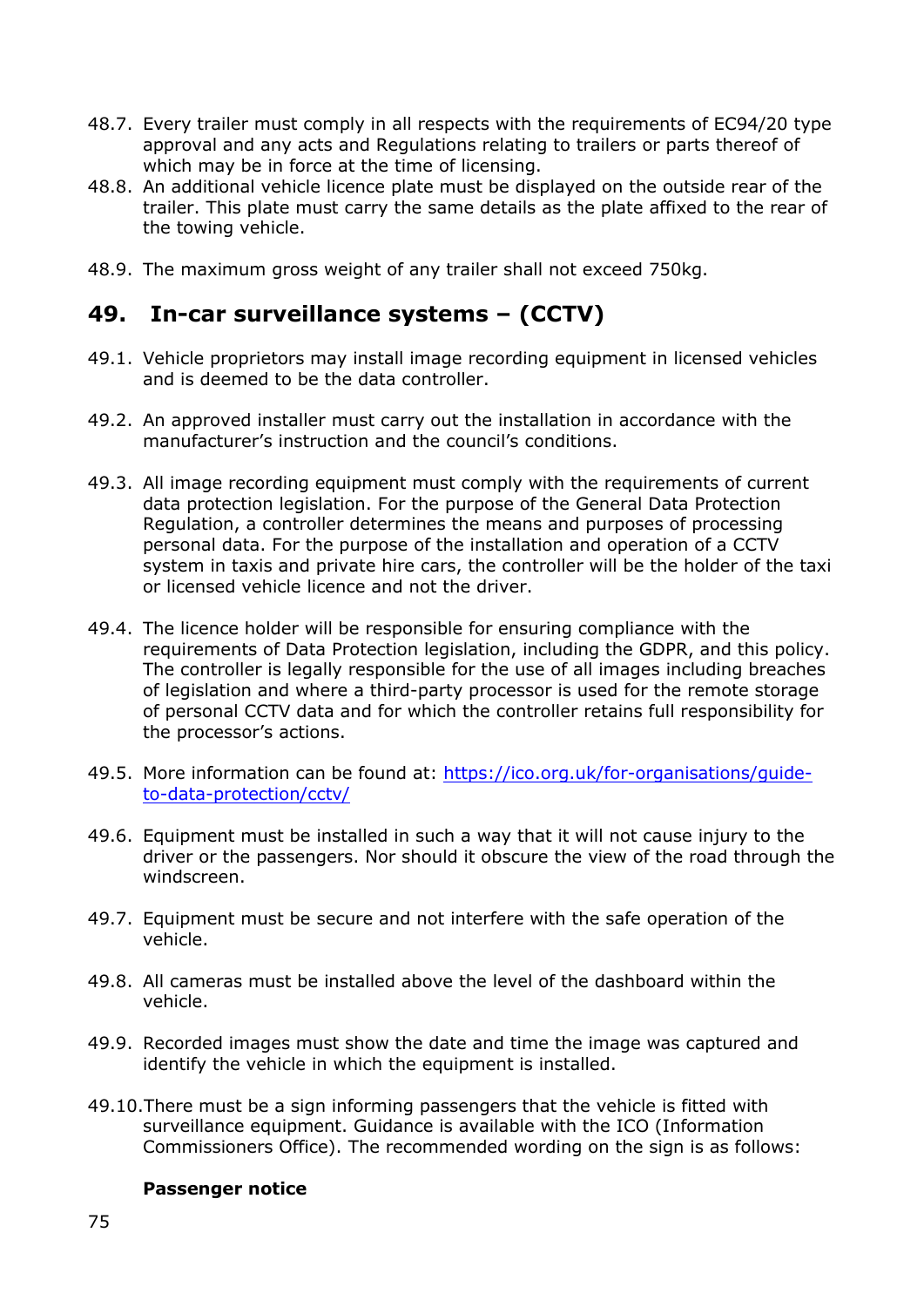This taxi or private hire vehicle is protected by a digital surveillance camera. Any images recorded are held in a secure format and can only be viewed by the licensing authority or the Police.

### **50. Vehicle tests and inspections**

- 50.1. All vehicles must have inspections carried out at an approved vehicle testing station from the list of approved testers supplied by the council at least twice a year. The first test must be carried out prior to the grant of the licence (when a Certificate of Compliance will be issued for six months) and the second test must be carried out prior to the expiry of the Certificate or Compliance issued on passing the first test. The expiry date of the Certificate of Compliance will be:
	- six months minus one day from the date of the test (for the first test)
	- the expiry date of the Licence period (for the second test).
- 50.2. The vehicle shall be inspected and tested as follows:
	- a. Prior to the granting of the initial licence
	- b. Mid-term test, six months after issue of licence
	- c. Annually when the licence is due for renewal
	- d. At any other time if so requested by the council up to a maximum of three separate occasions during any one period of 12 months.
- 50.3. Any authorised officer of the council or any Police constable has the power to inspect and test, for the purposes of ascertaining its fitness, the vehicle or any taximeter affixed to the vehicle. If the vehicle or equipment fails such an inspection, written notice may be given on the need for further test or inspection and the licence may be suspended until that date or until any faults are rectified. A maximum of four weeks will be given for repair or the licence shall be deemed revoked.
- 50.4. All vehicles licensed by the council will be required to hold a valid MOT certificate from 12 months old.

#### **51. Accidents**

- 51.1. Any accident to the vehicle causing damage materially affecting the safety, performance or appearance of the vehicle or the comfort or convenience of persons carried therein shall be reported to the council within 72 hours.
- 51.2. No vehicle shall be used for the carriage of passengers after suffering an accident until the vehicle has been inspected and approved by the council.

#### **52. Insurance**

52.1. The proprietor(s) must ensure that at all times the vehicle is insured to the satisfaction of the council both for the requirements of Part VI of the Road Traffic Act 1988 and for the carriage of fare paying passengers (that is for hire and reward).This shall include third party insurance for personal injuries suffered by passengers.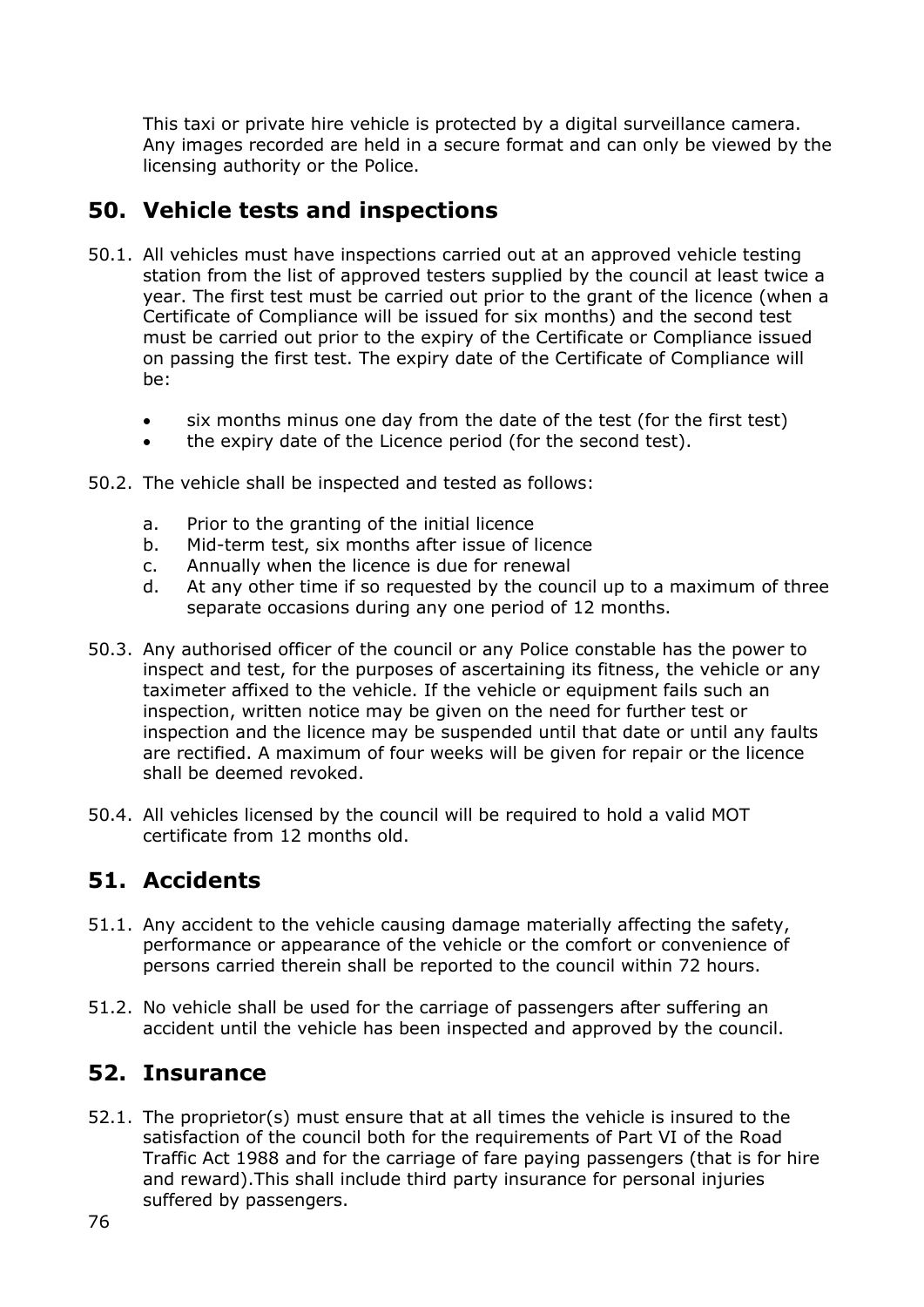- 52.2. The proprietor(s) must produce the certificate of insurance or the cover note in respect of the insurance cover for inspection prior to the issue of the licence and each time the certificate of insurance or cover note (if appropriate) is changed, amended, varied, altered or the like.
- 52.3. The council will only accept a certificate of insurance in either the name of the registered keeper of the vehicle or the name of the legal owner of the vehicle.

### **53. Transfer of licence**

- 53.1. The licence must be transferred with the attached vehicle from one owner to another. This must be done as a complete transaction where the already plated vehicle is transferred completely with its plate from one person to another.
- 53.2. If a vehicle needs to be replaced due to accident damage or test failure, it must be replaced with a vehicle no older than **five years of age**.

### **54. Dual registration**

- 54.1. A vehicle licensed as a hackney carriage by any other local authority may not be licensed by the council as a private hire vehicle within the West Suffolk council district.
- 54.2. A vehicle licensed as a private hire vehicle by any other local authority may be licensed by the council as a private hire vehicle within the West Suffolk Council district, if the council in its absolute discretion thinks fit.

#### **55. Licence renewal**

55.1. The proprietor(s) shall, at least 14 days prior to the date of the licence's expiry, make application to the council for a renewal of their private hire vehicle licence. If an application for renewal is not received by the expiry date, the licence will lapse and the vehicle will have to be licensed as a first grant adhering to those conditions. It is a criminal offence to ply for hire in an unlicensed vehicle

#### **56. Change of address**

56.1. The proprietor shall notify the council in writing of any change of address during the period of the licence, within seven days of such a change taking place. There will be an administrative charge set out in the council's fee list.

#### **57. Convictions**

57.1. All criminal offences, whether they be for driving or motoring or for something totally unconnected with driving or motoring must be disclosed to the council within 48 hours of conviction.

#### **58. Change of address**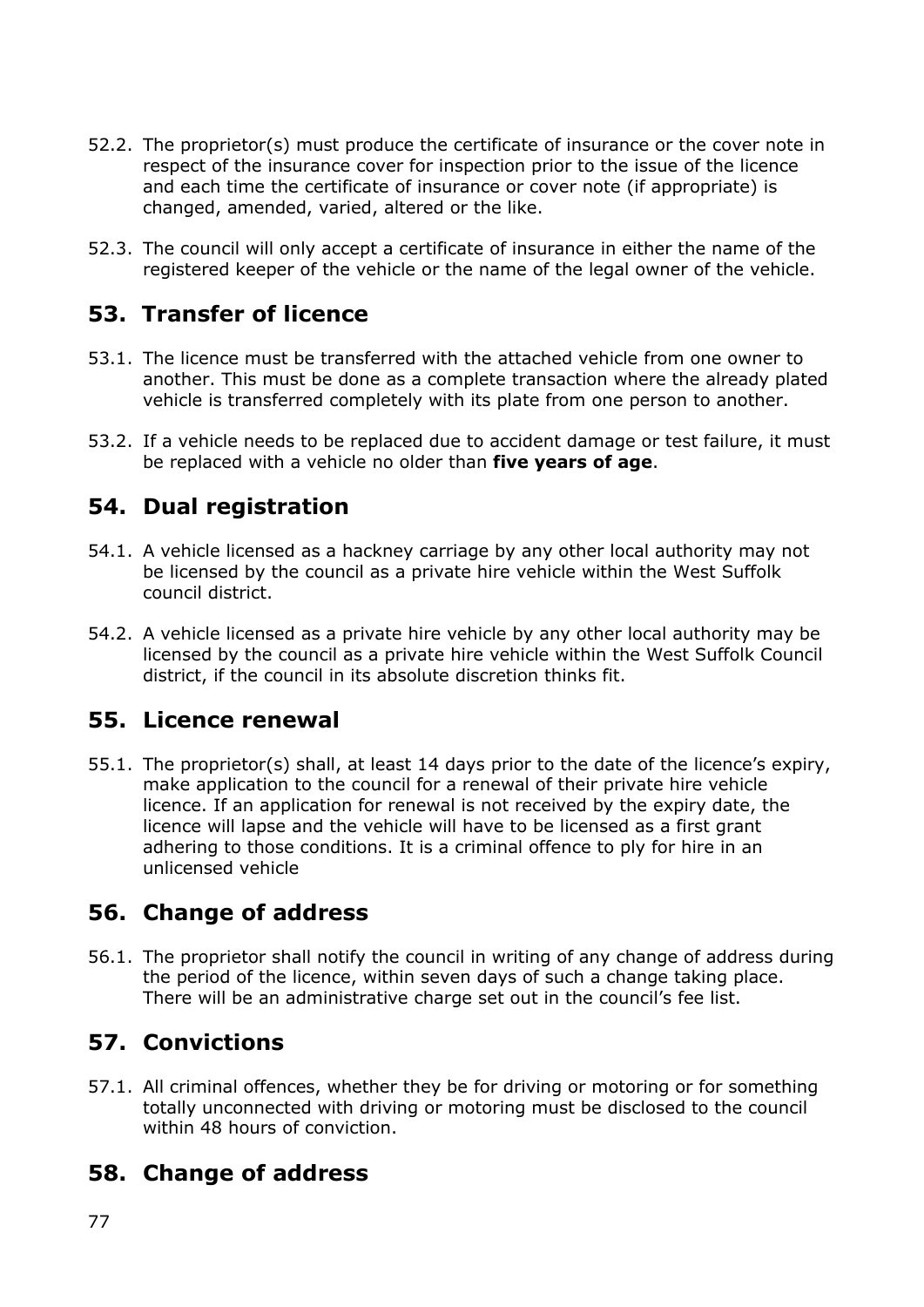58.1. The proprietor shall notify the council in writing of any change of address during the period of the licence, within seven days of such a change taking place. There will be an administrative charge set out in the council's fee list.

# **59. Disciplinary code**

59.1. The council has adopted a disciplinary code see Appendix A, which sets out the principles and procedures by which breaches of statutory provisions, or the contravention of any of the council's standard conditions will be dealt with by the council.

#### **60. Inspection of licences**

60.1. The proprietor shall, at the request of the council, produce for inspection the licence either forthwith or at its licensed council district office, beginning with the day following that on which the request is made.

### **61. Right of appeal**

61.1. Nothing in these conditions will remove the right to appeal to a magistrates' court against the council's refusal to grant or renew a licence, or any decision to suspend or revoke a licence, nor against any conditions which may have been imposed on any such licence by the council. Any appeal must be made to the relevant magistrates' court within 21 days of the refusal or decision.

**Note: Failure to comply with these conditions may result in the commencement of criminal proceedings and/or in the suspension or revocation of an existing licence, or in the refusal to issue a new licence.**

# **62. Exceptional quality vehicles**

62.1. This may apply if a vehicle older than five years, is presented on first registration and is in exceptionally good condition both mechanically and cosmetically.

Vehicles of exceptional quality must fulfil the following criteria:

An exceptionally well maintained vehicle is one that:

- 1. is expected to pass its vehicle examination on the first occasion
- 2. the bodywork should have no signs of panel deterioration due to age. It should not have unrepaired damage, dents, scratches or chipped paintwork.
- 3. the exterior trim should be as per the manufacturer's original specification. No trim will be missing and all four hub caps (if part of original specification) will be present, matching and scuff free.
- 4. the interior trim, panels, seating and carpets should be clean, free from damage and discolouration or repair tape. Fabric must not be frayed, torn or threadbare. Seat covers will be permitted but the underlying seat will not have any of the previously mentioned faults.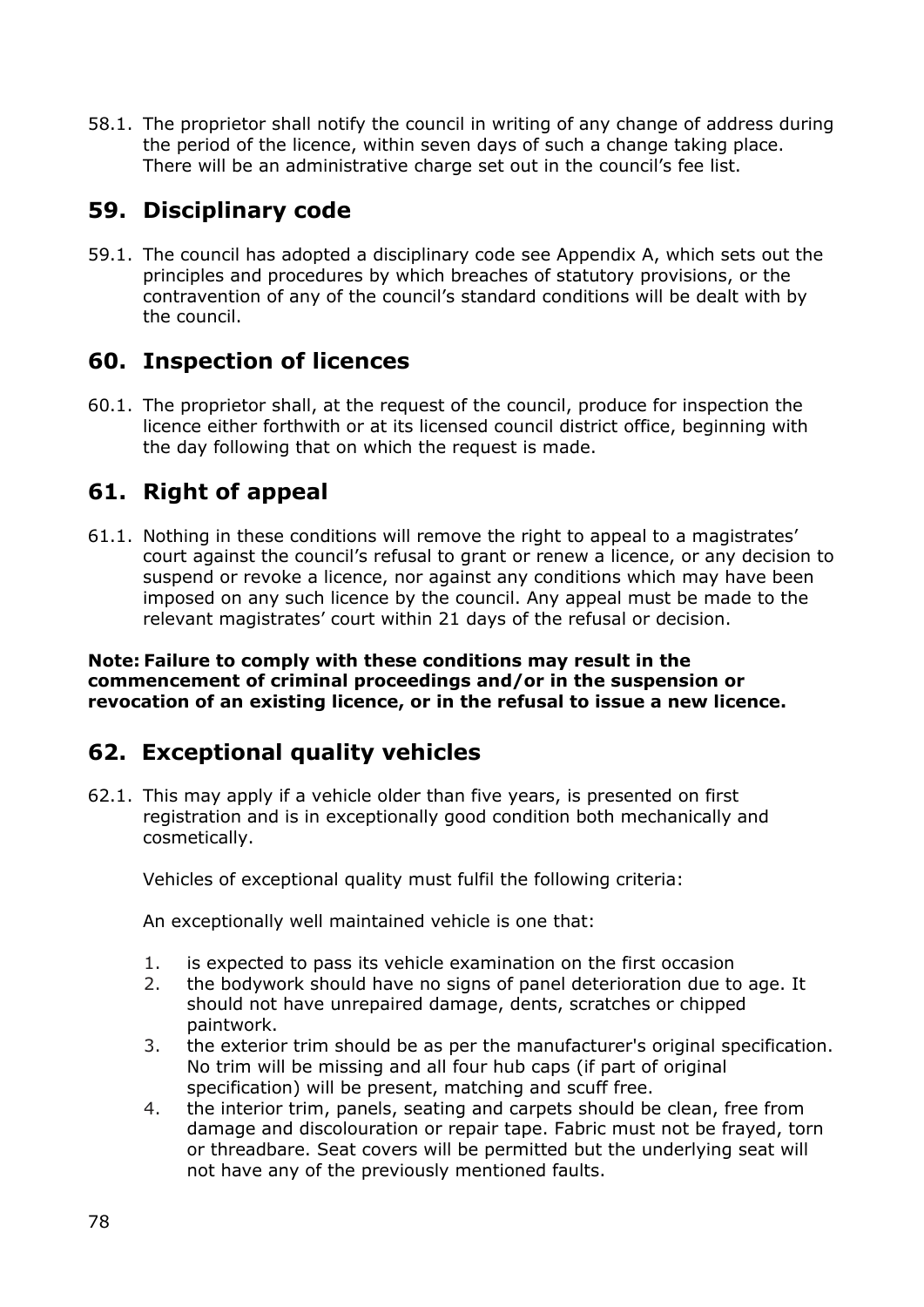- 5. the boot or luggage compartment must have no loose padding or plastic trim. It must be clean and undamaged and fit for the purpose of carrying luggage
- 6. passenger areas should be free from damp and odours
- 7. if the full-service history of the vehicle is not provided, it must be in excellent mechanical condition
- 8. vehicles will be expected to maintain these standards whilst licensed.

#### **63. Stretch limousines used as private hire vehicles**

63.1 These conditions made under the Local Government (Miscellaneous Provisions) Act 1976 are specific to a vehicle adapted by lengthening the wheelbase of a standard, factory-built vehicle. For the purpose of these conditions the vehicle is classed as a 'special events vehicle'. They apply in addition to the authority's standard conditions for private hire vehicles.

#### **Guidance notes**

- 63.2 A 'stretch limousine' is a saloon type vehicle that has undergone an increase in length by extending the wheelbase after manufacture. For the purpose of these conditions, it will be restricted to carrying up to, but not exceeding, eight passengers.
- 63.3 An 'American stretch limousine' is a stretch limousine imported from the USA and typically will have been manufactured originally by Lincoln (Ford) or Cadillac.
- 63.4 The licensing of any vehicle will be dependent upon the council being satisfied that the vehicle is suitable in size, type and design for use as a private hire (special events) vehicle.
- 63.5 In making a judgement of a vehicle's suitability the council will consider its age, mechanical condition, mileage, appearance, bodywork condition and safety features. When presented for licensing the first time the vehicle must have either European Whole Vehicle type approval or UK Low Volume type approval, or Single Vehicle Approval.
- 63.6 The council will at its discretion consider licensing 'American stretch limousines' provided that conversion works have been carried out under the Ford Qualified Vehicle Modifier (QVM) or the Cadillac Master Coachbuilder (CMC) programmes.
- 63.7 It will be the vehicle proprietor's responsibility to obtain all necessary documentation to support the provenance of the vehicle to the satisfaction of the council. All relevant approval certificates, including the American certification must be provided to the council. It should be noted that a Minister's Approval (MAC) Certificate is not on its own acceptable.
- 63.8 The maximum length of the 'stretch' shall not exceed 120inches or 3,048mm.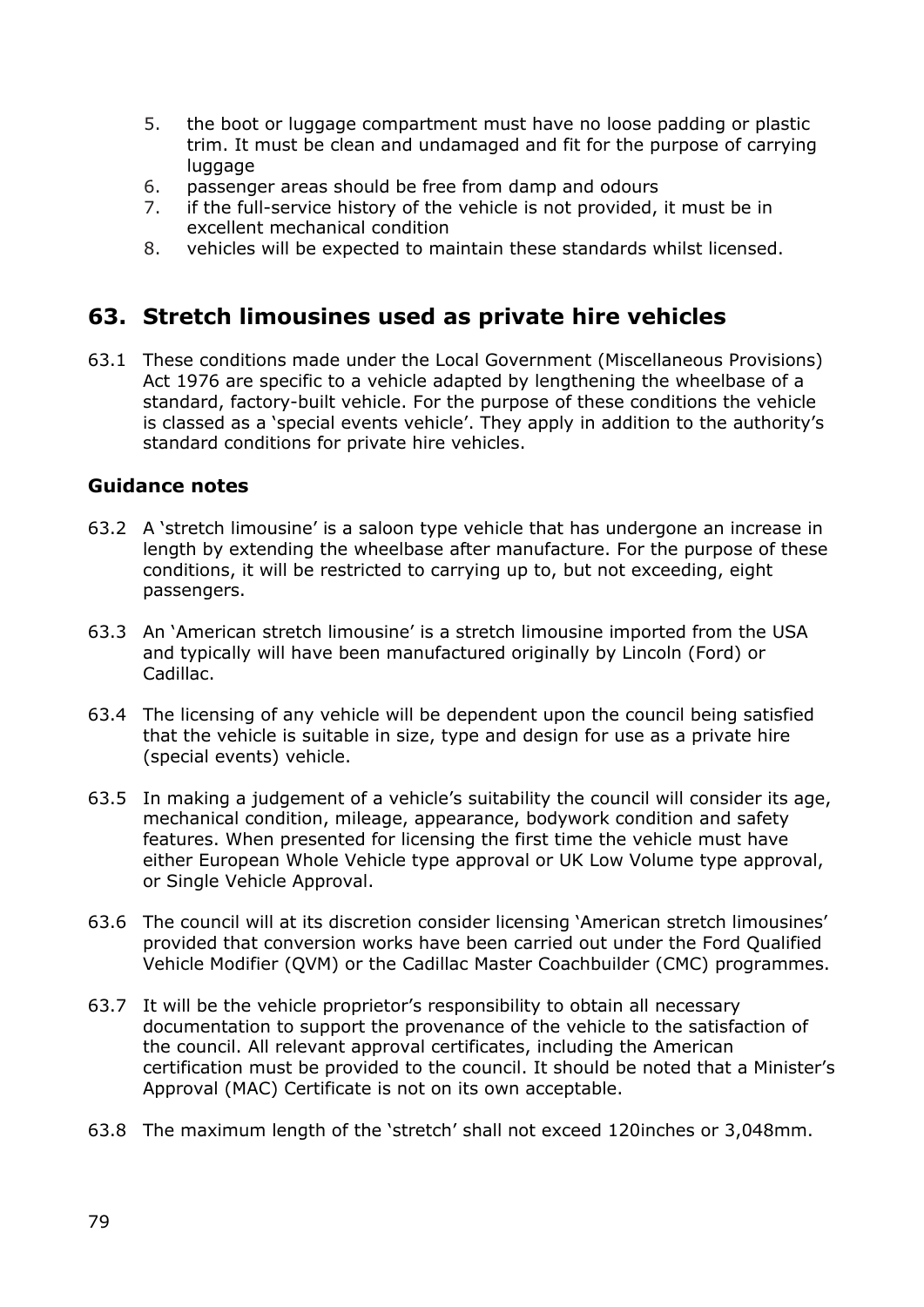63.9 The council may at its absolute discretion consider licensing vehicles that are left-hand drive (that is the steering wheel being on the near side), have some side-facing seats, and have tinted glass.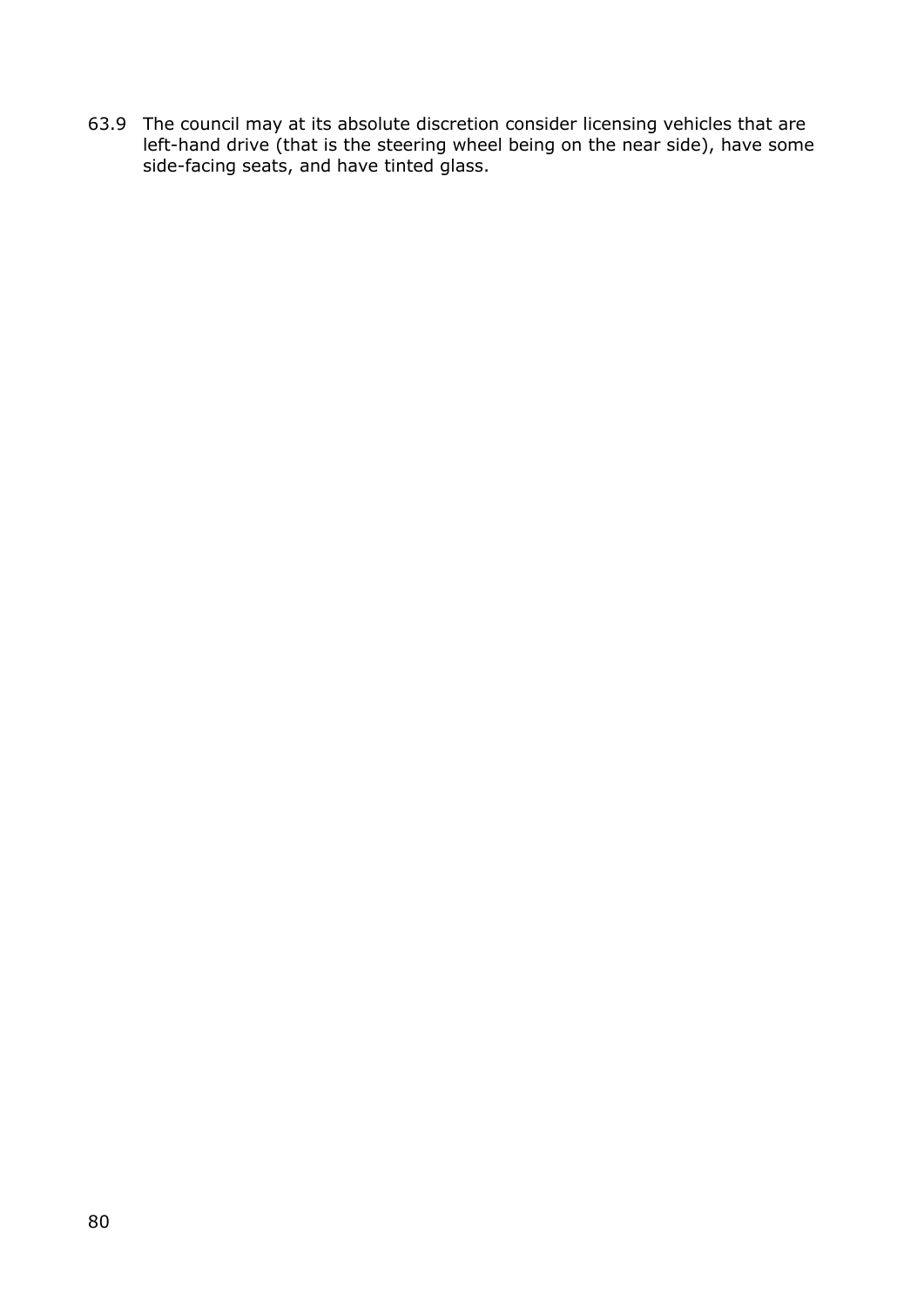### **64. Conditions**

- 64.1. No external fitting will be permitted other than an aerial to receive radio or other transmissions.
- 64.2. Alcohol may not be sold on a moving vehicle. Any alcohol sold as part of the hire agreement can only be sold under an appropriate premises licence. No person, under the age of 18 years, being conveyed in a stretch limousine shall be allowed to consume alcohol.
- 64.3. A proprietor shall ensure that the vehicle is and remains at all times throughout the period of licensing in such a condition so as to comply with all current standard conditions made by West Suffolk council in relation to private hire vehicle licences. In addition, vehicles must comply fully with all relevant statutory requirements and be operated in accordance with the conditions made by West Suffolk Council in relation to private hire vehicle operator's licences.
- 64.4. All limousines shall be subject to mechanical test and inspection at intervals no greater than 26 weeks during the currency of the licence. Such test and inspection is in addition to Ministry of Transport testing (MOT) and must be at a testing station approved by the council to carry out such tests and inspections. It should be noted that such tests and inspections may have to be carried out at premises operated by the Vehicle and Operator Services Agency (VOSA).

# **65. Section 75 vehicles**

- 65.1. Conditions:
	- 1. Vehicles granted a plate exemption waiver shall be used only for prestige type hirings and shall not be used for standard private hirings. Vehicles must not display logos or identification or telephone numbers which may indicate that they are used as a private hire service.
	- 2. The operator receiving a booking for a plate exempted vehicle shall provide the hirer with details of the vehicle registration number and the name of the driver, prior to the hiring commencing. Bookings must be recorded and kept available for inspection for at least 12 months.
	- 3. The private hire windscreen identification plate issued by the council shall be displayed within the front nearside of the windscreen at all times and legible from outside the vehicle.
	- 4. The driver's badge shall be available for inspection by an authorised officer of the council, a police officer or by the hirer of the vehicle, on request.
	- 5. The council's agreement to a plate exemption is required to be carried within the vehicle at all times and to be available for inspection by an authorised officer of the council, a police officer or by the hirer of the vehicle, on request.
	- 6. The driver of a plate exempted vehicle shall wear professional business attire.
	- 7. The hirer shall not have the facility to settle accounts and/or tender direct payment to the driver by any means. Payment may only be made, either before or after the journey, direct to the operator or their accounting system.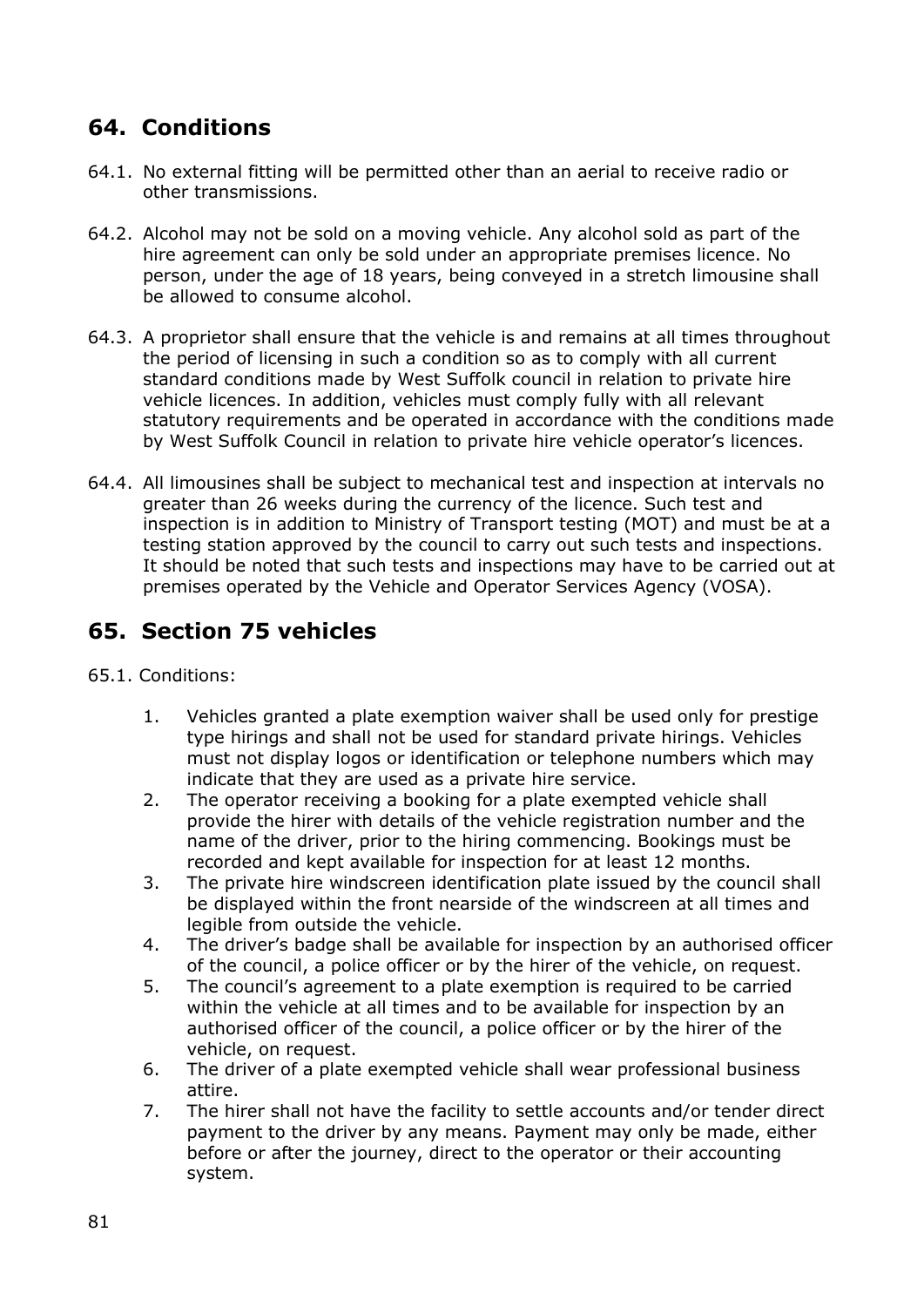- 8. The driver and passenger front side window glass and the front windscreen must be clear. Tinted windows can be fitted to the side and rear window glass of the vehicle provided that they comply with the current legislation and allow in the correct amount of light.
- 9. No alcoholic drink shall be sold or purchased in or from the vehicle.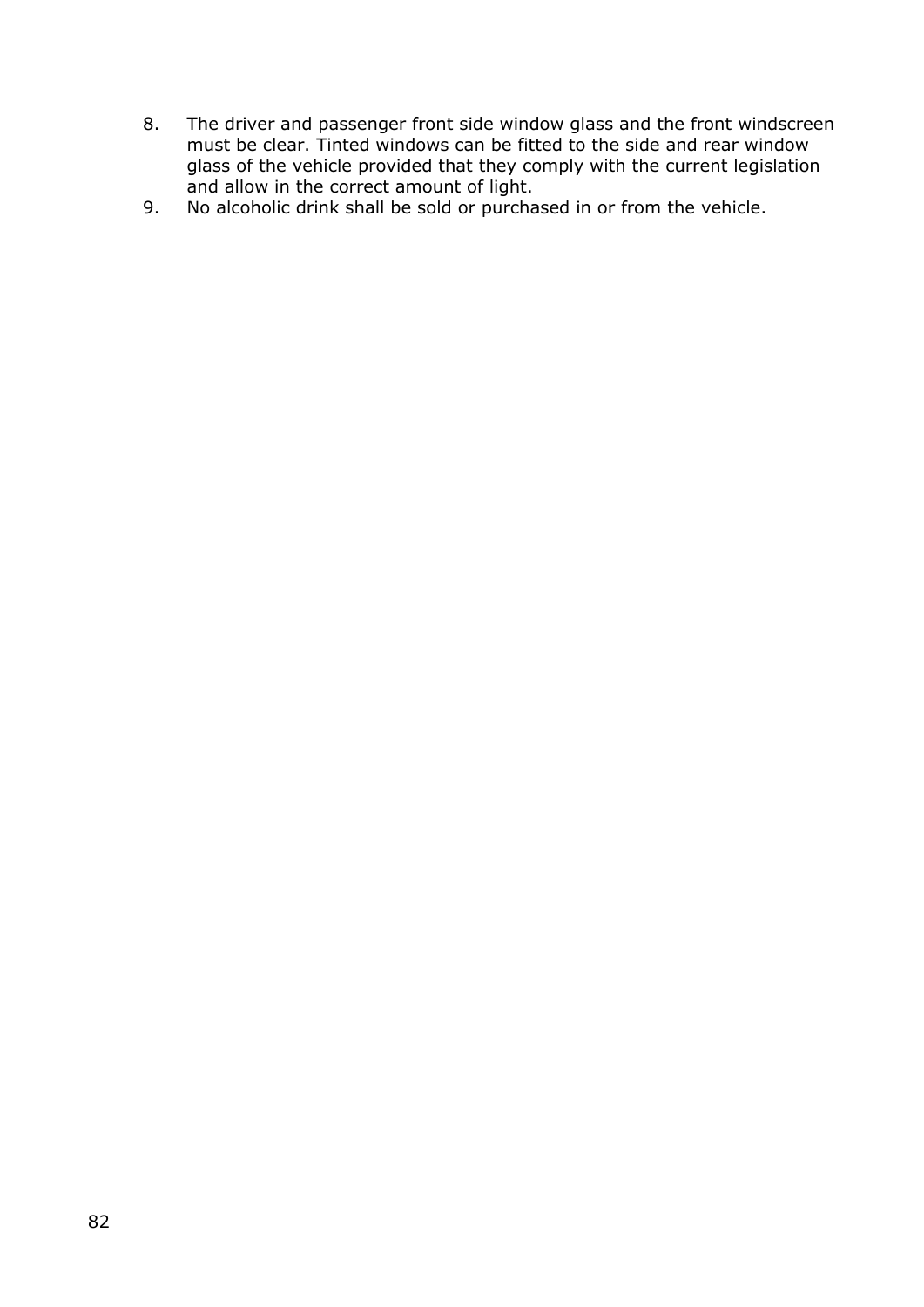# **Appendix D - Private hire vehicle operator's licence**

- 1.1. A private hire operator (PHO) licence is required to take bookings and dispatch private hire vehicles to customers. Licences are issued to an individual or individuals and are specific for the address of a licenced private hire office. The licences are not transferable to individuals or companies or to alternative address. All bookings taken for private hire vehicles must be done through their licenced PHO booking office, known as the 'operating base'. PHO booking offices can operate from either home addresses or public offices.
- 1.2. Operators must ensure that the drivers they utilise are fit and proper to carry out the bookings and are appropriately trained for their role. Operators should be able to demonstrate how they will achieve this by way of a policy to include any training (or checks) provided by the operator, customer service company policies and practices, including disability awareness.
- 1.3. If an operator subcontracts a booking to another licensed operator, both operators must keep a record of the booking. The operator who accepted the initial booking remains fully responsible for that journey even though it has been subcontracted to another licensed operator. The initial operator must record what checks they made to ensure that the operator they passed the booking onto is correctly licensed.
- 1.4. Regardless of which operator fulfils the booking, the operator can only dispatch a vehicle licensed by the same authority that licenses the operator and driven by a driver also licensed by that same authority.
- 1.5. Customers who book through a West Suffolk operator would expect a vehicle and driver also licensed by this authority. The conditions and standards applied by this authority may be of a higher standard than some other local authorities, as such the subcontracted vehicle and driver may not meet the customer's expectations.
- 1.6. The customer has the choice of which operator they book through. This means that the customer may choose an operator licensed by a neighbouring authority, known as cross border hiring. The legislation permits these bookings and the council cannot get involved in these private hire contracts. Operators should aspire to ensure that their drivers and vehicles provide the highest standard of service, so that they are the operator of choice.
- 1.7. Operators need to be aware of their obligations when it comes to data protection. Where data bases containing personal information, such as records of bookings are maintained electronically or if they have CCTV, they are required to be registered with the Information Commissioners Office (ICO). Further information including a self-assessment, can be found on the following links:
	- <https://ico.org.uk/for-organisations/register/>
	- <https://ico.org.uk/for-organisations/register/self-assessment/>
	- <https://ico.org.uk/for-organisations/guide-to-data-protection/cctv/>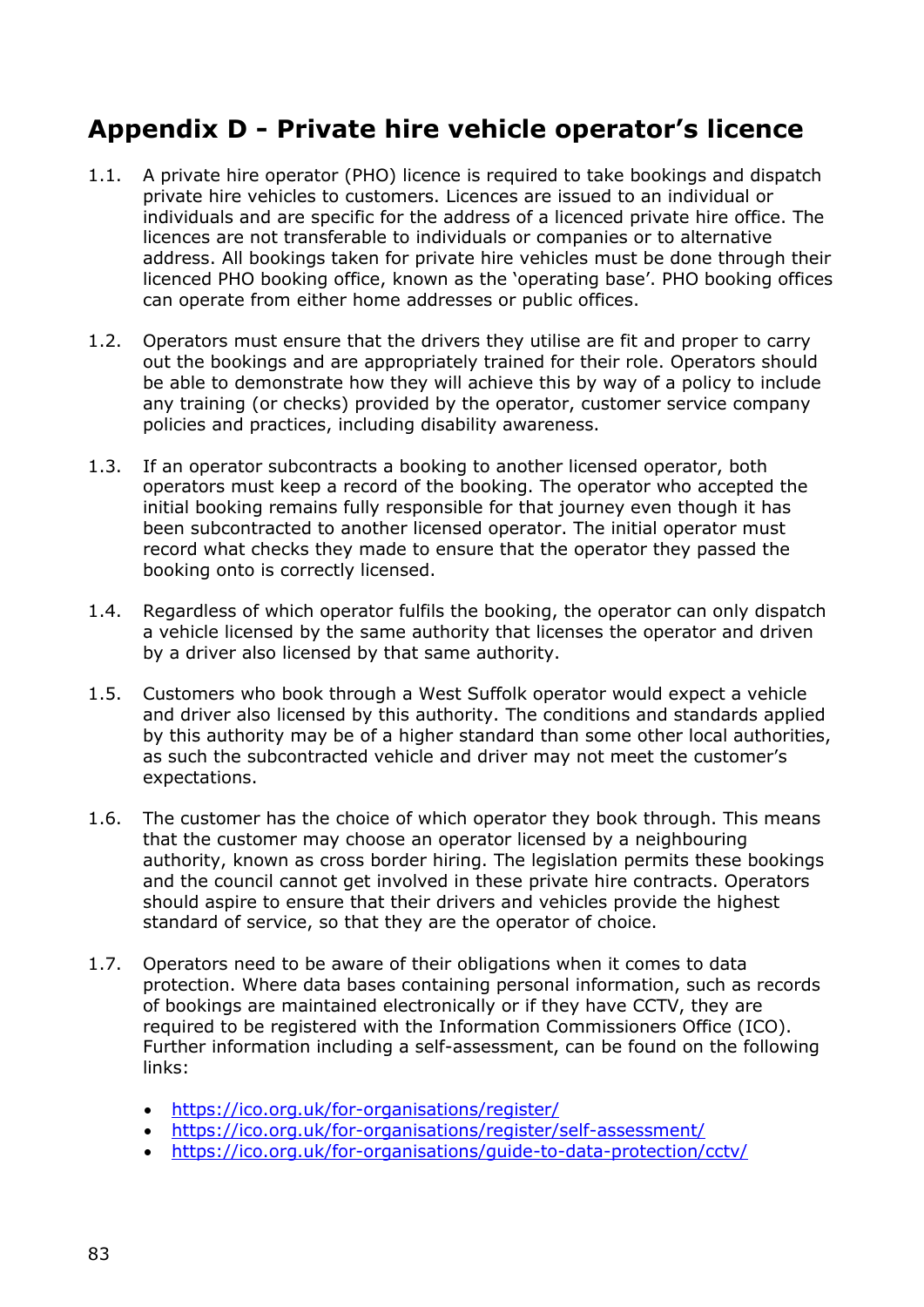- 1.8. Operators must ensure they have all the correct insurances in place for the vehicles and drivers they utilise. Those who provide a waiting area for clients must ensure that they have valid public liability insurance.
- 1.9. To operate a private hire taxi company, you'll need to apply for planning permission to ensure that if your business is run from home, it will not cause nuisance or obstruction to your neighbours.

### **2. The application process**

- 2.1. All applicants, existing licence holders, part owners or other persons with an interest in an operator's licence are required to show that they are fit and proper persons to hold such a licence.
- 2.2. Hackney carriage or private hire vehicle drivers licensed with the council are required to undergo a standard Disclosure Barring Service check in order to apply for an operator's licence. Operator licence holders must be subscribed to the DBS online update service and when applying for a new operator licence or the renewal of an existing operator licence. The council will check the status of DBS records online as part of the application process.

### **3. Disclosure and Barring Service (DBS)**

- 3.1. Applicants for an operator licence will be required to submit a Standard DBS Certificate as part of the application.
- 3.2. The DBS has now introduced an update service, to which you are required to subscribe: [https://www.gov.uk/government/news/disclosure-and-barring](https://www.gov.uk/government/news/disclosure-and-barring-service-update-service-now-available)[service-update-service-now-available.](https://www.gov.uk/government/news/disclosure-and-barring-service-update-service-now-available) For more guidance on the update service, and how to apply, follow this link: [https://www.gov.uk/government/publications/dbs-update-service-applicant](https://www.gov.uk/government/publications/dbs-update-service-applicant-guide)[guide](https://www.gov.uk/government/publications/dbs-update-service-applicant-guide)
- 3.3. When you subscribe to the update service you need to provide your **original DBS certificate**. The council will then be able to check your status online free of charge.
- 3.4. If you do not subscribe to the DBS update service a DBS certificate can be obtained from GB Group by following the instructions below.

# **4. Registration with GB Group**

4.1. To be able to Sign In and complete the disclosure application, you first need to register at - <https://gbg.onlinedisclosures.co.uk/Registration/Registration>

To self-register use the following: PIN: 168952 **User Word:** Drive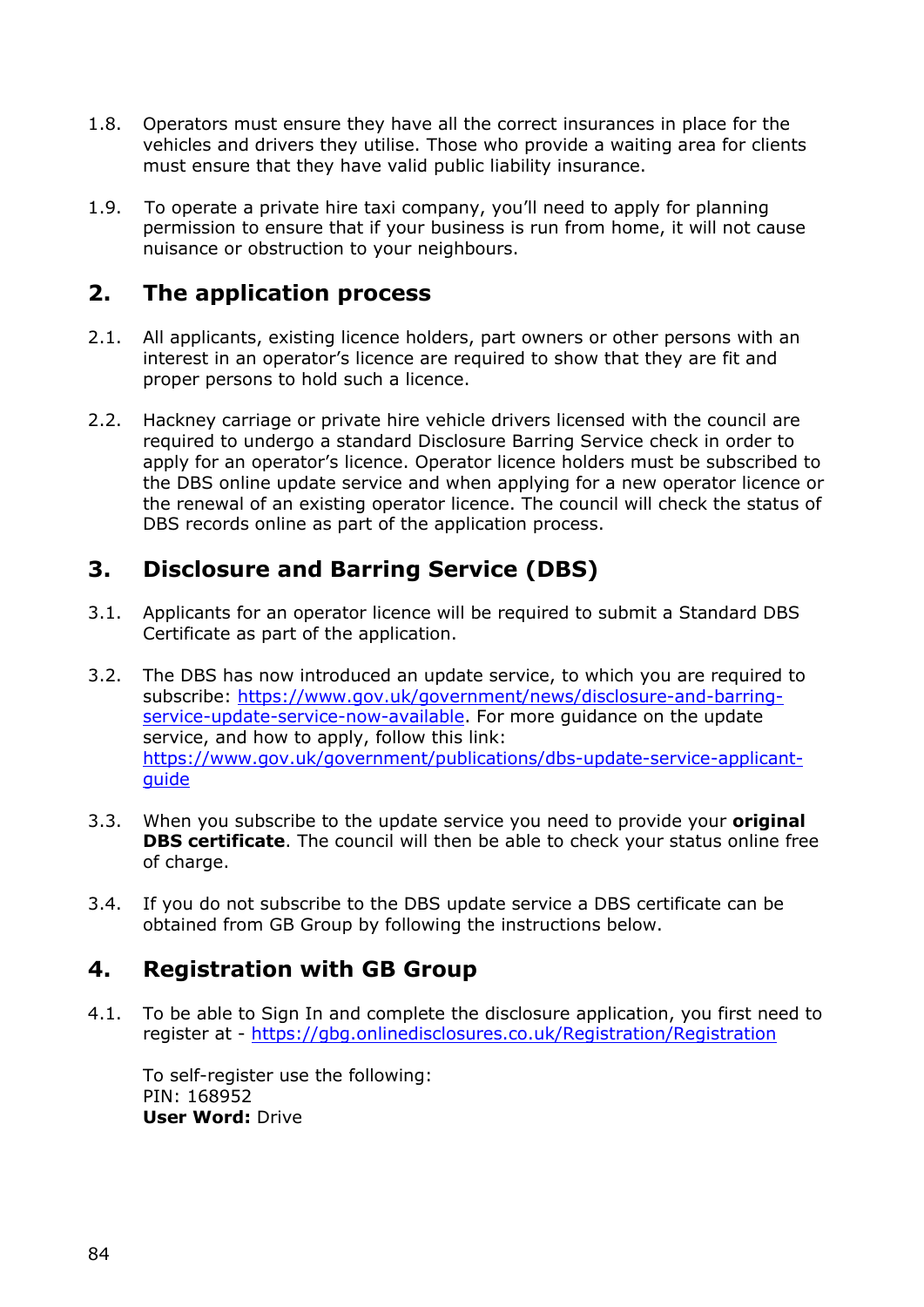- 4.2. You will be sent an activation email, follow the instructions in the email to create your password.
- 4.3. Now you will be able sign in whenever you like and complete your DBS application online. You will then be required to subscribe to the DBS update service.
- 4.4. It is the licence holder's responsibility to apply to renew a licence in time. Failure to renew in time could result in your business ceasing to operate until such time as the new licence is granted.
- 4.5. If you are a new operator wishing to apply for a licence to operate private hire vehicles, please visit [https://www.westsuffolk.gov.uk/Business/Regulation\\_and\\_Licensing/Licensing/](https://www.westsuffolk.gov.uk/Business/Regulation_and_Licensing/Licensing/Taxi_licensing/) Taxi licensing/ to download an application form.
- 4.6. Applicants for an operator licence must complete in full the relevant application form
- 4.7. Payment for the application must be made by card at the time of submitting the application and supporting documentation.

No application will be progressed until:

- the application is completed in full
- either a Standard Disclosure Barring Certificate is provided or confirmation that the applicant is subscribed to the DBS Update Service
- a full list of all vehicles you intend to operate
- proof of identity a passport or driving licence photocard
- proof of National Insurance number
- proof of right to work in the UK
- public liability insurance
- please note that as part of the application process the council's licensing team will consult the council's planning team. The planning team has 14 days in which to make any comments in respect of the application.

#### **5. Conditions**

- 5.1. Private hire vehicle operators must keep records in accordance with the Local Government (Miscellaneous Provisions) Act 1976. Prior to the commencement of each journey, the operator (or in his/her absence, a responsible member of staff) shall record details of every private hire booking made. The following information shall be recorded in an easily retrievable method (page numbered written log in a bound book or computer database) before the commencement of each journey which enables examination and audit. Records to be kept shall include the following:
	- The date and time of receipt of each booking
	- Name of the person taking the booking
	- How the booking was received,
	- Date and time booking received
	- Time, pick-up point and destination
	- The fare quoted for the booking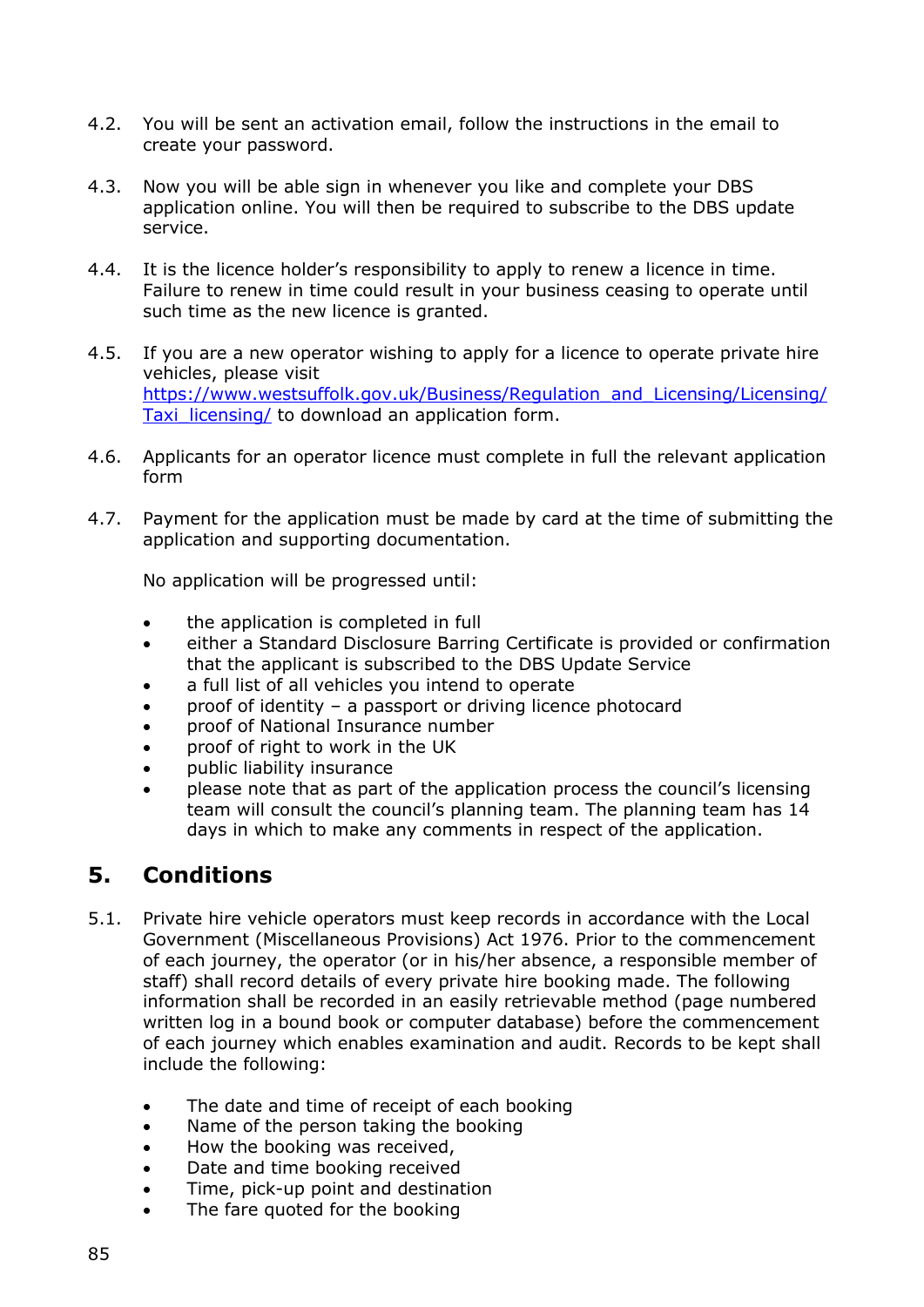- The name of the hirer
- Contact details of hirer (address and phone number)
- Date and time a driver was allocated the booking and who despatched the booking
- Identity of the driver and vehicle including the private hire licence plate number of the vehicle allocated the booking.

The records shall be kept for at least three years. The records shall be produced, on request, to any police officer or authorised officer of the council.

- 5.2. An operator shall maintain at his premises details of all vehicles operated by him or her, which shall include the following:
	- Vehicle details
	- Make and model
	- Vehicle owner
	- council plate number
	- Vehicle registration number
	- Fleet number or call sign (if issued). If a call sign is allocated for a temporary period, a record must be kept of the relevant dates and the vehicle and driver.
		- o name and address of the proprietor of the vehicle
		- $\circ$  name(s) and address(es) of the driver(s) of the vehicle(s)
		- $\circ$  badge numbers of the driver(s)
	- Copy of the vehicle licence
	- Copy of the insurance certificate or cover note
	- Copy of the vehicles most recent MOT certificate.

In all cases, all records must be kept for at least three years and made available on request to any authorised officer of the council or Police officer.

- 5.3 The operator's licence must be held within the council area where the operator has their office or home address in the case of an owner-driver. Anyone who wishes to operate in more than one area is required to hold an operator's licence with the local authority in each of those areas. No operator shall invite or accept a private hire vehicle booking or control or arrange a journey to be undertaken by a private hire vehicle without first making available the charge for the hire of the vehicle to the person making the booking.
- 5.4 The operator shall ensure that when a private hire vehicle has been hired, the vehicle shall, unless delayed or prevented attend punctually the appointed time and place.
- 5.5 The operators must have a policy whereby those employees who are not subject to enhanced DBS checks prior to employment, are required to do those checks that are necessary to ensure that it does not impact on the measures put in place by legislation and local authority policy.
- 5.6 Operators must be registered with the Information Commissioner.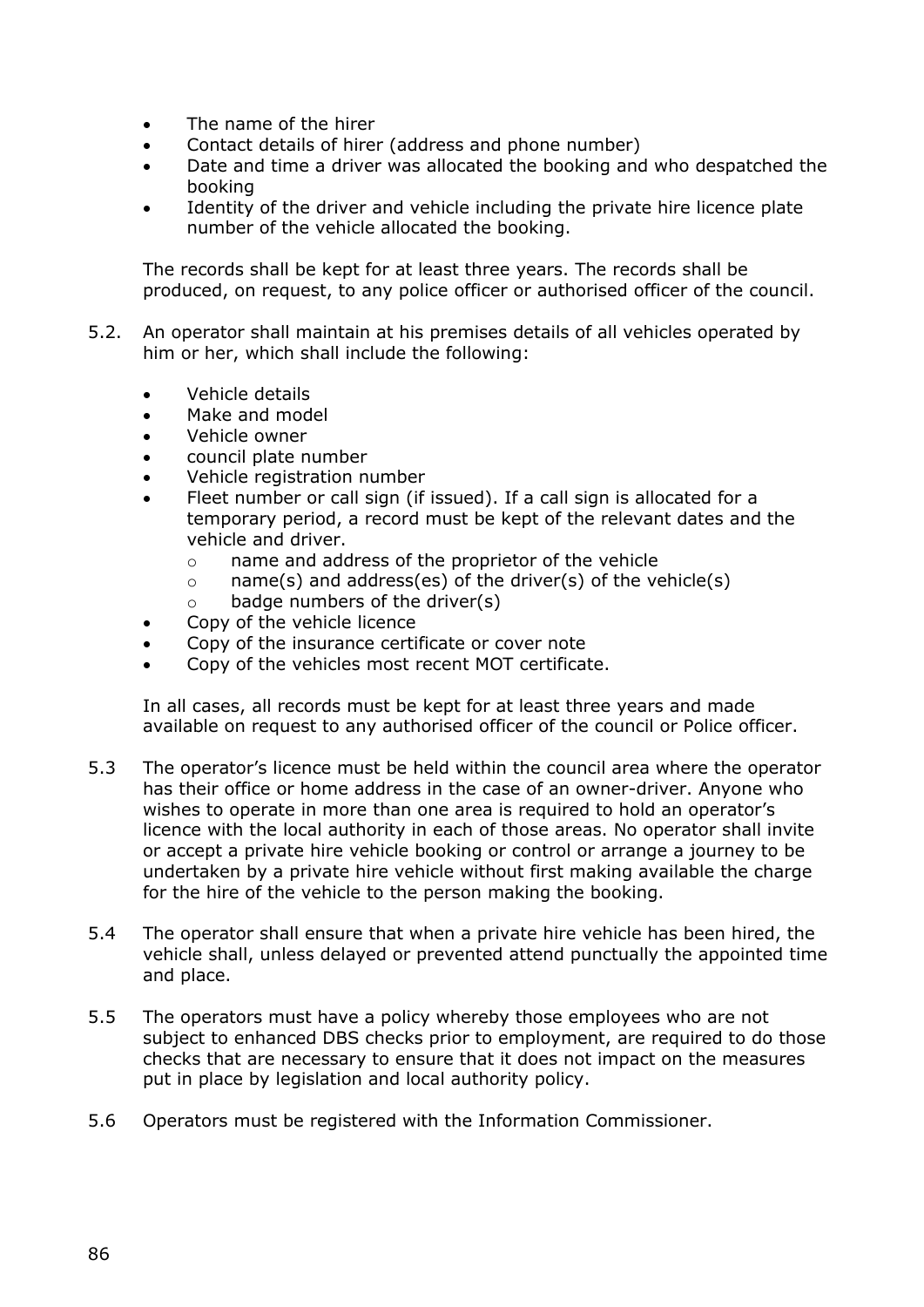# **6. Standard of service**

- 6.1. The operator must at all reasonable times provide a prompt, efficient and reliable service to members of the public and shall in particular ensure that:
	- a. when a vehicle has been hired to attend at an appointed time and place, the vehicle shall attend punctually unless delayed or prevented by sufficient cause. Where possible, the operator should contact the customer and inform him/ her of any delay
	- b. premises provided by the operator, either for waiting or booking, shall be kept clean, adequately heated, ventilated and well-lit with adequate seating provided
	- c. any telephone facilities and radio equipment are maintained in a sound condition
	- d. any complaints received by the operator shall be referred in writing to the council, together with any action taken
	- e. the operator shall ensure, without prejudice to any other liabilities imposed under the Local Government (Miscellaneous Provisions) Act 1976 that all vehicles and drivers owned, controlled or operated in association with the operator shall observe and perform the conditions of their licence
	- f. all vehicles operated by the operator shall be maintained in a satisfactory and roadworthy condition

Additionally:

- g. the council will hold the proprietor or operator of a private hire vehicle responsible for the general condition and roadworthiness of the vehicle(s), and for ensuring that drivers are familiar with all conditions, legislation and byelaws regulating the operation of vehicles
- h. in certain instances therefore the proprietor or operator may be subject to enforcement action as a result of an offence committed by the driver of their vehicle.
- 6.2. It is the operator's responsibility to ensure that all drivers and vehicles owned, controlled or operated by them shall be licensed and comply with all the conditions of their drivers licence and or private hire vehicle licence.
- 6.3. The use of a driver who holds a PCV licence and the use of a PSV such as a minibus to undertake a private hire booking should not be permitted without the informed consent of the booker. If a larger vehicle is required, it must be explained to the booked that the driver will not be checked in the same way as a PH driver

# **7. Insurance**

- 7.1. The operator must keep a copy of all cover notes and certificates of insurance issued to the drivers/proprietors. The dates shown on such documents must show continuation of cover throughout the period that the vehicle is working in connection with the operator. When a 'block' policy is held by the operator, a full list of all vehicles and drivers covered should be kept for at least one year past the expiry date of the insurance. The insurance document should show:
	- a. name and address of insurance company (and broker if applicable) insuring the use of the vehicle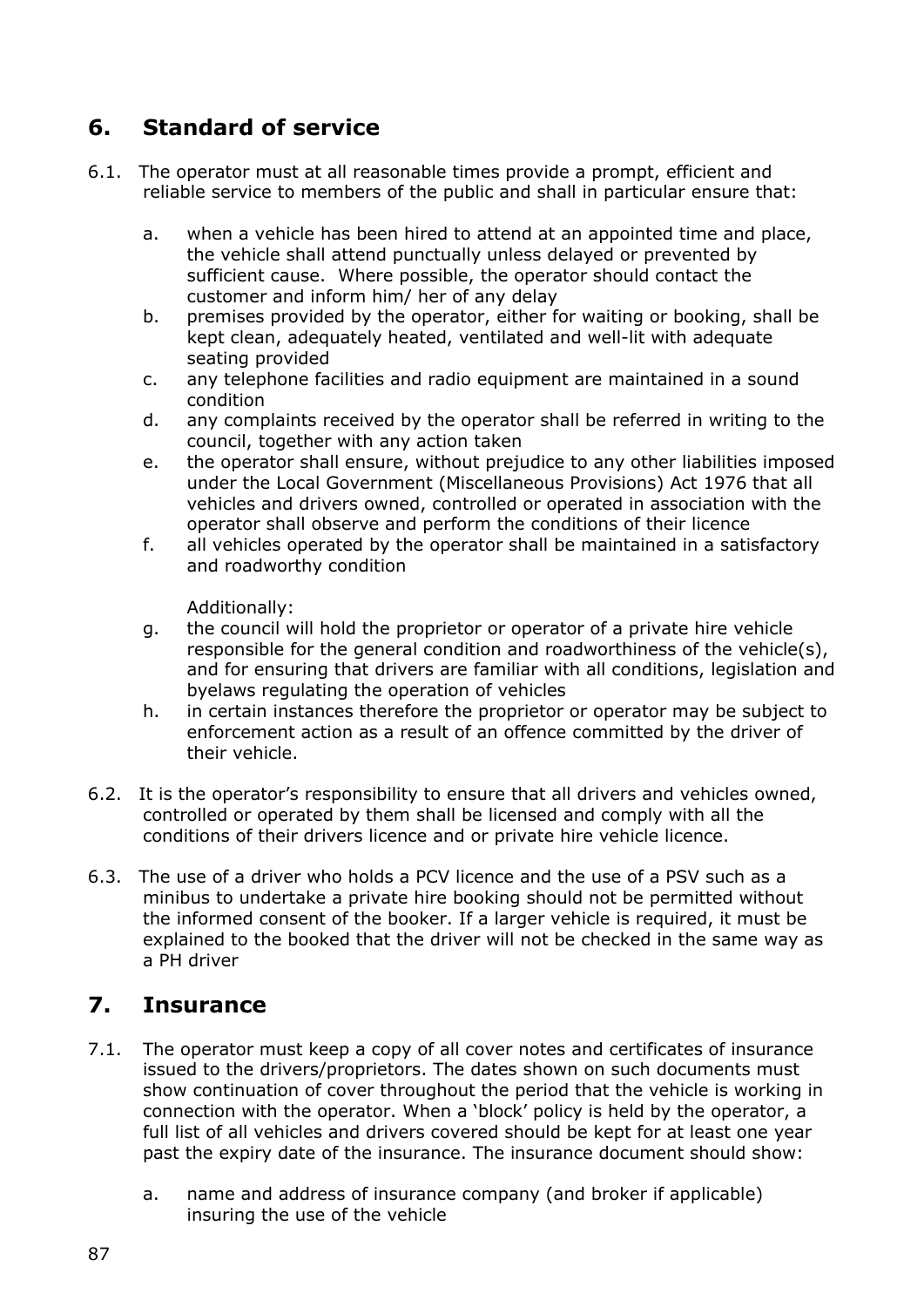- b. date of commencement of any policy of insurance and of any cover notes issued with policy and cover note numbers relating to the use of the vehicle
- c. date of expiry of the policy and of any cover notes issued
- d. persons entitled under the terms of the policy to drive the vehicle and details of any limitations as to use (e.g. private hire or public hire).
- 7.2. Change of address (including any address from which an operator conducts their business), full details must be notified to the council within seven days of such a change taking place.
- 7.3. The operator shall within 48 hours disclose to the council in writing full details of any conviction imposed on him/her during the period of the licence.

#### **8. Door signs or advertisements**

- 8.1. An operator shall not include in his or her trading title, or in any advertising whether in publication or by the display of notices or by means of a circular, or business card, any reference to 'taxi' or 'cab'.
- 8.2. The operator shall not cause or permit any driver of a licensed vehicle to park the vehicle on any hackney carriage rank for any reason.
- 8.3. Stand or ply for hire.
- 8.4. Or offer the vehicle for immediate hire while he or she or that vehicle is on a road or any place.
- 8.5. Should an operator wish to provide drivers or proprietors with door advertising panels (other than those issued by the council) the below procedure must be followed:
	- a. the sign must be approved by an authorised licensing officer before being put into use
	- b. the sign must be displayed on both front doors of the vehicle
	- c. the sign may contain the name of the company and the telephone number but must incorporate the words, 'West Suffolk Council. private hire vehicle. This vehicle must be pre-booked.'
	- d. the sign must not show the word 'TAXI' or nor any other word of similar meaning or appearance which may be taken to indicate that the vehicle is a hackney carriage. provide drivers with door advertising panels other than our approved ones.
- 8.6. In relation to condition 6.1. d) above, each operator shall keep a record of all complaints made to him/her or his/her agents or managers in a bound book or computerised system relative to any aspect of the operators business or persons at that time working with or employed by that operator. The complaints book shall be kept for a period of 3 years and shall be produced, on request, to any police officer or authorised officer of the council.

#### **Note: The council may suspend, revoke or refuse to renew the operator's licence if any of these conditions are not complied with.**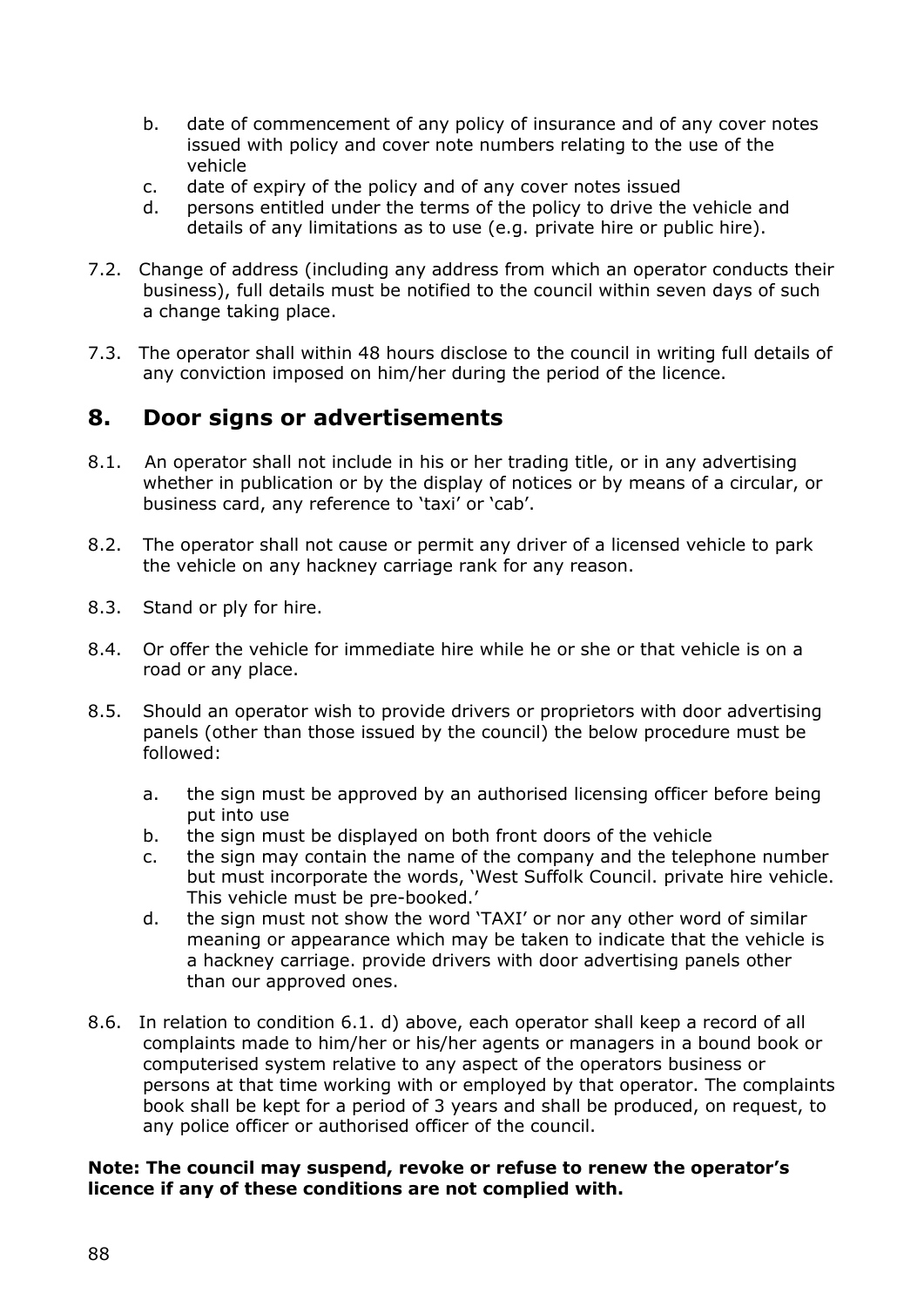# **Appendix E - Hackney carriage and private hire disciplinary code**

- 1. The Local Government (Miscellaneous Provisions) Act 1976 provides that where the statutory provisions relating to hackney carriage and private hire are breached or the conditions attached by the council to any licence granted by it are contravened then the council may suspend, revoke or refuse to renew such licence.
- 2. The council has adopted a disciplinary code, which sets out the principles and procedures by which such contraventions will be dealt with by the council. Any matter considered under this policy must also be dealt with in accordance with the council's corporate enforcement policy.
- 3. The purpose of the scheme is to give licensees clear guidance about the consequence of non-compliance with the council's licensing requirements. Licensees who fail to comply with statutory provisions or any other of the council's licensing requirements will have appropriate action taken against them. Depending on the nature of the contravention such action may take the form of:
	- a. a verbal warning
	- b. written warning
	- c. awarding of penalty points
	- d. a simple caution
	- e. suspension of revocation of licence
	- f. prosecution
- 4. The penalty points system relating to the code defines breaches to the conditions attached to the licence, (driver, vehicle or operators) together with penalty points which may be awarded in respect of any breach of those conditions.
- 5. Where appropriate the council's licensing officer has discretion to give a verbal warning for a first offence in any category. Any subsequent offences will be subject to penalty points or higher in accordance with the scheme.
- 6. Where it is suspected that a licensee has breached statutory provisions, has contravened any of the council's standard conditions or has been convicted of a criminal offence, whether it be for driving or motoring, or something totally unconnected with driving or motoring the council will:
	- a. carry out appropriate investigations
	- b. invite the licensee to respond to the allegation
	- c. inform the licensee of the outcome of the investigation.
- 7. Where penalty points are awarded by an authorised officer for the council, the licensee will be given 14 days in which to appeal in writing to the council's Assistant Director of Planning and Regulatory Services. If no appeal is lodged within that period, penalty points in accordance with the notice will be recorded against the licensee and endorsed on his/her record.
- 8. Penalty points will be removed from the licensee's record three years after the date on which they were recorded.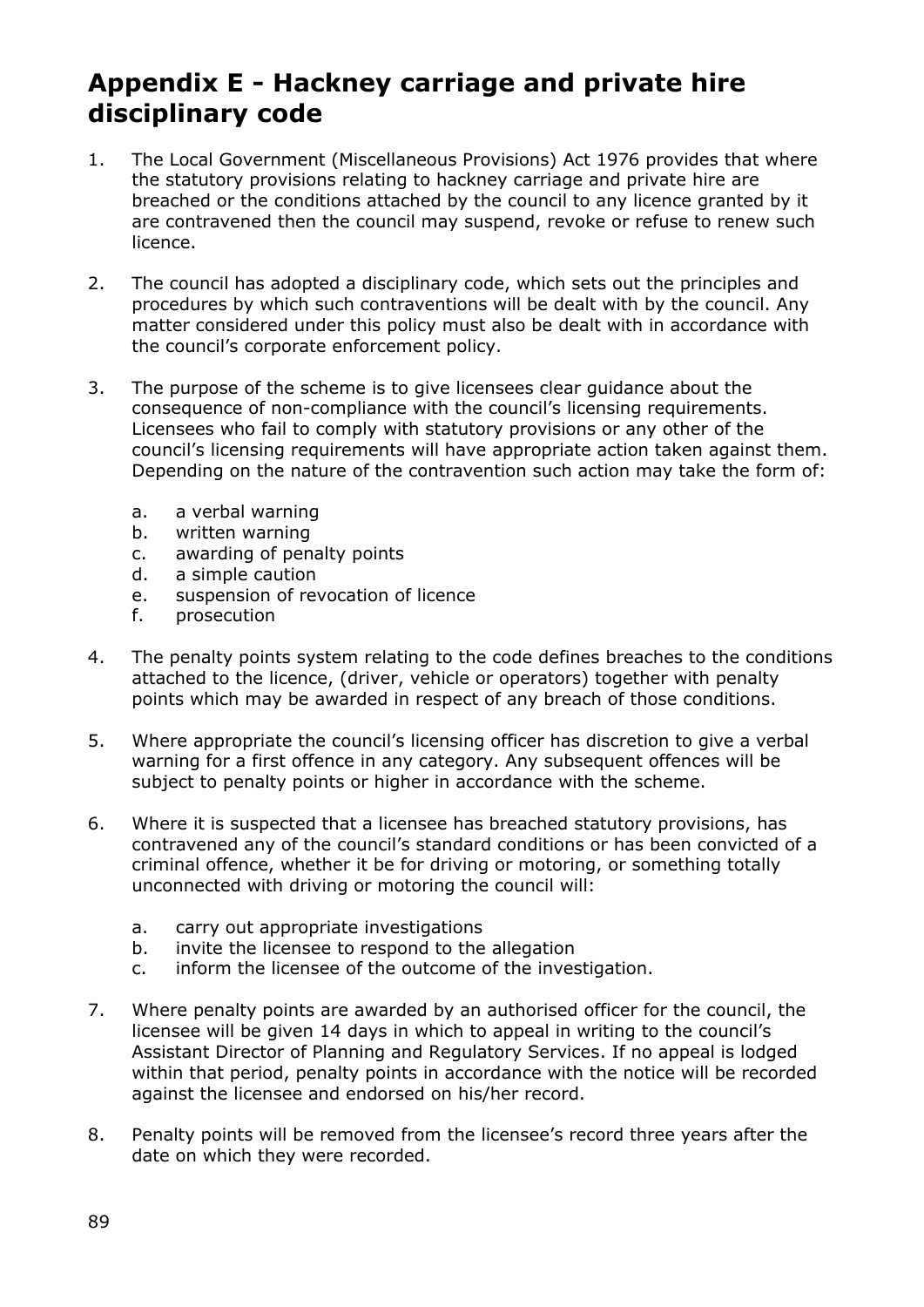- 9. Where a licensee incurs 12 penalty points or more in any three year period the matter will be reported to the Licensing and Regulatory Sub-Committee. This report will recommend that the licence be suspended, the length of suspension being a minimum of one day for each point incurred. Once a period of suspension has been served, all penalty points relating to the period of suspension will be set back to zero but can be considered in future disciplinary hearings if deemed relevant.
- 10. In circumstances where the council's authorised officer having given due consideration to the facts of the case is of the opinion that the imposition of penalty points may not be appropriate, a licensee may be required to appear at a meeting of the Licensing and Regulatory Sub-Committee. Such instances would include:
	- a. breaches of insurance conditions (licensed private hire vehicles applying for hire)
	- b. a conviction for reckless driving or driving without due care and attention
	- c. failure to disclose a conviction (non-vehicle related).
- 11. Appearance before the Licensing and Regulatory Sub-Committee could result in suspension, revocation or refusal to renew a licence. The Licensing and Regulatory Sub-Committee may consider the driver to complete the Level 2 Certificate in Taxi and Private Hire Driving.
- 12. Any person whose licence is suspended, revoked or not renewed in this way may appeal to the magistrates' court against the council's decision. Appeals must be lodged with the magistrates' court within 21 days of notification of that decision.
- 13. A driving conviction will incur the same number of penalty points as are endorsed on the DVLA licence.

#### 14. **It should be noted that a vehicle licence will be suspended immediately it becomes apparent that a vehicle may not be properly insured.**

15. Any vehicle presenting itself for testing in a defective condition will be subject to suspension under Section 68. A Section 68 Notice may also result in penalty points being issued.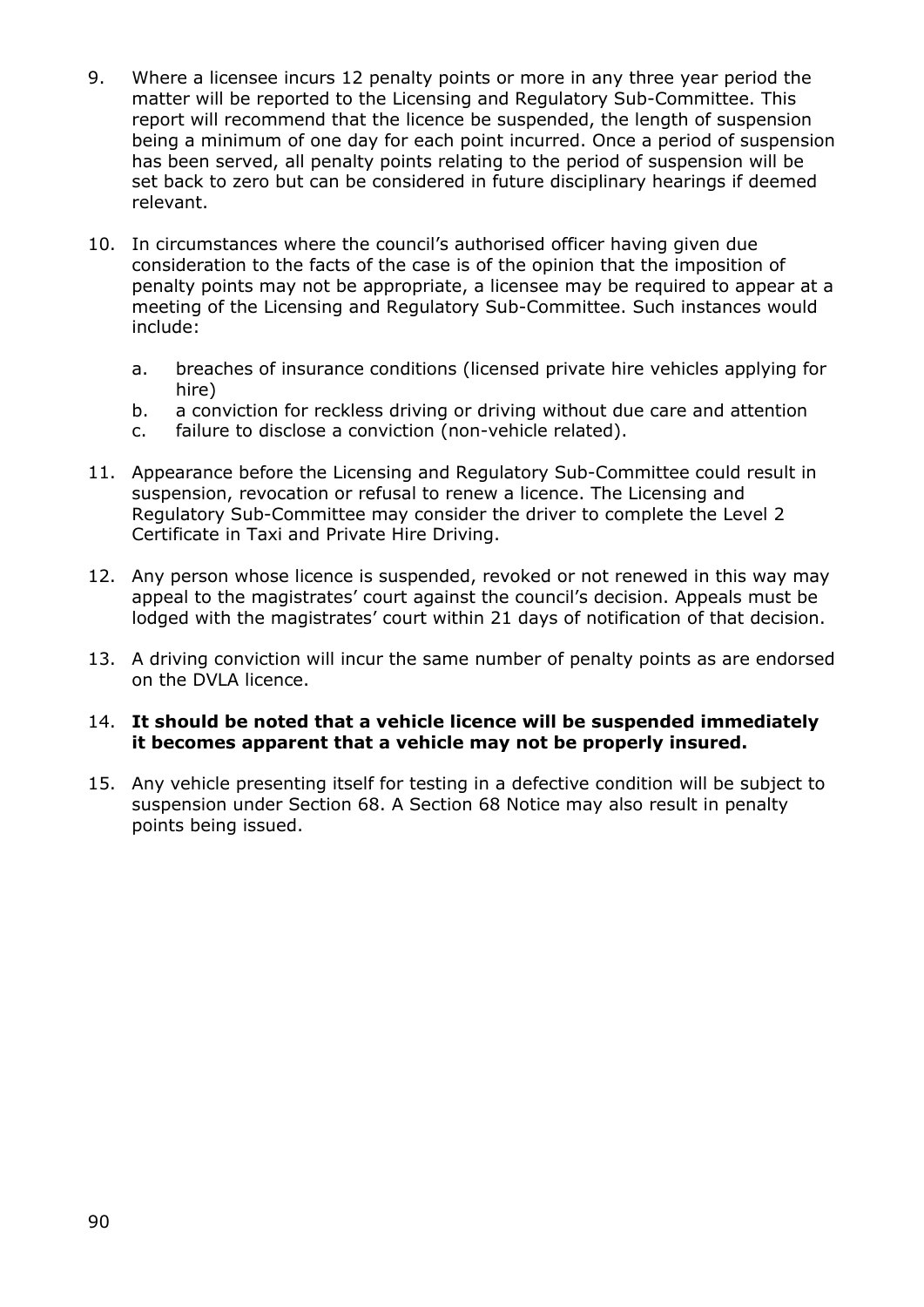### **Group 1. Penalty points system relating to private hire or hackney carriage**

| <b>Basis of offence</b>                                                                                                         | <b>Penalty</b><br>points<br>awarded |
|---------------------------------------------------------------------------------------------------------------------------------|-------------------------------------|
| Any action which invalidates the insurance cover for the vehicle                                                                | 8                                   |
| Carrying more passengers than the vehicle is licensed for                                                                       | 8                                   |
| Failure to wear a driver's badge                                                                                                | 3                                   |
| Failure to disclose a driving conviction within seven days                                                                      | 4                                   |
| Failure to notify change of details, for example address within seven<br>days                                                   | $\overline{2}$                      |
| Smoking or vaping or evidence of smoking or vaping in a vehicle                                                                 | 6                                   |
| Failure to produce documents when requested                                                                                     | 6                                   |
| Failure to behave in a civil and orderly manner (including rude or<br>aggressive behaviour towards the public or council staff) | 6                                   |
| Breach of any condition not specified above                                                                                     | $6 - 12$                            |

# **Group 2. Penalty points system relating to private hire or hackney carriage**

| <b>Basis of offence</b>                                                                    | <b>Penalty</b><br>points<br>awarded | Person<br>responsible |
|--------------------------------------------------------------------------------------------|-------------------------------------|-----------------------|
| Failure to display identification plates correctly                                         | 6                                   | Driver or proprietor  |
| Failure to display fare tariff correctly (hackney<br>carriage only)                        | $\overline{4}$                      | Driver or proprietor  |
| Failure to display interior label correctly                                                | 4                                   | Driver or proprietor  |
| Incorrect meter tariffs                                                                    | 5                                   | Proprietor            |
| Failure to report accident/damage to the vehicle<br>within 72 hours                        | 3                                   | Proprietor            |
| Failure to carry an in-date fire extinguisher or<br>carry in an unsafe/dangerous condition | 3                                   | Driver or proprietor  |
| Failure to present the vehicle for inspection on<br>request                                | 3                                   | Driver or proprietor  |
| Failure to carry vehicle/driver conditions                                                 | $\overline{2}$                      | Driver or proprietor  |
| Failure to maintain a clean and tidy vehicle                                               | 4                                   | Driver or proprietor  |
| Failure to notify change of address within seven<br>days                                   | 3                                   | Proprietor            |
| Breach of any condition not specified above                                                | 3 or 6                              | Driver or proprietor  |